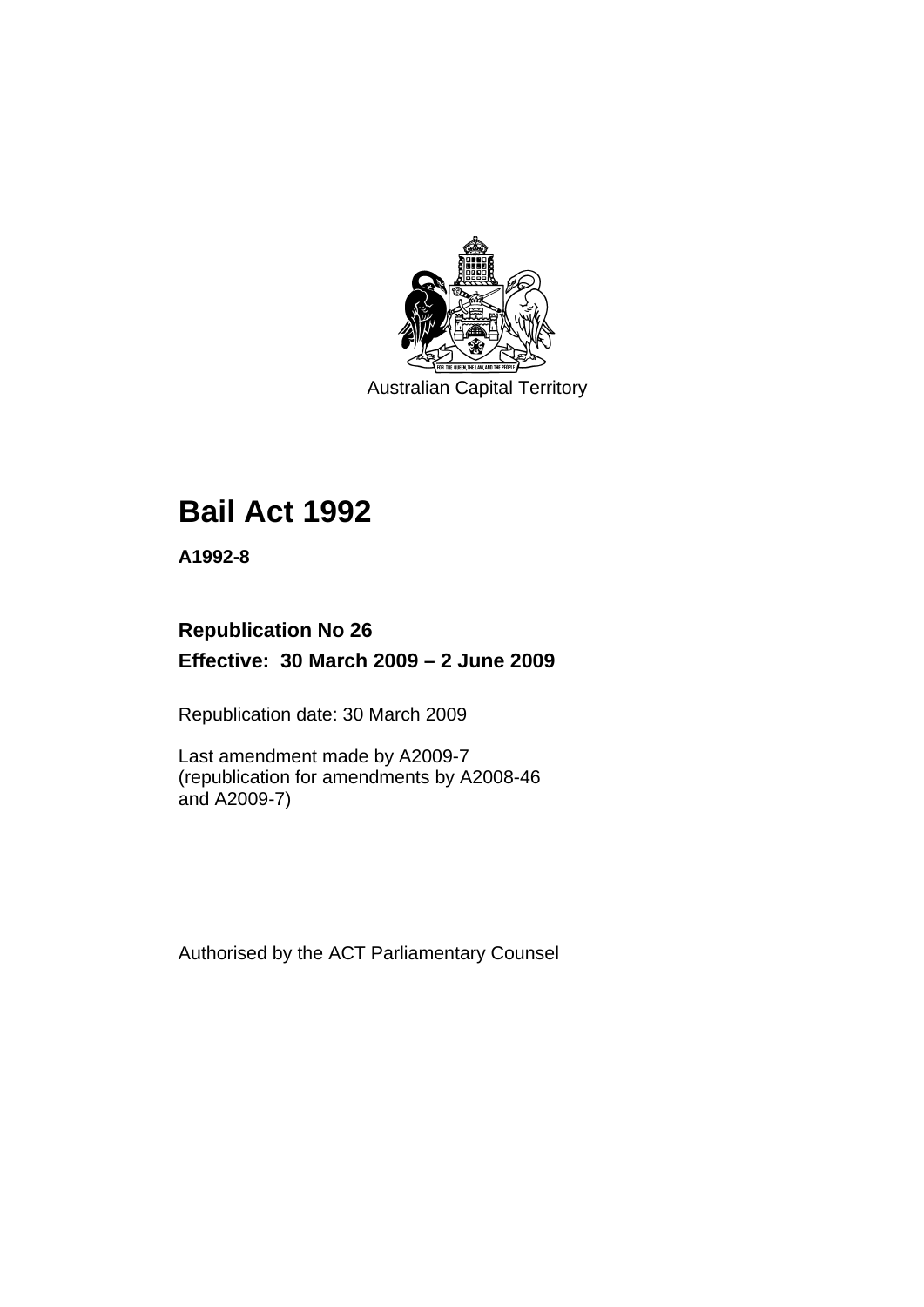#### **About this republication**

#### **The republished law**

This is a republication of the *Bail Act 1992* (including any amendment made under the *Legislation Act 2001*, part 11.3 (Editorial changes)) as in force on 30 March 2009*.* It also includes any amendment, repeal or expiry affecting the republished law to 30 March 2009.

The legislation history and amendment history of the republished law are set out in endnotes 3 and 4.

#### **Kinds of republications**

The Parliamentary Counsel's Office prepares 2 kinds of republications of ACT laws (see the ACT legislation register at www.legislation.act.gov.au):

- authorised republications to which the *Legislation Act 2001* applies
- unauthorised republications.

The status of this republication appears on the bottom of each page.

#### **Editorial changes**

The *Legislation Act 2001*, part 11.3 authorises the Parliamentary Counsel to make editorial amendments and other changes of a formal nature when preparing a law for republication. Editorial changes do not change the effect of the law, but have effect as if they had been made by an Act commencing on the republication date (see *Legislation Act 2001*, s 115 and s 117). The changes are made if the Parliamentary Counsel considers they are desirable to bring the law into line, or more closely into line, with current legislative drafting practice.

This republication does not include amendments made under part 11.3 (see endnote 1).

#### **Uncommenced provisions and amendments**

If a provision of the republished law has not commenced or is affected by an uncommenced amendment, the symbol  $\mathbf{U}$  appears immediately before the provision heading. The text of the uncommenced provision or amendment appears only in the last endnote.

#### **Modifications**

If a provision of the republished law is affected by a current modification, the symbol  $\mathbf{M}$ appears immediately before the provision heading. The text of the modifying provision appears in the endnotes. For the legal status of modifications, see *Legislation Act 2001*, section 95.

#### **Penalties**

The value of a penalty unit for an offence against this republished law at the republication date is—

- (a) if the person charged is an individual—\$100; or
- (b) if the person charged is a corporation—\$500.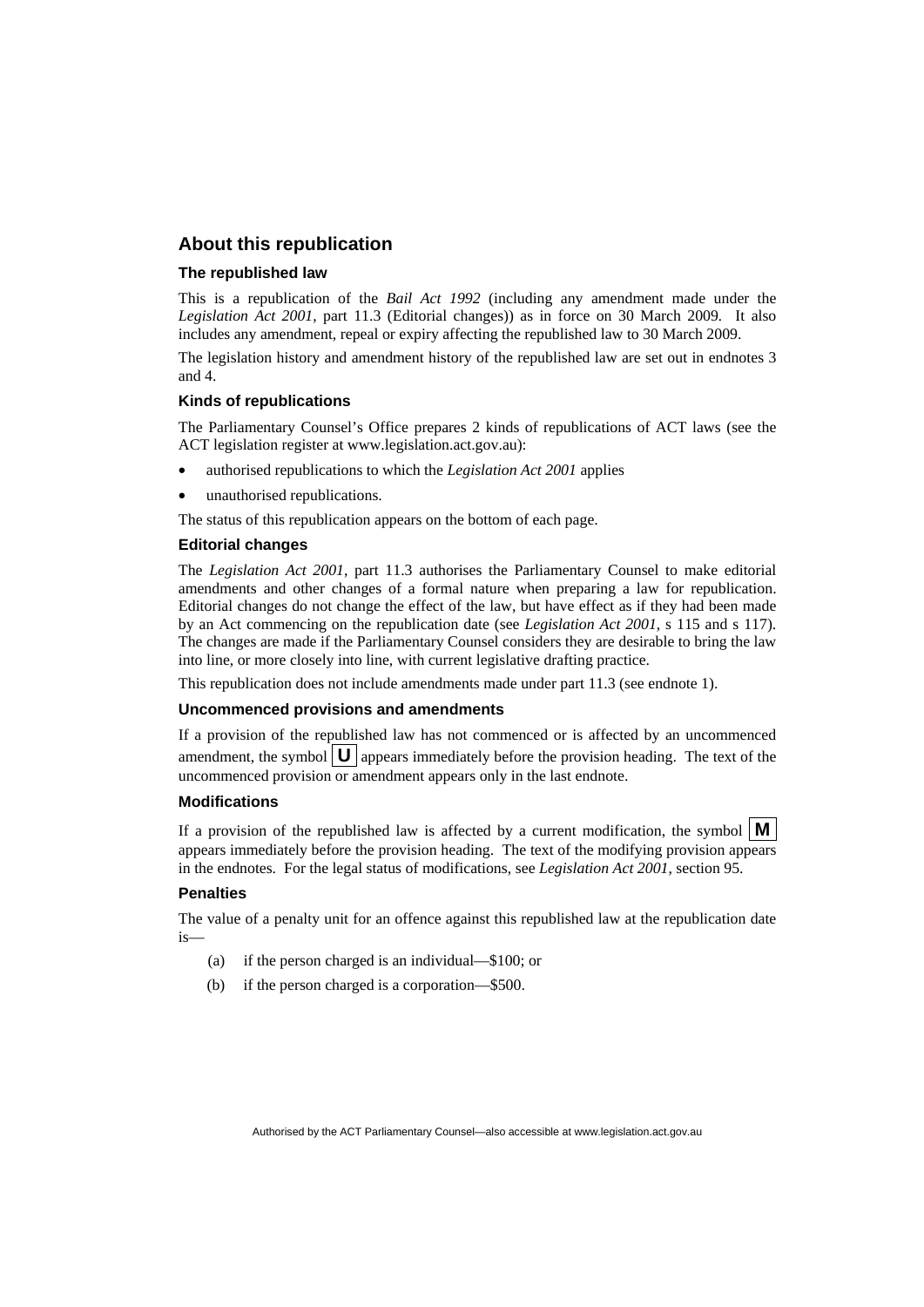

Australian Capital Territory

# **[Bail Act 1992](#page-6-0)**

# **Contents**

30/03/09

|                     |                                                       | Page           |
|---------------------|-------------------------------------------------------|----------------|
| Part 1              | <b>Preliminary</b>                                    |                |
| 1                   | Name of Act                                           | 2              |
| 2                   | Dictionary                                            | $\overline{2}$ |
| 3                   | <b>Notes</b>                                          | 2              |
| 3A                  | Offences against Act—application of Criminal Code etc | 3              |
| 4                   | Act applies to children                               | 3              |
| Part 2              | <b>Availability of bail</b>                           |                |
| <b>Division 2.1</b> | When bail may be granted and rights following         |                |
| 5                   | When may bail be granted?                             | 4              |
| 6                   | Rights following grant of bail                        | 4              |
| <b>Division 2.2</b> | <b>Presumption for bail</b>                           |                |
| 7                   | Div 2.2 subject to div 2.3 and div 2.4                | 5              |
| R <sub>26</sub>     | Bail Act 1992                                         | contents 1     |

Authorised by the ACT Parliamentary Counsel—also accessible at www.legislation.act.gov.au

Effective: 30/03/09-02/06/09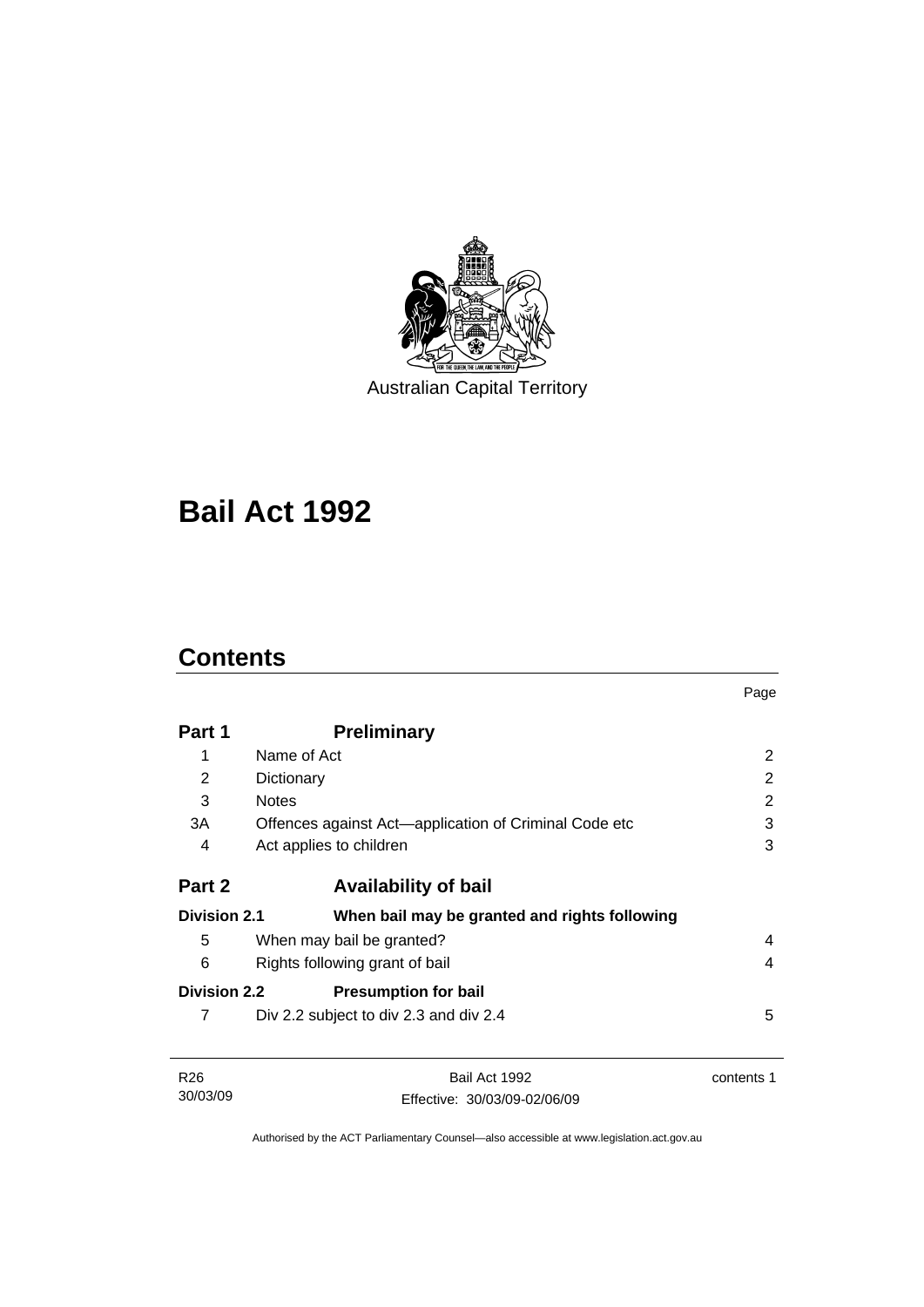|                     |                                                                                       | Page            |
|---------------------|---------------------------------------------------------------------------------------|-----------------|
| 8                   | Entitlement to bail-certain minor offences etc                                        | 5               |
| 8A                  | Entitlement to bail-breach of sentence obligations                                    | 6               |
| 8B                  | Entitlement to bail-custody relating to sentence administration board                 |                 |
|                     | hearings                                                                              | 7               |
| 9                   | Limitations on entitlement to bail                                                    | 8               |
| 9A                  | Entitlement to bail-offences other than minor offences                                | 8               |
| Division 2.3        | No presumption for bail                                                               |                 |
| 9B                  | Div 2.2 not to apply to certain offences                                              | 9               |
| <b>Division 2.4</b> | <b>Presumption against bail</b>                                                       |                 |
| 9C                  | Bail for murder and certain serious drug offences                                     | 10              |
| 9D                  | Bail for serious offence committed while charge for another pending or<br>outstanding | 11              |
| 9E                  | Bail for person sentenced to imprisonment                                             | 13              |
| 9F                  | Domestic violence offence—bail by authorised officer                                  | 14              |
| 9G                  | Special or exceptional circumstances                                                  | 15              |
| Part 3              | <b>Dispensing with bail</b>                                                           |                 |
| 10                  | Dispensing with bail                                                                  | 17              |
| 11                  | Effect of dispensing with bail                                                        | 17              |
| 12                  | Decision to dispense with bail                                                        | 18              |
| Part 4              | <b>Grant of bail</b>                                                                  |                 |
| 13                  | Deciding bail after charge laid                                                       | 19              |
| 14                  | Grant of bail by authorised officers                                                  | 21              |
| 15                  | Deciding of questions of bail by authorised officers                                  | 21              |
| 16                  | Notification of decision of authorised officer                                        | 22              |
| 17                  | Charged people in custody to be brought before court                                  | 24              |
| 18                  | Facilities to be provided to accused people                                           | 24              |
| 19                  | General provisions relating to court bail                                             | 25              |
| 20                  | Limitations on power of magistrate                                                    | 26              |
| 21                  | Bail in relation to several offences                                                  | 27              |
| 22                  | Criteria for granting bail to adults                                                  | 27              |
| 23                  | Criteria for granting bail to children                                                | 29              |
| 23A                 | Victim's concern about need for protection                                            | 29              |
|                     |                                                                                       |                 |
| contents 2          | Bail Act 1992                                                                         | R <sub>26</sub> |

Effective: 30/03/09-02/06/09

R26 30/03/09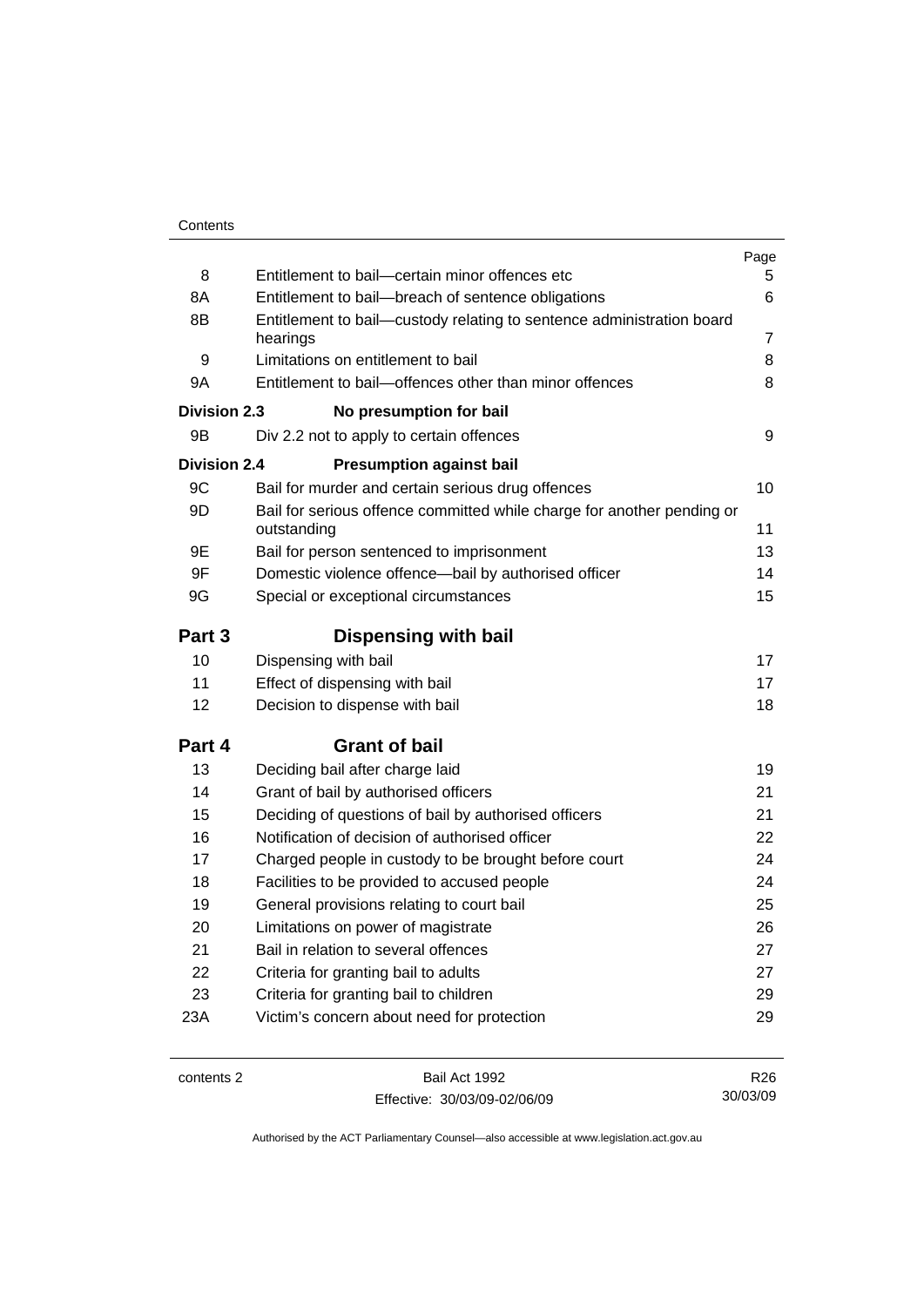| Contents |
|----------|
|----------|

|                     |                                                              | Page       |
|---------------------|--------------------------------------------------------------|------------|
| Part 5              | Bail conditions and undertakings to appear                   |            |
| 24                  | Conditions of bail                                           | 31         |
| 25                  | Conditions on which bail may be granted to adults            | 31         |
| 25A                 | Supervision condition when offence committed as young person | 35         |
| 26                  | Conditions on which bail may be granted to children          | 35         |
| 27                  | Recording of certain bail decisions                          | 37         |
| 28                  | Undertakings to appear                                       | 38         |
| 30                  | Accused person may be excused from attendance before court   | 39         |
| 31                  | <b>Bail requirements</b>                                     | 40         |
| 32                  | Acceptable people and security for bail                      | 41         |
| 33                  | Continuation of bail and undertakings                        | 41         |
| 34                  | Written notice of conditions of bail                         | 43         |
| 36                  | Discharge of surety                                          | 44         |
| 37                  | Payment of amounts to Territory                              | 45         |
| Part 6              | <b>Review of bail decisions</b>                              |            |
| <b>Division 6.1</b> | Review of decisions by authorised officers                   |            |
| 38                  | Review by authorised officers                                | 47         |
| 39                  | Exercise of power to review                                  | 47         |
| 40                  | Limitation on power of authorised officer to review          | 48         |
| <b>Division 6.2</b> | <b>Review of decisions by courts</b>                         |            |
| 41                  | Right of review of bail decisions                            | 48         |
| 41A                 | Court may review on its own initiative                       | 49         |
| 42                  | Power of Magistrates Court to review                         | 49         |
| 43                  | Power of Supreme Court to review                             | 49         |
| 45                  | Exercise of power to review                                  | 50         |
| 46                  | Review limited to bail conditions                            | 51         |
| Part 7              | <b>Miscellaneous</b>                                         |            |
| 47                  | Giving information relating to bail                          | 53         |
| 47A                 | Notice to victim of bail decisions                           | 53         |
| 48                  | Notification to court that bail condition not satisfied      | 54         |
| 49                  | Failure to answer bail                                       | 54         |
| 51                  | Indemnification of sureties                                  | 55         |
| R26                 | Bail Act 1992                                                | contents 3 |
| 30/03/09            | Effective: 30/03/09-02/06/09                                 |            |

Effective: 30/03/09-02/06/09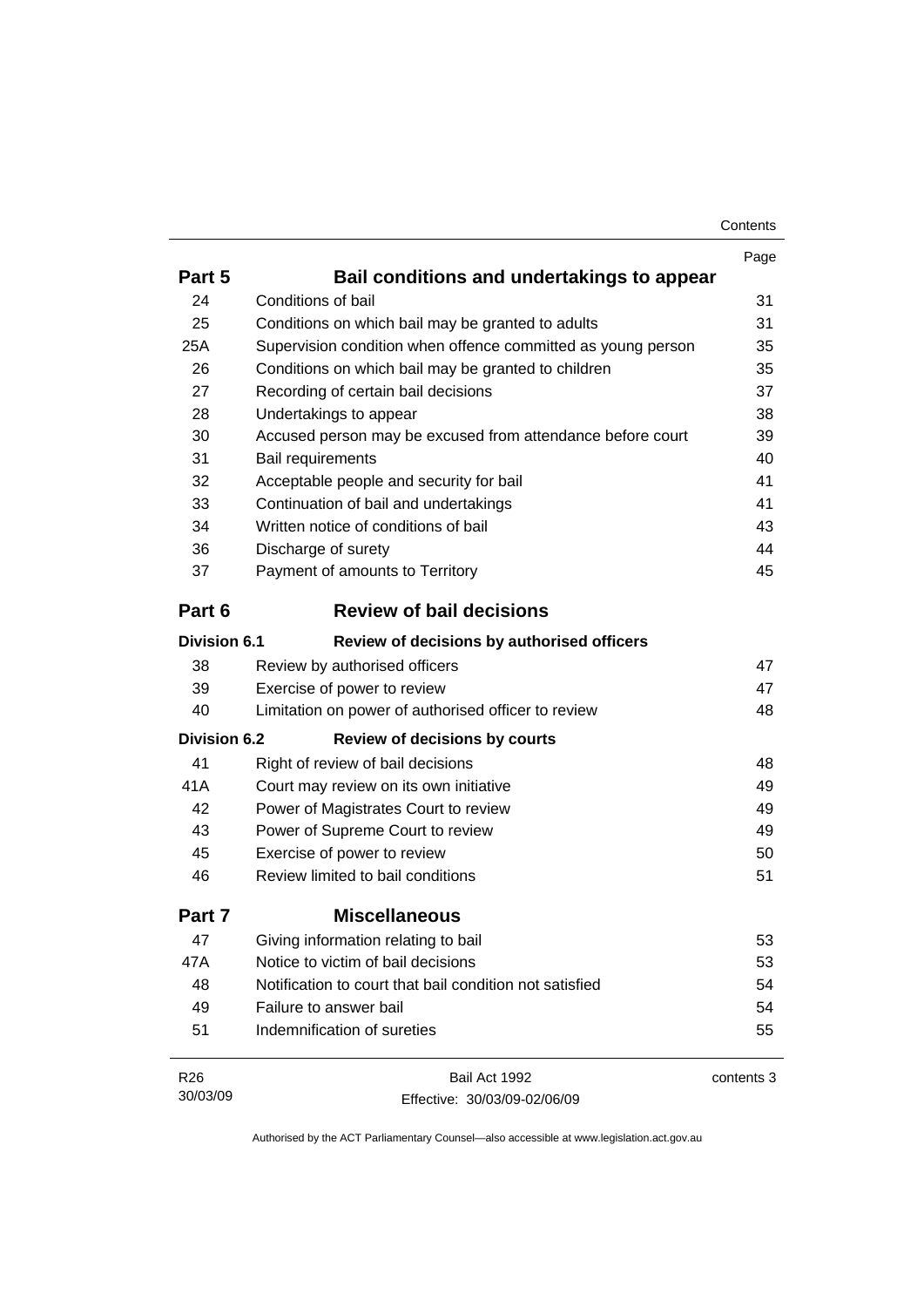|                                                       | Page |
|-------------------------------------------------------|------|
| Contravention of Act by police officers               | 55   |
| Civil standard of proof to apply for certain purposes | 56   |
| No right of surety to arrest                          | 56   |
| Arrest without warrant of person on bail              | 56   |
| Arrest for breach of condition by person outside ACT  | 57   |
| Act to prevail                                        | 58   |
| Abolition of inherent power of bail                   | 58   |
| Approved forms                                        | 58   |
| Regulation-making power                               | 58   |
|                                                       |      |

| <b>Schedule 1</b> | Offences to which presumption of bail does<br>not apply                      | 60 |
|-------------------|------------------------------------------------------------------------------|----|
| <b>Part 1.1</b>   | <b>Offences against Crimes Act 1900</b>                                      | 60 |
| <b>Part 1.2</b>   | <b>Offences against Criminal Code</b>                                        | 61 |
| <b>Part 1.3</b>   | <b>Offence against Drugs of Dependence Act 1989</b>                          | 63 |
| <b>Part 1.4</b>   | <b>Offences against Medicines, Poisons and Therapeutic</b><br>Goods Act 2008 | 63 |
| <b>Part 1.5</b>   | Offences against Customs Act 1901 (Cwlth)                                    | 63 |
|                   |                                                                              |    |

# **Dictionary** [64](#page-69-0)

Contents

| <b>Endnotes</b> |                        |    |
|-----------------|------------------------|----|
|                 | About the endnotes     | 68 |
| 2               | Abbreviation key       | 68 |
| 3               | Legislation history    | 69 |
| 4               | Amendment history      | 74 |
| 5               | Earlier republications | 82 |

contents 4 Bail Act 1992 Effective: 30/03/09-02/06/09

R26 30/03/09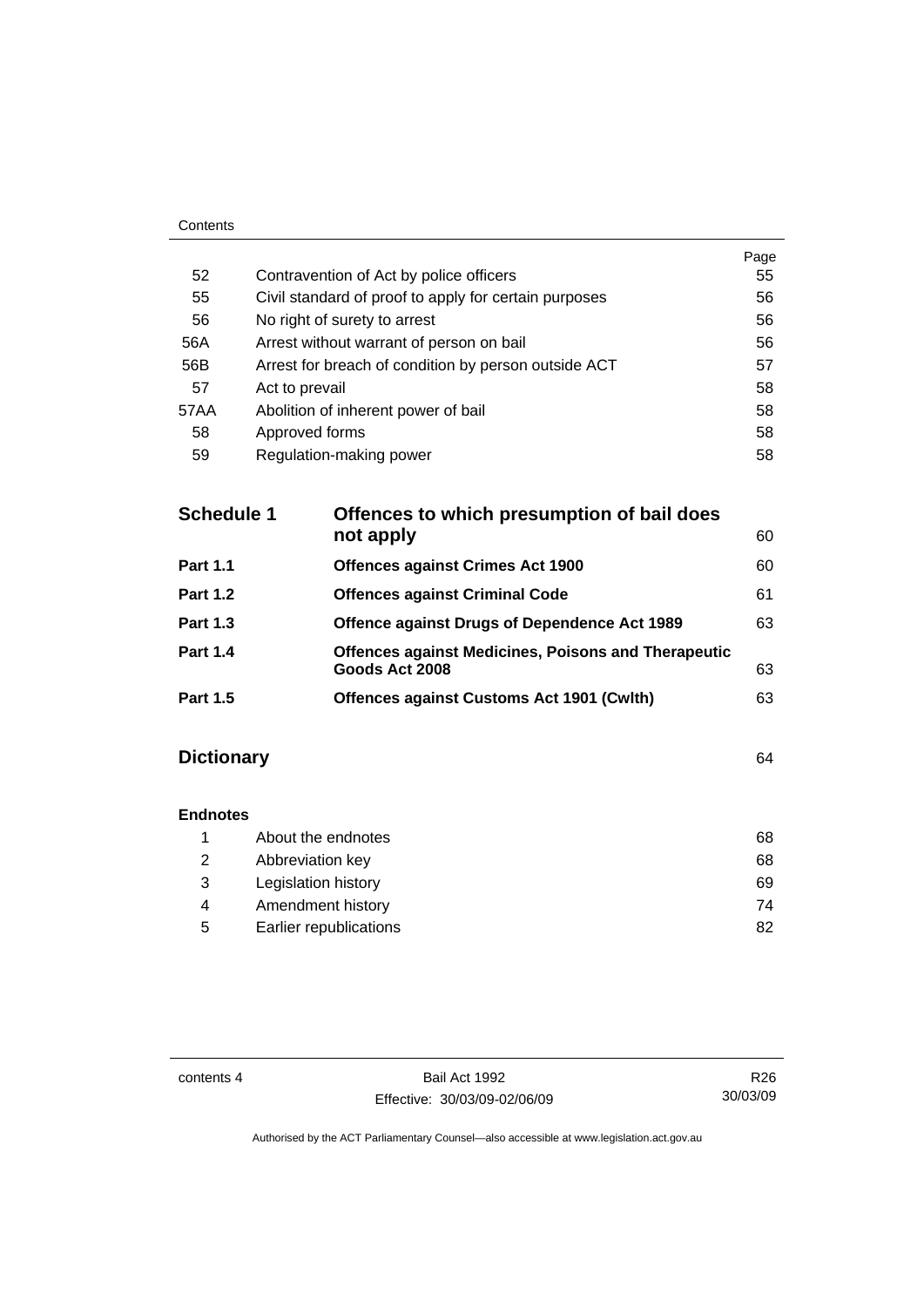<span id="page-6-0"></span>

# **Bail Act 1992**

An Act relating to bail for accused people in connection with criminal proceedings

R26 30/03/09

l

page 1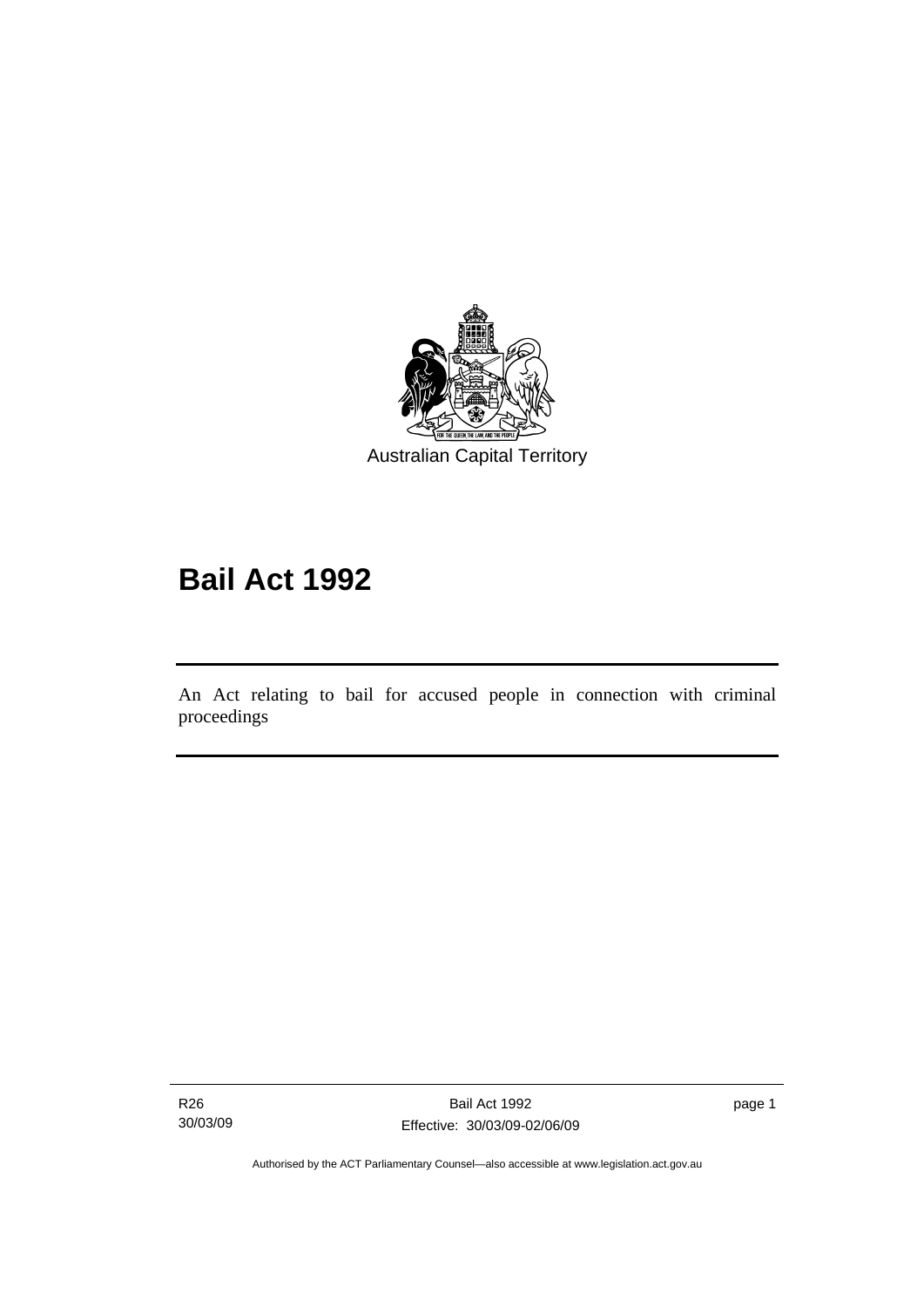#### <span id="page-7-0"></span>Part 1 **Preliminary**

Section 1

# **Part 1** Preliminary

#### **1 Name of Act**

This Act is the *Bail Act 1992*.

#### **2 Dictionary**

The dictionary at the end of this Act is part of this Act.

*Note 1* The dictionary at the end of this Act defines certain terms used in this Act, and includes references (*signpost definitions*) to other terms defined elsewhere.

> For example, the signpost definition '*mental dysfunction*—see the *Mental Health (Treatment and Care) Act 1994*, dictionary.' means that the term 'mental dysfunction' is defined in that dictionary and the definition applies to this Act.

*Note* 2 A definition in the dictionary (including a signpost definition) applies to the entire Act unless the definition, or another provision of the Act, provides otherwise or the contrary intention otherwise appears (see Legislation Act, s  $155$  and s  $156$  (1)).

#### **3 Notes**

A note included in this Act is explanatory and is not part of this Act.

*Note* See the Legislation Act, s 127 (1), (4) and (5) for the legal status of notes.

R26 30/03/09

Authorised by the ACT Parliamentary Counsel—also accessible at www.legislation.act.gov.au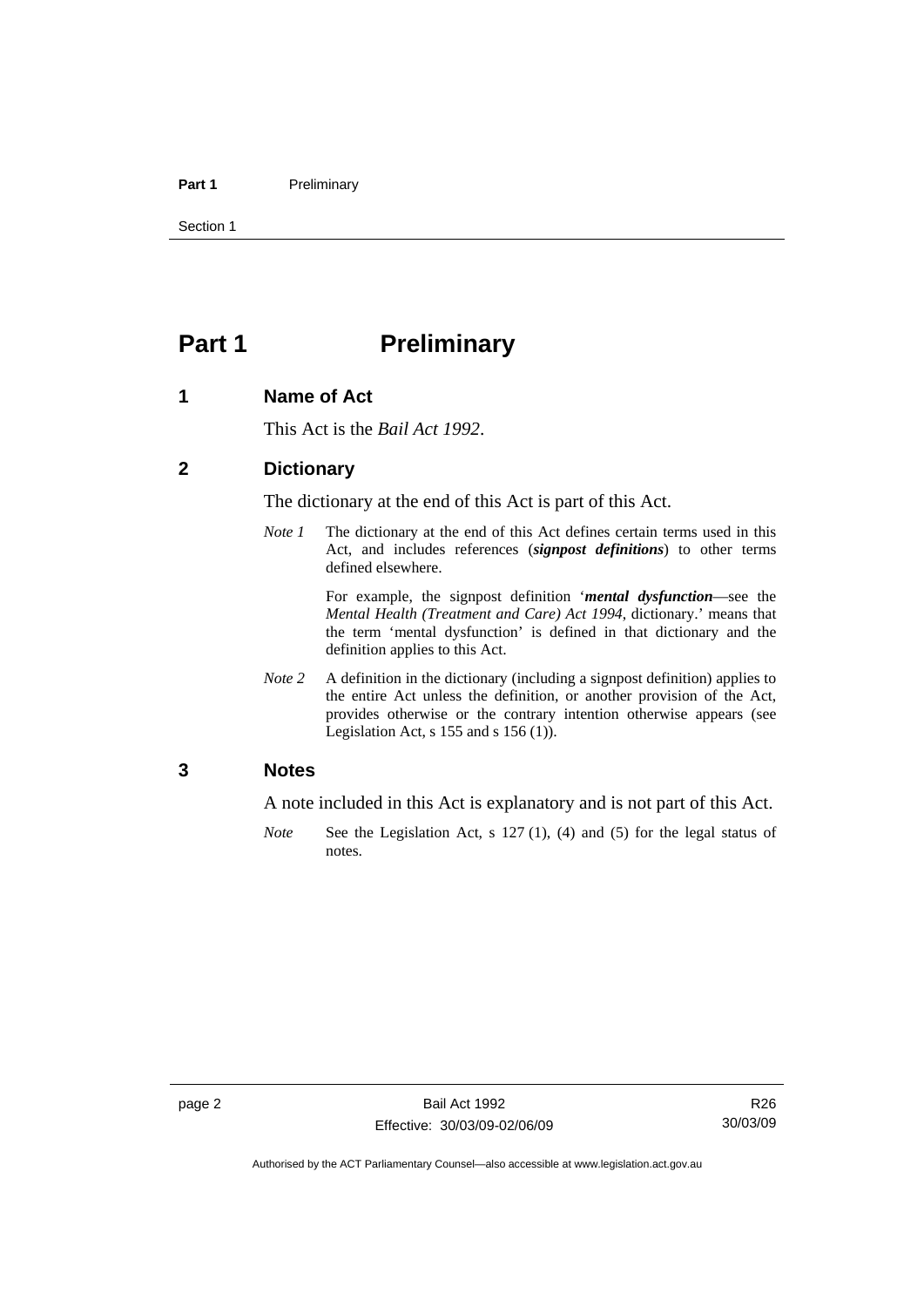#### <span id="page-8-0"></span>**3A Offences against Act—application of Criminal Code etc**

Other legislation applies in relation to offences against this Act.

*Note 1 Criminal Code*

The Criminal Code, ch 2 applies to all offences against this Act (see Code, pt 2.1).

The chapter sets out the general principles of criminal responsibility (including burdens of proof and general defences), and defines terms used for offences to which the Code applies (eg *conduct*, *intention*, *recklessness* and *strict liability*).

*Note 2 Penalty units* 

The Legislation Act, s 133 deals with the meaning of offence penalties that are expressed in penalty units.

#### **4 Act applies to children**

This Act applies to a person whether or not the person is an adult.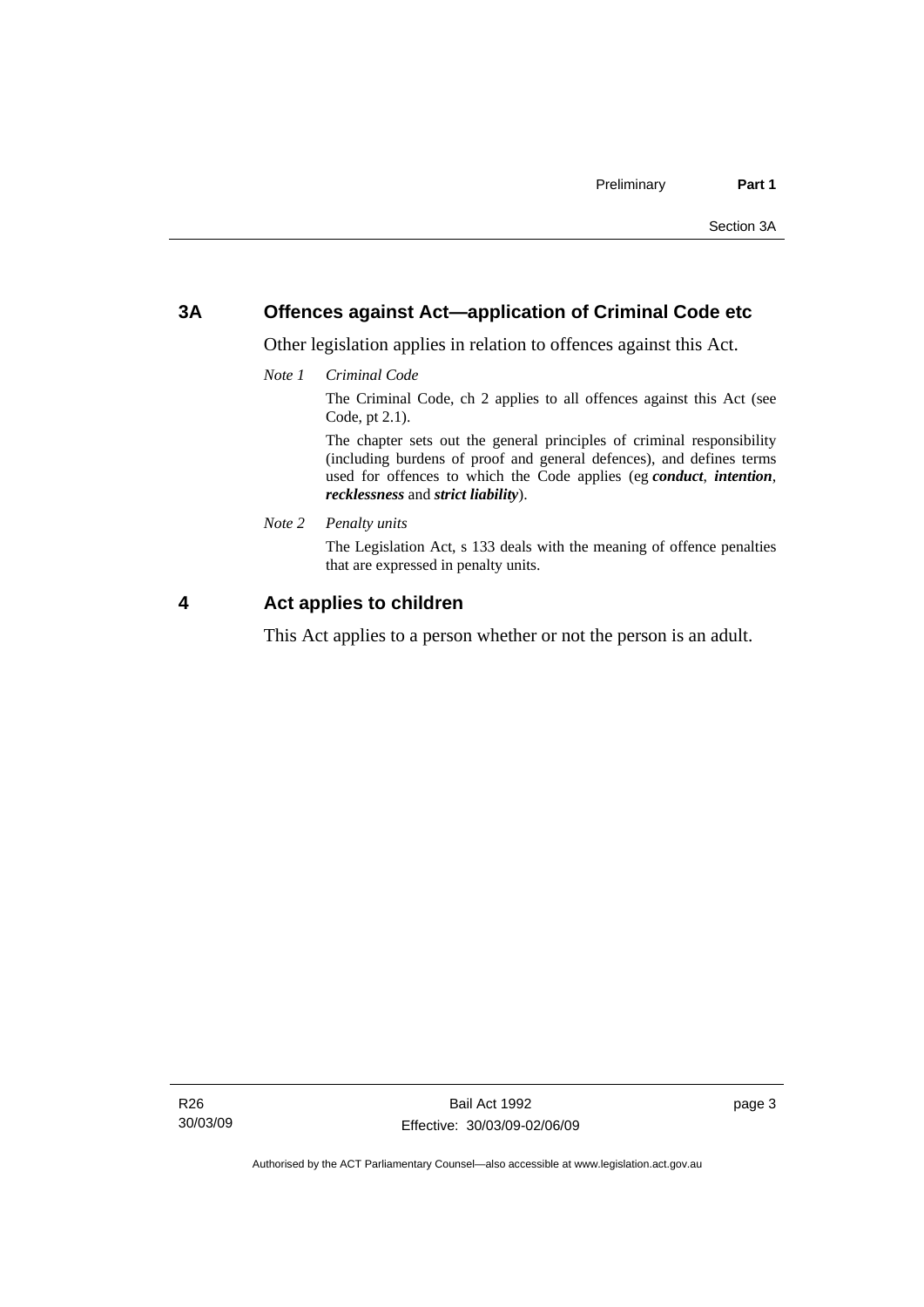# <span id="page-9-0"></span>**Part 2 Availability of bail**

## **Division 2.1 When bail may be granted and rights following**

#### **5 When may bail be granted?**

- (1) An accused person may be granted bail in relation to any period when the person is not required to attend court in relation to the offence with which the person has been charged.
- (2) However, an accused person who is in custody in relation to an offence must not be granted bail in relation to any period when—
	- (a) the person is in custody for another offence or reason in relation to which the person is not entitled to be granted bail; or
	- (b) the person is serving a sentence of imprisonment.

#### **6 Rights following grant of bail**

- (1) This section applies if—
	- (a) bail is granted to an accused person in relation to an offence; and
	- (b) the person gives an undertaking to appear; and
	- (c) if a bail condition mentioned in section  $25(1)$  (b) (ii) or (c) is imposed—the security is given or the deposit made.
- (2) The person is entitled—
	- (a) if the person is in custody—to be released from custody; and
	- (b) to remain at liberty in relation to the offence until required to appear before a court in accordance with the undertaking.
- (3) This section is subject to section 56A (Arrest without warrant of person on bail).

R26 30/03/09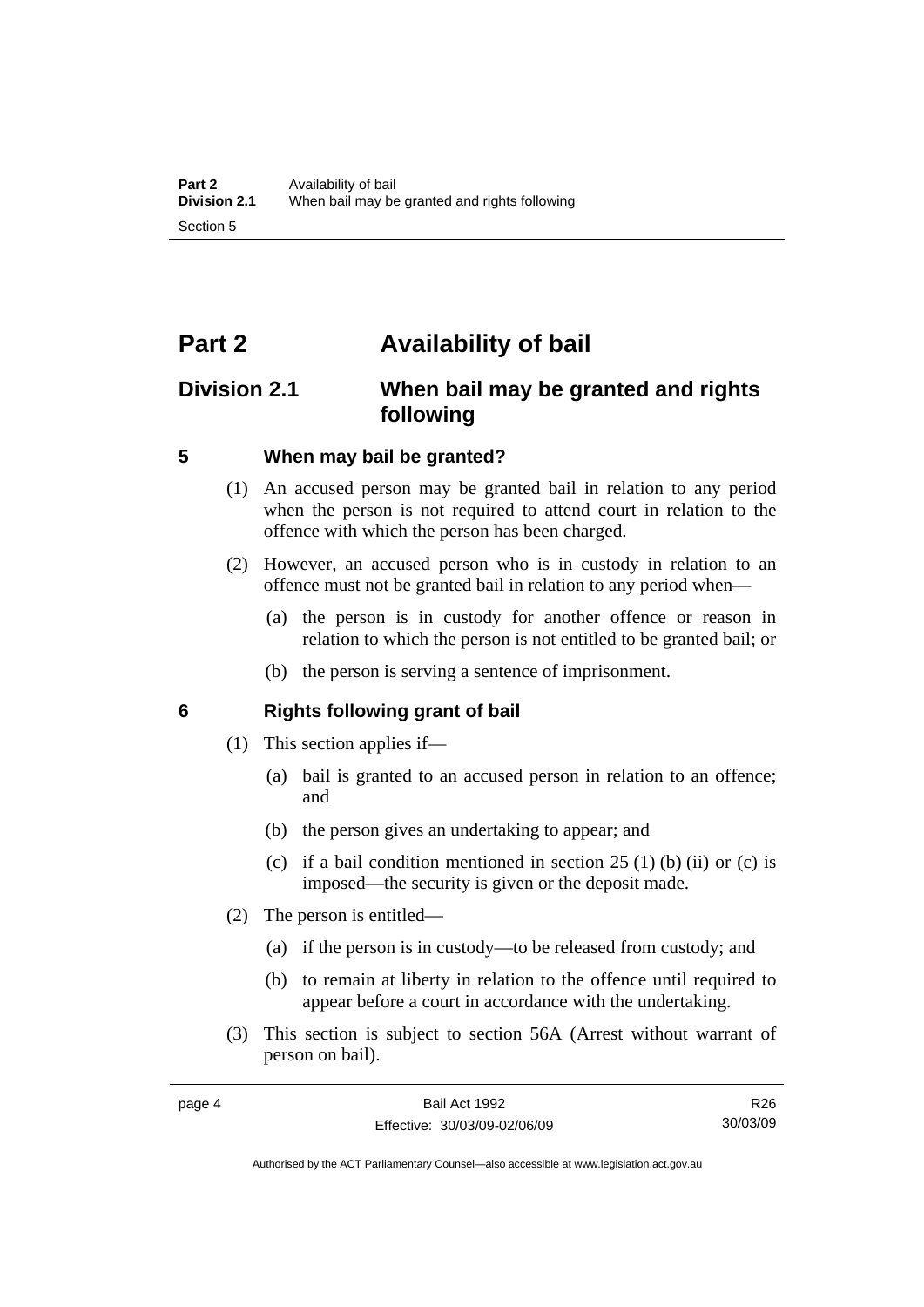# <span id="page-10-0"></span>**Division 2.2 Presumption for bail**

#### **7 Div 2.2 subject to div 2.3 and div 2.4**

This division is subject to division 2.3 (No presumption for bail) and division 2.4 (Presumption against bail).

#### **8 Entitlement to bail—certain minor offences etc**

- (1) This section applies to—
	- (a) a person charged with an offence not punishable by imprisonment (except in default of payment of a fine); and
	- (b) a person charged with an offence punishable by imprisonment for not longer than 6 months; and
	- (c) a person arrested for a breach of the peace or apprehended breach of the peace; and
	- (d) a person arrested under a warrant because of failure to comply with a summons or subpoena; and
	- (e) a person brought up to attend a trial or hearing following the issue of a habeas corpus order.
- (2) The person is entitled—
	- (a) to be granted bail; and
	- (b) if the person is in custody—to be released from custody as soon as the person gives an undertaking to appear.
- (3) However, if no further appearance is required for a person arrested for a breach of the peace or an apprehended breach of the peace, the person may be released from custody without giving an undertaking to appear.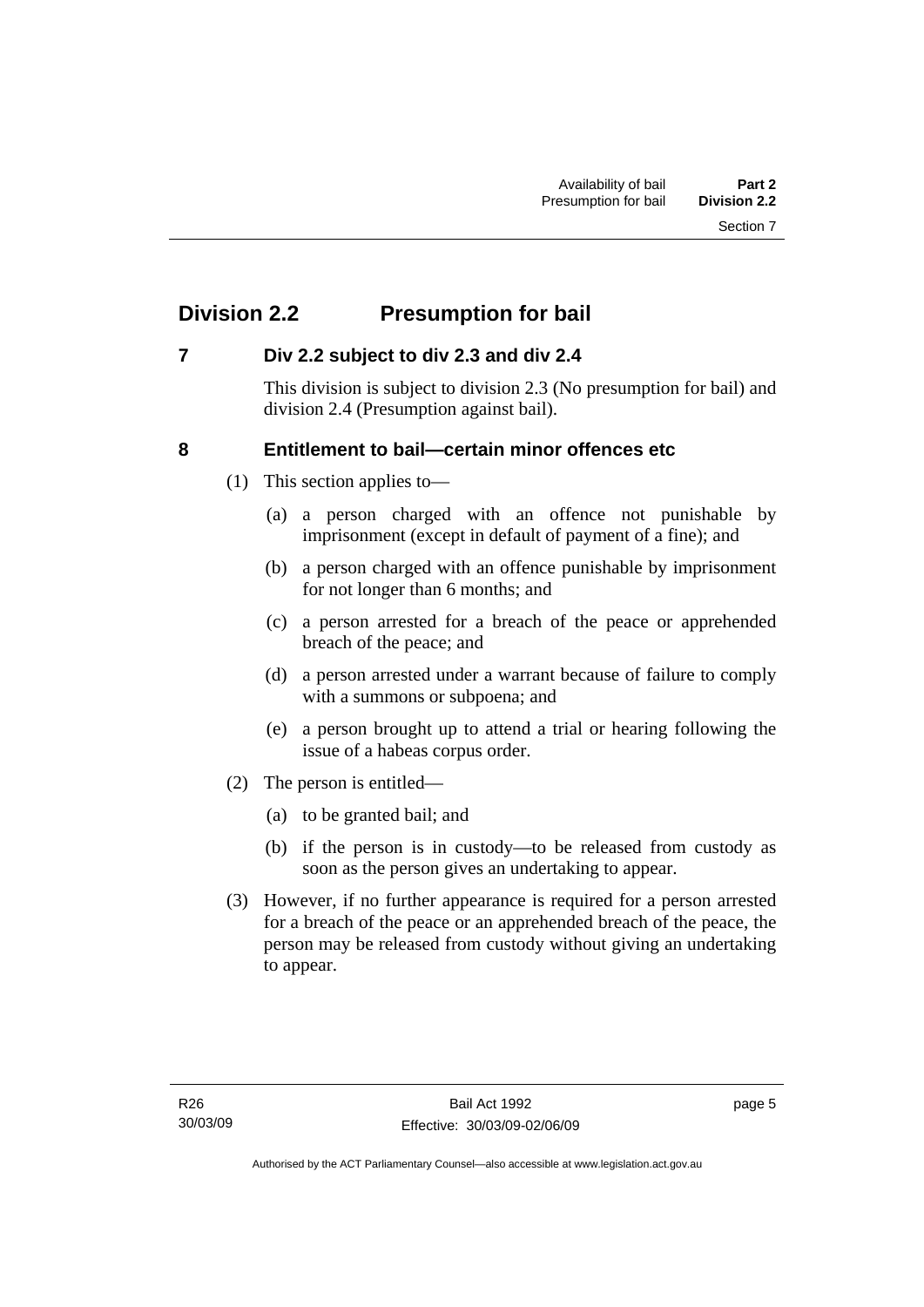- <span id="page-11-0"></span> (4) A condition to keep the peace may be imposed on a grant of bail to a person arrested for a breach of the peace or an apprehended breach of the peace.
	- *Note* For other conditions that may be imposed on a grant of bail, see s 25 and s 26.

#### **8A Entitlement to bail—breach of sentence obligations**

- (1) This section applies to a person arrested, or otherwise brought before the court or a magistrate, in relation to a breach, or anticipated breach, of—
	- (a) a deferred sentence obligation under the *Crimes (Sentencing) Act 2005*; or
	- (b) any of the following obligations under the *Crimes (Sentence Administration) Act 2005*:
		- (i) a periodic detention obligation;
		- (ii) a good behaviour obligation;
		- (iii) a parole obligation;
		- (iv) a release on licence obligation.
- (2) The person has the same entitlement to bail in relation to the breach, or anticipated breach, of the obligation as the person has under this part in relation to the offence to which the obligation relates.

#### **Examples**

1 Martin has been found guilty of armed robbery and sentenced to periodic detention. He has breached his periodic detention obligations and is arrested and brought before a magistrate under the *Crimes (Sentence Administration) Act 2005*, section 65 (Arrest warrant—breach of periodic detention obligations). There is no presumption in relation to bail because the offence of armed robbery is an offence to which division 2.2 (Presumption for bail) does not apply.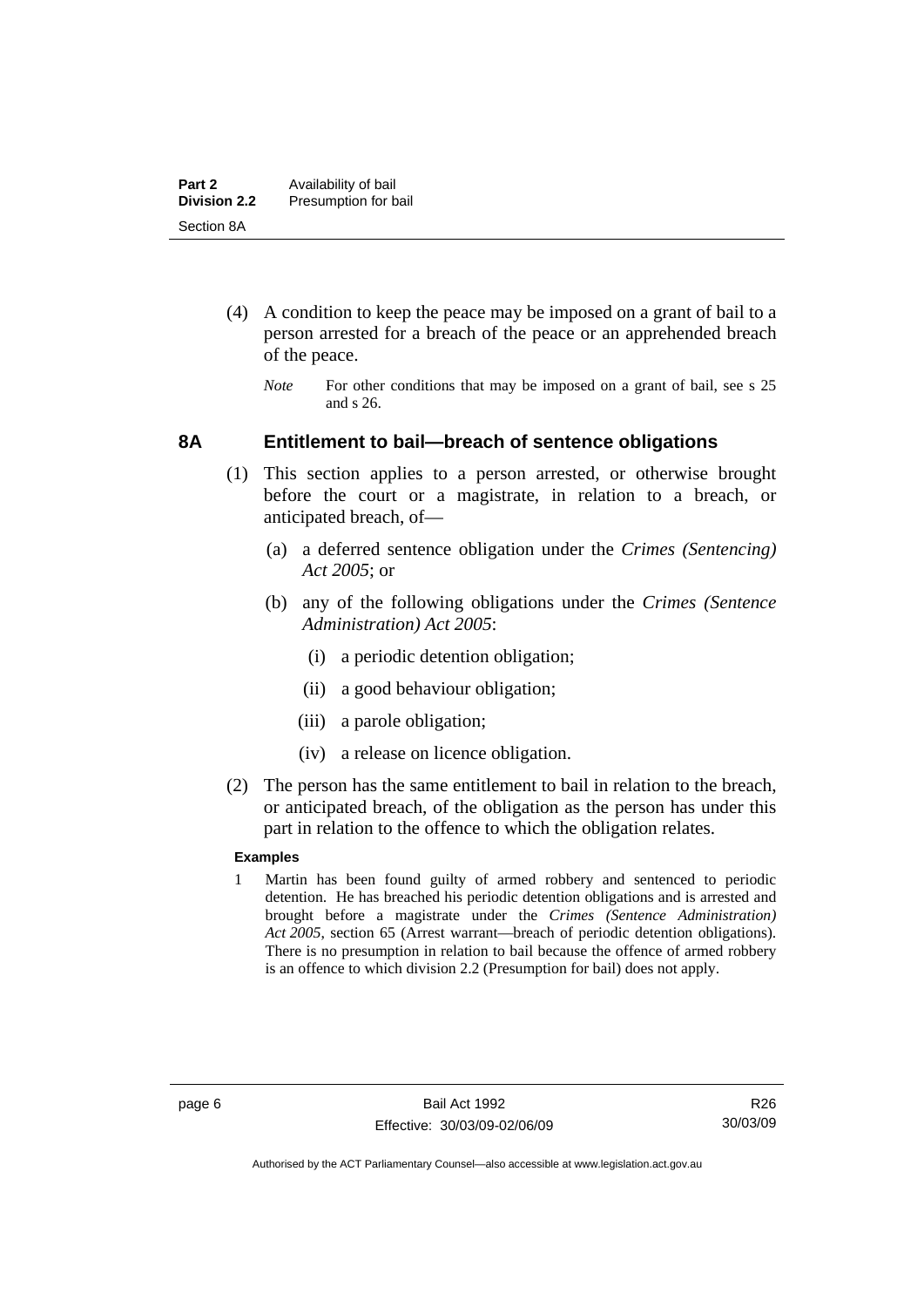- <span id="page-12-0"></span>2 Joe has been found guilty of threatening to kill. Joe had, 3 years before, been found guilty of an offence involving violence. A suspended sentence order under the *Crimes (Sentencing) Act 2005* is made as part of the sentence for the offence of threatening to kill and Joe is released under the order on signing an undertaking under a good behaviour order. However, Joe breaches the good behaviour order and is before the court on an application to cancel the order. There is no presumption in relation to bail because section 9B (b) applies to make the offence of threatening to kill an offence to which division 2.2 (Presumption for bail) does not apply.
	- *Note* An example is part of the Act, is not exhaustive and may extend, but does not limit, the meaning of the provision in which it appears (see Legislation Act, s 126 and s 132).
- (3) This section also applies to a person arrested, or otherwise brought before the court, in relation to a breach, or anticipated breach, of an obligation under an order to which the *Crimes (Sentence Administration) Act 2005*, section 332 (Home detention orders— Rehabilitation of Offenders (Interim) Act) applies.
- (4) Subsection (3) is a law to which the Legislation Act, section 88 (Repeal does not end effect of transitional laws etc) applies.
- (5) This subsection, subsection (3) and subsection (4) expire 3 years after the day this section commences.

### **8B Entitlement to bail—custody relating to sentence administration board hearings**

- (1) This section applies if—
	- (a) a person is arrested under the *Crimes (Sentence Administration) Act 2005*, section 206 (Arrest of offender for board hearing) and brought before a magistrate; or
	- (b) a person is remanded in custody under the *Crimes (Sentence Administration) Act 2005*, section 210 (Custody of offender during board hearing adjournment) and an application for bail for the person is made to a court or magistrate.

page 7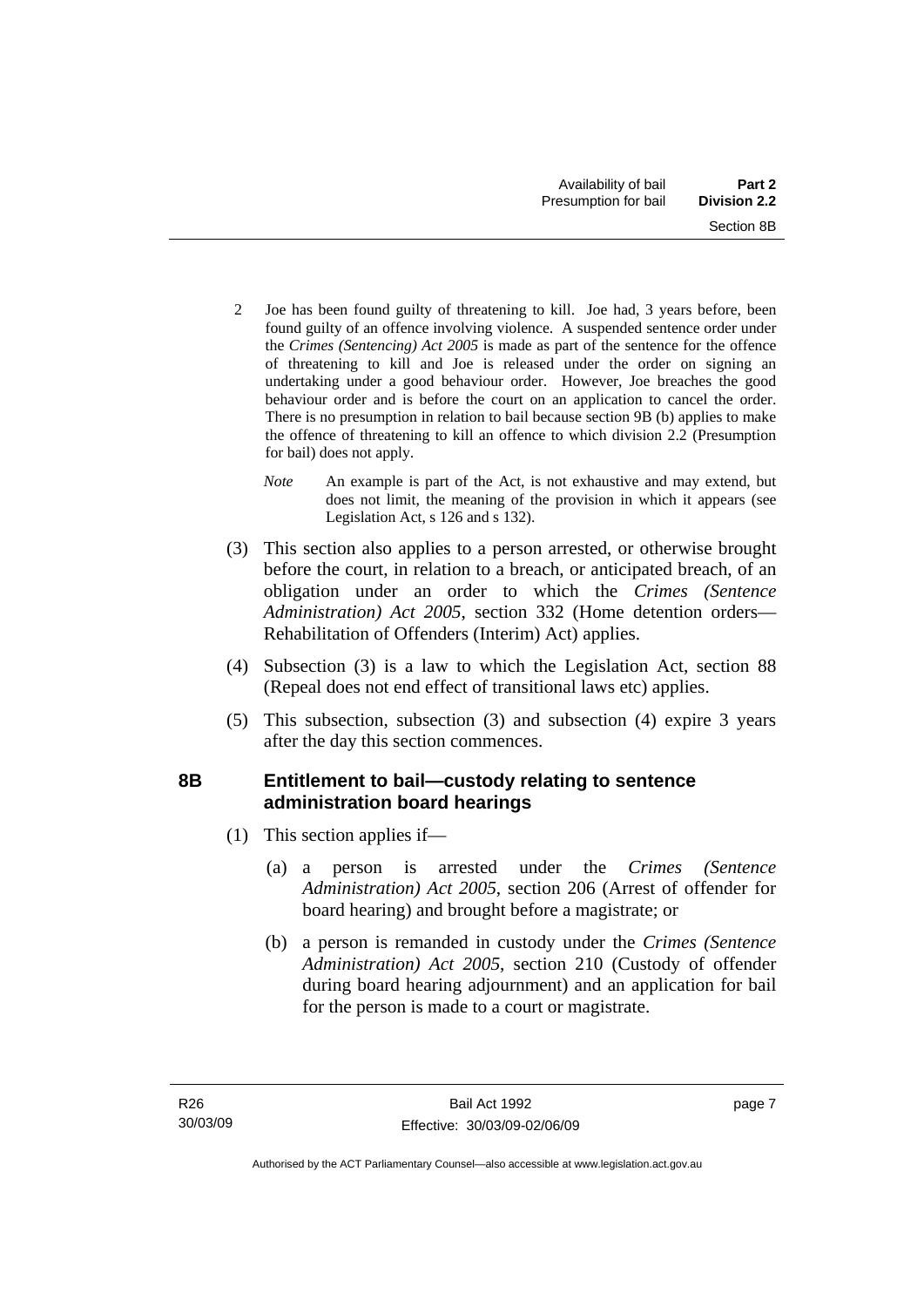<span id="page-13-0"></span> (2) The person has the same entitlement to bail as the person had for the offence to which the board hearing relates.

#### **9 Limitations on entitlement to bail**

- (1) A person charged with an offence mentioned in section 8 (1) (a) or (b) is not entitled to be granted bail if—
	- (a) the person has previously failed to comply with an undertaking to appear, or a bail condition imposed, in relation to the same or a similar offence; or
	- (b) in the opinion of the court or authorised officer, the person is incapacitated by intoxication, injury or use of drugs or is otherwise in danger of physical injury or in need of physical protection.
- (2) A person arrested for a breach of the peace or apprehended breach of the peace is not entitled to be granted bail if the person has previously, without reasonable excuse, failed to comply with an undertaking to appear, or a bail condition imposed, in relation to a breach of the peace or apprehended breach of the peace.

#### **9A Entitlement to bail—offences other than minor offences**

- (1) This section applies to—
	- (a) a person in relation to an offence other than an offence mentioned in section 8 (1) (a) or (b) (Entitlement to bail certain minor offences etc); and
	- (b) a person who is not entitled to bail under section 8 (2) because of section  $9(1)$  or  $(2)$ .
- (2) The person is entitled to be granted bail unless the court or authorised officer is satisfied that refusal is justified after considering—
	- (a) for an adult—the matters mentioned in section 22 (Criteria for granting bail to adults); or

R26 30/03/09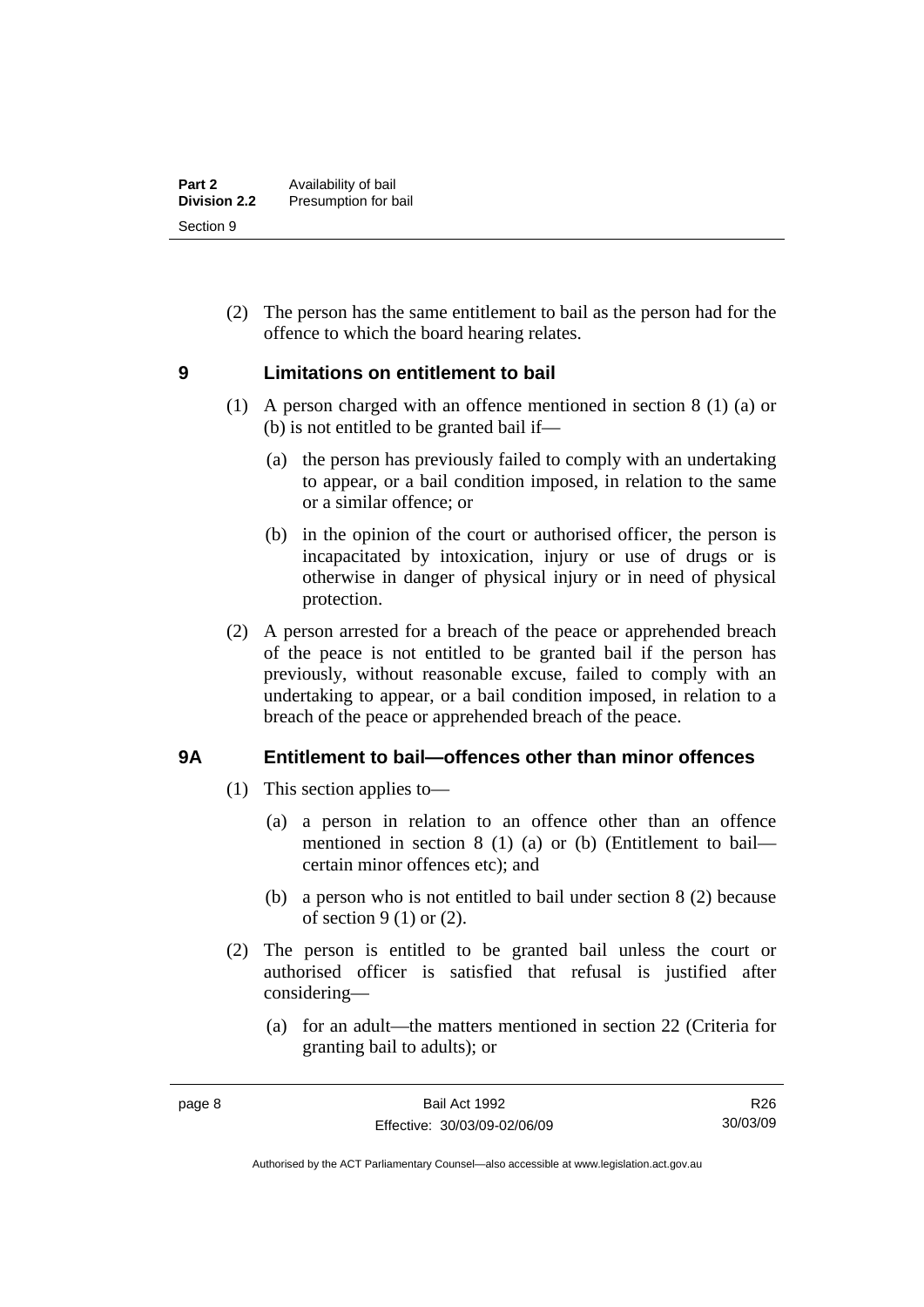<span id="page-14-0"></span> (b) for a child—the matters mentioned in section 23 (Criteria for granting bail to children).

## **Division 2.3 No presumption for bail**

#### **9B Div 2.2 not to apply to certain offences**

Division 2.2 (Presumption for bail) does not apply to the grant of bail—

- (a) to a person accused of an offence mentioned in schedule 1 (Offences to which presumption for bail does not apply); or
- (b) to a person accused of any of the following offences, if the person has in the previous 10 years been found guilty of an offence involving violence or the threat of violence:
	- (i) an offence against the *Crimes Act 1900*, section 30 (Threat to kill);
	- (ii) an offence against the *Crimes Act 1900*, section 31 (Threat to inflict grievous bodily harm);
	- (iii) an offence against the *Crimes Act 1900*, section 35 (Stalking);
	- (iv) an offence against the *Domestic Violence and Protection Orders Act 2008*, section 90 (Offence for contravention of protection order); or
- (c) to a person accused of an offence against the *Criminal Code Act 1995* (Cwlth), section 80.1 (Treason); or
- (d) to a person convicted of an indictable offence but not sentenced.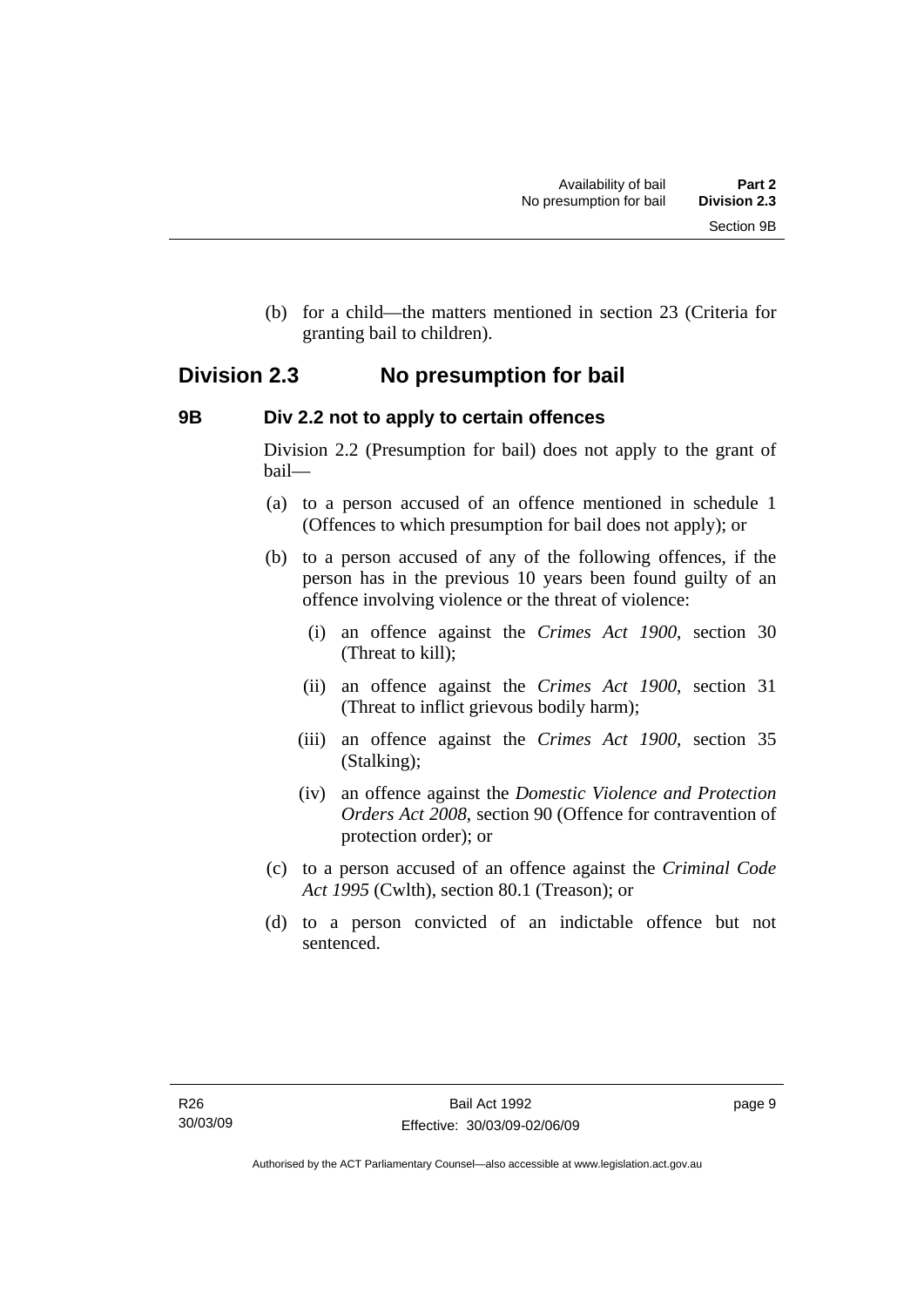# <span id="page-15-0"></span>**Division 2.4 Presumption against bail**

#### **9C Bail for murder and certain serious drug offences**

- (1) This section applies to a person accused of—
	- (a) murder; or
	- (b) an offence against any of the following provisions of the Criminal Code, chapter 6 (Serious drug offences):
		- (i) section 603 (1) (which is about trafficking in a large commercial quantity of a controlled drug);
		- (ii) section  $607(1)$  (which is about manufacturing a large commercial quantity of a controlled drug for selling);
		- (iii) section  $616(1)$  (which is about cultivating a large commercial quantity of a controlled plant for selling);
		- (iv) section 619 (1) (which is about selling a large commercial quantity of a controlled plant);
		- (v) section  $622(1)$  (which is about supplying etc a commercial quantity of a controlled drug to a child for selling);
		- (vi) section 624 (1) (which is about procuring a child to traffic in a commercial quantity of a controlled drug).
	- *Note* A reference to an offence against a territory law includes a reference to a related ancillary offence, eg attempt (see Legislation Act, s 189).
- (2) A court or authorised officer must not grant bail to the person unless satisfied that special or exceptional circumstances exist favouring the grant of bail.
- (3) However, even if special or exceptional circumstances are established, the court or officer must refuse bail if satisfied that refusal is justified after considering—

R26 30/03/09

Authorised by the ACT Parliamentary Counsel—also accessible at www.legislation.act.gov.au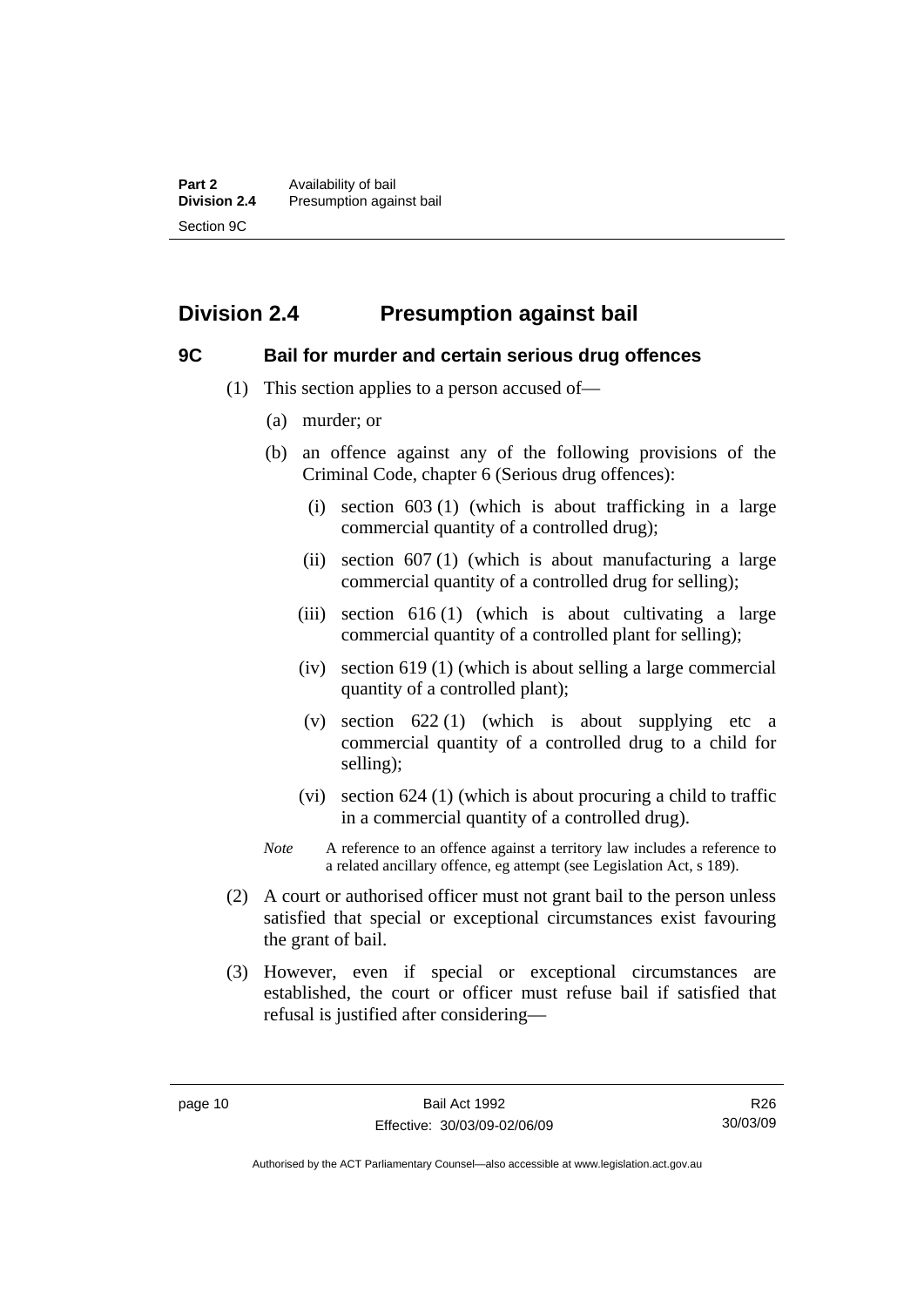- <span id="page-16-0"></span> (a) for an adult—the matters mentioned in section 22 (Criteria for granting bail to adults); or
- (b) for a child—the matters mentioned in section 23 (Criteria for granting bail to children).

#### **9D Bail for serious offence committed while charge for another pending or outstanding**

- (1) This section applies if—
	- (a) a person is accused of a serious offence; and
	- (b) the person is alleged to have committed the offence while a charge against the person for another serious offence is pending or outstanding.

#### **Example**

Claude is served with a summons to attend the Magistrates Court to answer a charge that he has committed the offence of taking a motor vehicle without consent (punishable by 5 years imprisonment under the Criminal Code, section 318 (1), and so a serious offence for this section). Before the court date, Claude is arrested and charged with having committed an aggravated robbery the day after being served with the summons (punishable by 25 years imprisonment under the Criminal Code, section 310, and so also a serious offence for this section). At the time of the alleged aggravated robbery, the charge of taking a motor vehicle without consent was still pending. This section will apply to any decision about the grant of bail to Claude in relation to the aggravated robbery charge.

- *Note* An example is part of the Act, is not exhaustive and may extend, but does not limit, the meaning of the provision in which it appears (see Legislation Act, s 126 and s 132).
- (2) A court or an authorised officer must not grant bail to the accused person unless satisfied that special or exceptional circumstances exist favouring the grant of bail.
- (3) However, even if special or exceptional circumstances are established, the court or officer must refuse bail if satisfied that refusal is justified after considering—

page 11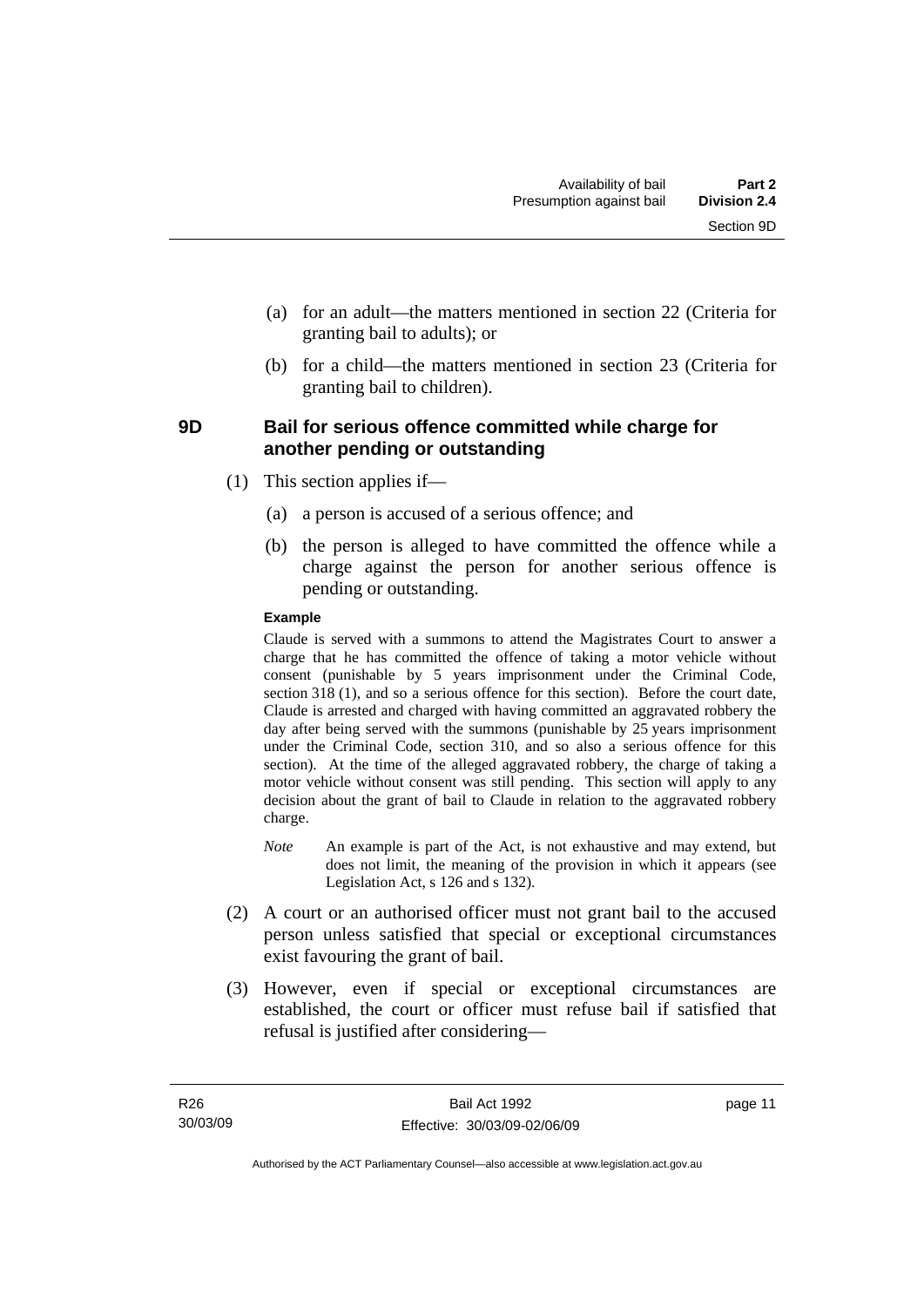- (a) for an adult—the matters mentioned in section 22 (Criteria for granting bail to adults); or
- (b) for a child—the matters mentioned in section 23 (Criteria for granting bail to children).
- (4) Also, if the serious offence mentioned in subsection (1) (a) or (b) is a domestic violence offence, an authorised person must not grant bail to the accused person if satisfied that refusal of bail is required under section 9F (Domestic violence offence—bail by authorised officer).
- (5) This section does not affect the application of section 9F (4) and (5) to the accused person if—
	- (a) the serious offence mentioned in subsection (1) (a) or (b) is a domestic violence offence; and
	- (b) an authorised person grants bail to the accused person.
- (6) In this section:

*outstanding*—a charge against a person for an offence is *outstanding*—

- (a) until the charge is finally dealt with in any of the following ways:
	- (i) the charge is withdrawn;
	- (ii) the charge is dismissed by a court;
	- (iii) the person is discharged by the Magistrates Court following a committal hearing;
	- (iv) the person is acquitted or found guilty by a court of the offence; and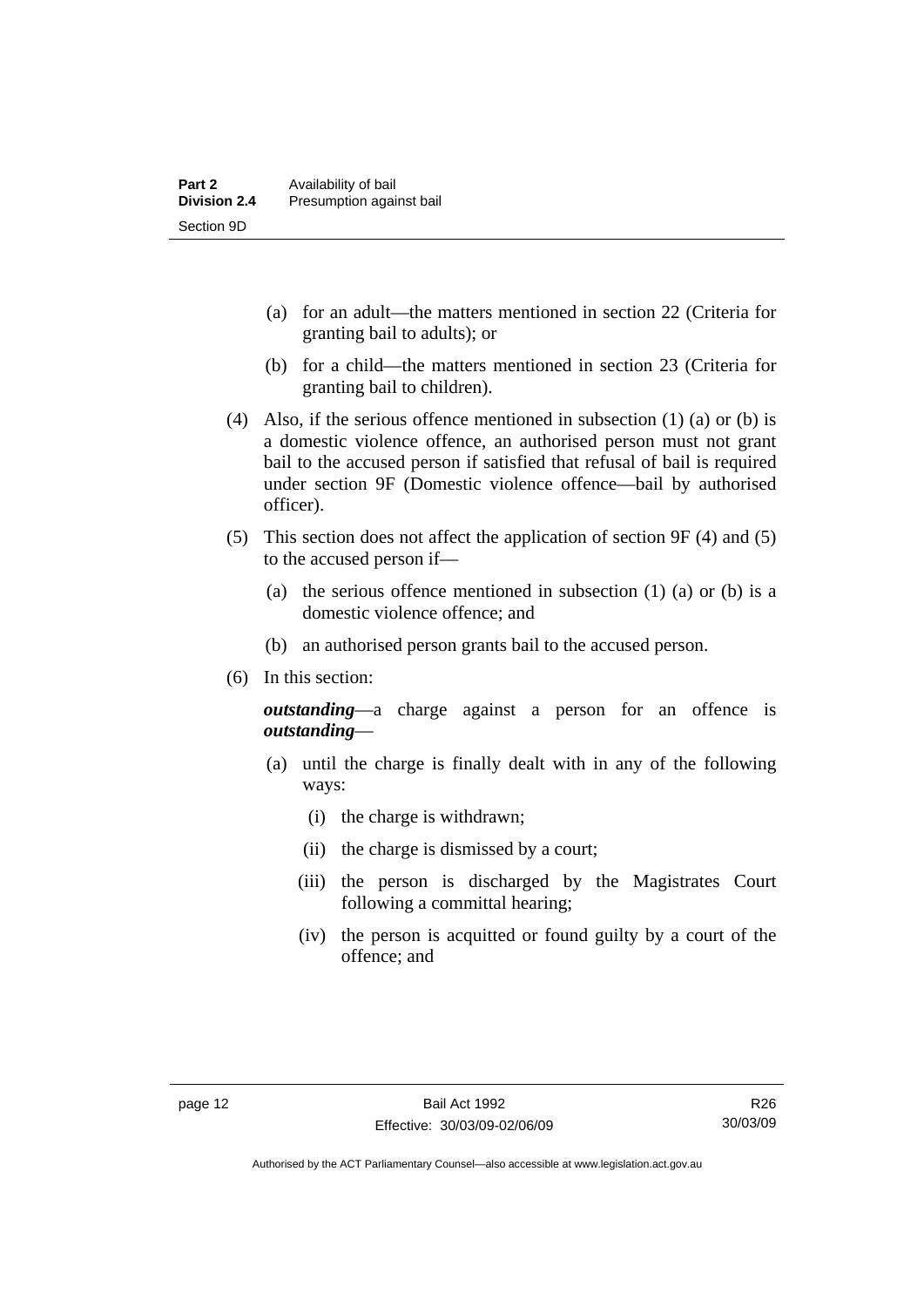- <span id="page-18-0"></span> (b) if the person is acquitted or found guilty by a court of the offence charged, but a new trial on the charge (or a charge based on the same facts) is later ordered on appeal—from the date the new trial is ordered until the earliest of the following happens—
	- (i) the charge (or a charge based on the same facts) is finally dealt with as mentioned in paragraph (a)  $(i)$ ,  $(ii)$  or  $(iv)$ ;
	- (ii) the order for the new trial is reversed on a further appeal.

#### *Note Found guilty*, of an offence, includes—

- having an order made for the offence under the *Crimes (Sentencing) Act 2005*, s 17 (Non-conviction orders—general)
- having the offence taken into account under the *Crimes (Sentencing) Act 2005*, s 57 (Outstanding additional offences taken into account in sentencing)

(see Legislation Act, dict, pt 1).

*pending*—a charge against a person for an serious offence is *pending* if the person has not yet been charged with the offence, but the person has—

- (a) been arrested for the offence (unless the person is later released without being charged with a serious offence); or
- (b) been served with a summons to appear before a court to answer a charge for the offence; or
- (c) at the invitation of a police officer, signed an agreement to attend court to answer a charge for the offence.

*serious offence* means an offence punishable by imprisonment for 5 years or longer.

#### **9E Bail for person sentenced to imprisonment**

- (1) This section applies if—
	- (a) a person has been convicted of an offence by a court and sentenced to a period of imprisonment for the offence; and

page 13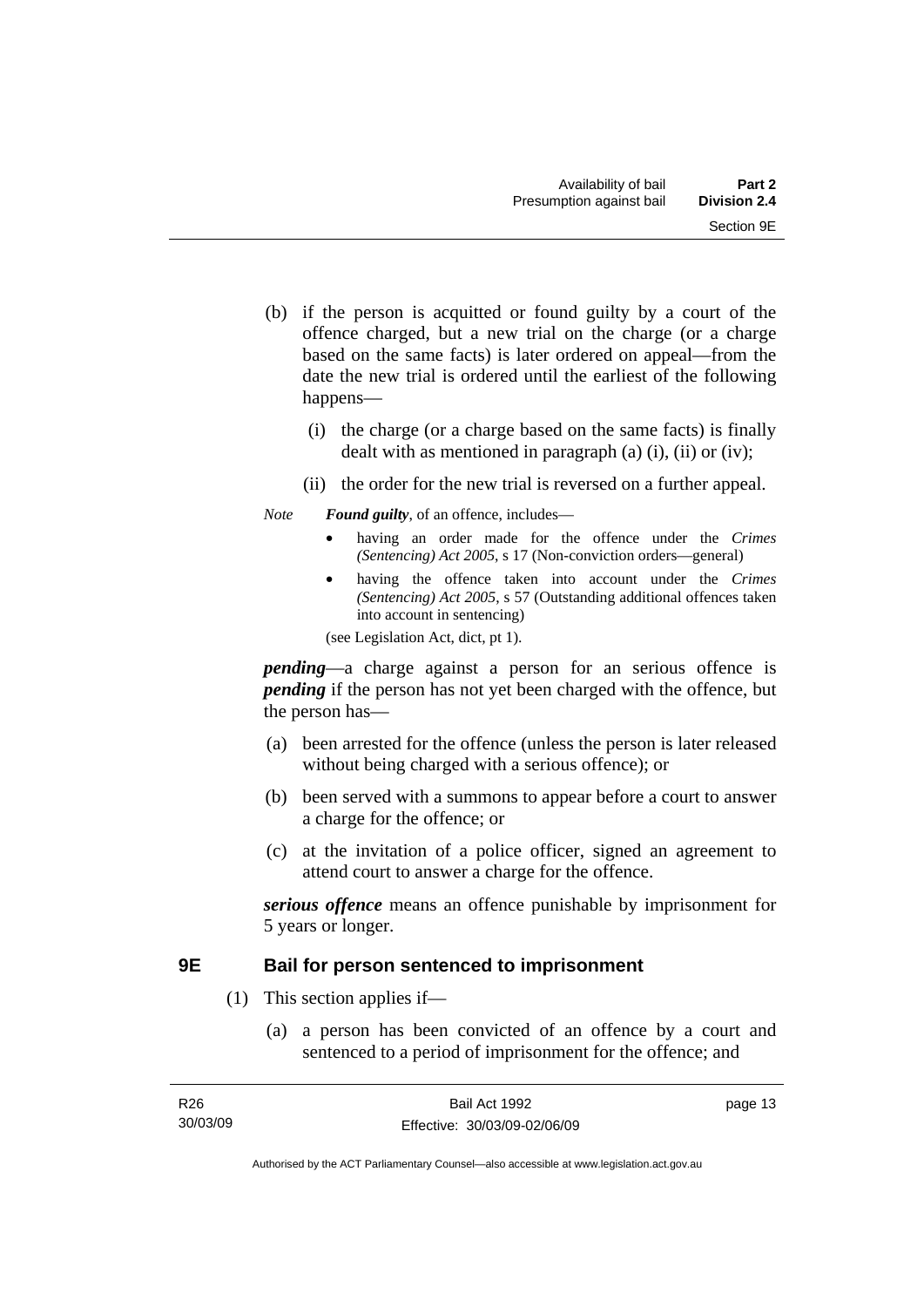- <span id="page-19-0"></span>(b) an appeal is pending in relation to the conviction or sentence.
- (2) A court must not grant bail to the person unless satisfied that special or exceptional circumstances exist favouring the grant of bail.
- (3) In this section:

*appeal* includes an appeal against a decision on appeal.

#### **9F Domestic violence offence—bail by authorised officer**

- (1) This section applies to a person accused of a domestic violence offence.
- (2) An authorised officer must not grant bail to the person unless satisfied that the person poses no danger to a protected person while released on bail.
- (3) However, even if the authorised officer is satisfied under subsection (2), the officer must refuse bail if satisfied that the refusal is justified after considering—
	- (a) for an adult—the matters mentioned in section 22 (Criteria for granting bail to adults); or
	- (b) for a child—the matters mentioned in section 23 (Criteria for granting bail to children).
- (4) Also, the person must not be released on bail under this section unless the person gives an undertaking to appear within 48 hours of being released.
- (5) If the authorised officer grants bail to the person under this section, the officer must, in the record made under section 27 (Recording of certain bail decisions), state why the officer is satisfied that the person poses no danger to any protected person.
- (6) In this section:

*protected person*, in relation to a person accused of a domestic violence offence—

R26 30/03/09

Authorised by the ACT Parliamentary Counsel—also accessible at www.legislation.act.gov.au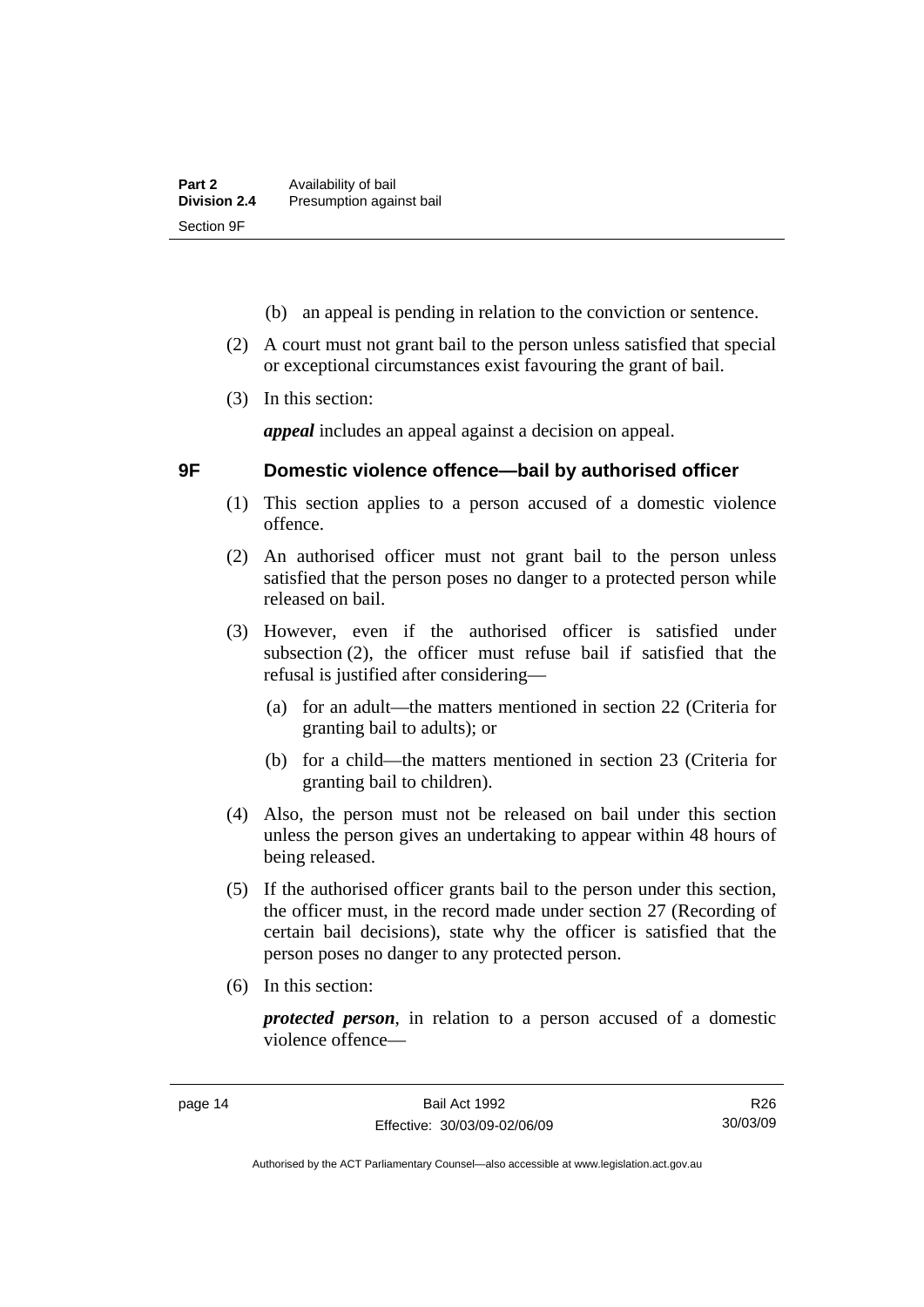- <span id="page-20-0"></span> (a) means a person against whom the alleged conduct making up the offence was directed; and
- (b) includes any other relevant person in relation to the accused person.

*relevant person*—see the *Domestic Violence and Protection Orders Act 2008*, dictionary.

- *Note* The *Domestic Violence and Protection Orders Act 2008*, s 15 (1) defines a *relevant person* in relation to a person (the *original person*) as any of the following people:
	- a domestic partner or former domestic partner of the original person (*domestic partner* is defined in the Legislation Act, s 169 (1))
	- a relative of the original person (*relative* is defined in the *Domestic Violence and Protection Orders Act 2008*, s 15A)
	- a child of a domestic partner or former domestic partner of the original person
	- a parent of a child of the original person
	- someone who is or has been in a relevant relationship with the original person (*relevant relationship* is defined in the *Domestic Violence and Protection Orders Act 2008*, s 15).

#### **9G Special or exceptional circumstances**

- (1) This section applies if a court or authorised officer is required under this part to be satisfied of the existence of special or exceptional circumstances favouring the grant of bail to a person.
- (2) A circumstance that would be an applicable bail criteria for the person is not a special or exceptional circumstance only because it is an applicable bail criteria.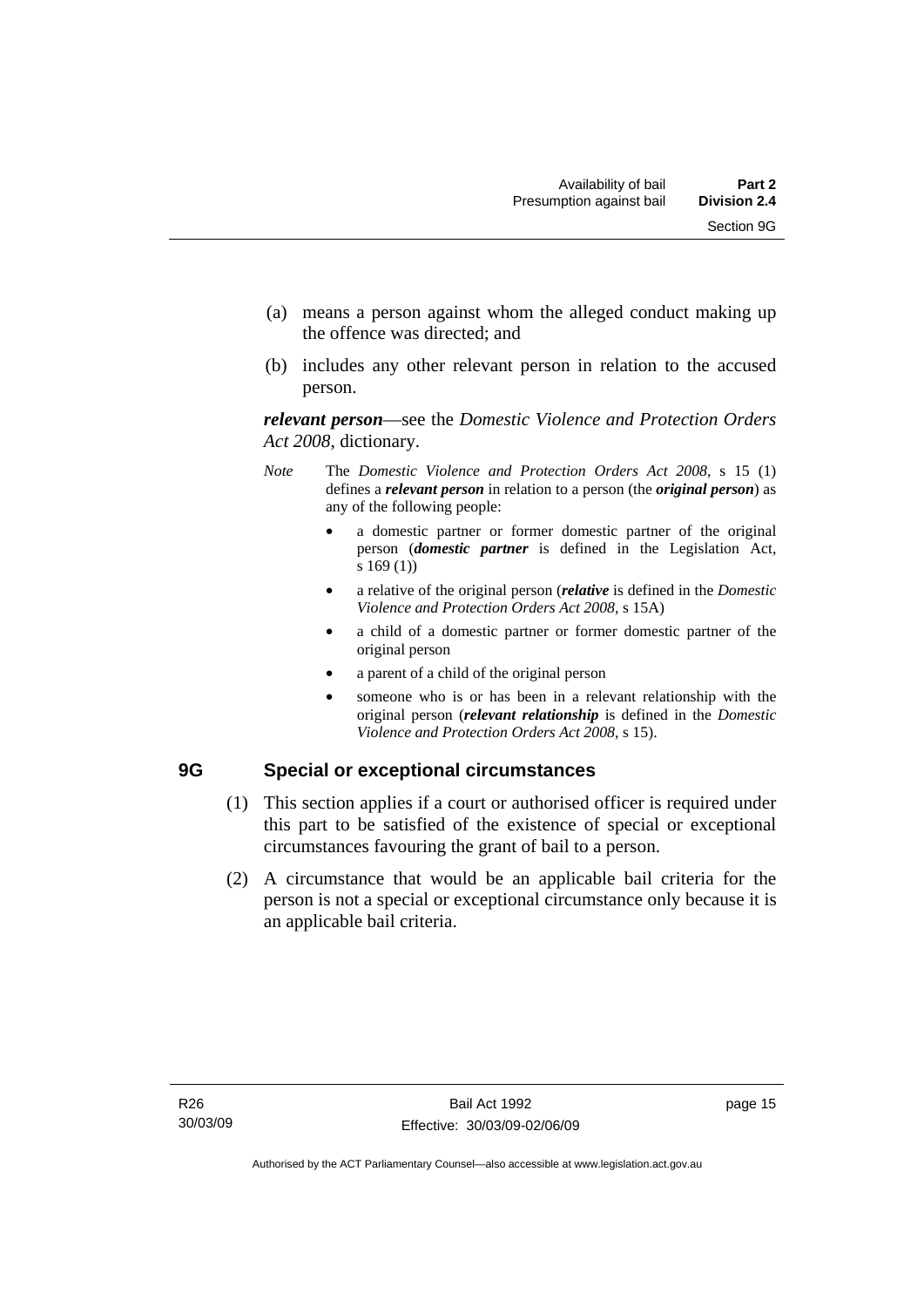(3) Also, the court or authorised officer must consider the applicable bail criteria for the person only after the court or authorised officer is satisfied of the existence of the special or exceptional circumstances.

#### **Examples for s (3)**

- 1 Damien is before the court charged with having committed an aggravated robbery. He has earlier been charged with having committed aggravated robbery. Section 9D applies and there is a presumption against bail unless there are special or exceptional circumstances. Damien argues that there are special circumstances as he needs to support his child, he may lose his job and he may lose an opportunity to take up public housing. The court considers that the circumstances are not special or exceptional. Bail is not granted and the criteria in section 22 are not considered.
- 2 Jason is facing similar charges. Jason has had a car accident before his arrest for the second offence. His kidneys are damaged requiring dialysis every 3 days. Jason argues that his need for regular treatment and his reduced mobility mean that he is highly unlikely to abscond. The court considers these circumstances are special or exceptional. The court then considers the criteria in section 22 in deciding whether to grant bail.
- *Note* An example is part of the Act, is not exhaustive and may extend, but does not limit, the meaning of the provision in which it appears (see Legislation Act, s 126 and s 132).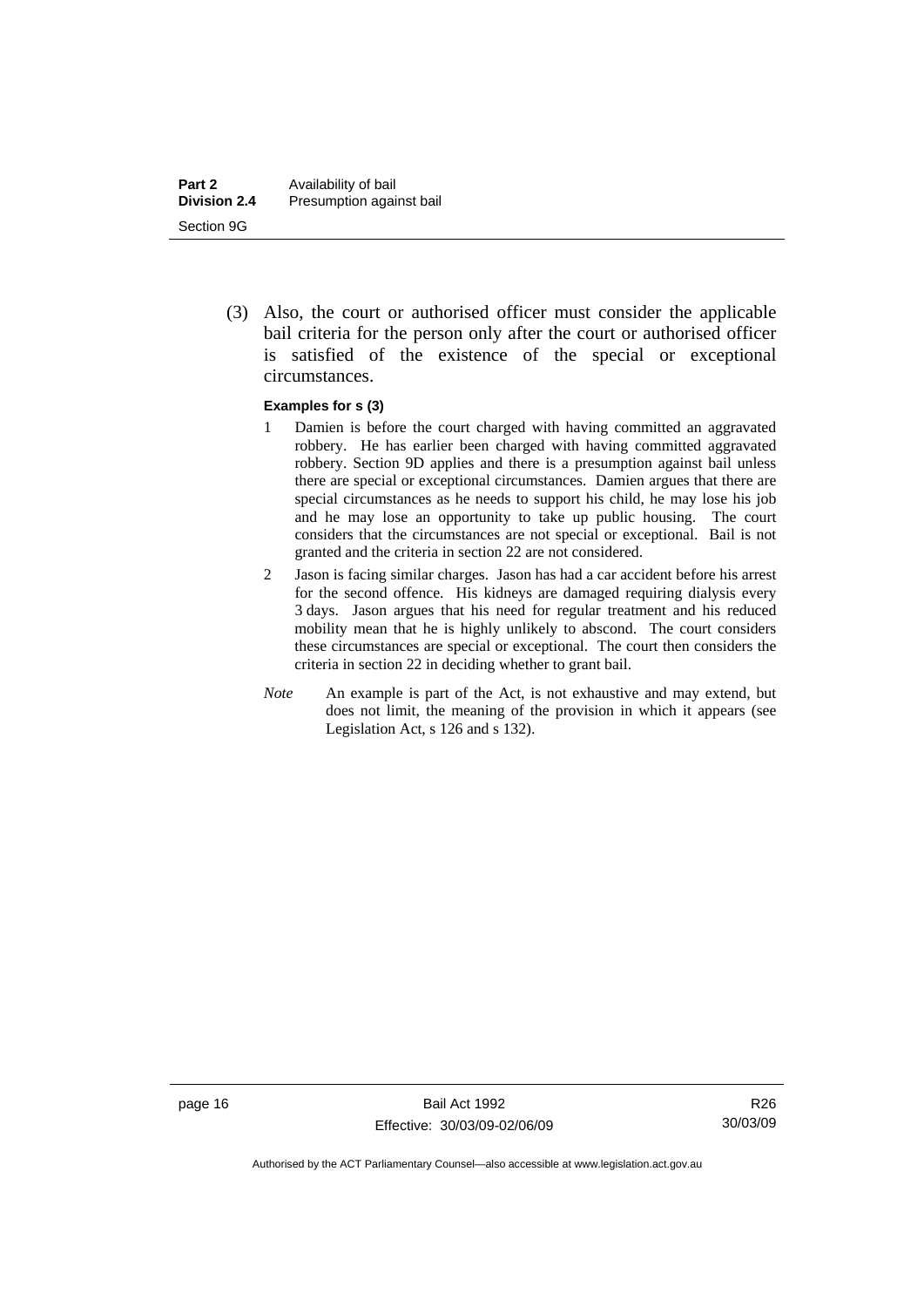# <span id="page-22-0"></span>**Part 3 Dispensing with bail**

#### **10 Dispensing with bail**

- (1) A court that may grant bail to an accused person may instead dispense with the requirement for bail.
- (2) In deciding whether to release an accused person from custody without requiring bail, a court may have regard to any information that appears to the court to be relevant and reliable.
- (3) If, during an appearance by an accused person before a court, no specific order or direction is made by the court in relation to bail, the court is taken to have dispensed with the requirement for bail.
- (4) Subsection (2) does not apply if, under section 33 (3), the court is taken to have continued bail.
- (5) A court must not dispense with the requirement for bail for an accused person to whom either of the following sections apply unless satisfied that special or exceptional circumstances exist justifying dispensing with the requirement:
	- (a) section 9D (Bail for serious offence committed while charge for another pending or outstanding);
	- (b) section 9E (Bail for person sentenced to imprisonment).

#### **11 Effect of dispensing with bail**

 (1) While the requirement for bail is dispensed with under this Act in relation to a person accused of an offence, the person is entitled to be and to remain at liberty in relation to the offence until the person is required to appear before a court in relation to the offence.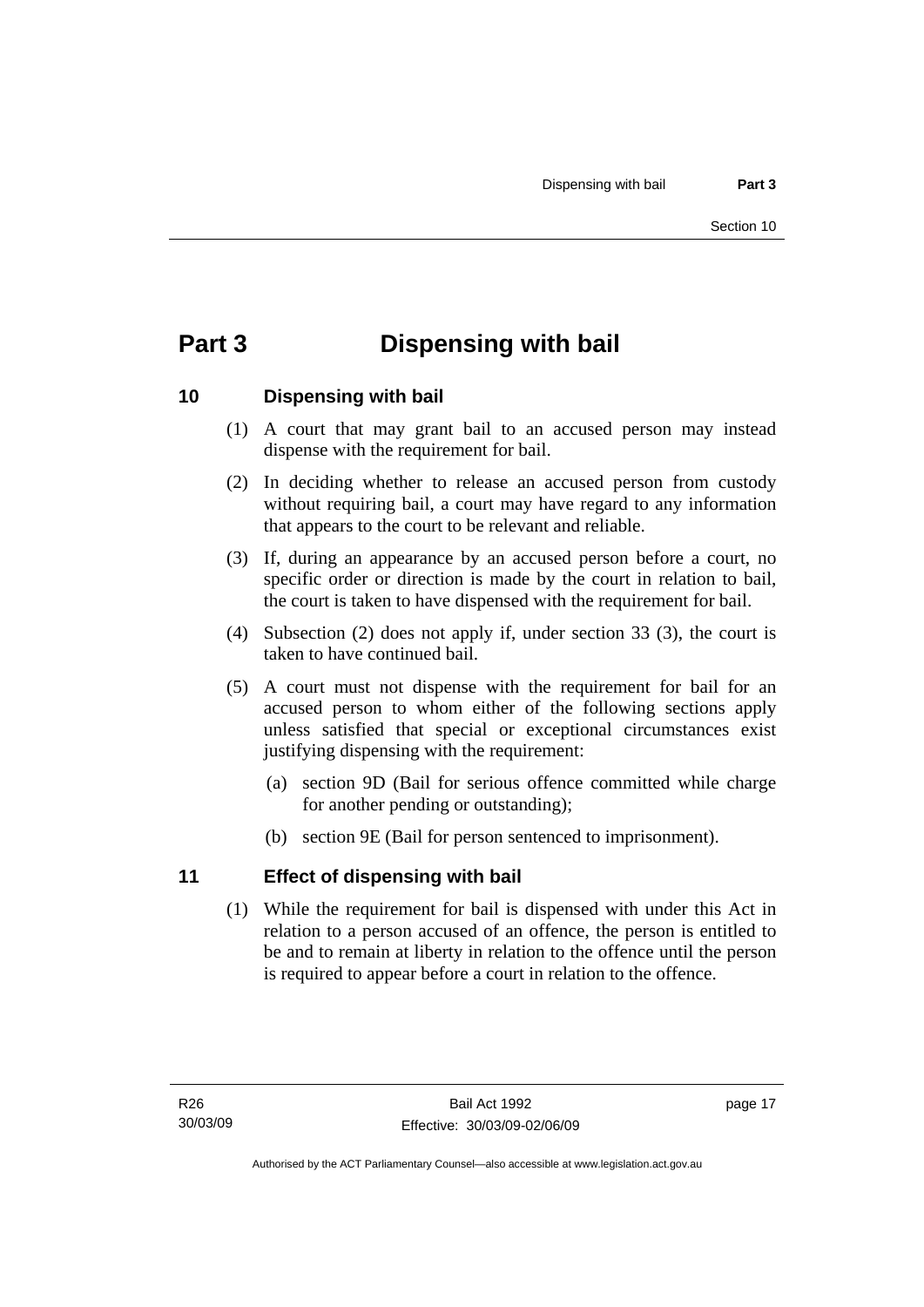#### <span id="page-23-0"></span>**Part 3 Dispensing with bail**

#### Section 12

 (2) Subsection (1) does not apply to an accused person while the person is in custody for another offence or reason in relation to which the person is not entitled to be at liberty, whether under this Act or otherwise.

#### **12 Decision to dispense with bail**

For part 6, if a court dispenses with the requirement for bail, the court is taken to have made a decision in relation to bail.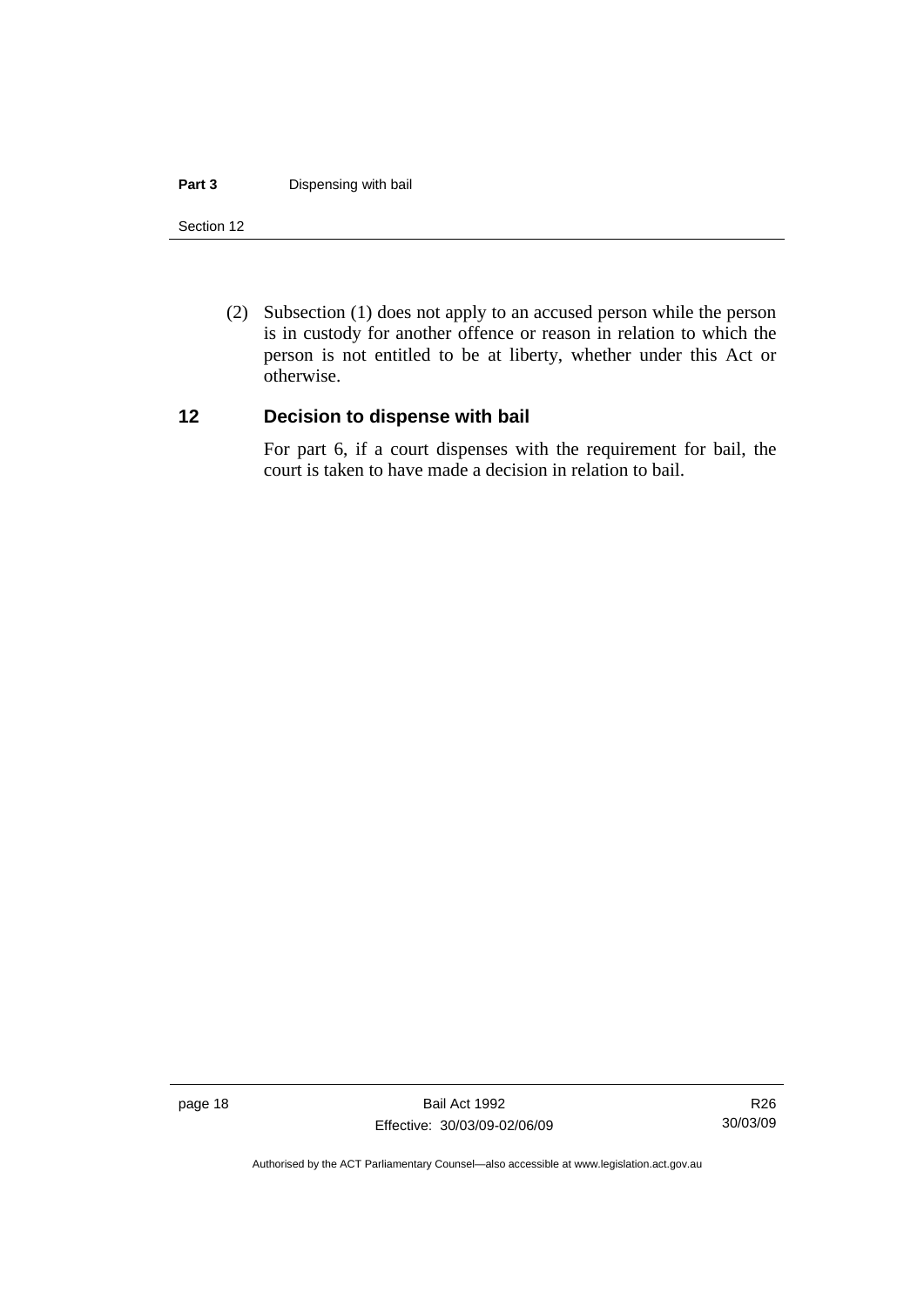# <span id="page-24-0"></span>**Part 4 Grant of bail**

### **13 Deciding bail after charge laid**

- $(1)$  If—
	- (a) a person who has been taken into custody by a police officer is charged with an offence but is not to be brought before a court forthwith after being so charged; or
	- (b) it is not practicable to bring before a court forthwith a person arrested under a warrant (being a warrant which does not expressly preclude the granting of bail) issued under the *Magistrates Court Act 1930*, section 42 (2) (Issue of warrant and summons) in relation to an offence punishable by a fine or by imprisonment for a period not exceeding 2 years;

the police officer who charges or arrests the person—

- (c) shall inform the person, or cause the person to be informed, that the person may—
	- (i) apply for bail; and
	- (ii) communicate with a lawyer of his or her choice in relation to the making of an application for bail; and
	- (iii) if the person cannot speak or understand the English language—have recourse to the services of a competent interpreter; and
	- (iv) communicate with any other person of his or her choice, being a person who may reasonably be expected to assist him or her in relation to the provision of bail; and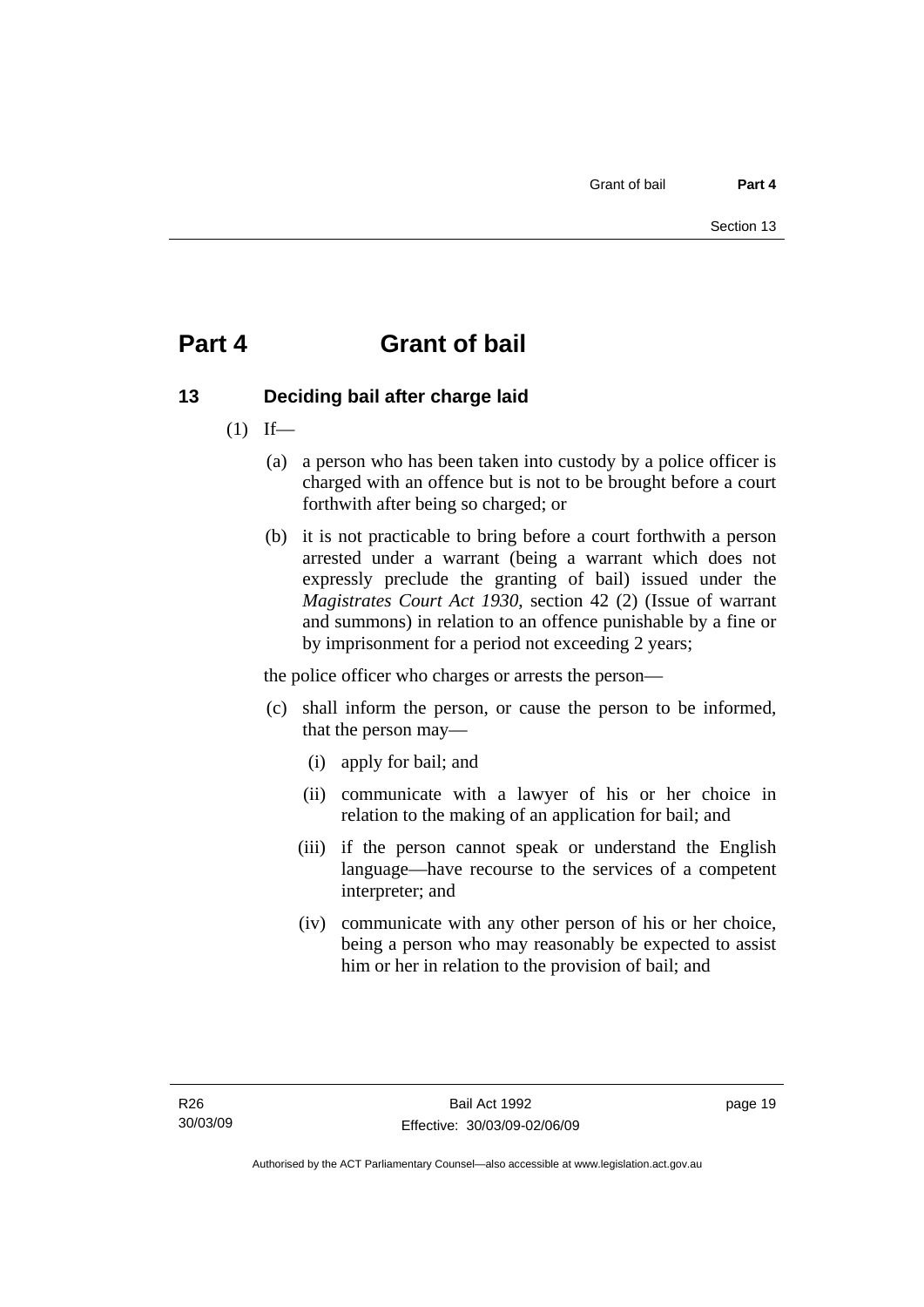#### **Part 4** Grant of bail

and, if the person asks for facilities to do so, shall provide the person with reasonable facilities to enable the person to communicate with a lawyer, such an interpreter or such other person; and

- (d) shall inform the person, or cause the person to be informed of—
	- (i) the applicable bail criteria; and
	- (ii) the conditions subject to which the person may be released on bail; and
- (e) if the person applies for bail—
	- (i) if the police officer is authorised to grant bail to the person—shall consider whether the person should be granted bail; or
	- (ii) in any other case—shall bring the person before an authorised officer.
- (2) If a person is brought before an authorised officer under subsection  $(1)$  (e)  $(ii)$ , the authorised officer shall consider whether the person should be granted bail.
- (3) If, before subsection (1) has been fully complied with in relation to an accused person, an authorised officer is satisfied that it is appropriate to release the person on bail subject only to the person giving an undertaking to appear, the authorised officer may so release the person.
- (4) A police officer who charges or arrests a person may refrain from complying with subsection  $(1)$   $(c)$   $(ii)$ ,  $(iii)$  or  $(iv)$  if the police officer believes on reasonable grounds that it is necessary to do so to prevent—
	- (a) the escape of an accomplice of the accused person; or
	- (b) the loss, destruction or falsification of evidence relating to the offence.

R26 30/03/09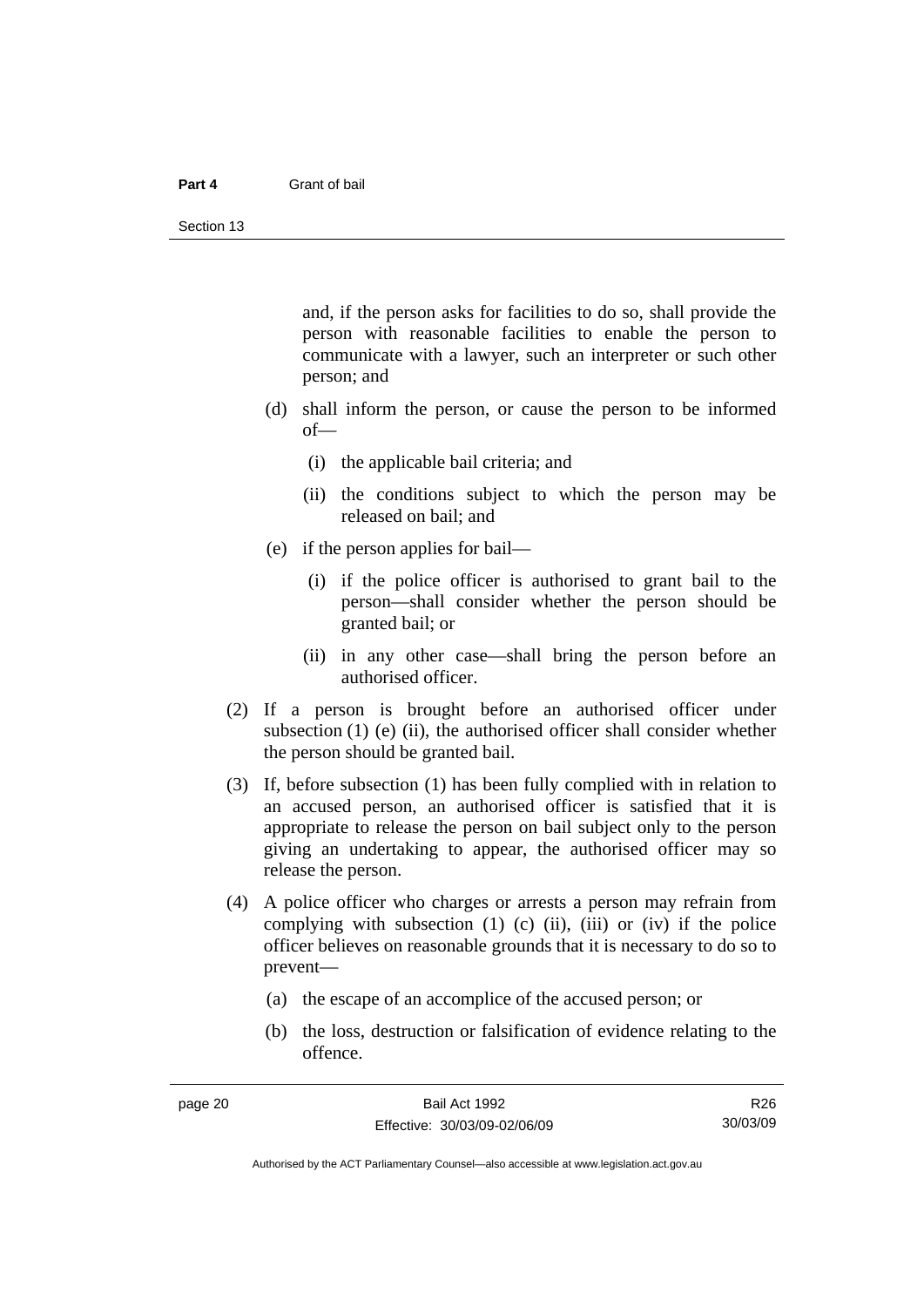<span id="page-26-0"></span> (5) If a police officer who charges or arrests a person refrains from complying with subsection  $(1)$   $(c)$   $(ii)$ ,  $(iii)$  or  $(iv)$  for a reason specified in subsection (4), the police officer shall record, or cause to be recorded, his or her reasons for not so complying.

#### **14 Grant of bail by authorised officers**

- (1) Subject to subsection (2), an authorised officer may grant bail in accordance with this Act to an accused person who is present at a police station.
- (2) An authorised officer must not grant bail to a person accused of an offence if—
	- (a) a decision about bail in relation to the offence has been made by a court; or
	- (b) the offence is a domestic violence offence of murder.
	- *Note* A reference to an offence against a territory law includes a reference to a related ancillary offence, eg attempt (see Legislation Act, s 189).

#### **15 Deciding of questions of bail by authorised officers**

- (1) An authorised officer who is required to consider whether to grant bail to an accused person shall as soon as reasonably practicable—
	- (a) give—
		- (i) the accused person or a lawyer representing the accused person; and
		- (ii) any police officer involved in the investigation of the offence with which the accused person is charged;

an opportunity to make submissions to the authorised officer about the conditions to which any grant of bail to the accused person should be made subject; and

page 21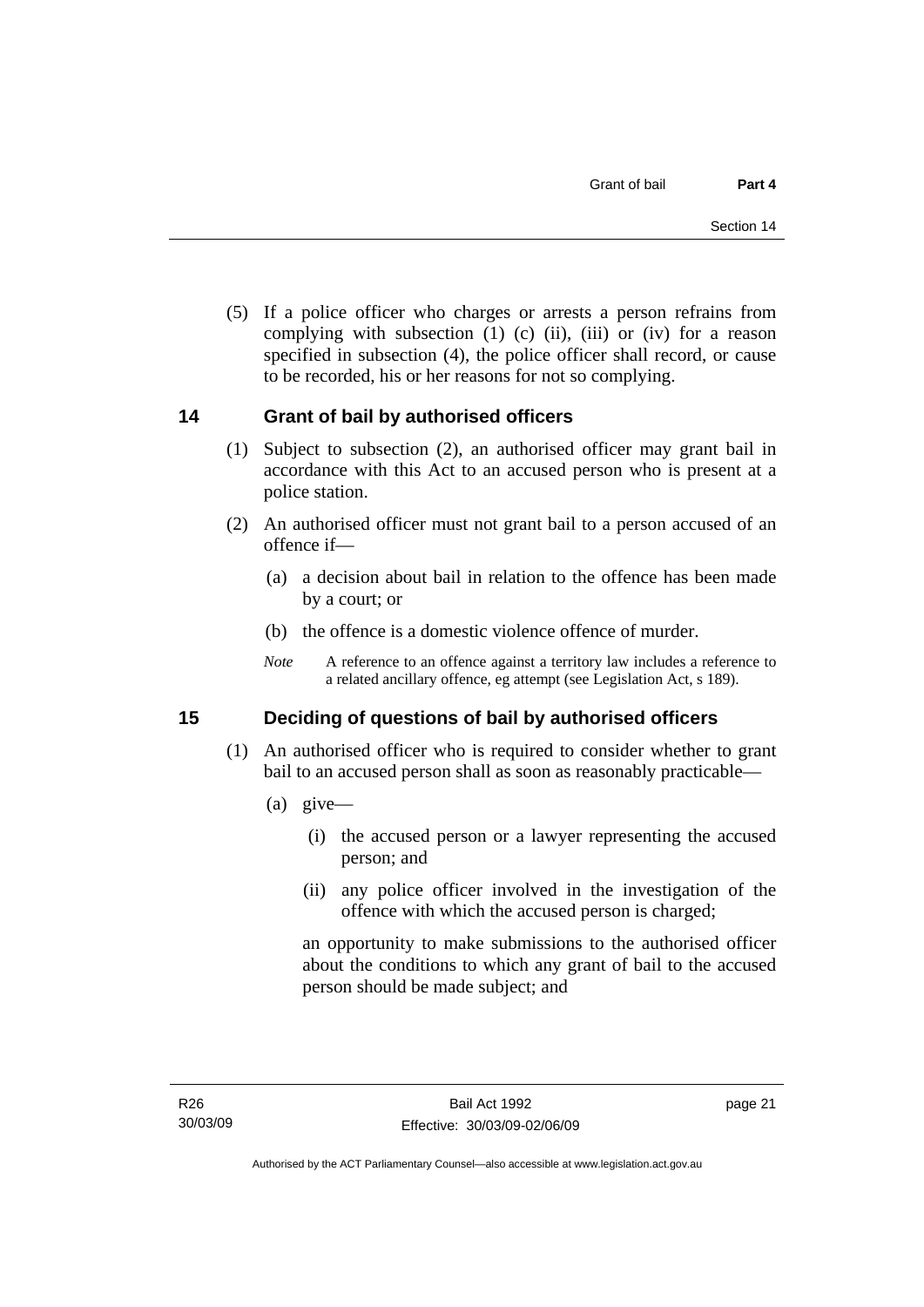- <span id="page-27-0"></span> (b) having regard to those submissions, to the applicable bail criteria and to any other available information that the authorised officer considers relevant and reliable, decide whether the person should be granted bail.
- (2) If the authorised officer is satisfied, having regard to the applicable bail criteria, that—
	- (a) it is appropriate to release the person on the person giving an undertaking to appear; and
	- (b) it is not necessary to impose a bail condition;

the authorised officer shall release the person on the person giving that undertaking.

- (3) If the authorised officer is satisfied, having regard to the applicable bail criteria, that it is not appropriate to grant bail to the accused person without imposing a condition, the authorised officer shall, having regard to—
	- (a) the conditions that may be imposed in granting bail to a person; and
	- (b) the extent to which the imposition of 1 or more bail conditions would be appropriate having regard to the matters mentioned in whichever of section 9F (2), section 22 or section 23 applies to the making of a decision regarding the granting of bail to the accused person;

decide whether to grant bail to the accused person.

#### **16 Notification of decision of authorised officer**

- (1) If an authorised officer decides—
	- (a) to refuse to grant bail to an accused person; or
	- (b) to grant bail to an accused person subject to 1 or more bail conditions;

R26 30/03/09

Authorised by the ACT Parliamentary Counsel—also accessible at www.legislation.act.gov.au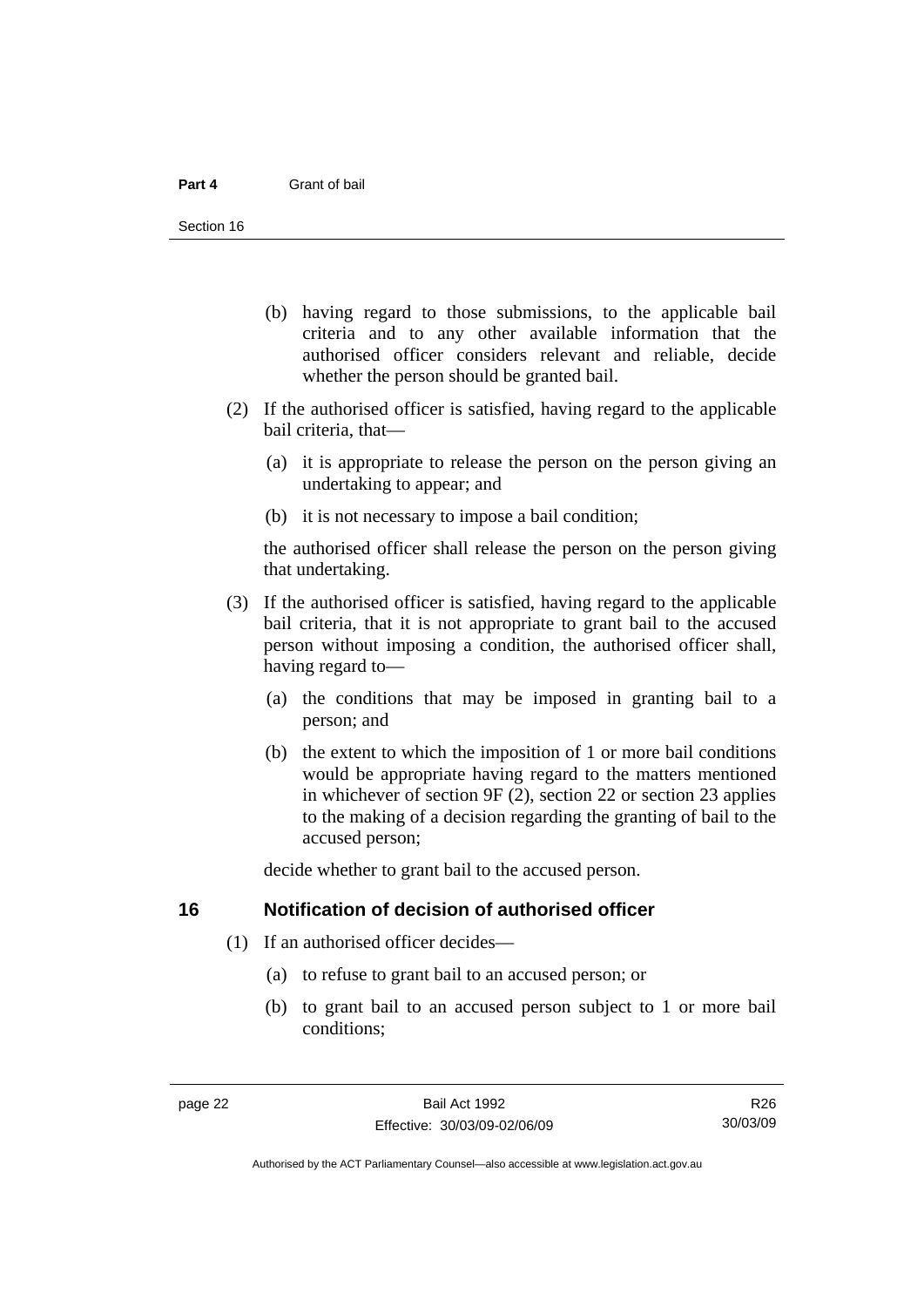the authorised officer shall inform the accused person—

- (c) of his or her decision; and
- (d) the right of the accused person to request a review of the decision under section 38; and
- (e) if bail is refused—that the person is entitled to communicate with a lawyer; and
- (f) if the person would be granted bail subject to 1 or more bail conditions and that bail condition, or those bail conditions, are such that the person is unable or unwilling to comply, or to arrange for compliance, with them—that the person is entitled to communicate with a lawyer.
- (2) An authorised officer shall, on being requested to do so by an accused person in relation to whom the authorised officer has made a decision of the kind referred to in subsection (1) (a) or (b), provide the person with reasonable facilities to communicate with a lawyer.
- (3) An authorised officer who refuses to grant bail to an accused person may refrain from complying with subsection (1) (e) or (f) and subsection (2) if the authorised officer believes on reasonable grounds that it is necessary to do so to prevent—
	- (a) the escape of an accomplice of the accused person; or
	- (b) the loss, destruction or falsification of evidence relating to the offence.
- (4) If an authorised officer refrains from complying with subsection  $(1)$  (e) or  $(f)$  and subsection  $(2)$  for a reason mentioned in subsection (3), the authorised officer shall record, or cause to be recorded, his or her reasons for not complying.

page 23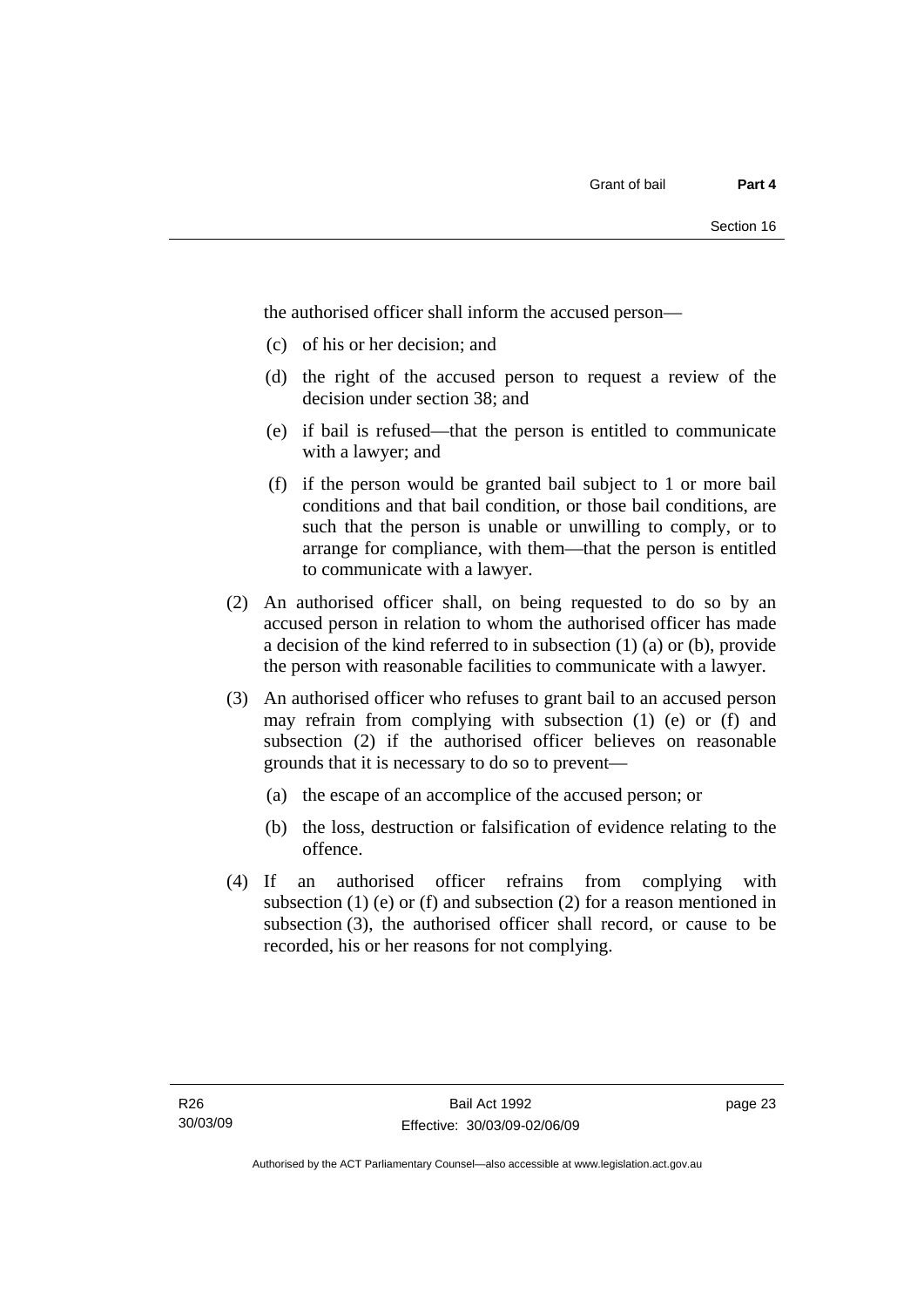<span id="page-29-0"></span>Section 17

- (5) If an authorised officer decides to grant bail to an accused person in relation to a domestic violence offence, the officer must take reasonable steps to tell each protected person, as soon as practicable, about the decision and, if the accused person is granted bail subject to a bail condition, about the condition.
- (6) If an authorised officer decides not to grant bail to an accused person in relation to a domestic violence offence, the officer must tell each protected person about the decision.
- (7) In this section:

*protected person*, in relation to a domestic violence offence, means—

- (a) if the conduct making up the offence was directed at a child—a person with parental responsibility for the child; or
- (b) if the conduct making up the offence was directed at someone else—the person at whom the conduct was directed.

#### **17 Charged people in custody to be brought before court**

An accused person who—

- (a) has been taken into custody and charged with an offence; and
- (b) is refused bail by an authorised officer or is not released on bail granted by an authorised officer;

shall be brought before a court as soon as practicable after the person has been taken into custody and, in any case, within 48 hours after having been taken into custody.

#### **18 Facilities to be provided to accused people**

 (1) If an accused person in police custody is to be brought, for the first time in relation to the offence, before a court more than 4 hours after the person came into custody—

Authorised by the ACT Parliamentary Counsel—also accessible at www.legislation.act.gov.au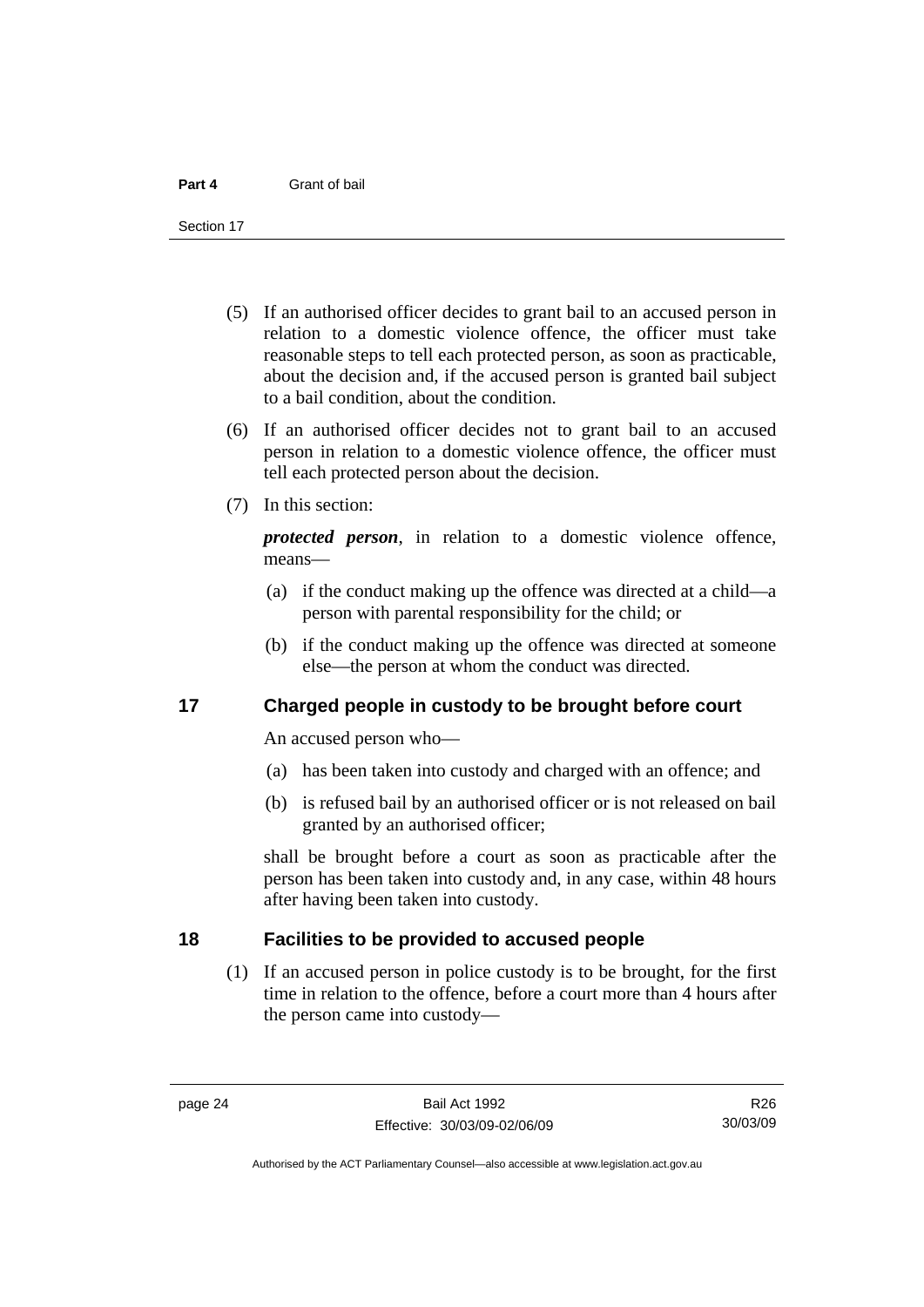- <span id="page-30-0"></span> (a) the police officer for the time being in charge of the police station where the person is in custody; or
- (b) if the person is not in custody at a police station—the police officer who has custody of the person;

shall, if it is reasonably practicable to do so, cause the person to be provided with, and allowed to use—

- (c) facilities to enable the accused person to wash, shower or bathe and (if appropriate) to shave; and
- (d) facilities to enable the accused person to change his or her clothing.
- (2) Nothing in subsection (1) requires a police officer, the Territory or the Commonwealth to provide clothing for the accused person unless the clothing is brought to the police station or other place where the accused person is in custody by a member of the accused person's family or some other person.

#### **19 General provisions relating to court bail**

- (1) Subject to section 20, a court may—
	- (a) grant bail to an accused person who is being held in custody in relation to the offence with which the person has been charged; or
	- (b) enlarge, vary or revoke bail granted to an accused person.
- (2) There is no limit to the number of applications in relation to bail that may be made to a court by a person accused of an offence.
- (3) All applications to a court in relation to bail shall be dealt with as soon as is reasonably practicable.
- (4) Notwithstanding the provisions of subsections (2) and (3), a court may refuse to entertain an application in relation to bail if it is satisfied that the application is frivolous or vexatious.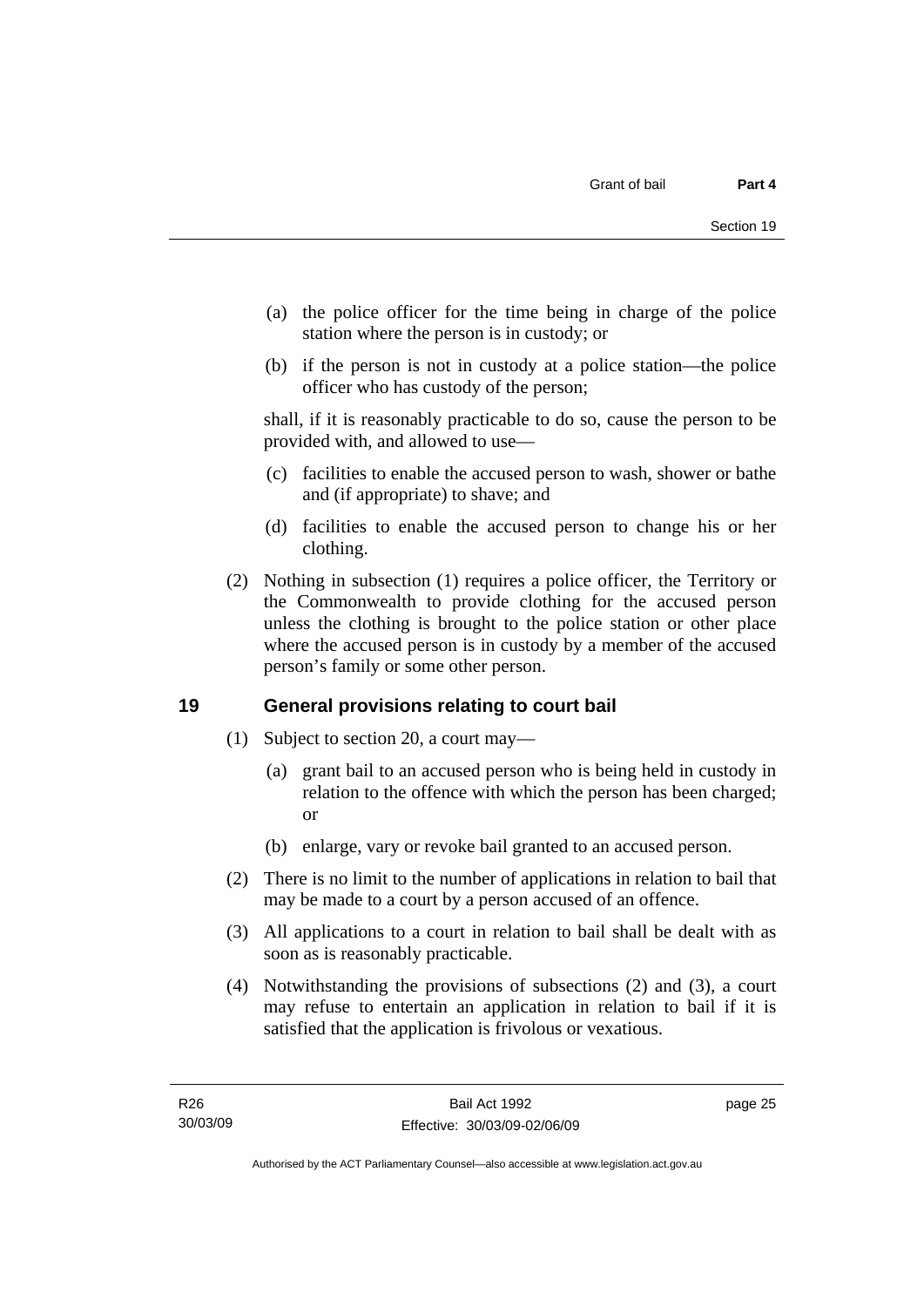<span id="page-31-0"></span>Section 20

- (5) If a court has made a decision in relation to an application for bail by an accused person, a court may only consider a further application for bail by the accused person if—
	- (a) the accused person was not represented by a lawyer at the hearing of his or her first application to a court for bail in relation to the offence with which the person is charged; or
	- (b) the accused person can show—
		- (i) that since the most recent application to a court for bail there has been a significant change in circumstances relevant to the granting of bail; or
		- (ii) that there is fresh evidence or information of material significance to the granting of bail to the person that was unavailable on the most recent application to a court for bail.
- (6) In deciding whether to grant bail to an accused person, a court may have regard to any information it considers relevant and reliable.

#### **20 Limitations on power of magistrate**

- (1) A magistrate must not grant bail to a person under section 19 in relation to an offence if the person has appeared before the Supreme Court—
	- (a) after the person's committal for trial or sentence for the offence; or
	- (b) on appeal against a conviction, order or sentence imposed on the person for the offence.
- (2) A magistrate must not enlarge, vary or revoke bail granted to an accused person following the person's committal for trial.

R26 30/03/09

Authorised by the ACT Parliamentary Counsel—also accessible at www.legislation.act.gov.au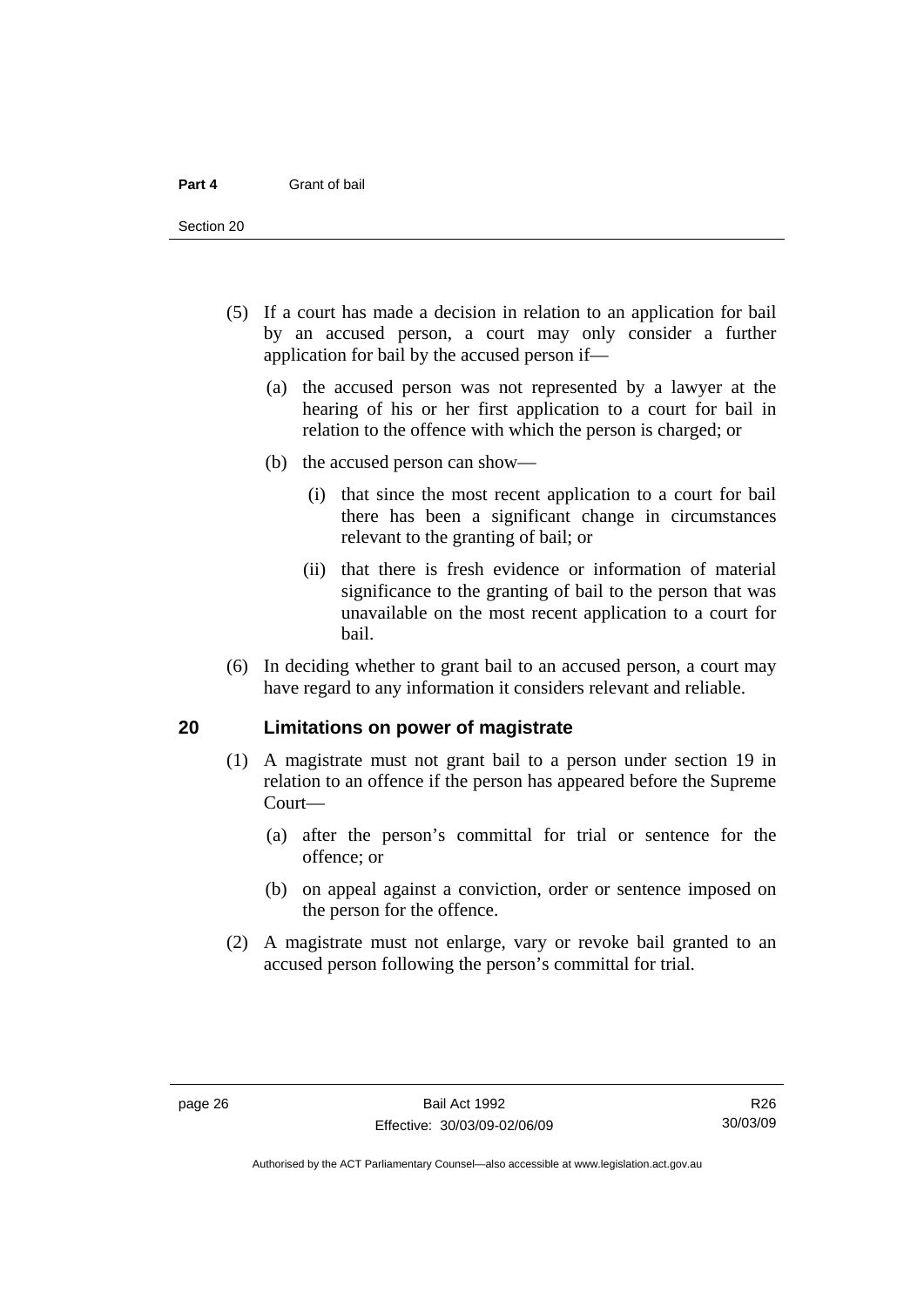#### <span id="page-32-0"></span>**21 Bail in relation to several offences**

If an accused person has been charged with 2 or more offences for which bail may be granted and is being held in custody in relation to those offences—

- (a) a court or an authorised officer shall, in considering whether to grant bail to the accused person, have regard to all the offences with which the person stands charged; and
- (b) if the court or authorised officer decides that the accused person should be granted bail—
	- (i) the accused person shall be granted bail in relation to all the offences with which the person has been charged for which bail may be granted; and
	- (ii) the accused person need give only 1 undertaking to appear in relation to all the offences with which the person has been charged for which bail may be granted; and
	- (iii) if the accused person is granted bail subject to conditions—the conditions shall apply in relation to each offence with which the accused person is charged for which bail may be granted.

#### **22 Criteria for granting bail to adults**

- (1) In making a decision about the grant of bail to an adult in relation to an offence, a court or authorised officer must consider—
	- (a) the likelihood of the person appearing in court in relation to the offence; and
	- (b) the likelihood of the person, while released on bail—
		- (i) committing an offence; or
		- (ii) harassing or endangering the safety or welfare of anyone; or

page 27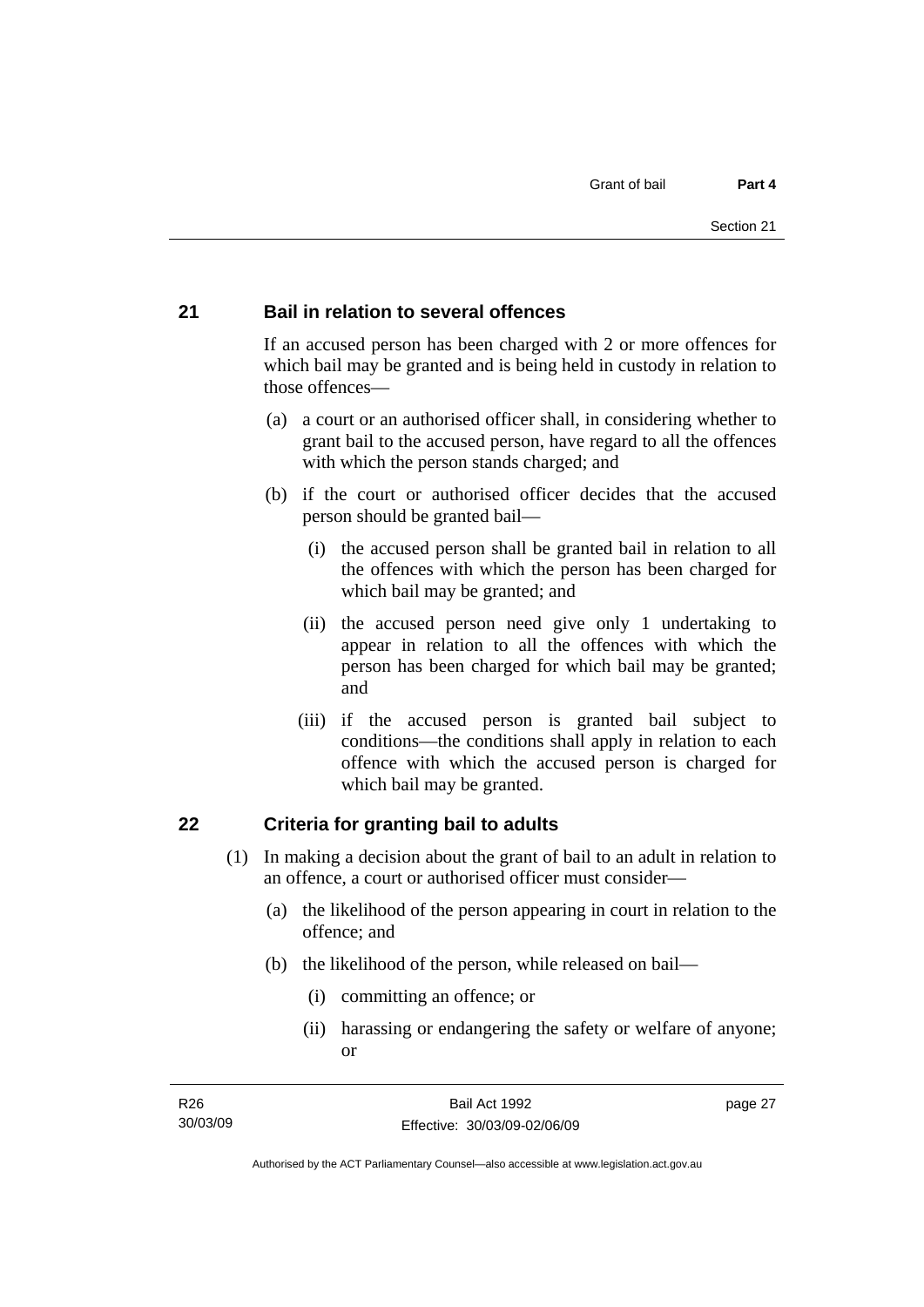Section 22

- (iii) interfering with evidence, intimidating a witness, or otherwise obstructing the course of justice, in relation to the person or anyone else; and
- (c) the interests of the person.

#### **Examples for par (c)**

- 1 the need of the person for physical protection
- 2 the period that the person may be held in custody if bail is refused and the conditions under which the person would be held
- *Note* An example is part of the Act, is not exhaustive and may extend, but does not limit, the meaning of the provision in which it appears (see Legislation Act, s 126 and s 132).
- (2) Also, if the person is convicted of an indictable offence, or the elements of an indictable offence are proven in relation to the person, but the person has not been sentenced, a court must consider the likelihood of the person being given a sentence of imprisonment.
- (3) In considering the matters mentioned in subsection (1) or (2), the court or authorised officer may have regard to any relevant matter, including—
	- (a) the nature and seriousness of the offence; or
	- (b) the person's character, background and community ties; or
	- (c) the likely effect of a refusal of bail on the person's family or dependants; or
	- (d) any previous grants of bail to the person; or
	- (e) the strength of the evidence against the person.

#### **Example**

In considering under subsection (1) the likelihood of the person appearing in court in relation to the offence, the court or authorised officer may have regard to whether the person failed to comply with a bail condition previously.

R26 30/03/09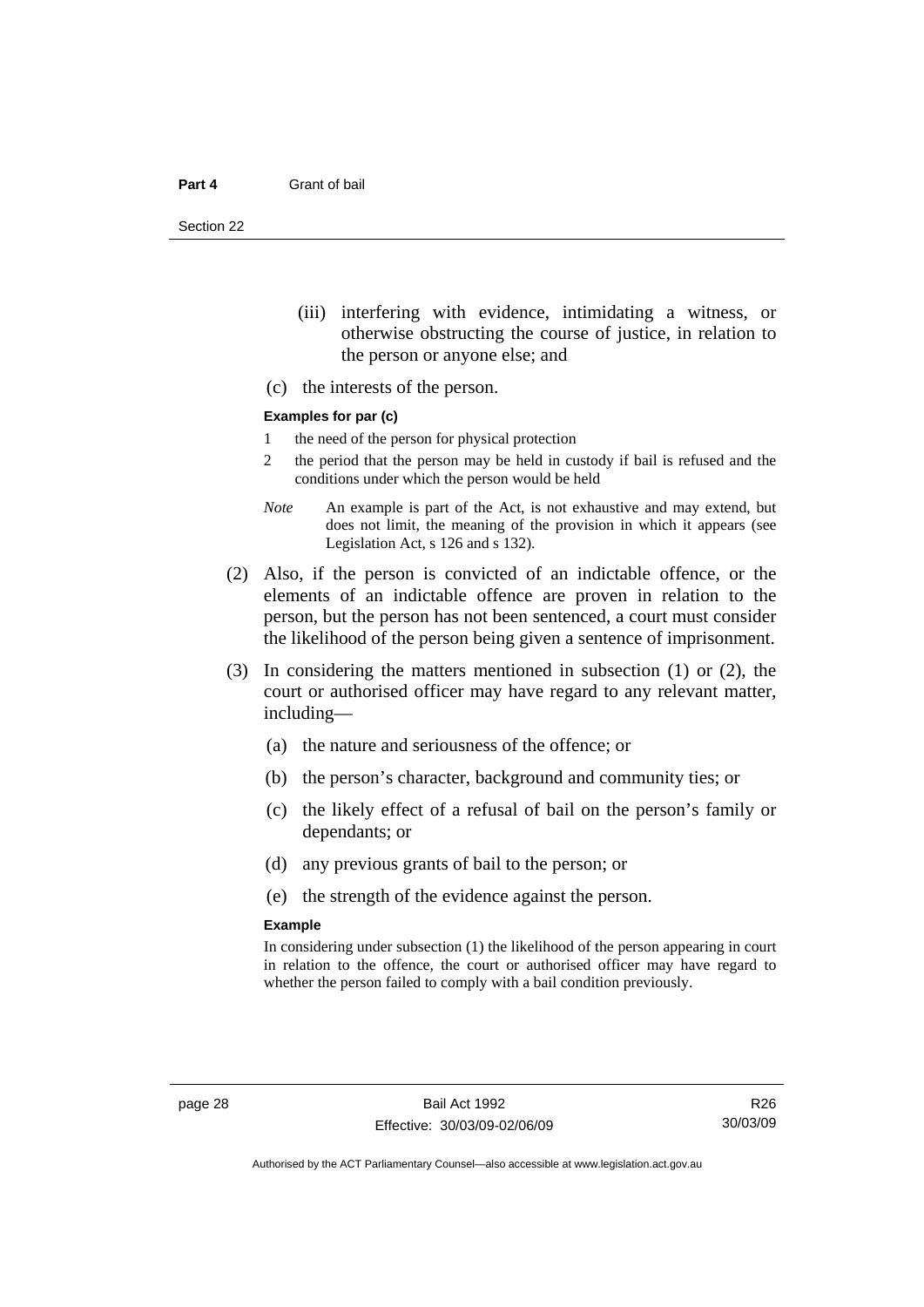<span id="page-34-0"></span> (4) The reference in subsection (1) (b) (i) to an *offence* includes a reference to an offence against a law of the Commonwealth, a State or another Territory (including an external territory).

#### **23 Criteria for granting bail to children**

- (1) In making a decision about the grant of bail to a child in relation to an offence, a court or authorised officer must consider—
	- (a) the matters mentioned in section 22 (1) (a) and (b), (2) and (3); and
	- (b) the principles in the *Children and Young People Act 2008*, section 94 (Youth justice principles); and
	- (c) if the decision is being made by a court and a report has been given to the court under the *Court Procedures Act 2004*, section 74D (Court may order report about young person) in relation to the child—the report.
- (2) In addition, the court or authorised officer must consider, as a primary consideration, the best interests of the child.

#### **23A Victim's concern about need for protection**

- (1) If a court is making a decision about the grant of bail to an accused person—
	- (a) the prosecutor must tell the court about any concern of which the prosecutor is aware expressed by a victim about the need for protection from violence or harassment by the accused person; and
	- (b) the court must receive any submission in relation to the concern and consider it in the context of the matter mentioned in section 22 (1) (b).
- (2) If an authorised officer who is making a decision about the grant of bail to an accused person is aware that a victim has expressed concern about the need for protection from violence or harassment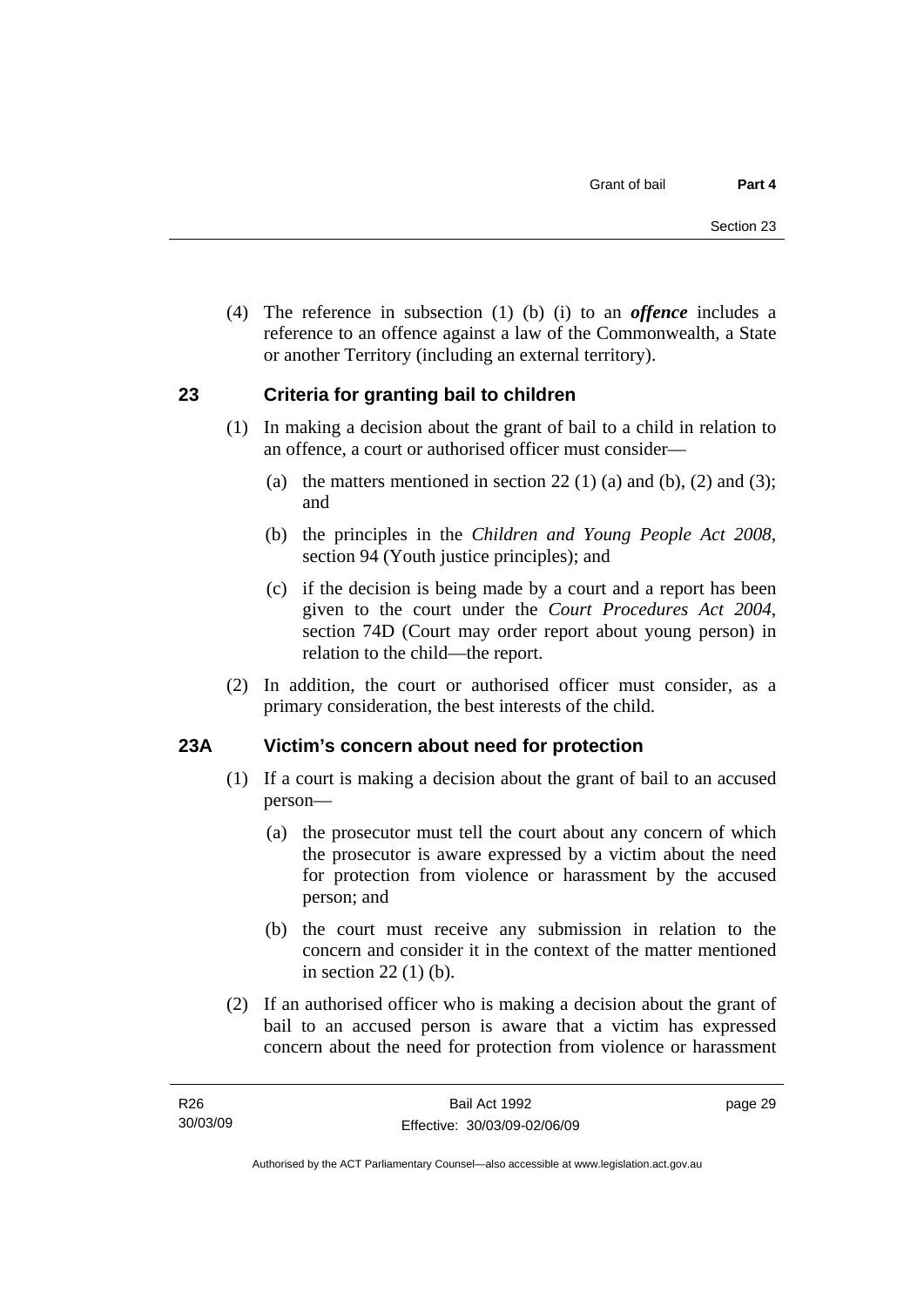#### **Part 4** Grant of bail

Section 23A

by the accused person, the authorised officer must consider that concern in the context of the matters mentioned in section 9F (Domestic violence offence—bail by authorised officer) and section 22 (1) (b).

page 30 Bail Act 1992 Effective: 30/03/09-02/06/09

R26 30/03/09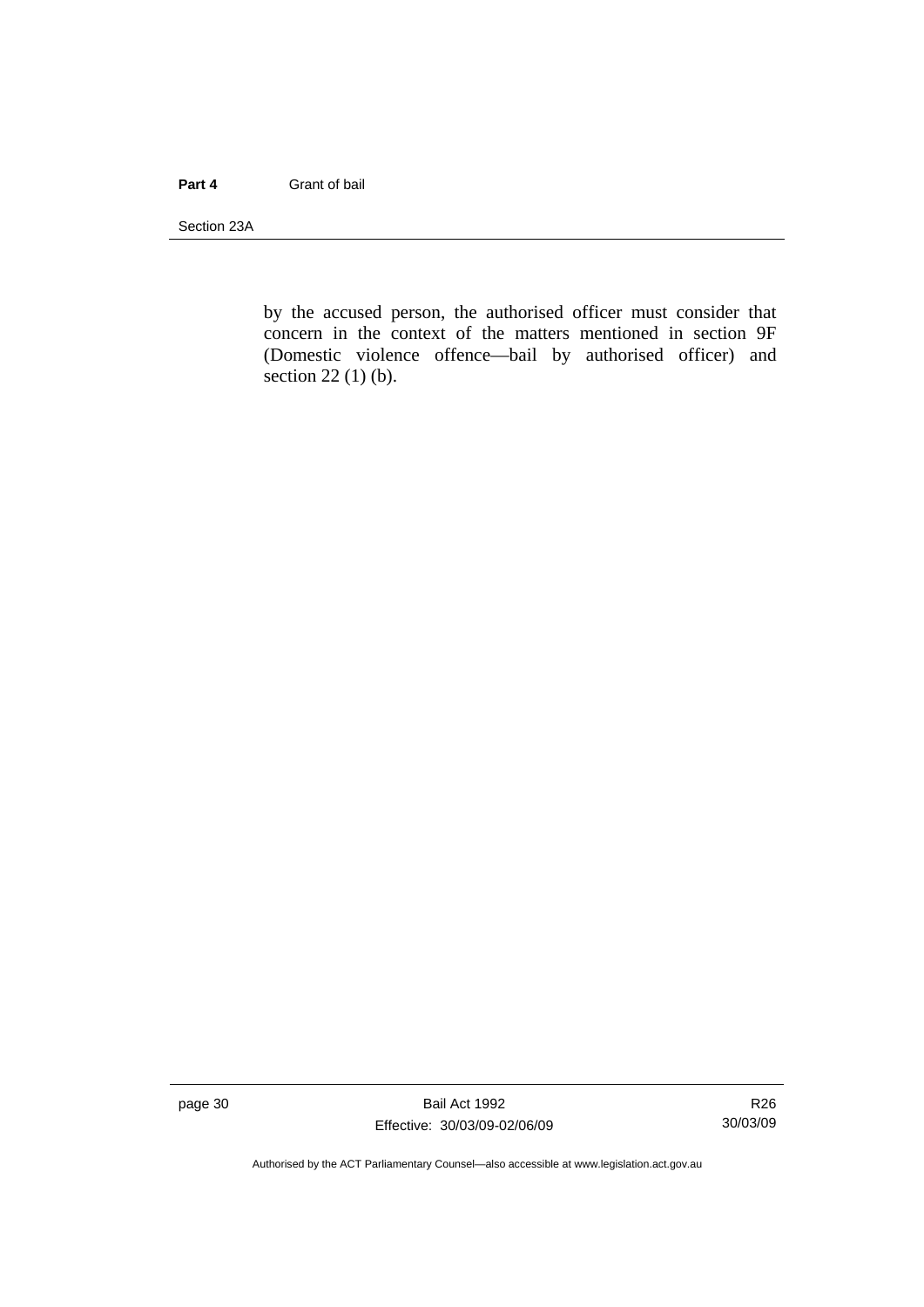# **Part 5 Bail conditions and undertakings to appear**

#### **24 Conditions of bail**

A court or an authorised officer may grant bail without imposing conditions or subject to bail conditions imposed—

- (a) for a court—by order; or
- (b) for an authorised officer—in writing.

#### **25 Conditions on which bail may be granted to adults**

- (1) The following conditions may be imposed on a grant of bail to an adult:
	- (a) conditions about the person's conduct while released on bail;
	- (b) a condition that the person, an acceptable person or each of a number of acceptable people—
		- (i) pays to the Territory a stated amount if the person fails to appear in court in accordance with his or her undertaking; or
		- (ii) gives acceptable security for the payment to the Territory of a stated amount if the person fails to appear in court in accordance with his or her undertaking;
		- *Note* For acceptable people and acceptable security, see s 32.
	- (c) a condition that the person, an acceptable person or each of a number of acceptable people—
		- (i) deposits a stated amount with a court or authorised officer; and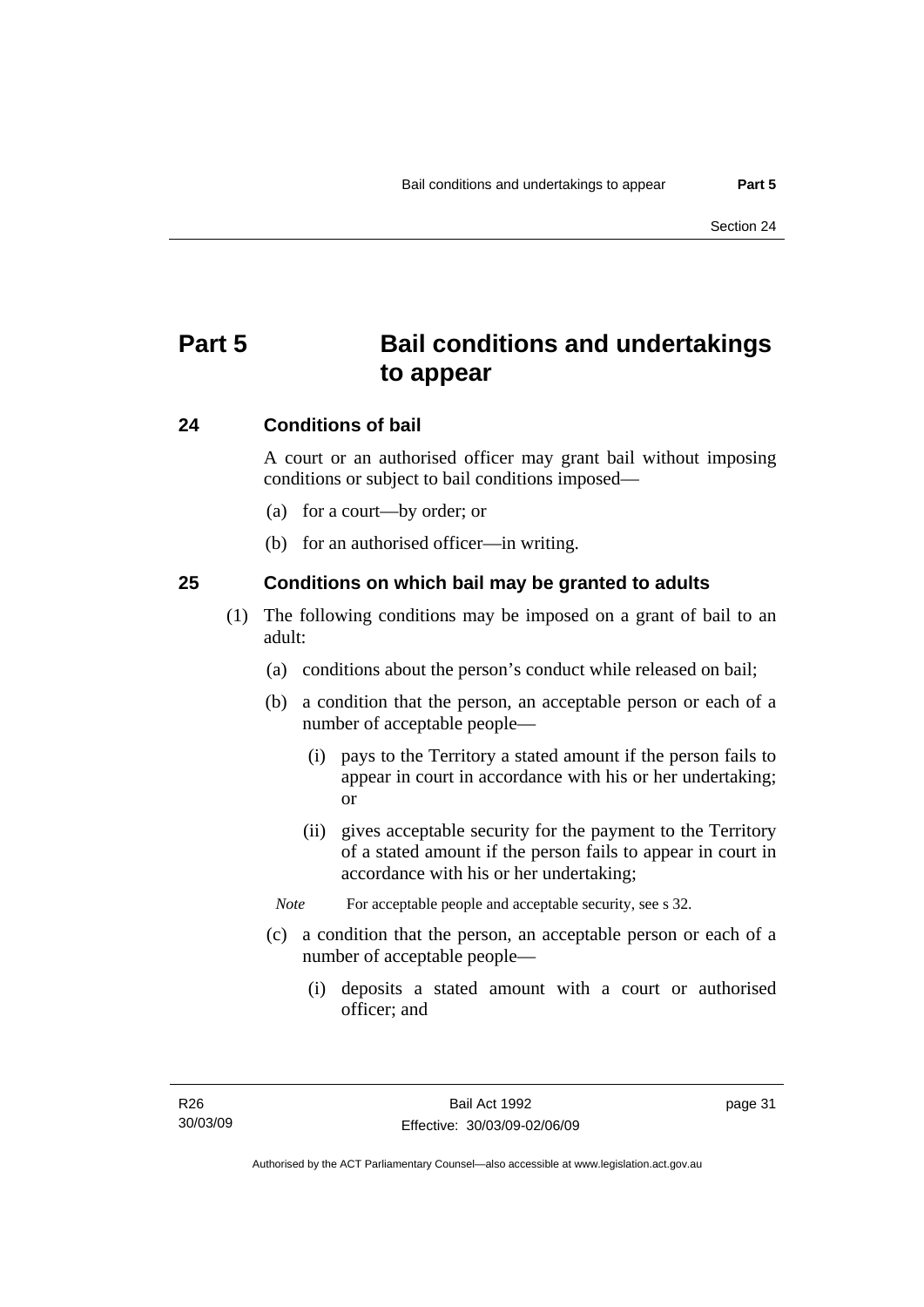Section 25

- (ii) forfeits the amount if the person fails to appear in court in accordance with his or her undertaking.
- (2) With the consent of a person who makes a deposit or gives security under subsection  $(1)$  (b)  $(ii)$  or  $(c)$ , it may be a condition of bail that the deposit or security continues to apply if bail is continued.
- (3) It must not be a condition of bail that a person gives consent under subsection (2).
- (4) Without limiting subsection (1) (a), the requirements that an accused person may be required to observe relating to his or her conduct while released on bail include—
	- (a) a requirement that the accused person report periodically, or at specified times, at a stated place; and
	- (b) a requirement that the accused person reside at a stated place; and
	- (c) a requirement that the person undergo psychiatric treatment or other medical treatment; and
	- (d) a requirement that the accused person participate in a program of personal development, training or rehabilitation; and
	- (e) a requirement that the person—
		- (i) accept supervision by the chief executive; and
		- (ii) comply with any reasonable direction of the chief executive; and

#### **Examples of directions**

- 1 a direction to attend a program
- 2 a direction to comply with a mental health assessment or treatment order made by the ACAT
- 3 a direction to attend drug or alcohol counselling
- *Note* An example is part of the Act, is not exhaustive and may extend, but does not limit, the meaning of the provision in which it appears (see Legislation Act, s 126 and s 132).

R26 30/03/09

Authorised by the ACT Parliamentary Counsel—also accessible at www.legislation.act.gov.au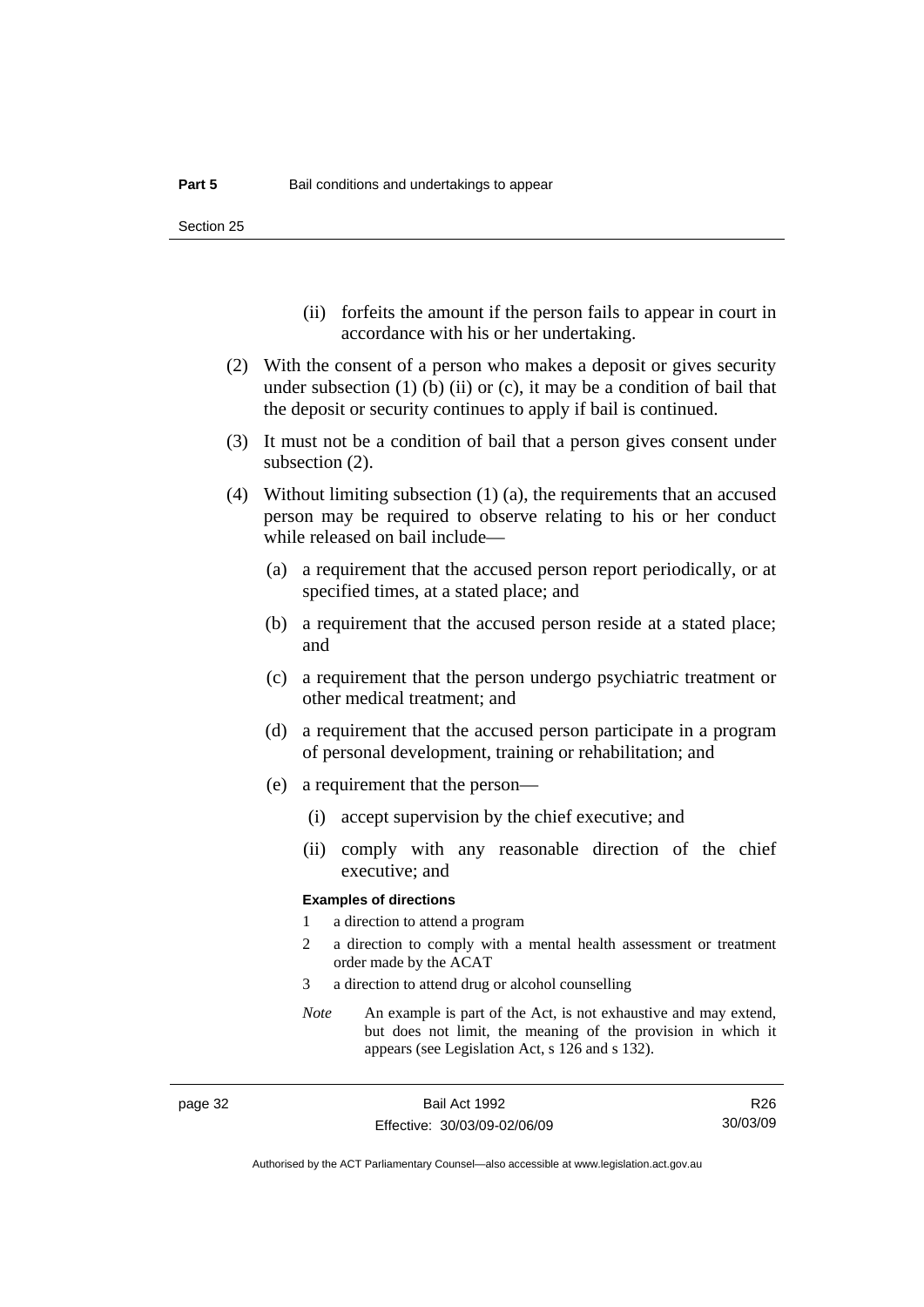- (f) for a person (the *accused person*) charged with a domestic violence offence—
	- (i) a requirement that the accused person not contact, harass, threaten or intimidate, or cause someone else to contact, harass, threaten or intimidate, a stated person; or
	- (ii) a requirement that the accused person not be on premises where a stated person lives or works; or
	- (iii) a requirement that the accused person not be on or near premises where a stated person is likely to be; or
	- (iv) a requirement that the accused person not be in a stated place; or
	- (v) a requirement that the accused person not be within a stated distance of a stated person; or
	- (vi) if the accused person lives with someone—a requirement that the accused person not enter or remain at the home if the accused person is under the influence of alcohol or another drug.
- (5) A court or an authorised officer shall, in considering conditions for the release on bail of an accused person who is an adult, consider the conditions for the release of that person in the sequence in which they appear in subsection (1).
- (6) A court or an authorised officer, in granting bail to an accused person who is an adult—
	- (a) shall not impose a condition mentioned in subsection (1) unless the court or authorised officer is of the opinion that the imposition of the condition is necessary to secure 1 or more of the following purposes:
		- (i) the attendance of the person before a court from time to time as required in relation to the offence in relation to which bail is being granted;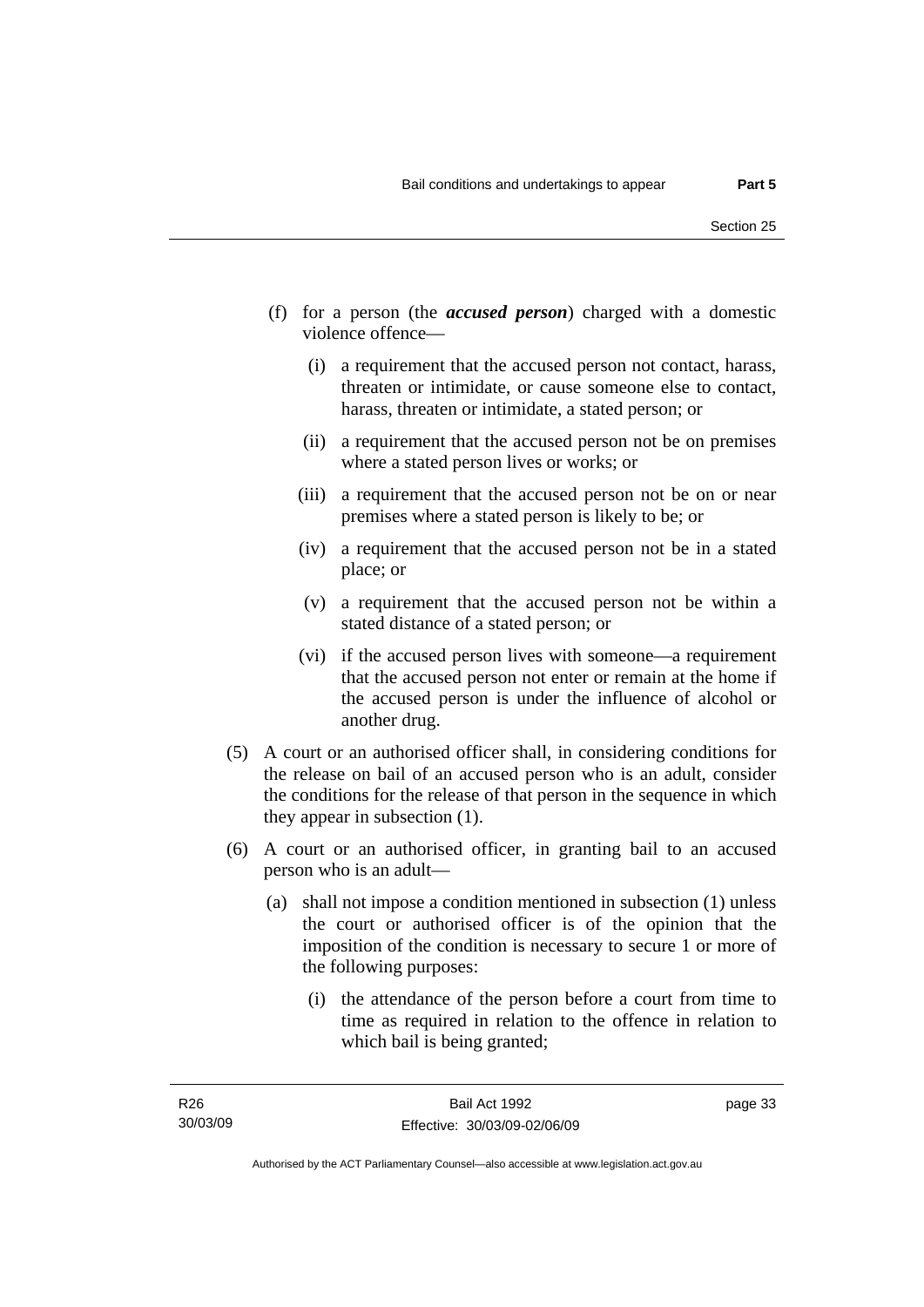- (ii) the protection from harm of the accused person or any other person;
- (iii) the prevention of the accused person from committing an offence while at liberty on bail;
- (iv) the prevention of the accused person from interfering with evidence, intimidating witnesses or otherwise obstructing the course of justice whether in relation to himself or herself or anyone else; and
- (b) shall not, except at the request of the accused person, impose a condition, or a combination of conditions, that impose obligations that are more onerous than necessary to secure the purposes referred to in paragraph (a) for which the condition or combination of conditions is imposed.
- (7) A court or an authorised officer, in granting bail to an accused person on a condition referred to in subsection (1) (b) or (c) shall not require the accused person to give an acceptable security for a stated sum, or to deposit a stated sum with the court or authorised officer, if the court or authorised officer has reasonable grounds for believing that the accused person does not have the means to provide such a security or make the deposit, as the case may be.
- (8) If a court or an authorised officer grants bail to an accused person on a condition mentioned in subsection (1) and the accused person satisfies the court or authorised officer that the person is unable to comply with that condition, the court or authorised officer shall—
	- (a) refuse bail; or
	- (b) grant the accused person bail subject to such other condition mentioned in subsection (1) as the authorised officer or the court believes the accused person will be able to comply with and will secure the purposes mentioned in subsection (6) (a).

R26 30/03/09

Authorised by the ACT Parliamentary Counsel—also accessible at www.legislation.act.gov.au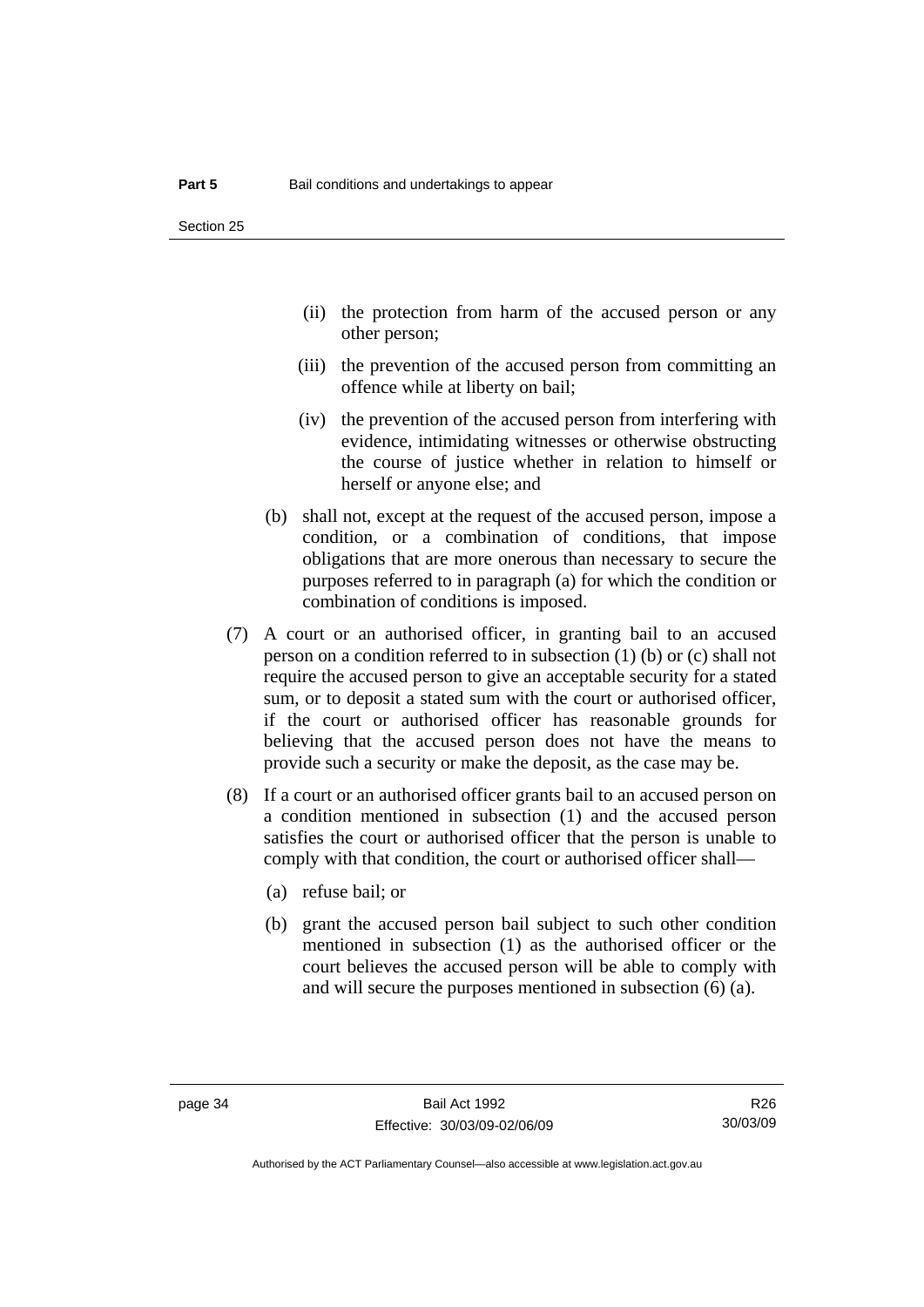(9) In this section:

#### *premises* includes—

- (a) any land; and
- (b) any structure, building, vehicle, vessel or place (whether built on or not); and
- (c) any part of such a structure, building, vehicle, vessel or place.

### **25A Supervision condition when offence committed as young person**

- (1) This section applies if—
	- (a) a condition is imposed on the grant of bail to an accused person under section 25 (4) (e); and
	- (b) the accused person is at least 18 years old but less than 21 years old; and
	- (c) the accused person was under 18 years old when the offence to which the grant of bail relates was committed.
- (2) The chief executive responsible for this Act and the chief executive responsible for the *Children and Young People Act 2008* must decide which of them is to be the responsible chief executive for matters relating to the supervision of the accused person.

## **26 Conditions on which bail may be granted to children**

- (1) The following conditions may be imposed on the grant of bail to a child—
	- (a) the conditions mentioned in section 25 (1) (other than a requirement mentioned in section 25 (4) (e)); and
	- (b) any other conditions that the court or authorised officer considers appropriate—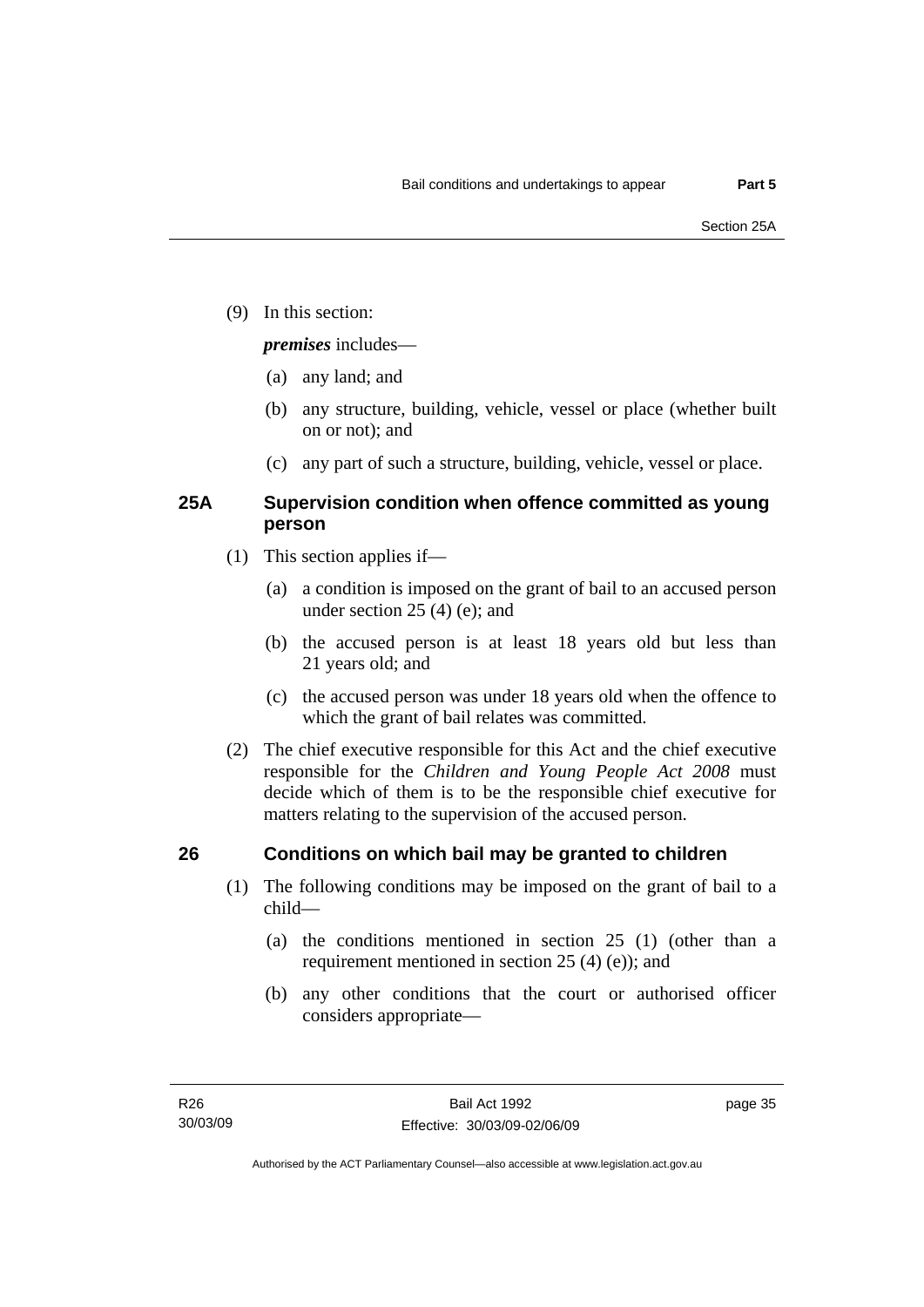- (i) having regard to the principles in the *Children and Young People Act 2008*, section 94; and
- (ii) considering, as a primary consideration, the best interests of the child.
- (2) Without limiting section 25 (1), the requirements that a child may be required to comply with about his or her conduct while released on bail include a requirement that the child—
	- (a) accept supervision by the chief executive under the *Children and Young People Act 2008*; and
	- (b) comply with any reasonable direction of the chief executive.

#### **Examples of directions**

- 1 a direction to attend a program
- 2 a direction to comply with a mental health assessment or treatment order made by the ACAT
- 3 a direction to attend drug or alcohol counselling.
- *Note* An example is part of the Act, is not exhaustive and may extend, but does not limit, the meaning of the provision in which it appears (see Legislation Act, s 126 and s 132).
- (3) A court or an authorised officer shall, in considering the release on bail of an accused person who is a child, consider the conditions for the release of the person that are mentioned in section 25 (1) in the sequence in which they are mentioned in that subsection.
- (4) A court or an authorised officer, in granting bail to an accused person who is a child—
	- (a) may not impose a condition referred to in section 25 (1) unless the court or the authorised officer is of the opinion that the imposition of the condition is—
		- (i) necessary to secure 1 or more of the purposes mentioned in section 25 (6) (a) (i), (ii), (iii) and (iv) (the *relevant purposes*); or

R26 30/03/09

Authorised by the ACT Parliamentary Counsel—also accessible at www.legislation.act.gov.au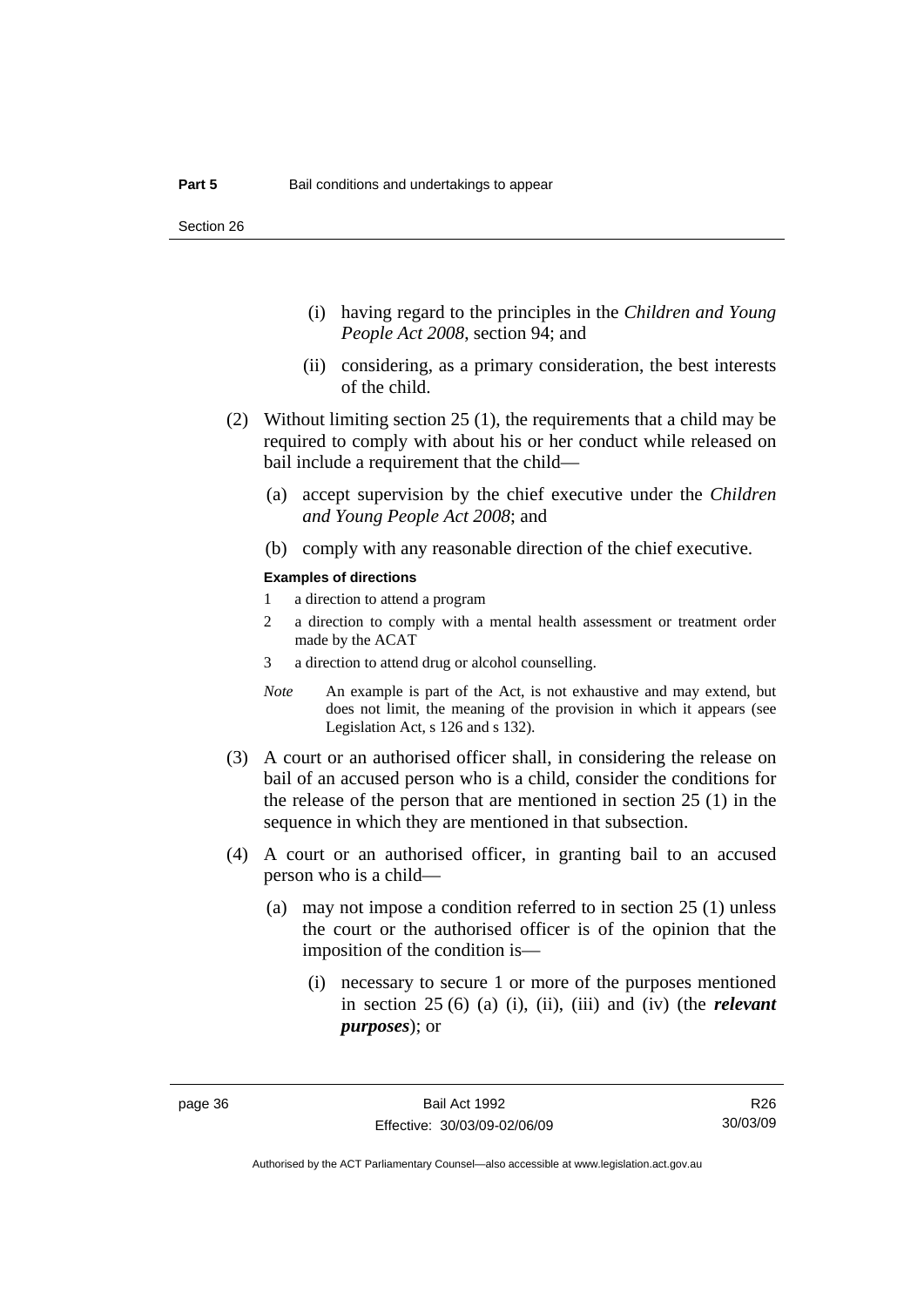- (ii) in accordance with the principles under the *Children and Young People Act 2008*, section 94 (Youth justice principles); and
- (b) may not, except at the request of the accused person, impose a condition, or a combination of conditions, that puts a greater obligation on the accused than is—
	- (i) necessary to secure the relevant purposes; or
	- (ii) in accordance with the relevant principles.
- (5) Section 25 (7) applies in relation to a grant of bail under this section.
- (6) If a court or an authorised officer grants bail to an accused person who is a child on a condition referred to in section 25 (1) and the accused person satisfies the court or authorised officer that the person is unable to comply with that condition, the court or authorised officer shall—
	- (a) refuse bail; or
	- (b) grant the accused person bail subject to the other conditions referred to in subsection (1) that the court or authorised officer believes the accused person will be able to comply with and will secure the purposes mentioned in subsection (4) (a) (i) and (ii).

### **27 Recording of certain bail decisions**

- $(1)$  If—
	- (a) a judge or magistrate hears an application by an accused person for bail, or release from custody without bail; or
	- (b) an authorised officer is required to consider whether to grant bail to an accused person, or to release an accused person from custody without bail;

he or she shall record, or cause to be recorded, his or her reasons for the decision.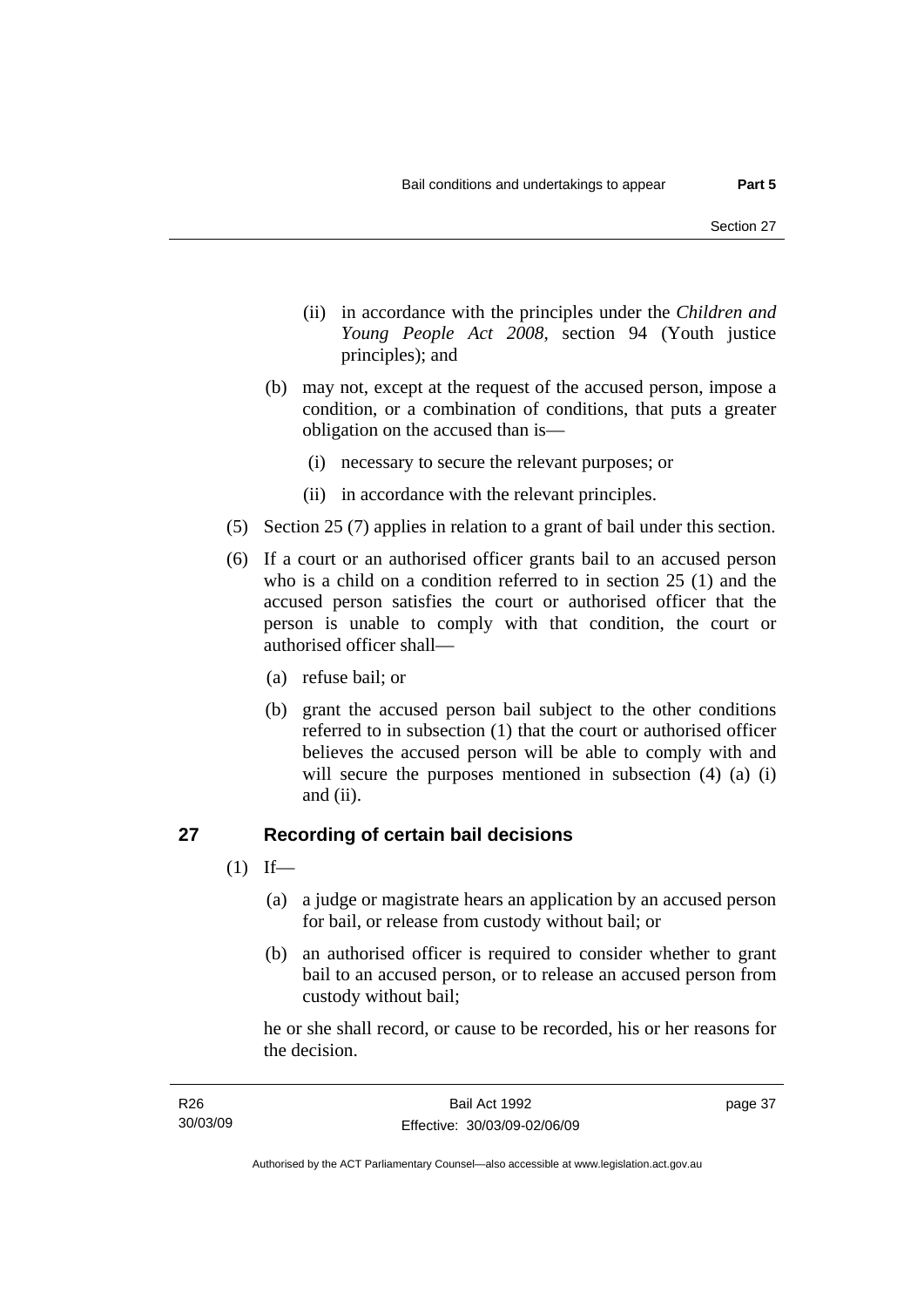Section 28

- (2) If a judge, a magistrate or an authorised officer decides to grant bail to an accused person subject to a condition mentioned in section 25 (1) otherwise than in accordance with a request of an accused person that bail be granted on that condition, or on conditions that include that condition, the judge, magistrate or authorised officer shall record, or cause to be recorded, his or her reasons for deciding—
	- (a) that the imposition of a condition mentioned in that subsection was necessary to secure the purposes of whichever of section 25 (6) (a) and section 26 (4) (a) applies to the accused person; and
	- (b) if the condition is a condition referred to in section 25 (1) (other than a condition mentioned in section  $25(1)(a)$ )—that the imposition of a condition under the earlier paragraph or paragraphs of that subsection would be unlikely to secure the purposes of whichever of section 25 (6) (a) and section 26 (4) (a) applies to the accused person.

#### **28 Undertakings to appear**

- (1) A person may be released on bail only if the person gives a written undertaking—
	- (a) to appear before a stated court at the place, date and time—
		- (i) stated in the undertaking; or
		- (ii) notified to the person by a police officer; and
	- (b) to comply with the bail conditions (if any).
	- *Note* If a form is approved under s 58 for an undertaking, the form must be used.
- (2) For a continuation of bail, the person may undertake to appear at any time when, and at any place where, proceedings in relation to the offence with which the person has been charged may be continued.
- (3) An undertaking may be given in relation to more than 1 offence.

R26 30/03/09

Authorised by the ACT Parliamentary Counsel—also accessible at www.legislation.act.gov.au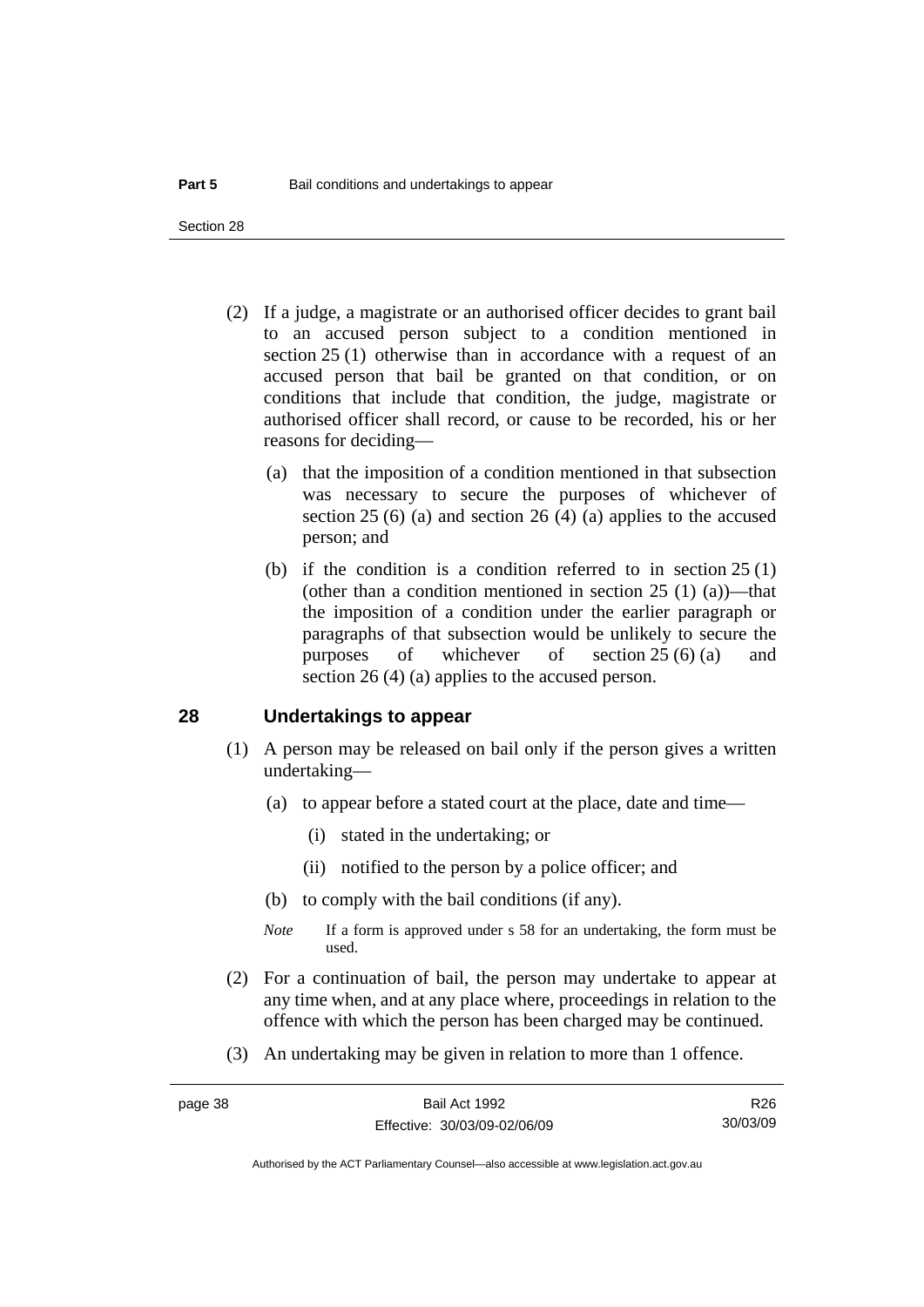- (4) A court must accept an undertaking given under this section as proof of the matters stated in it if there is no evidence to the contrary.
- (5) Subsection (1) (a) does not apply to a person in relation to a breach of the peace or apprehended breach of the peace if no further appearance is required.

#### **30 Accused person may be excused from attendance before court**

- (1) If a person has given an undertaking to appear before a court under section 28 (1), the court may, on application made by or on behalf of that person, by order excuse the person from attendance before the court to answer the charge in relation to which bail has been granted or for any other purpose in relation to the proceedings relating to the charge.
- (2) An order under subsection (1) may be made—
	- (a) whether or not any evidence has been given in the proceedings; and
	- (b) whether or not the applicant for the order is before the court or has attended before the court in relation to the proceedings.
- (3) A court shall not make an order under subsection (1) unless it has been informed, by or on behalf of the applicant, that the applicant is represented by a lawyer for the purposes of the proceedings.
- (4) A court may, at any time during proceedings in relation to which an order has been made in relation to a person under subsection (1), direct the informant or the registrar of the court to serve the person in relation to whom the order has been made with a written notice requiring him or her to attend before the court, for the purposes of those proceedings, on a day and at a time and place stated by the court.

*Note 1* For how documents may be served, see the Legislation Act, pt 19.5.

*Note* 2 If a form is approved under s 58 for a notice, the form must be used.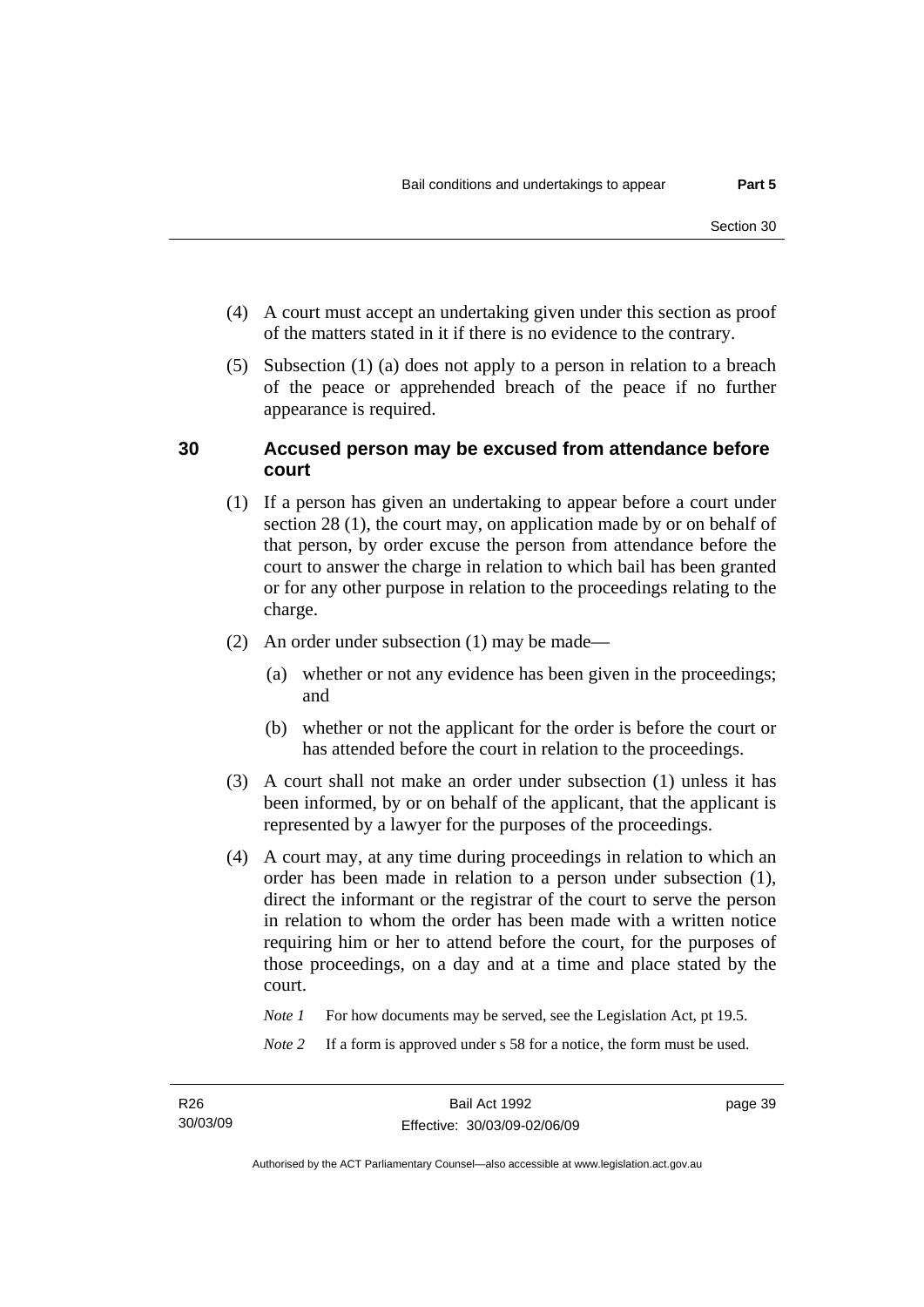Section 31

- (5) If a person on whom a notice under subsection (4) has been served does not attend before the court in accordance with the requirements of the notice, the court may issue a warrant for the arrest of the person and for bringing the person before the court at the time and place specified in the warrant.
- (6) If—
	- (a) a person has been discharged from custody on bail; and
	- (b) an order is made under subsection (1) excusing the person from attendance before the court in accordance with his or her undertaking to appear; and
	- (c) the person does not appear before the court at the place, date and time required under that undertaking;

the person shall not be taken to have failed to comply with a condition of his or her bail only because the person did not so attend before the court and bail continues subject to any condition other than a condition requiring the person to attend before the court.

#### **31 Bail requirements**

- (1) An undertaking to appear may be given to—
	- (a) a court; or
	- (b) a registrar or deputy registrar; or
	- (c) an authorised officer; or
	- (d) for an accused person who is at a correctional centre or a NSW correctional centre—the person in charge of the centre.
- (2) An amount may be deposited, or security given, in accordance with a bail condition, to—
	- (a) a court; or
	- (b) registrar or deputy registrar; or

R26 30/03/09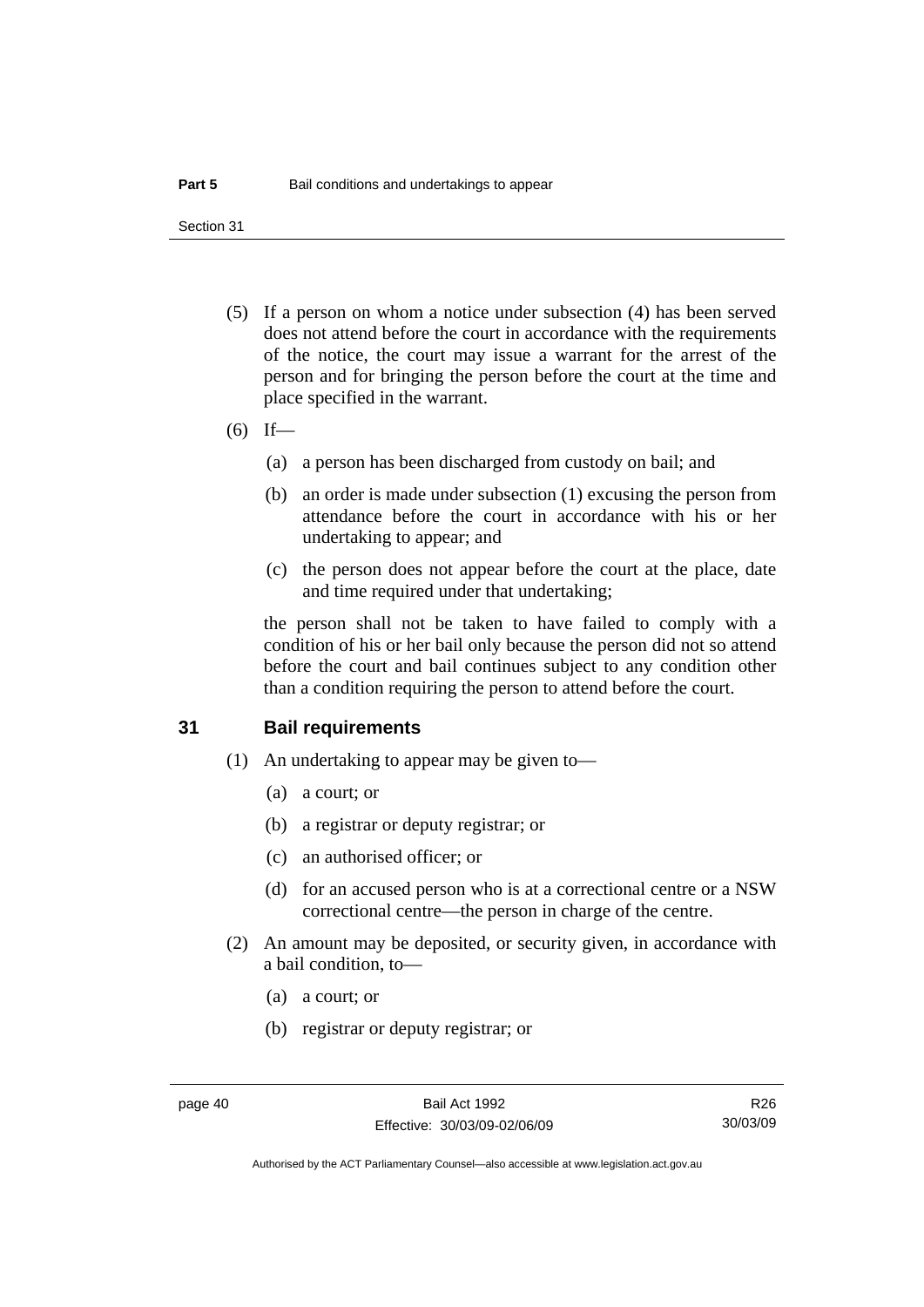- (c) an authorised officer.
- (3) In this section:

*deposit* includes a payment by cash or electronic funds transaction.

*security* includes security given by way of bond or bank guarantee.

### **32 Acceptable people and security for bail**

- (1) A court or authorised officer imposing a condition on bail may decide—
	- (a) the person, people or class of people who are acceptable people for a condition mentioned in section 25 (1) (b) or (c); and
	- (b) the number of people required for the condition; and
	- (c) the security acceptable for a condition mentioned in section 25 (1) (b) (ii).
- (2) If a decision has not been made when the undertaking to appear is given, the court or person to whom the undertaking to appear is given may decide.
- (3) Without limiting subsections (1) and (2), an acceptable person for a condition includes an entity prescribed by regulation for this subsection.

### **33 Continuation of bail and undertakings**

- (1) If an accused person has given an undertaking to appear at a place, date and time at which proceedings in relation to the offence may be continued, whether on any adjournment, postponement or other deferment of the proceedings, or by way of committal, a court may continue the bail already granted in relation to the offence, whether or not the accused person is present in court.
- (2) If bail is continued under subsection (1), the undertaking to appear and the bail conditions continue to apply, except to the extent that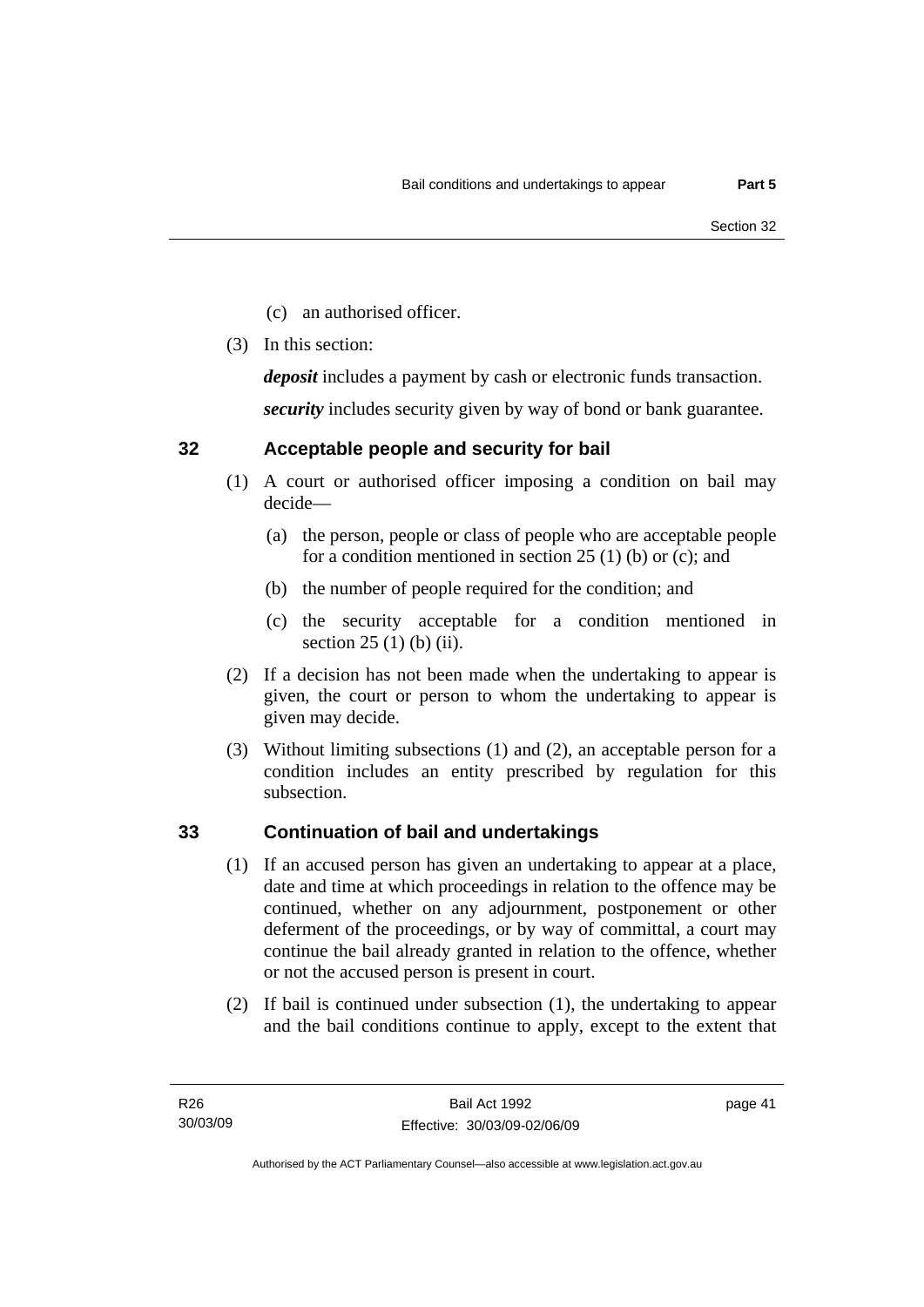Section 33

the undertaking or condition otherwise provides or the court otherwise orders.

- *Note* A court continuing bail must give notice of the continuation, bail conditions and place, date and time to which the proceedings are adjourned, postponed or deferred (see s 34 (4)).
- (3) If no direction is made by the court in relation to bail, whether or not the accused person appears in accordance with the undertaking—
	- (a) the court is taken to have continued bail; and
	- (b) the undertaking to appear and any bail conditions continue to apply.
- (4) If the hearing of a charge against an accused person is adjourned or postponed, the court may—
	- (a) continue the person's bail; or
	- (b) make another order about bail.
- (5) However, if a deposit has been made, or security given, by a surety in accordance with a bail condition, the court must not continue bail without the surety's consent unless it is a condition of bail that the deposit or security continues to apply if bail is continued.
- (6) If bail is continued—
	- (a) the undertaking to appear is taken to be an undertaking to appear an any time when, and at any place where, proceedings in relation to the offence with which the person has been charged may be continued; and
	- (b) any bail conditions continue to apply.
- (7) If an accused person has been released on bail and the court is satisfied that the accused person is because of illness or accident or other sufficient cause unable to appear personally before the court on the day when the person is required to appear, the court may, in the absence of the accused person, order the person to be further remanded to the place, date and time that the court considers

R26 30/03/09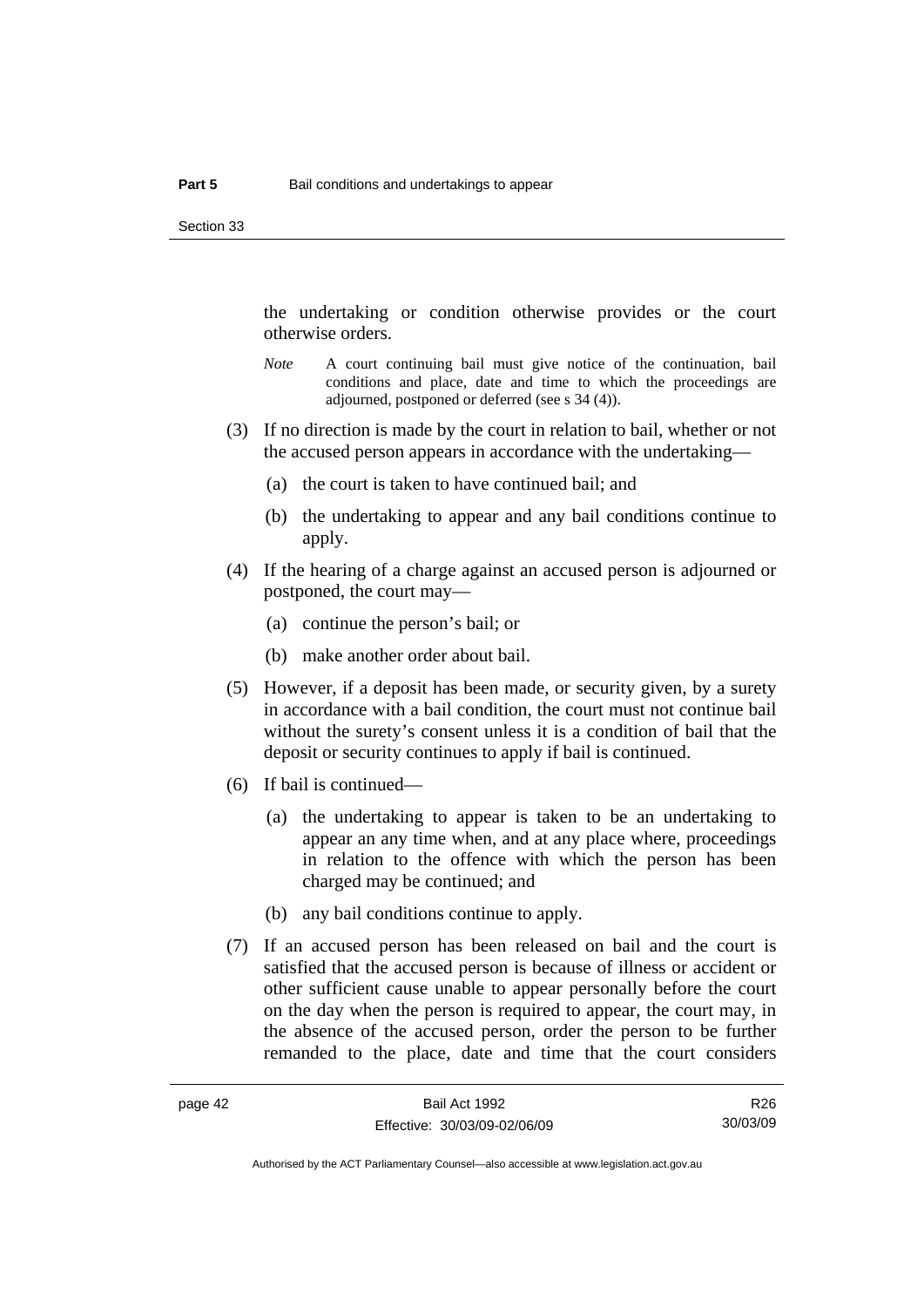appropriate and may order that the undertaking to appear given by the accused person and any agreement entered into under a condition of the grant of bail be continued so as to require the appearance of the accused person at every place, date and time to which the accused person is remanded or the hearing adjourned, postponed or otherwise deferred.

### **34 Written notice of conditions of bail**

 (1) A court or authorised officer granting bail to an accused person shall give, or cause to be given, to the accused person a written notice setting out the obligations of the accused person about the conditions of his or her bail and the consequences of any failure by the person to comply with those conditions and shall be satisfied before releasing the accused person, or causing the accused person to be released, that the person will comply with the conditions.

*Note* If a form is approved under s 58 for a notice under this section, the form must be used.

- (2) A court or an authorised officer granting bail to an accused person with a surety or sureties for his or her appearance to answer the charges against the person shall give, or cause to be given, to the surety or each of the sureties, as the case may be, written notice of the obligations of the accused person about the conditions of his or her bail and the consequences of any failure by the person to comply with those conditions and shall be satisfied before releasing the accused person, or causing the accused person to be released, that the surety or each of the sureties, as the case may be, understands the nature and extent of the obligations of the accused person under the conditions of his or her bail and the consequences of any failure by the person to comply with them.
- (3) If a bail condition is imposed or varied on a review under part 6 of a decision made in relation to bail, the court or authorised officer imposing or varying the condition shall—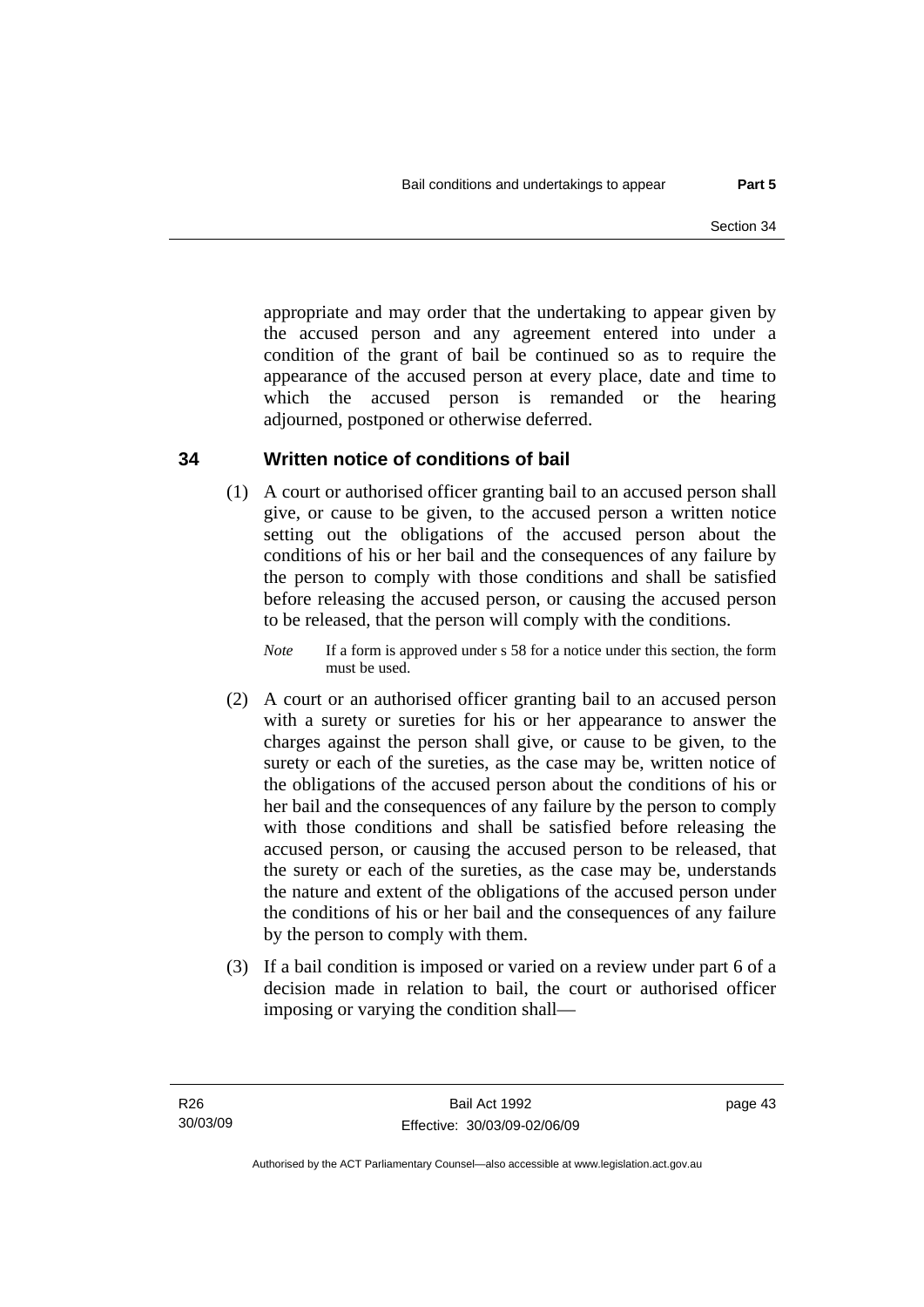Section 36

- (a) give, or cause to be given, to the accused person a written notice setting out the obligations of the accused person about the condition and the consequences of any failure by the person to comply with the condition and shall be satisfied that the accused person will comply with the condition; and
- (b) give, or cause to be given, to each surety (if any) for the appearance of the accused person to answer the charges against the person a written notice of the obligations of the accused person about the condition and the consequences of any failure by the person to comply with it and shall be satisfied that each surety understands the nature and extent of the obligations of the accused person under the condition and the consequences of any failure by the person to comply with it.
- (4) A court continuing bail on an adjournment or a postponement of proceedings shall forthwith give, or cause to be given, to the accused person a written notice that—
	- (a) states that bail is continued until the hearing is resumed or stated; and
	- (b) states the conditions on which bail is presently allowed; and
	- (c) states the place, date and time to which the proceedings are adjourned or postponed or states that the proceedings are adjourned or postponed to a place, date and time that are from time to time stated in a notice given or sent to the accused person as prescribed by regulation.

#### **36 Discharge of surety**

- (1) A surety may, at any time apply to be discharged from his or her liability under a bail condition—
	- (a) if bail has been granted by a court—
		- (i) to the court that granted bail; or
		- (ii) to the court of appearance; or

R26 30/03/09

Authorised by the ACT Parliamentary Counsel—also accessible at www.legislation.act.gov.au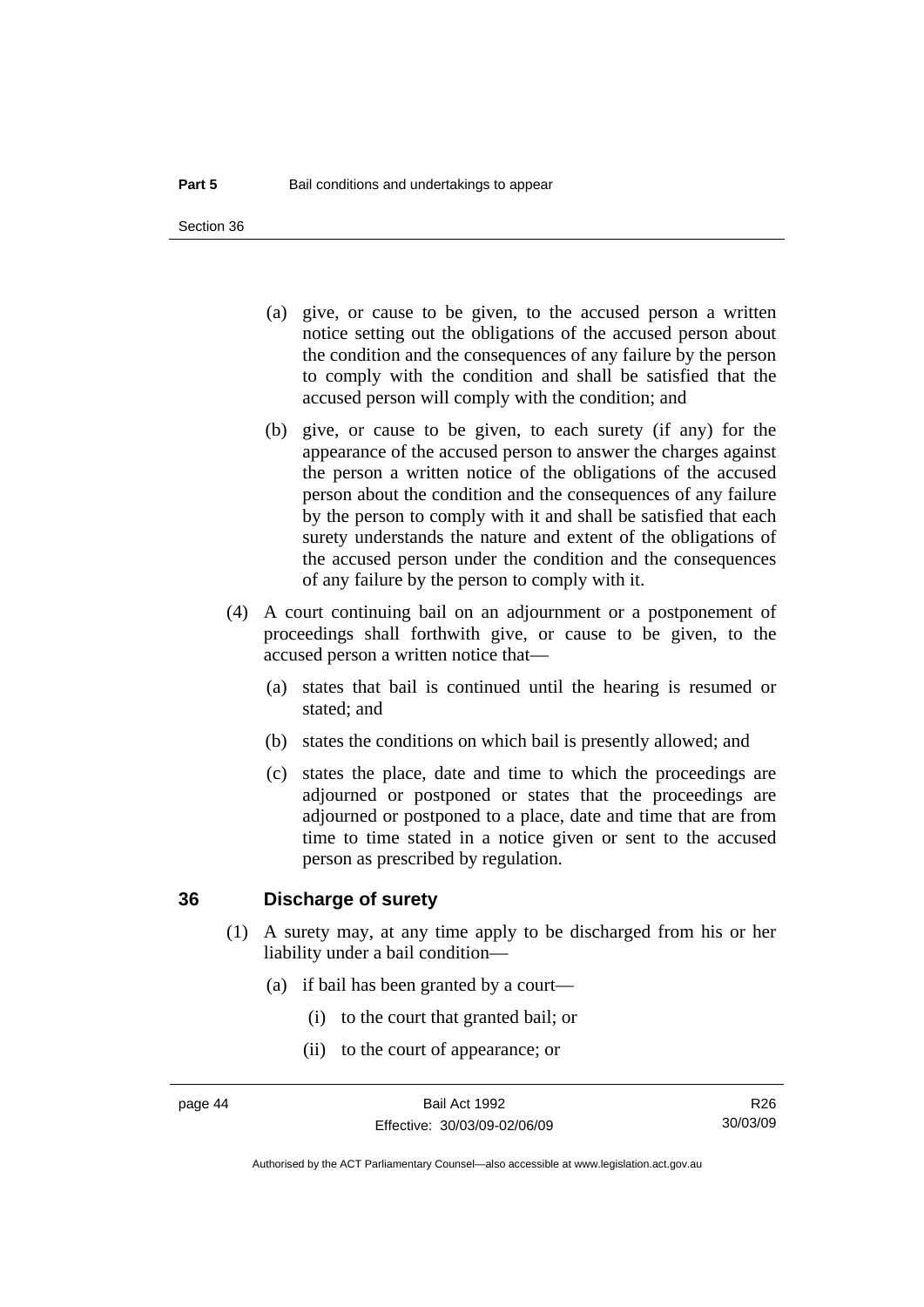- (b) if bail has been granted by an authorised officer—to the court of appearance.
- (2) However, an application may not be made if the person granted bail has failed to comply with a bail condition or undertaking to appear.
- (3) If the person granted bail is not in custody or before the court when the application is made, the court must—
	- (a) issue a warrant to apprehend the person and bring the person before the court; or
	- (b) issue a summons for the person's appearance before the court.
- (4) On the person's appearance before the court, the court must, unless the court considers it would be unjust to do so—
	- (a) direct that the applicant be discharged from his or her liability; and
	- (b) release the security or deposit.
- (5) If the court discharges the applicant from liability, the court may—
	- (a) impose further bail conditions; and
	- (b) remand the person granted bail into custody until the further conditions are satisfied.
- (6) In this section:

*court of appearance* means the court before which the accused person is required to appear in accordance with his or her undertaking to appear.

### **37 Payment of amounts to Territory**

- (1) This section applies if—
	- (a) a person granted bail fails to appear in court in accordance with his or her undertaking; and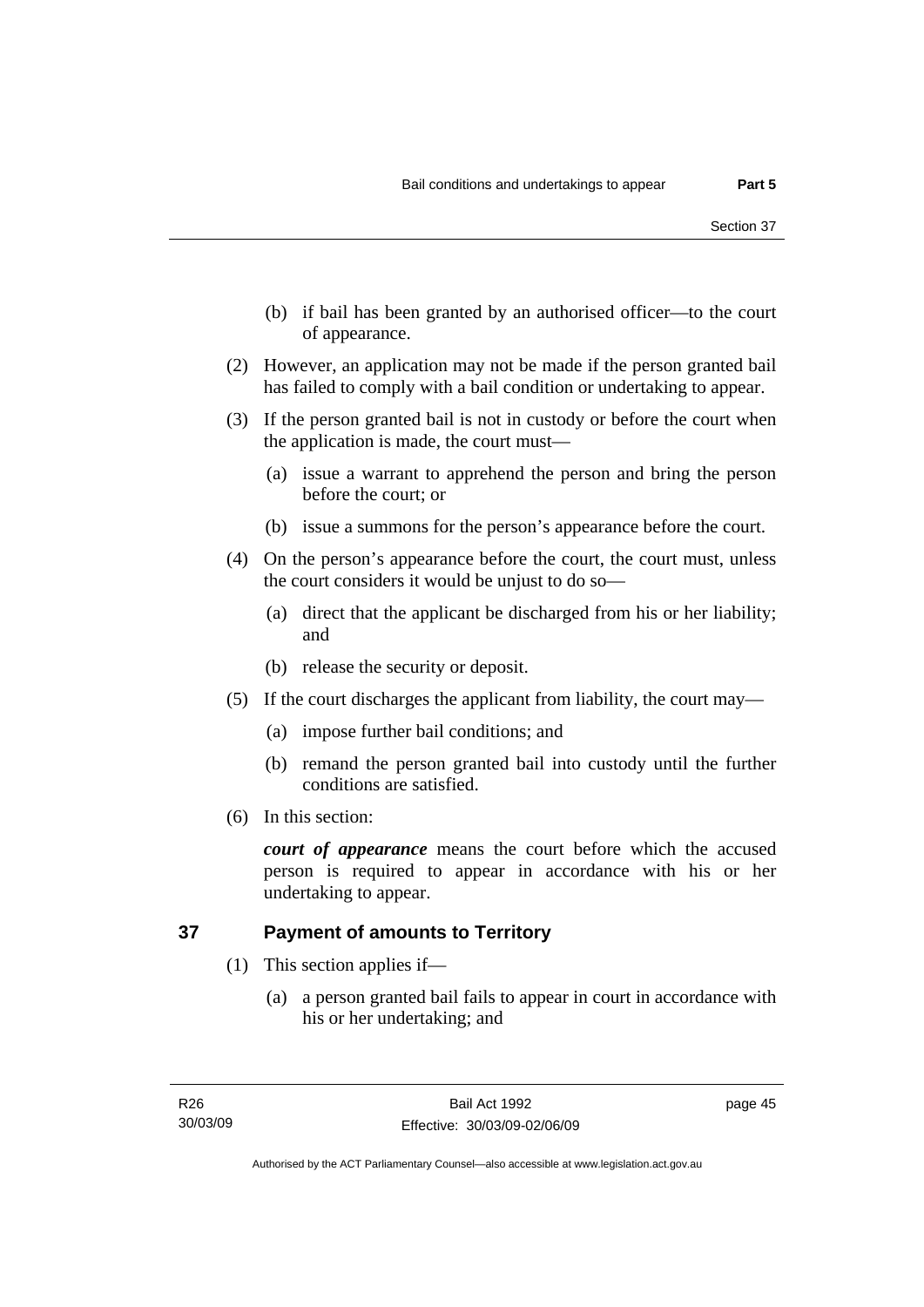Section 37

- (b) a bail condition mentioned in section 25 (1) (b) or (c) requires the person or someone else (the *person required to pay*) to pay, or forfeit, an amount to the Territory if the person fails to appear.
- (2) If the amount has been deposited in accordance with a condition mentioned in section 25 (1) (c), the amount is forfeited to the Territory.
- (3) If the amount has not been deposited, the court may order the person required to pay to pay the amount to the Territory.
- (4) Notice of the order must be given to the person required to pay as soon as practicable.

*Note* For how documents may be served, see the Legislation Act, pt 19.5.

- (5) If, after the end of 28 days after the day the notice is given, the amount has not been paid the amount may be recovered under the *Magistrates Court Act 1930*, division 3.9.2 (Enforcement of fines) as if it were a fine within the meaning of that division.
- (6) Subsection (4) applies to an amount even if the amount exceeds \$50 000.

R26 30/03/09

Authorised by the ACT Parliamentary Counsel—also accessible at www.legislation.act.gov.au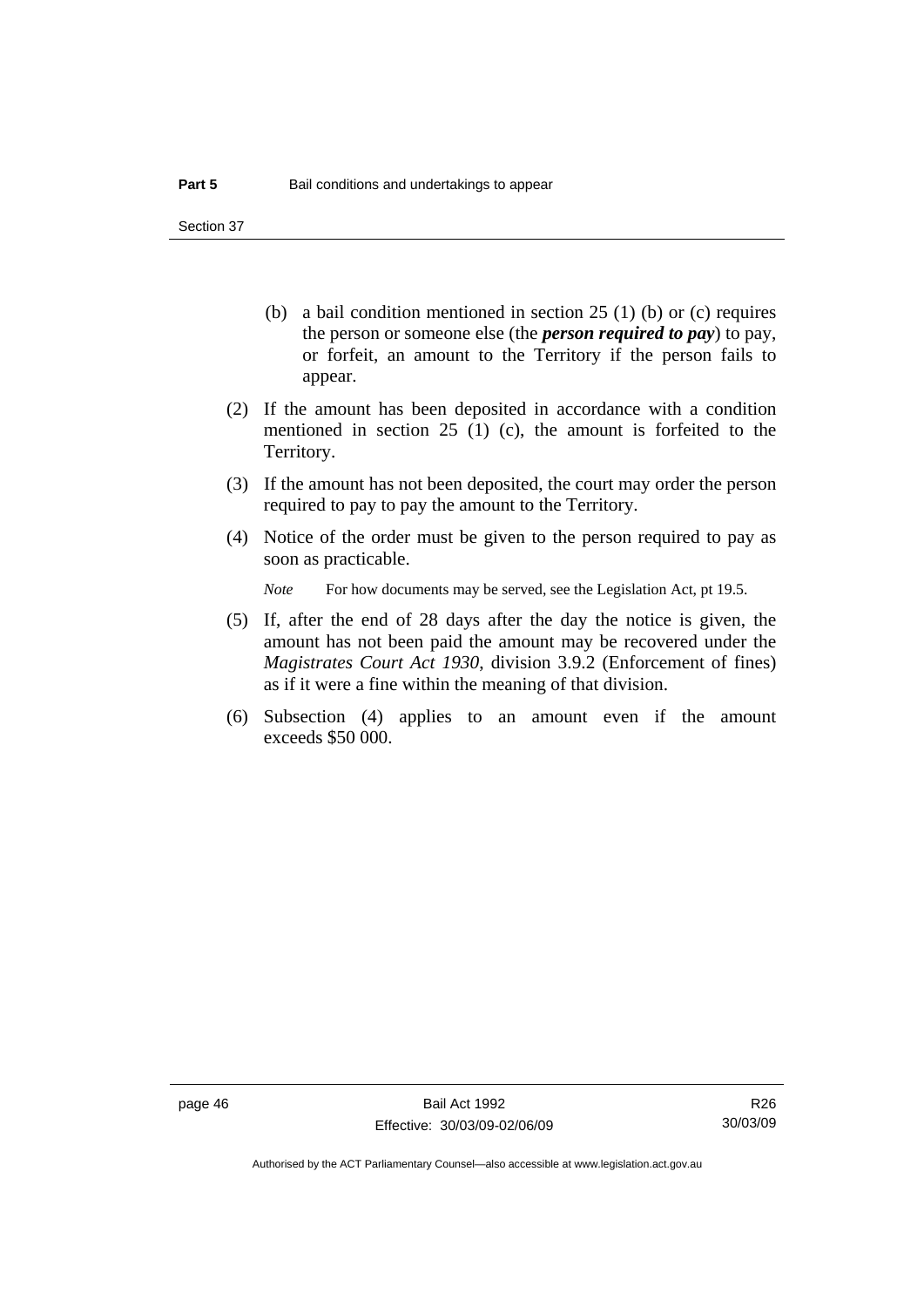# **Part 6 Review of bail decisions**

# **Division 6.1 Review of decisions by authorised officers**

### **38 Review by authorised officers**

- (1) If an authorised officer makes a decision under part 4 in relation to bail for an accused person that is—
	- (a) a decision to refuse to grant bail to the accused person; or
	- (b) a decision to grant bail to the accused person subject to 1 or more bail conditions;

the accused person may request a review of that decision by the authorised officer who made the decision or any other authorised officer.

 (2) If an application for a review of a bail decision is made to an authorised officer under subsection (1), the authorised officer shall as soon as possible conduct a review of the decision.

### **39 Exercise of power to review**

- (1) The power to review a decision under this division includes a power to confirm or vary a decision or to substitute another decision.
- (2) A decision as varied or substituted must be in conformity with this Act.
- (3) If, on a review of a decision under this division, the authorised officer varies the decision or substitutes another decision, section 27 applies in relation to the decision as varied or substituted as if the decision had been made by the authorised officer under part 4.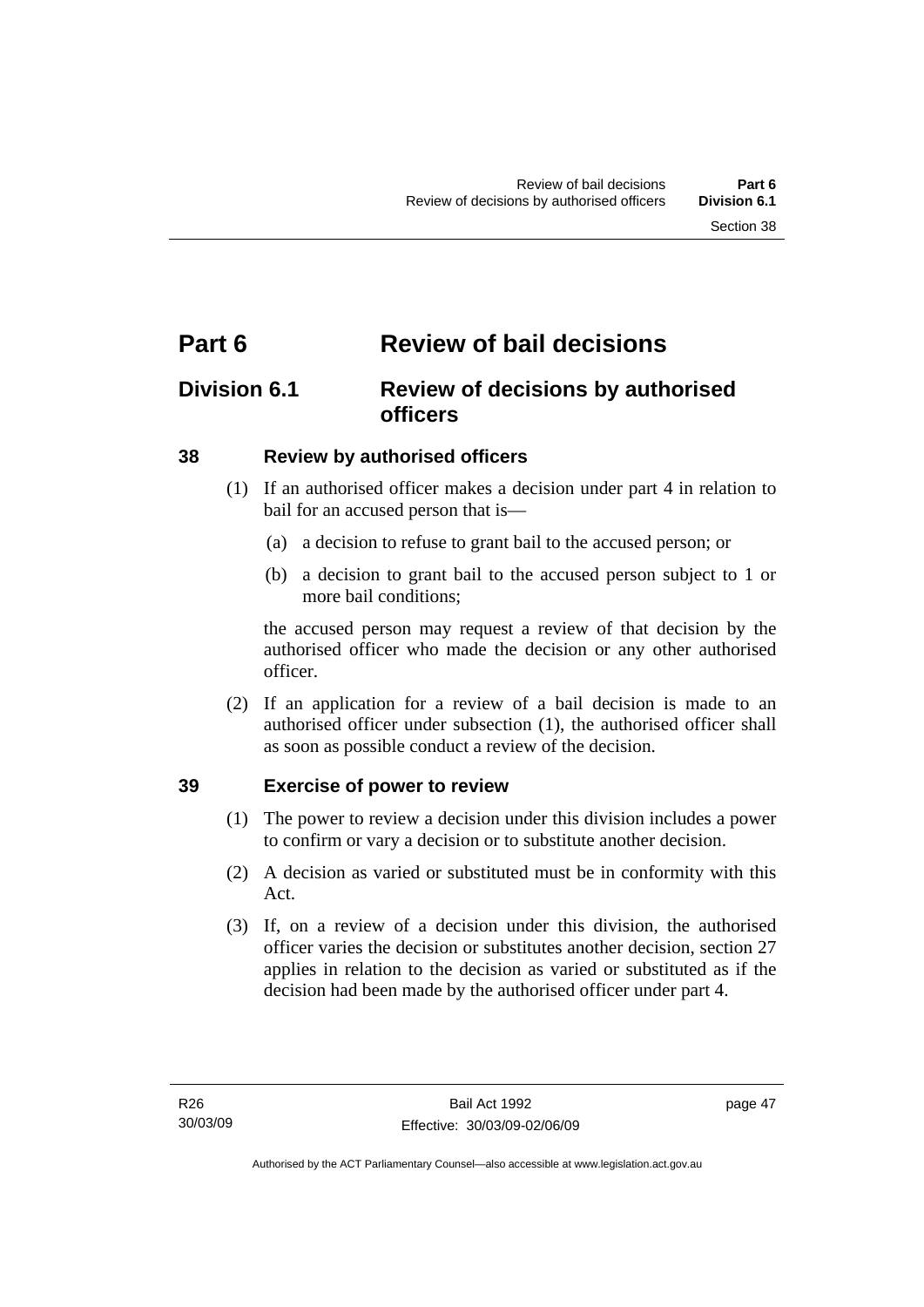- (4) An authorised officer may refuse to entertain a request to review a decision under this division if the authorised officer is satisfied that the request is frivolous or vexatious.
- (5) A regulation may—
	- (a) prescribe the way of making a request for the review of a decision under this division; and
	- (b) prescribe procedures for the conduct of a review under this division; and
	- (c) limit the time within which, and the circumstances in which, an accused person may apply for a review of a decision under this division; and
	- (d) limit the number of applications that may be made for the review of a bail decision under this division.

#### **40 Limitation on power of authorised officer to review**

An authorised officer may not, under this division—

- (a) review a decision in circumstances if, had the decision not been made, the authorised officer would be prohibited from making a decision in relation to the grant of bail; or
- (b) review a decision that has been reviewed by a court.

# **Division 6.2 Review of decisions by courts**

#### **41 Right of review of bail decisions**

An accused person or the informant may apply under this division for review of any decision by a court or an authorised officer in relation to bail.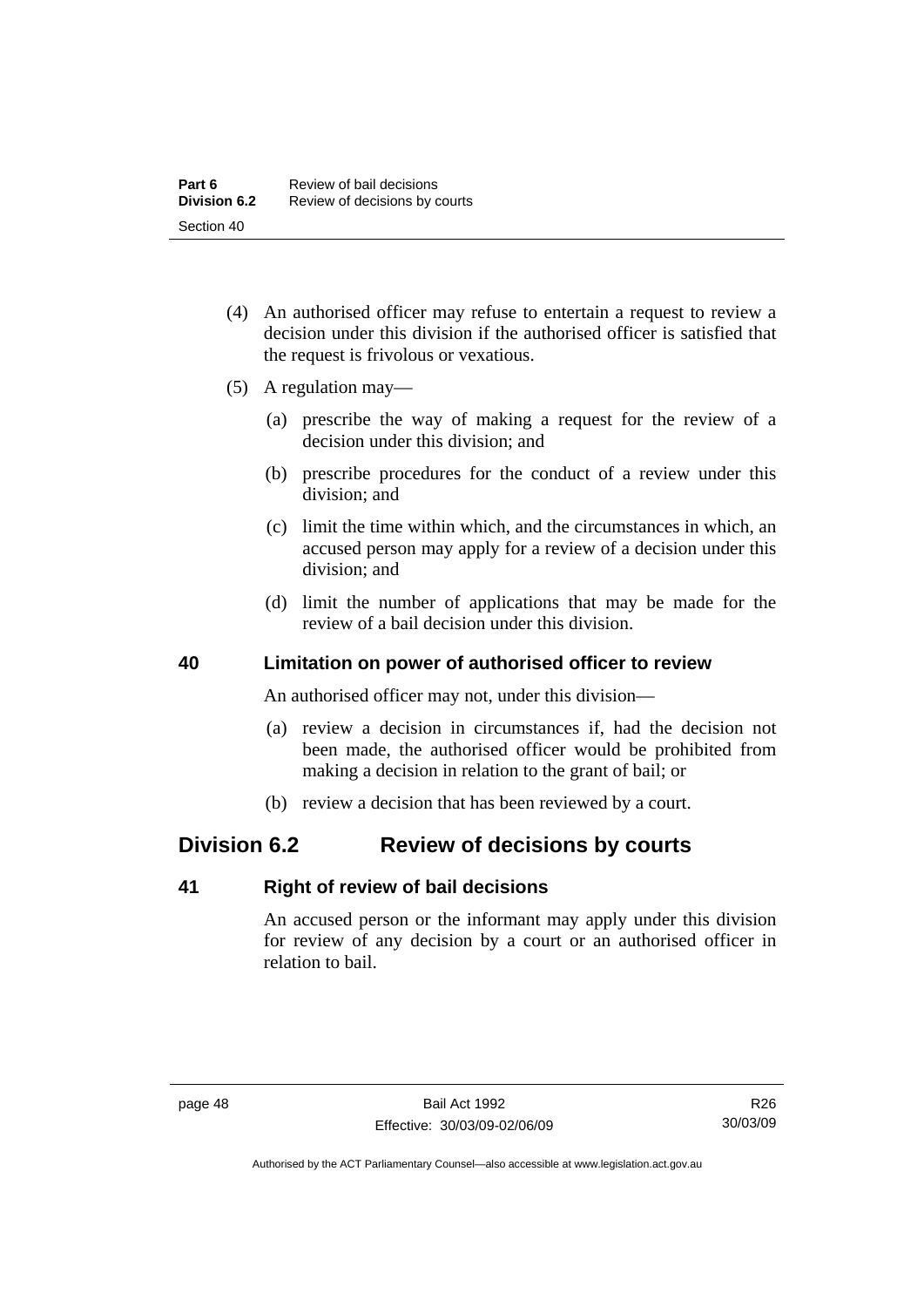### **41A Court may review on its own initiative**

- (1) A court that has made a decision in relation to bail may review the decision on its own initiative if the court considers it is in the interests of justice to do so.
- (2) The court may issue a warrant for the arrest of the person and for bringing the person before the court at the time and place stated in the warrant.

#### **42 Power of Magistrates Court to review**

- (1) The Magistrates Court may, on application under this division, review any decision of an authorised officer or the Magistrates Court (however constituted) in relation to bail.
- (2) However, the Magistrates Court may review the decision only if the application for review is based on—
	- (a) a significant change in circumstances relevant to the granting of bail; or
	- (b) the availability of fresh evidence or information of material significance to the granting of bail to the person that was unavailable on the most recent application in relation to bail.
- (3) The power of the Magistrates Court to review a decision under this section may be exercised whether or not any power to review the decision under section 38 has been exercised or been sought to be exercised.

#### **43 Power of Supreme Court to review**

- (1) The Supreme Court may, on application under this division, review any decision of an authorised officer, the Magistrates Court or the Supreme Court (however constituted) in relation to bail.
- (2) However, the Supreme Court may review the decision only if the application for review is based on—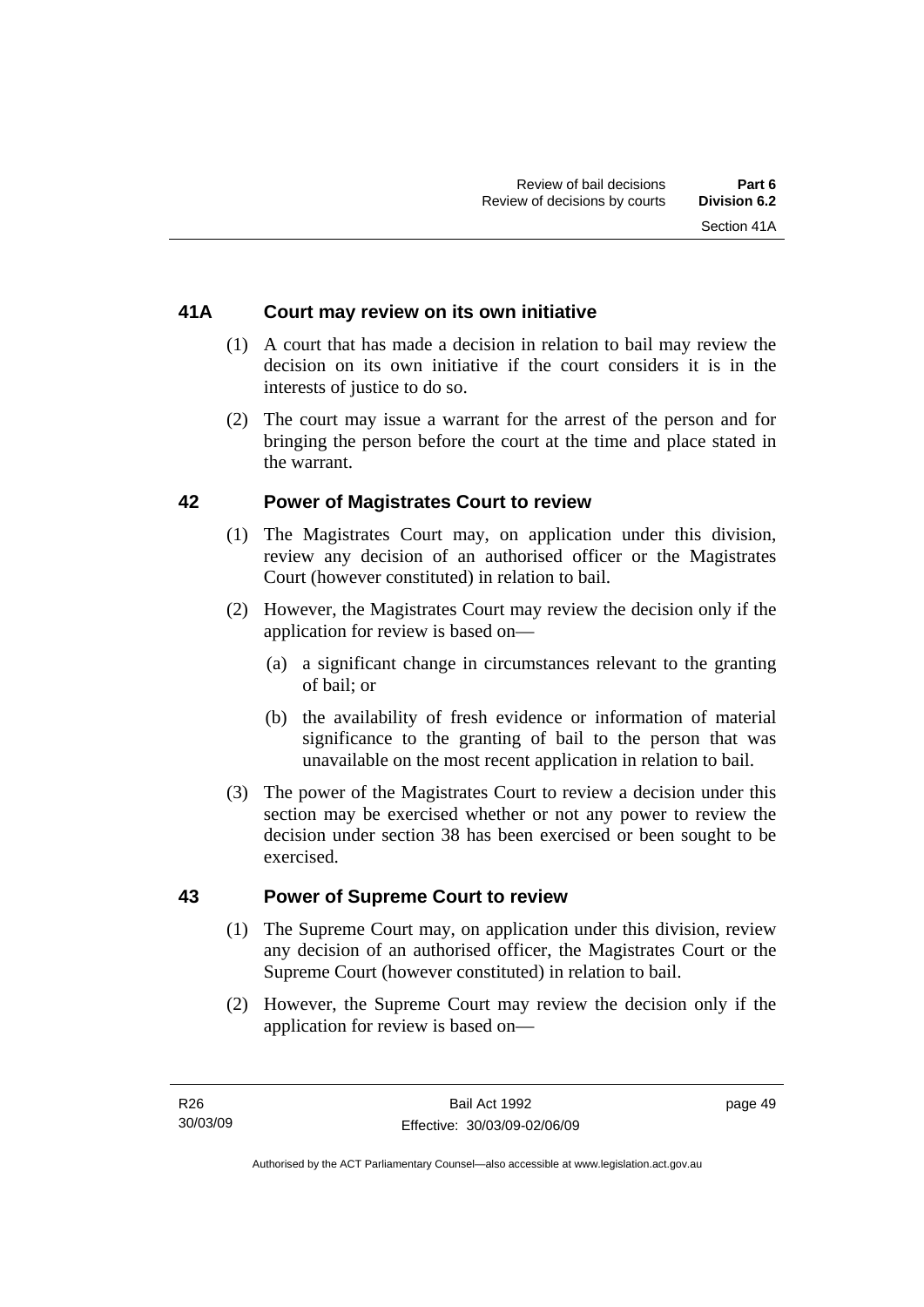- (a) a significant change in circumstances relevant to the granting of bail; or
- (b) the availability of fresh evidence or information of material significance to the granting of bail to the person that was unavailable on the most recent application in relation to bail.
- (3) The power of the Supreme Court to review a decision under this section may be exercised whether or not any power to review the decision under section 38 or section 42 has been exercised or has been sought to be exercised.

#### **45 Exercise of power to review**

- (1) The power to review a decision under this division includes a power to confirm or vary the decision or to substitute another decision.
- (2) A decision as varied or substituted shall be in conformity with this Act.
- (3) The review of a decision shall be by way of rehearing and evidence or information in addition to, or in substitution for, the evidence or information given or obtained on the making of the decision may be given or obtained on the review.
- (4) If, on a review of a decision under this division the court varies the decision or substitutes another decision, section 27 applies in relation to the decision as varied or substituted as if that decision had been given by the court in relation to an application for bail.
- (5) If, on a review of a decision under this division, bail for an accused person is revoked, the court may, by warrant, commit the person into custody.
- (6) If, on a review of a decision under this division—
	- (a) bail is granted without any condition being imposed but the accused person has not given an undertaking to appear; or

R26 30/03/09

Authorised by the ACT Parliamentary Counsel—also accessible at www.legislation.act.gov.au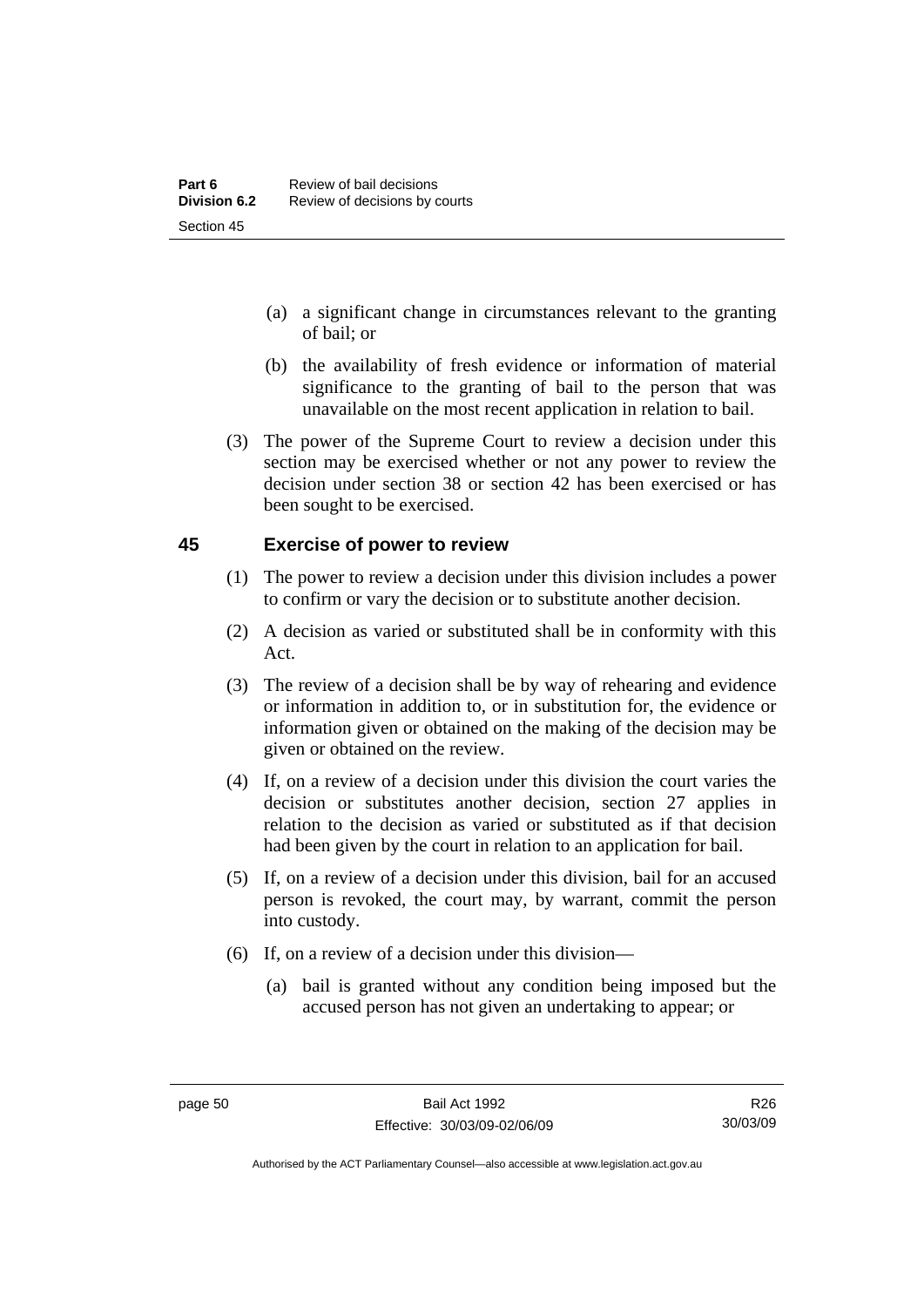(b) bail is granted subject to a condition;

the court may by warrant commit the person into custody until the person gives the undertaking to appear or satisfies the condition.

- (7) A court may refuse to entertain a request to review a decision under this division if the court is satisfied that the request is frivolous or vexatious.
- (8) A regulation may make provision in relation to—
	- (a) the way of making a request for the review of a decision under this division; and
	- (b) the giving or sending to people of notices relating to the proposed exercise of power to review a decision under this division.

#### **46 Review limited to bail conditions**

- (1) If an accused person has remained in custody after being granted bail by a court because any condition of the bail has not been complied with, the decision in relation to bail may be reviewed by the court that granted bail—
	- (a) at the request of the accused person; or
	- (b) at the request of a police officer; or
	- (c) on the court's own initiative.
- (2) A review under this section of a decision in relation to bail is limited to a review of the conditions on which bail has been granted.
- (3) A review requested under this section by a police officer shall not be conducted unless the court is satisfied that the request was made—
	- (a) for the purpose of benefiting the accused person; and
	- (b) with the consent of the accused person.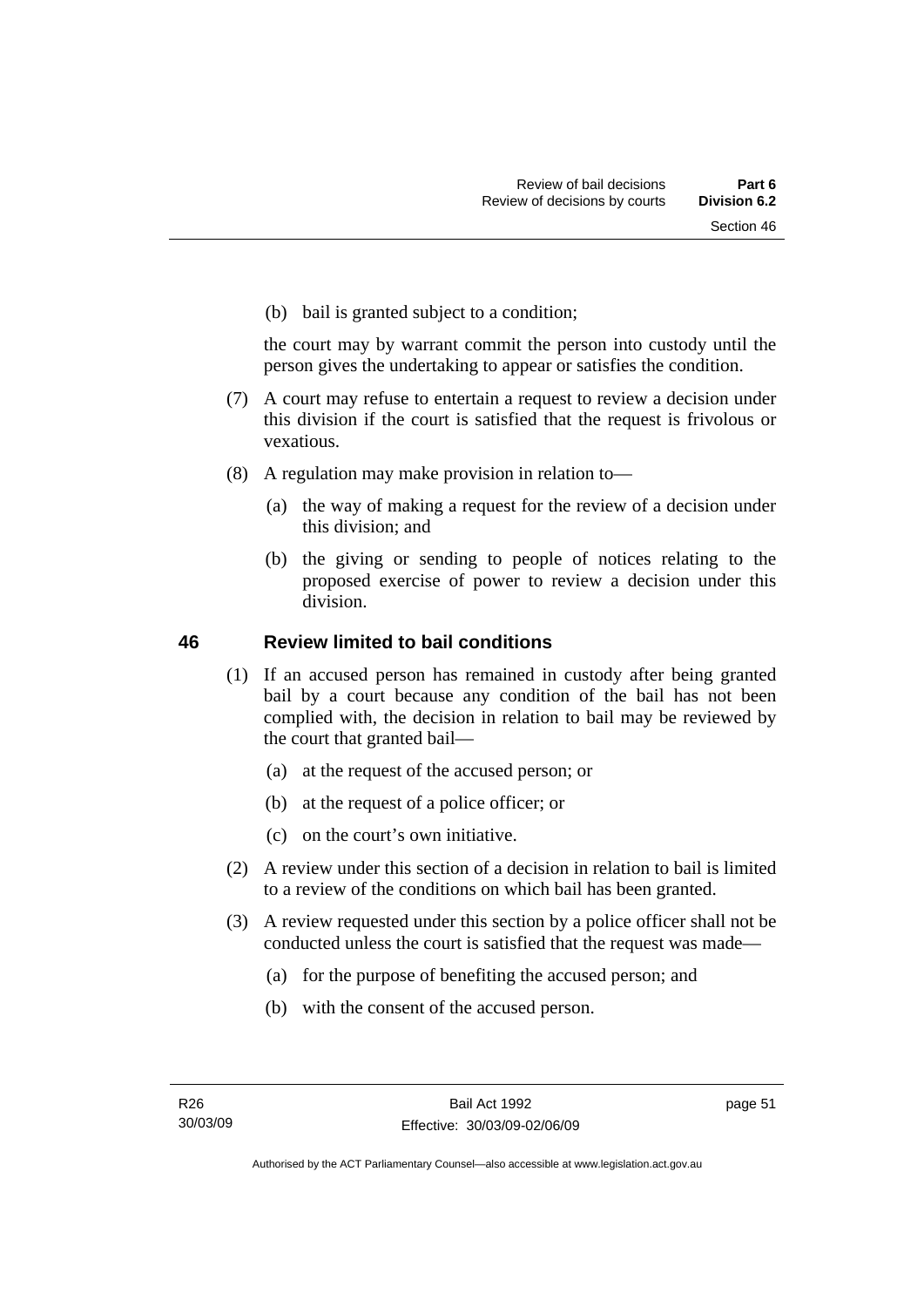- (4) On a review of a bail decision under this section, a court may—
	- (a) confirm the decision about the conditions of bail; or
	- (b) vary the decision by removing or imposing bail conditions; or
	- (c) grant bail without imposing any bail condition.
- (5) Notwithstanding section 43, the Supreme Court is empowered to conduct a review of a bail decision under this section only in relation to bail granted by the Supreme Court (however constituted).

page 52 Bail Act 1992 Effective: 30/03/09-02/06/09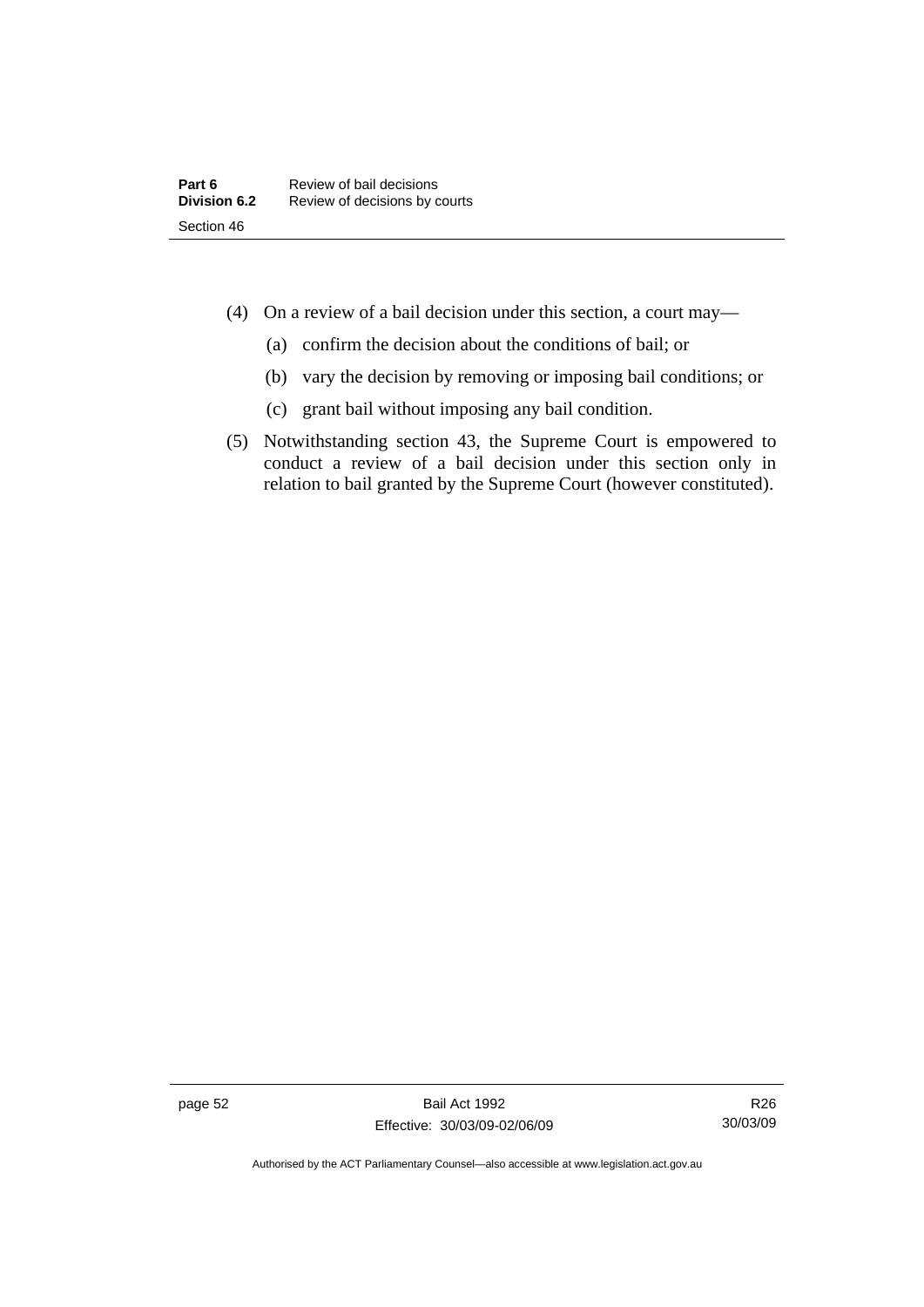# **Part 7 Miscellaneous**

#### **47 Giving information relating to bail**

 (1) If a person is charged by a police officer with an offence and the person charged is being held in custody in relation to the offence, the police officer shall, as soon as is reasonably practicable after the person is charged, give to the person, by written notice, information relating to his or her entitlement to, or eligibility for, bail and to his or her entitlement to the review of decisions under this Act.

 (2) If an accused person is being held in custody in relation to an offence at the time of his or her first appearance in court in relation to that offence, the court shall, during that appearance, or as soon as is reasonably practicable, give to the person, by written notice, information relating to his or her entitlement to, or eligibility for, bail.

### **47A Notice to victim of bail decisions**

- (1) This section applies if—
	- (a) a court or authorised officer makes a decision about a grant of bail, or reviews a bail decision, in relation to a person; and
	- (b) the informant is aware that a victim has expressed concern about the need for protection from violence or harassment by the person.
- (2) The informant must tell a police officer assigned to liaise with victims of crime (a *victim liaison officer*) that the victim has expressed the concern.

*Note* If a form is approved under s 58 for a notice under this section, the form must be used.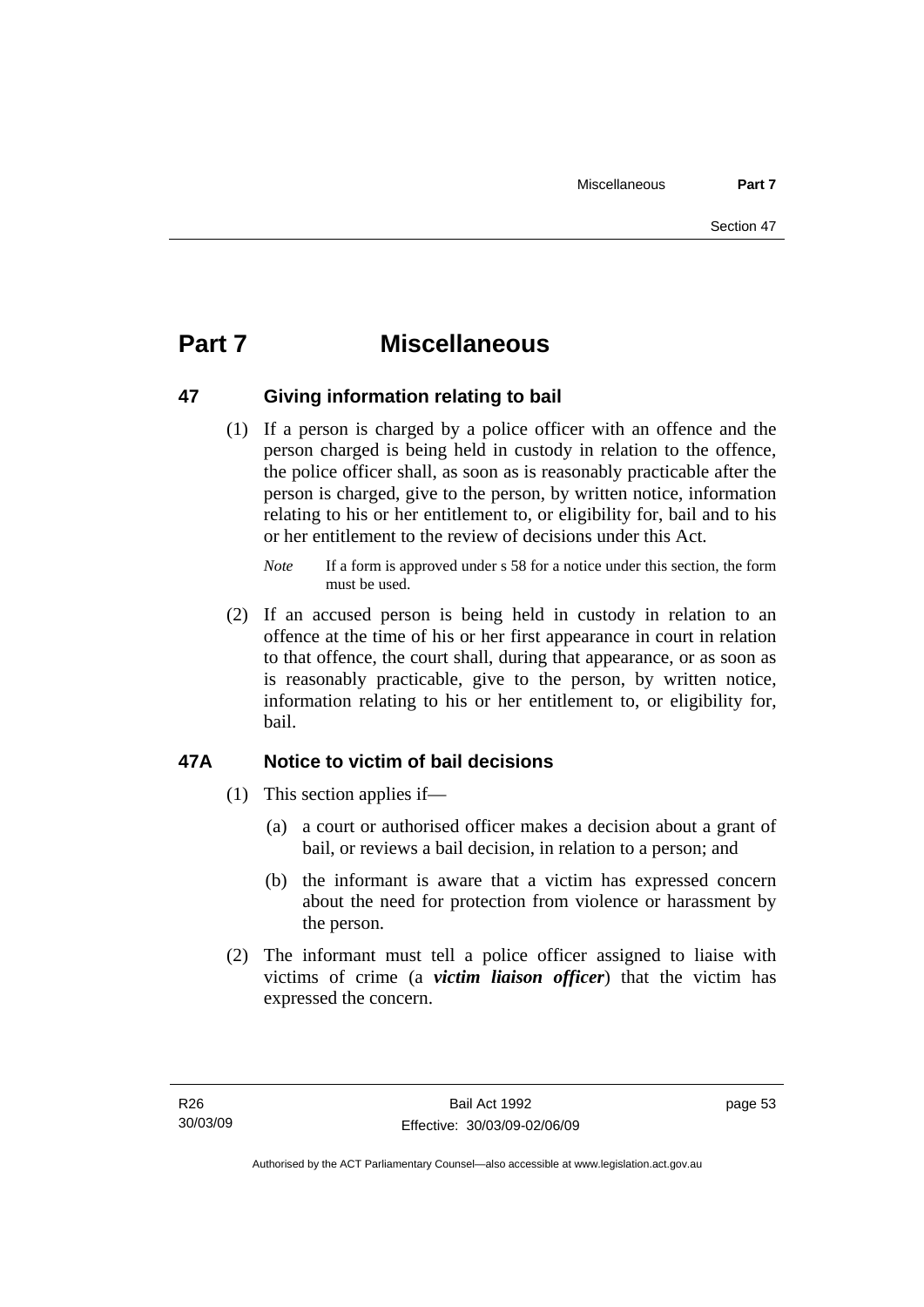#### **Part 7** Miscellaneous

Section 48

 (3) If a victim liaison officer is told about a victim's concern, the victim liaison officer must take all reasonable steps to tell the victim (or, if the victim is a child, a person who has parental responsibility for the child) about the bail decision as soon as practicable.

#### **48 Notification to court that bail condition not satisfied**

- (1) This section applies to a person who has been granted bail by a court but who has remained in custody since bail was granted because a condition of the bail has not been complied with.
- (2) The person in charge of the correctional centre or other place where the person is in custody must give the court written notice that the person remains in custody because of the failure to comply with a bail condition.

*Note* If a form is approved under s 58 for a notice, the form must be used.

- (3) The notice must be given to the court not later than 7 days after the day the person is received into custody.
- (4) To remove any doubt, the court to which a notice is given under subsection (2) may, on its own initiative, conduct a review under section 46 of the condition on which bail was granted.
- (5) A notice under this section is required to be given only once in relation to any particular grant of bail.
- (6) A regulation may prescribe information that is to be given to a court with a notice under this section.

#### **49 Failure to answer bail**

- (1) A person commits an offence if the person—
	- (a) gives an undertaking to appear before a court; and
	- (b) fails to carry out the undertaking.

Maximum penalty: 200 penalty units, imprisonment for 2 years or both.

R26 30/03/09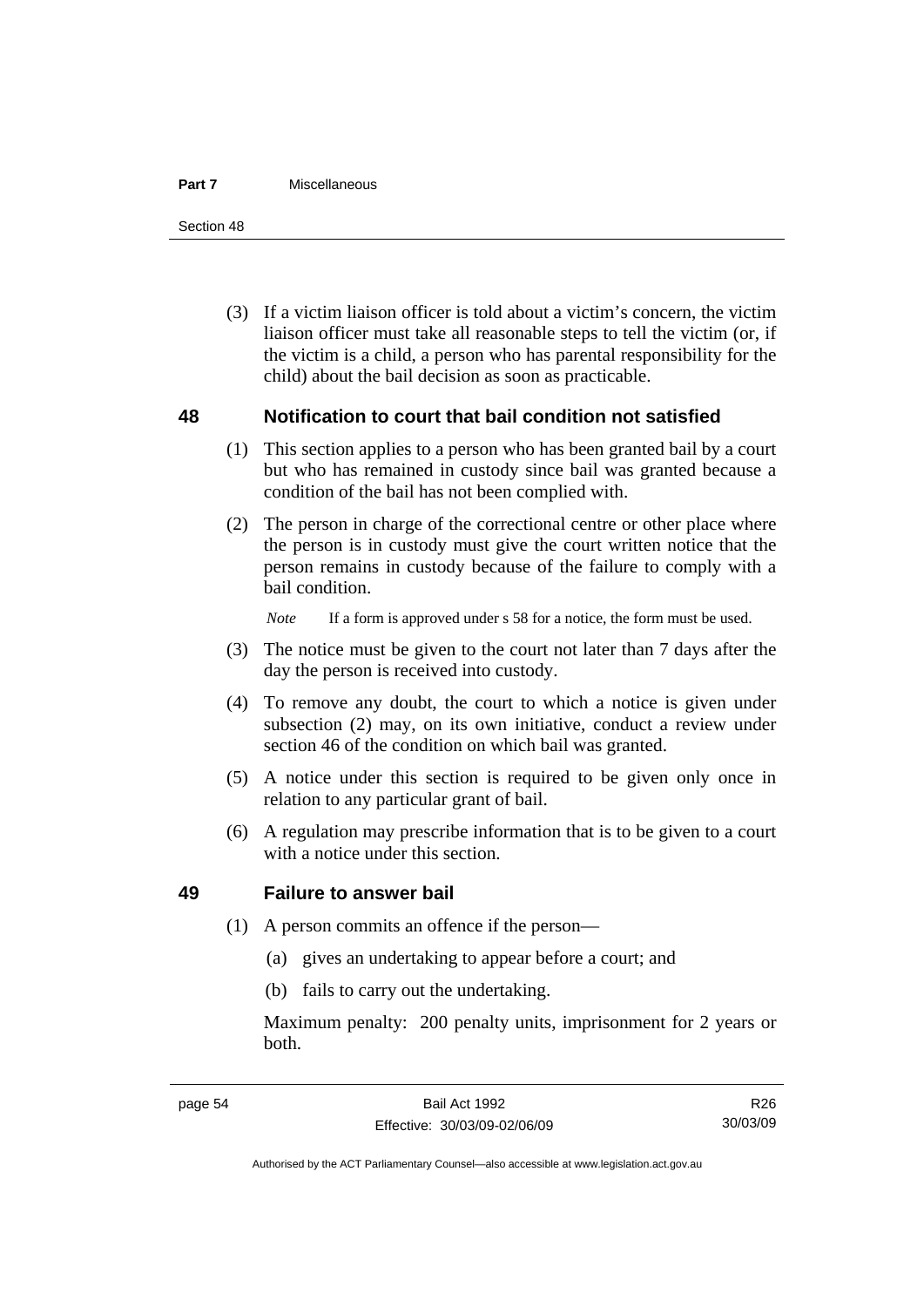- (2) The court may issue a warrant to arrest the person and to bring the person before the court.
- (3) Subsection (1) does not apply if the person has a reasonable excuse for failing to carry out the undertaking.

### **51 Indemnification of sureties**

 (1) A person commits an offence if the person indemnifies, or agrees to indemnify, anyone else against a liability the other person incurs or may incur as surety for an accused person.

Maximum penalty: 200 penalty units, imprisonment for 2 years or both.

 (2) A person commits an offence if the person is indemnified, or agrees to be indemnified, by someone else against a liability the person incurs or may incur as surety for an accused person.

Maximum penalty: 200 penalty units, imprisonment for 2 years or both.

- (3) For this section, it does not matter whether—
	- (a) the agreement is for compensation in money or anything else; or
	- (b) the agreement is made before or after the person indemnified, or agreed to be indemnified, becomes a surety; or
	- (c) the person indemnified, or agreed to be indemnified, becomes a surety.

### **52 Contravention of Act by police officers**

 (1) If a police officer contravenes a provision of this Act that is applicable to him or her as a police officer or as an authorised officer, the contravention is not punishable as an offence unless a penalty is expressly provided by this Act in relation to the contravention.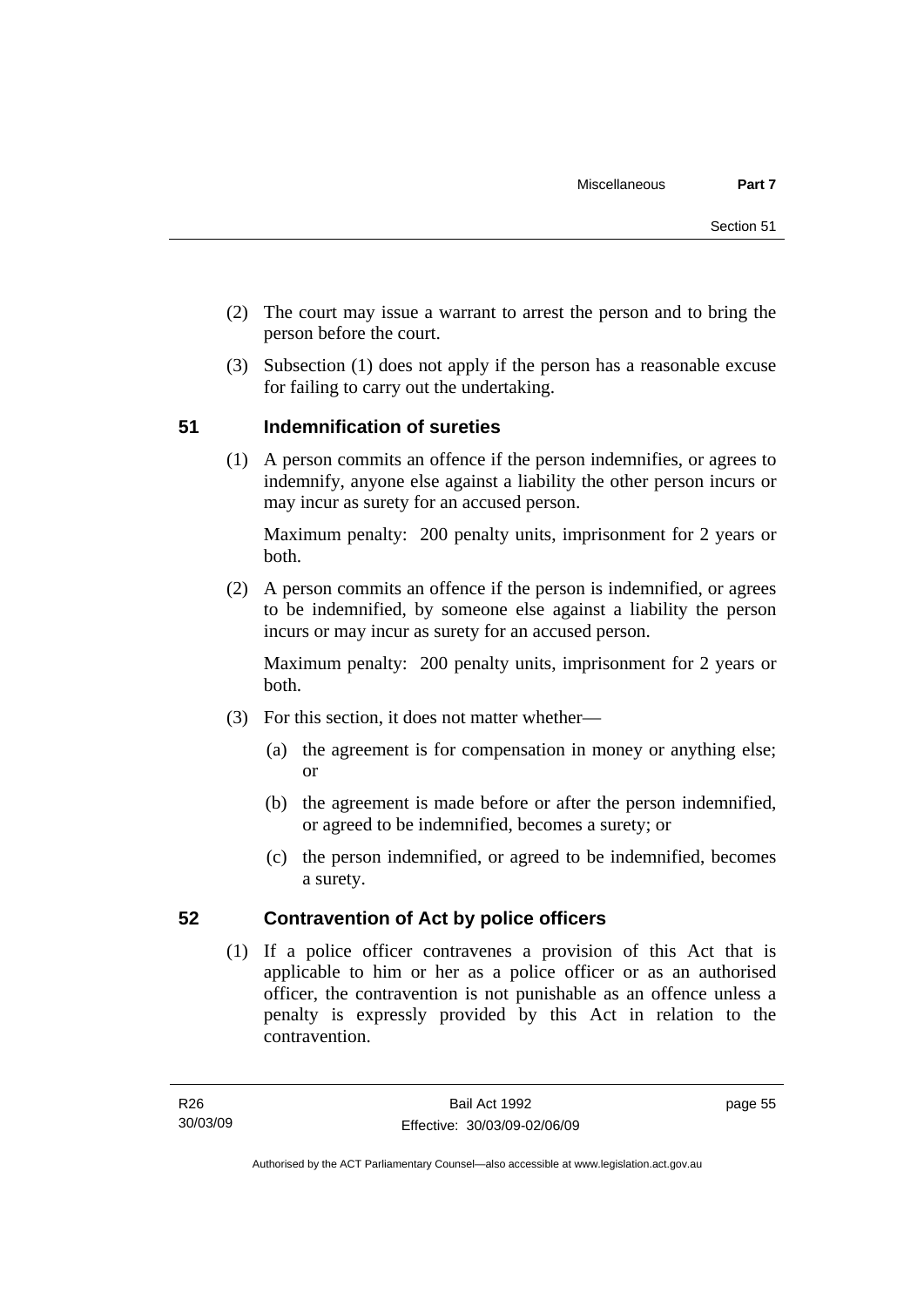- (2) Subsection (1) does not apply to prevent a contravention of a provision of this Act by a police officer from—
	- (a) being dealt with under the *Complaints (Australian Federal Police) Act 1981* (Cwlth); or
	- (b) constituting grounds for the institution of civil proceedings.

#### **55 Civil standard of proof to apply for certain purposes**

If a court or an authorised officer, in making a decision in relation to bail (other than a decision in proceedings for an offence committed in relation to bail), is to be, or may be, satisfied as to any matter, it is sufficient if the court or authorised officer is satisfied on the balance of probabilities.

#### **56 No right of surety to arrest**

A surety for an accused person does not have the right to arrest the accused person because the surety is a surety for the accused person.

#### **56A Arrest without warrant of person on bail**

- (1) This section applies if a person has been granted bail in the ACT, a State or another Territory.
- (2) A police officer may arrest the person without warrant if the officer believes on reasonable grounds that the person—
	- (a) has failed to comply with a bail condition; or
	- (b) will not comply with a bail condition.
- (3) The police officer must bring the person before a court as soon as practicable.
- (4) The court may—
	- (a) for a person granted bail in the ACT—exercise the same powers in relation to bail as it has in relation to any other accused person in custody; or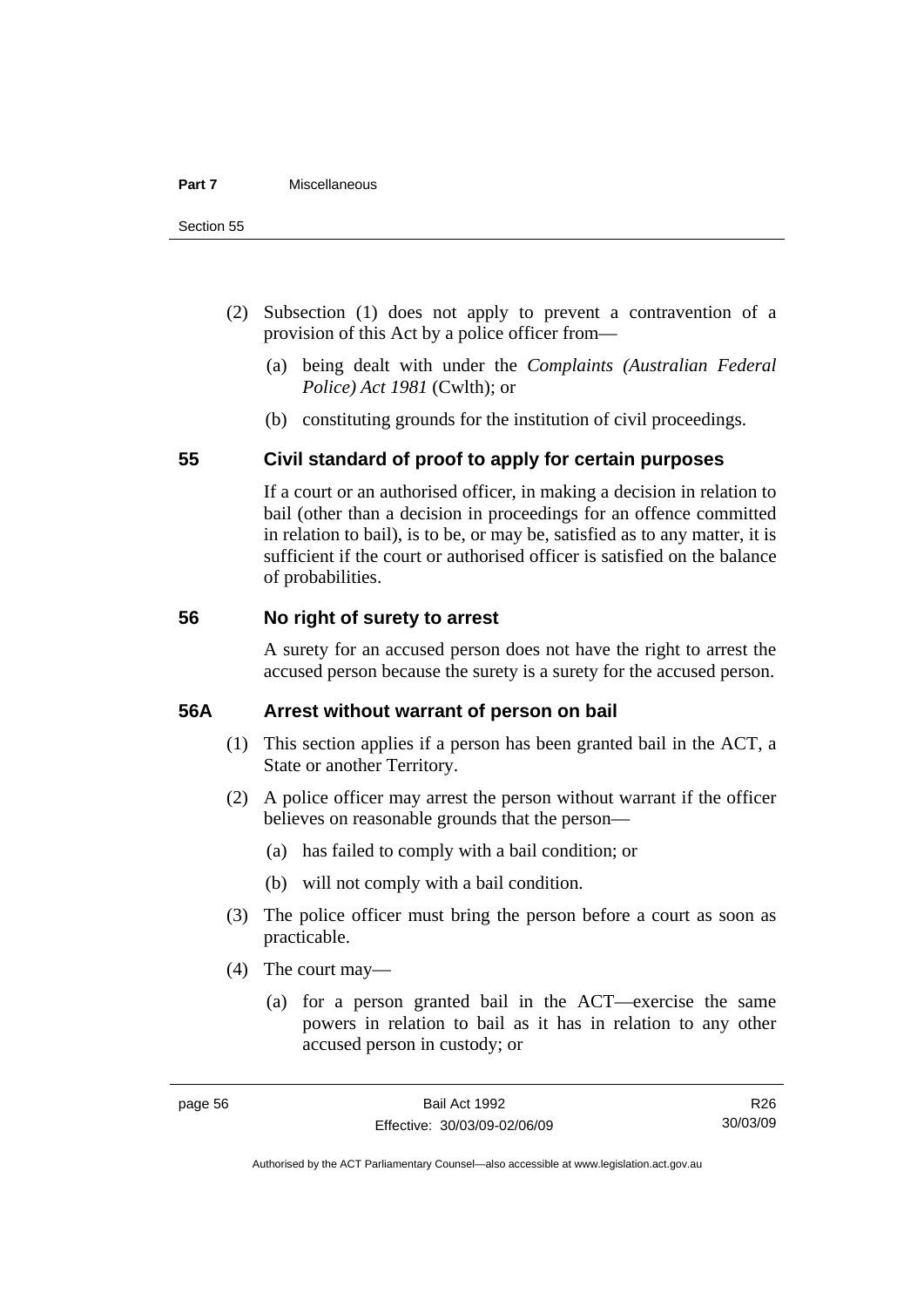- (b) for a person granted bail in a State or another Territory—
	- (i) release the person unconditionally; or
	- (ii) grant the person bail subject to the conditions that the court considers appropriate; or
	- (iii) remand the person in custody for a reasonable time while a warrant for the person's arrest is obtained from the State or other Territory.
- (5) A release mentioned in subsection (4) (b) (i) does not affect the grant of bail in the State or other Territory.

#### **56B Arrest for breach of condition by person outside ACT**

- (1) This section applies if a police officer reasonably believes that—
	- (a) a person who has been granted bail in the ACT has failed to comply with a bail condition; and
	- (b) the person is in a State or another Territory.
- (2) An issuing officer may, on the information of a police officer—
	- (a) issue a warrant to arrest the person in the State or other Territory and bring the person before a court; or
	- (b) issue a summons for the person's appearance before a court.
- (3) In this section

*issuing officer*, for a warrant, means—

- (a) a judge, the registrar or a deputy registrar of the Supreme Court; or
- (b) a magistrate; or
- (c) if authorised by the Chief Magistrate to issue a warrant—the registrar or deputy registrar of the Magistrates Court.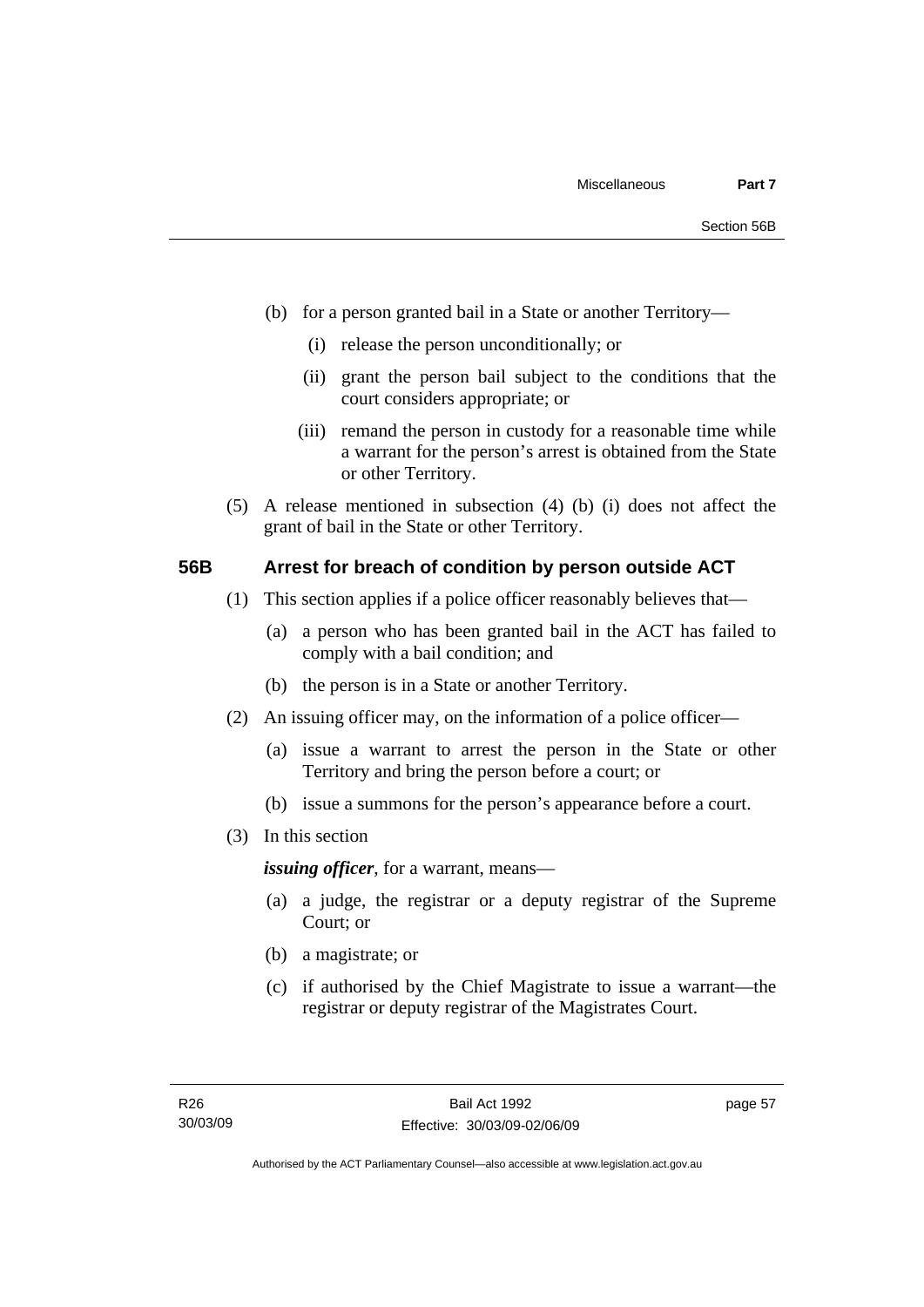#### **Part 7** Miscellaneous

#### **57 Act to prevail**

- (1) Except if otherwise expressly provided by this Act, this Act applies in relation to the grant of bail to accused people to the exclusion of any other law in force immediately before the commencement of this Act so far as any other such law makes provision for or in relation to bail for accused people.
- (2) This Act does not affect the *Bill of Rights 1688* 1 Will and Mary sess 2 c 2.

#### **57AA Abolition of inherent power of bail**

Any inherent power of the Supreme Court to grant bail is abolished.

#### **58 Approved forms**

- (1) The Minister may, in writing, approve forms for this Act.
- (2) If the Minister approves a form for a particular purpose, the approved form must be used for that purpose.
- (3) A form approved for section 28 (1), 30 (4), 34, 47 or 48 (2) is a disallowable instrument.
	- *Note* A disallowable instrument must be notified, and presented to the Legislative Assembly, under the Legislation Act.
- (4) Any other approved form is a notifiable instrument.

*Note* A notifiable instrument must be notified under the Legislation Act.

 (5) If there is no approved form for an instrument under this Act, the instrument must be in a form acceptable to the registrar.

#### **59 Regulation-making power**

- (1) The Executive may make regulations for this Act.
	- *Note* A regulation must be notified, and presented to the Legislative Assembly, under the Legislation Act.

R26 30/03/09

Authorised by the ACT Parliamentary Counsel—also accessible at www.legislation.act.gov.au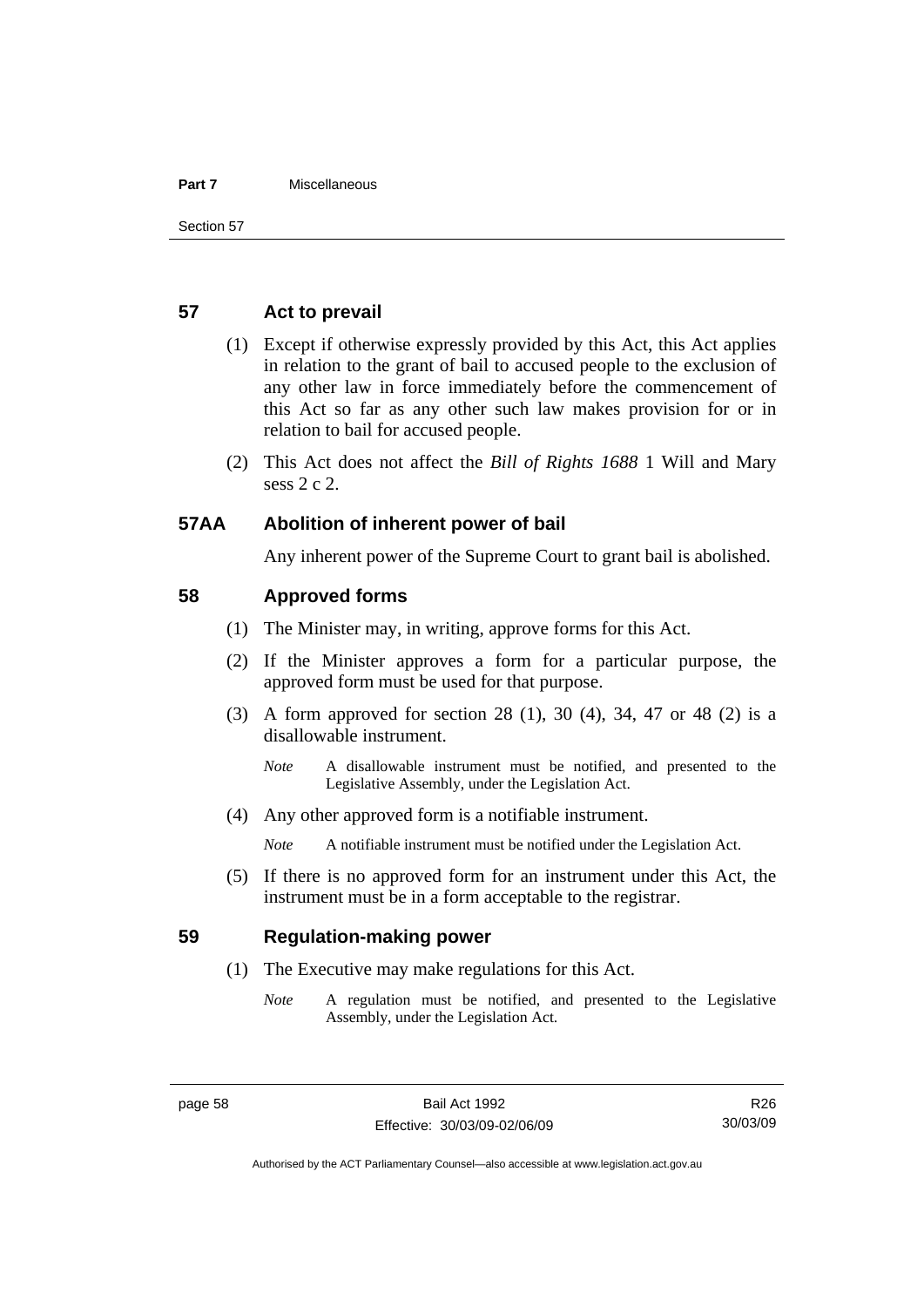(2) Without limiting subsection (1), a regulation may make provision in relation to the management (including the investment) of an amount deposited in accordance with a condition mentioned in section 25 (1) (c).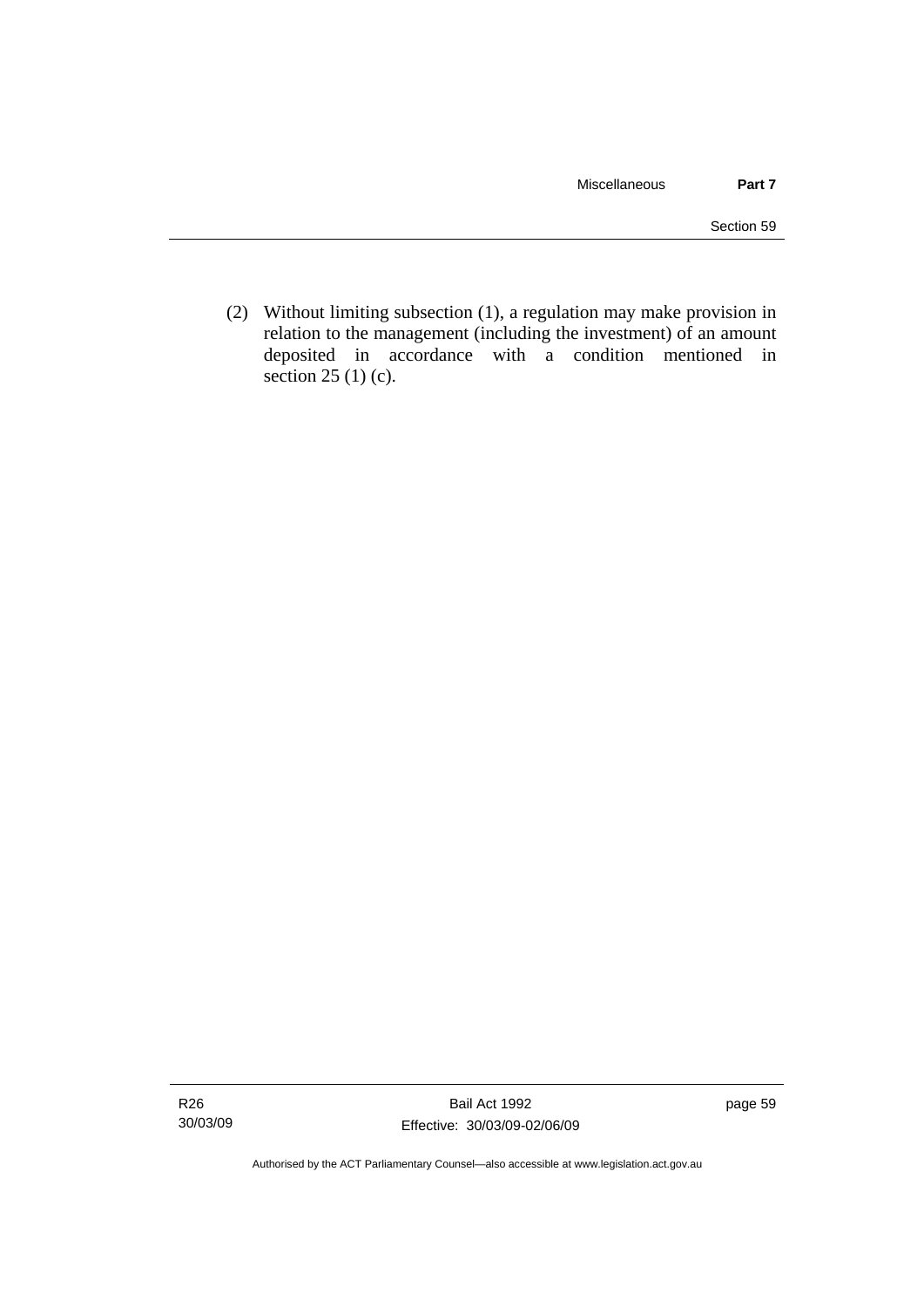# **Schedule 1 Offences to which presumption of bail does not apply**

(see s 9B (a))

# **Part 1.1 Offences against Crimes Act 1900**

| column 1<br>item            | column 2<br>provision | column 3<br>description of offence                         |
|-----------------------------|-----------------------|------------------------------------------------------------|
| 1                           | 15                    | manslaughter                                               |
| $\mathcal{D}_{\mathcal{L}}$ | 19                    | intentionally inflicting grievous bodily harm              |
| 3                           | 49C                   | industrial manslaughter (employer offence)                 |
| 4                           | 49D                   | industrial manslaughter (senior officer offence)           |
| 5                           | 51                    | sexual assault in the first degree                         |
| 6                           | 52                    | sexual assault in the second degree                        |
|                             | 54                    | sexual intercourse without consent                         |
| 8                           | 55(1)                 | sexual intercourse with young person under<br>10 years old |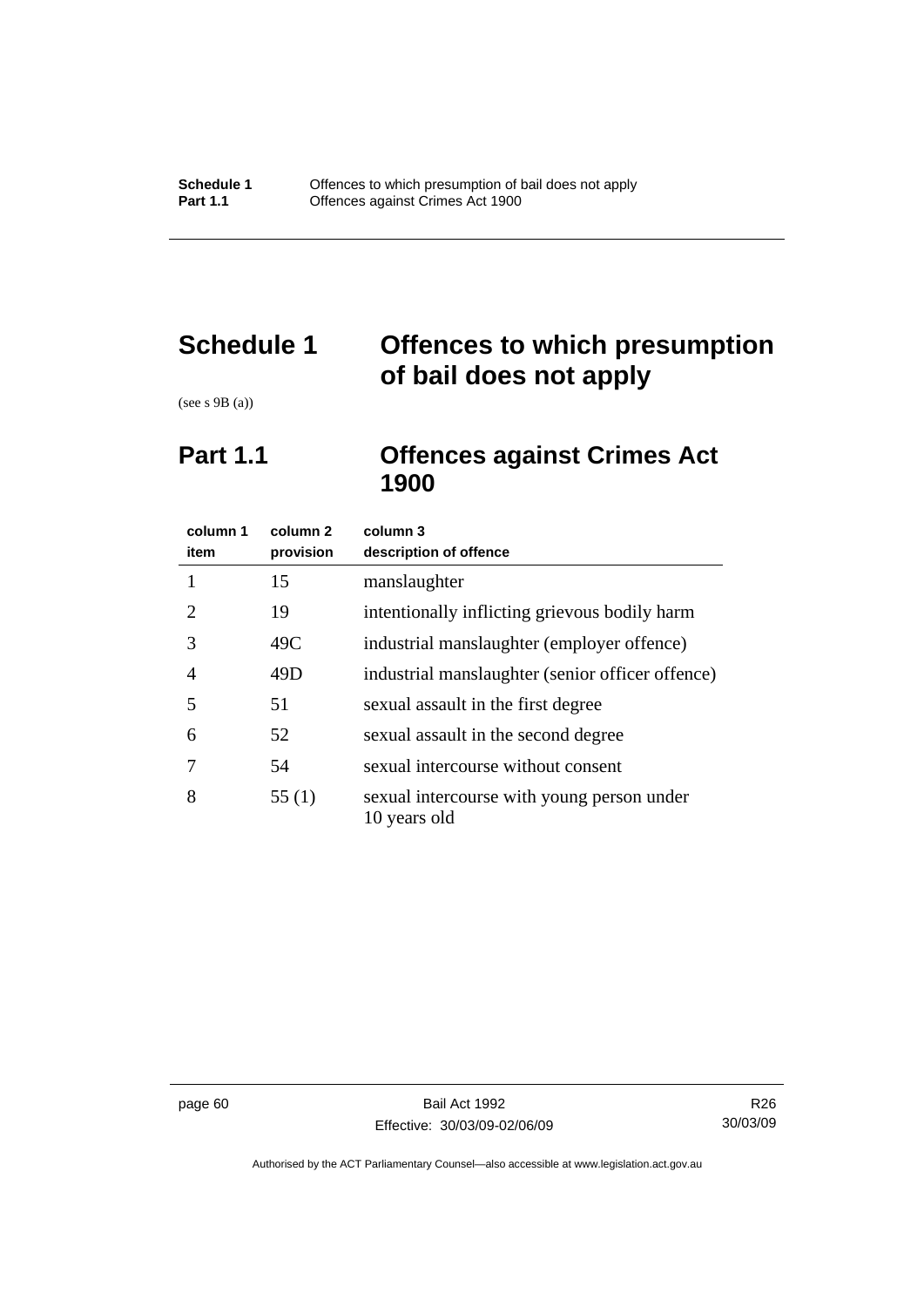# **Part 1.2 Offences against Criminal Code**

| column 1<br>item | column <sub>2</sub><br>provision | column 3<br>description of offence                                                                       |
|------------------|----------------------------------|----------------------------------------------------------------------------------------------------------|
| $\mathbf{1}$     | 310                              | aggravated robbery                                                                                       |
| $\overline{2}$   | 312                              | aggravated burglary                                                                                      |
| 3                | 603(3)                           | trafficking in commercial quantity of<br>controlled drug                                                 |
| 4                | 603(5)                           | trafficking in trafficable quantity of cannabis                                                          |
| 5                | 603(7)                           | trafficking in controlled drug other than<br>cannabis                                                    |
| 6                | 607(3)                           | manufacturing commercial quantity of<br>controlled drug for selling                                      |
| 7                | 607(5)                           | manufacturing controlled drug for selling                                                                |
| 8                | 610(1)                           | selling large commercial quantity of controlled<br>precursor for manufacture of controlled drug          |
| 9                | 610(3)                           | selling commercial quantity of controlled<br>precursor for manufacture of controlled drug                |
| 10               | 611(1)                           | manufacturing large commercial quantity of<br>controlled precursor for manufacture of<br>controlled drug |
| 11               | 611(3)                           | manufacturing large commercial quantity of<br>controlled precursor for selling                           |
| 12               | 611(5)                           | manufacturing commercial quantity of<br>controlled precursor for manufacture of<br>controlled drug       |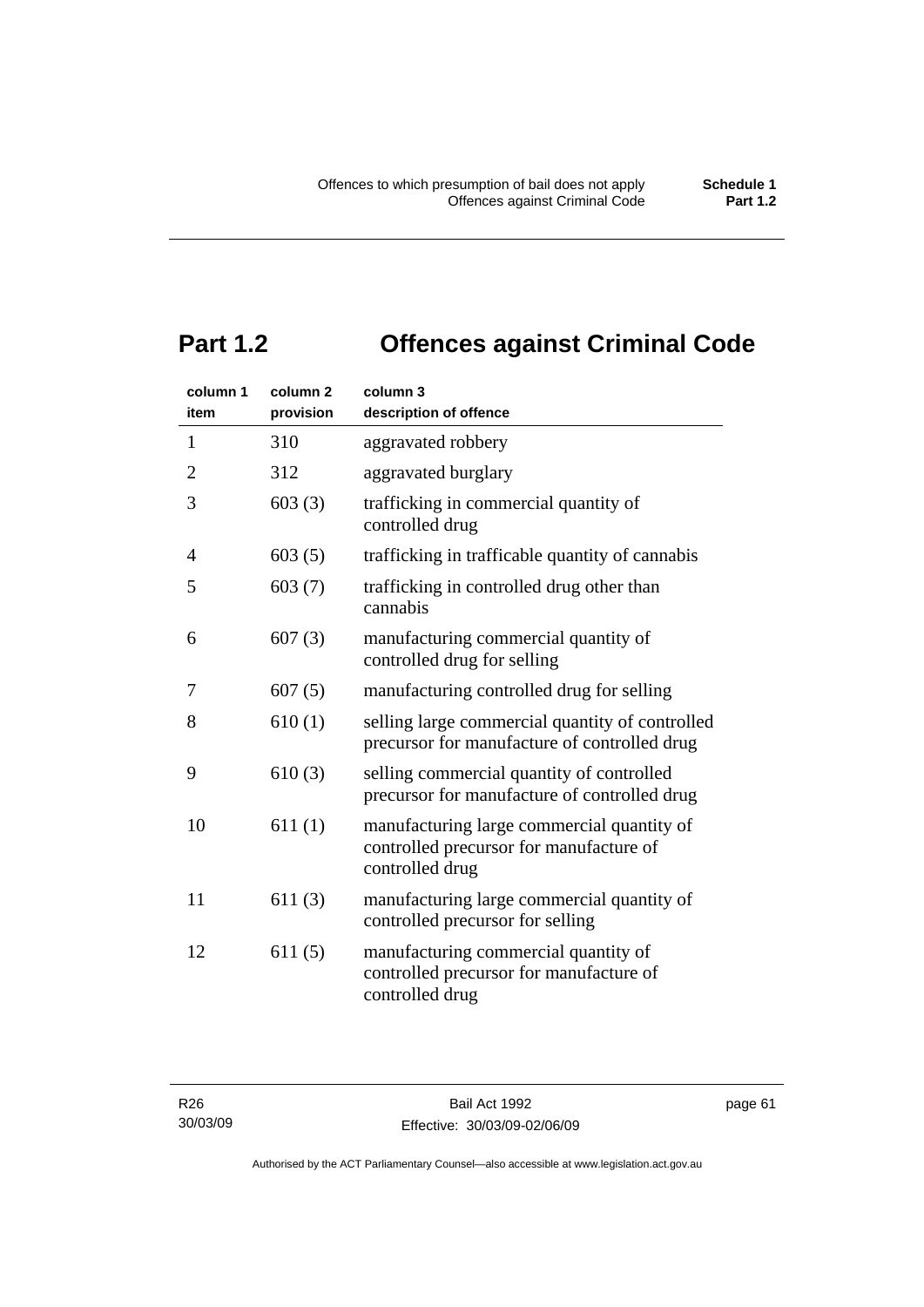#### **Schedule 1** Offences to which presumption of bail does not apply **Part 1.2 C** Offences against Criminal Code

| column 1<br>item | column <sub>2</sub><br>provision | column 3<br>description of offence                                       |
|------------------|----------------------------------|--------------------------------------------------------------------------|
| 13               | 611(7)                           | manufacturing commercial quantity of<br>controlled precursor for selling |
| 14               | 612(1)                           | possessing large commercial quantity of<br>controlled precursor          |
| 15               | 612(3)                           | possessing commercial quantity of controlled<br>precursor                |
| 16               | 616(3)                           | cultivating commercial quantity of controlled<br>plant                   |
| 17               | 619(3)                           | selling commercial quantity of controlled plant                          |
| 18               | 622(3)                           | supplying etc controlled drug to child for<br>selling                    |
| 19               | 624(4)                           | procuring child to traffic in controlled drug                            |
| 20               | 625(1)                           | supplying etc controlled drug (other than<br>cannabis) to child          |
| 21               | 639                              | concealing etc property derived from drug<br>offence                     |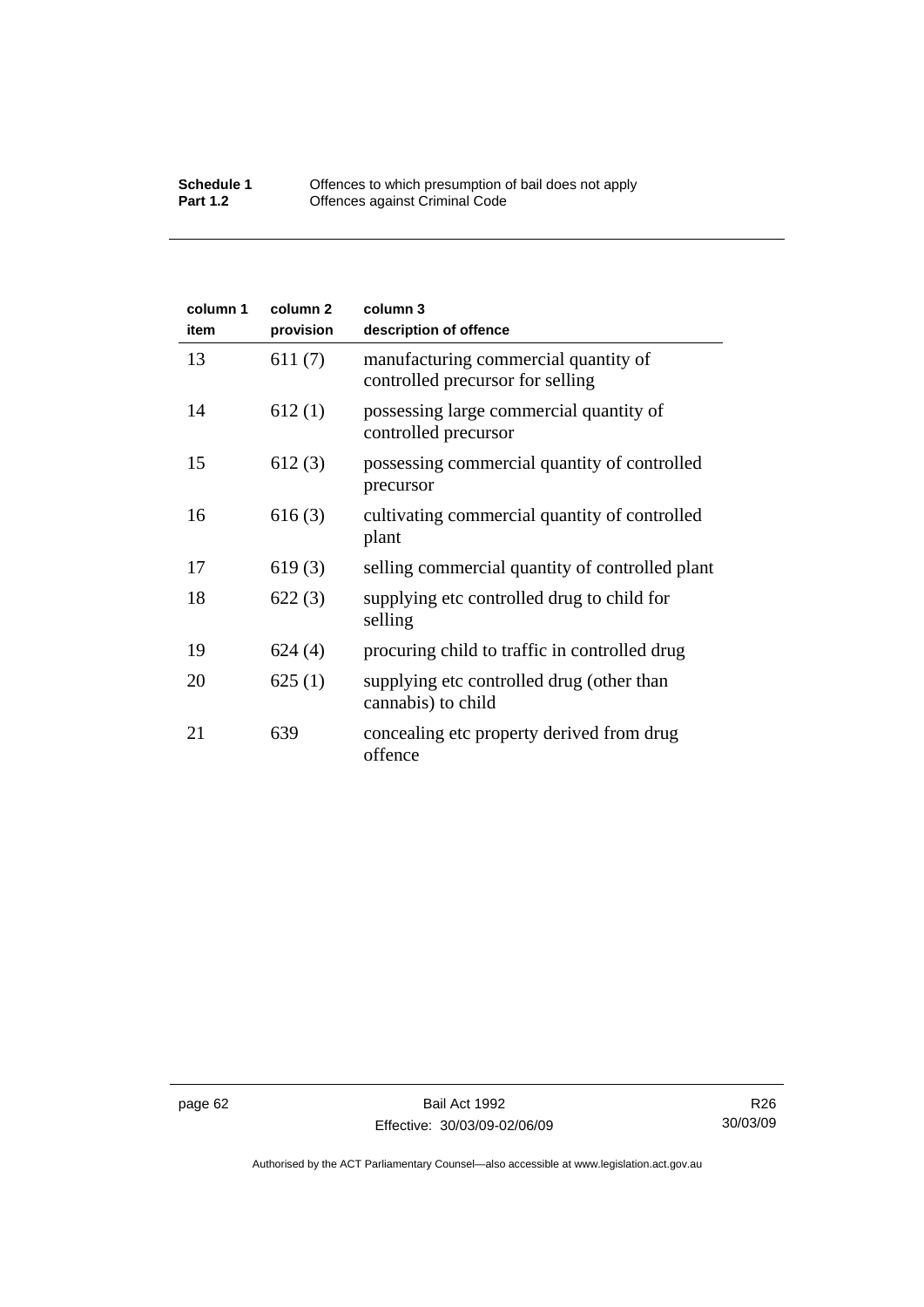# **Part 1.3 Offence against Drugs of Dependence Act 1989**

| column 1 | column 2  | column 3                                                          |
|----------|-----------|-------------------------------------------------------------------|
| item     | provision | description of offence                                            |
|          | 164       | sale, supply etc of drug of dependence or<br>prohibited substance |

# **Part 1.4 Offences against Medicines, Poisons and Therapeutic Goods Act 2008**

| column 1<br>item | column 2<br>provision | column 3<br>description of offence                            |
|------------------|-----------------------|---------------------------------------------------------------|
|                  | 26                    | supply of controlled medicine or prohibited<br>substance      |
|                  | 33                    | manufacture of controlled medicine or<br>prohibited substance |

# **Part 1.5 Offences against Customs Act 1901 (Cwlth)**

| column 1<br>item | column 2<br>provision | column 3<br>description of offence                               |
|------------------|-----------------------|------------------------------------------------------------------|
|                  | 231(1)                | assembly for unlawful purposes                                   |
|                  | 233AC                 | master allowing use of ship for smuggling etc.<br>narcotic goods |
|                  | 233B                  | special provisions about narcotic goods                          |

| R <sub>26</sub> | Bail Act 1992                | page 63 |
|-----------------|------------------------------|---------|
| 30/03/09        | Effective: 30/03/09-02/06/09 |         |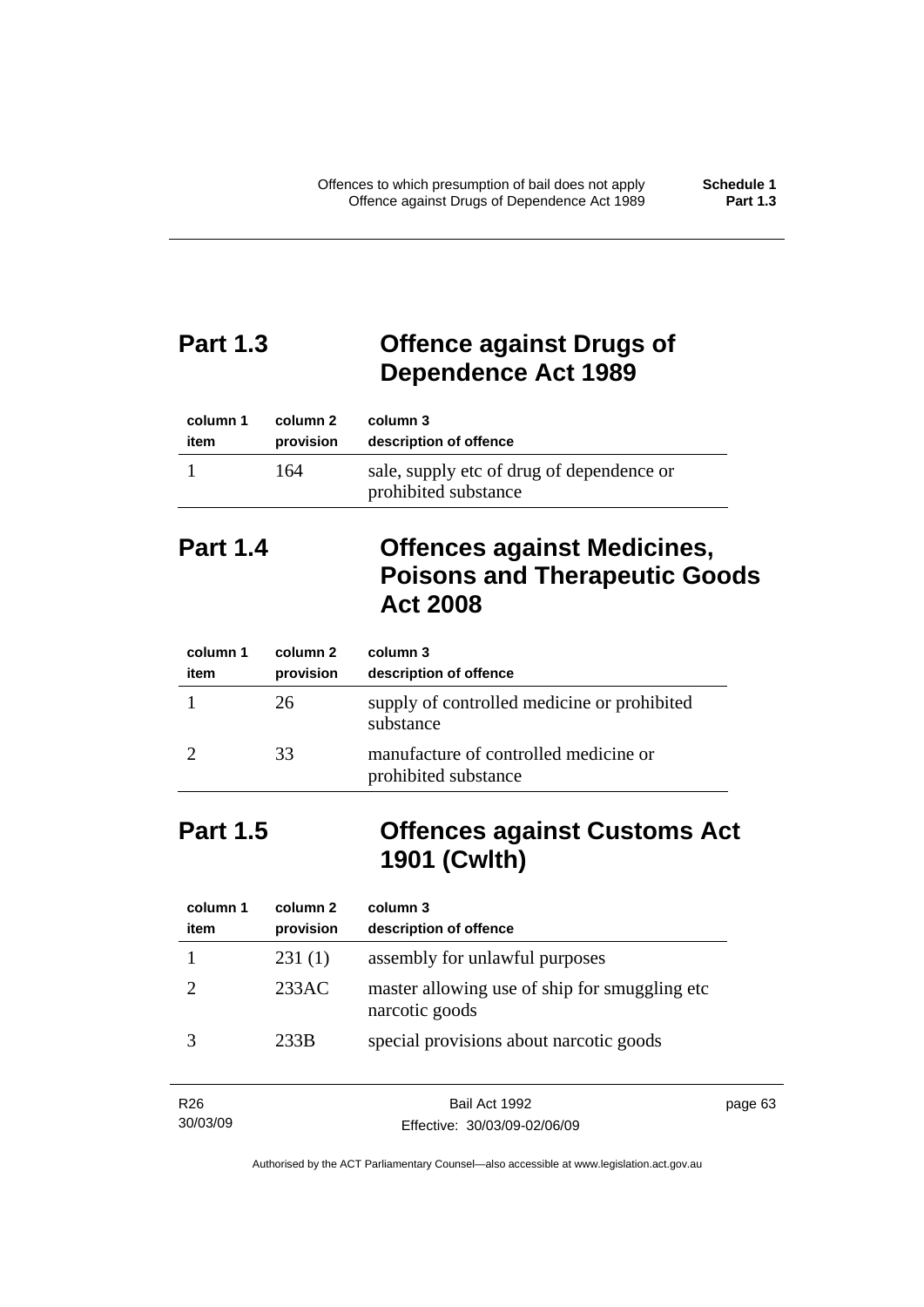# **Dictionary**

(see s 3)

*Note 1* The Legislation Act contains definitions and other provisions relevant to this Act.

*Note 2* For example, the Legislation Act, dict, pt 1, defines the following terms:

- ACAT
	- Act (see s 7)
	- adult
- child
- chief executive
- Chief Magistrate
- chief police officer
- correctional centre
- domestic partner (see s 169 (1))
- found guilty
- indictable offence (see s 190 (1))
- judge
- magistrate
- Magistrates Court
- penalty unit (see s 133)
- police officer
- public trustee
- **State**
- Supreme Court
- the Territory.

#### *accused person* includes—

- (a) a person charged with, convicted of, or found guilty of, an offence; and
- (b) a person mentioned in section  $8(1)(c)$ , (d) or (e); and
- (c) a person whose conviction for an offence is stayed; and

page 64 Bail Act 1992 Effective: 30/03/09-02/06/09

R26 30/03/09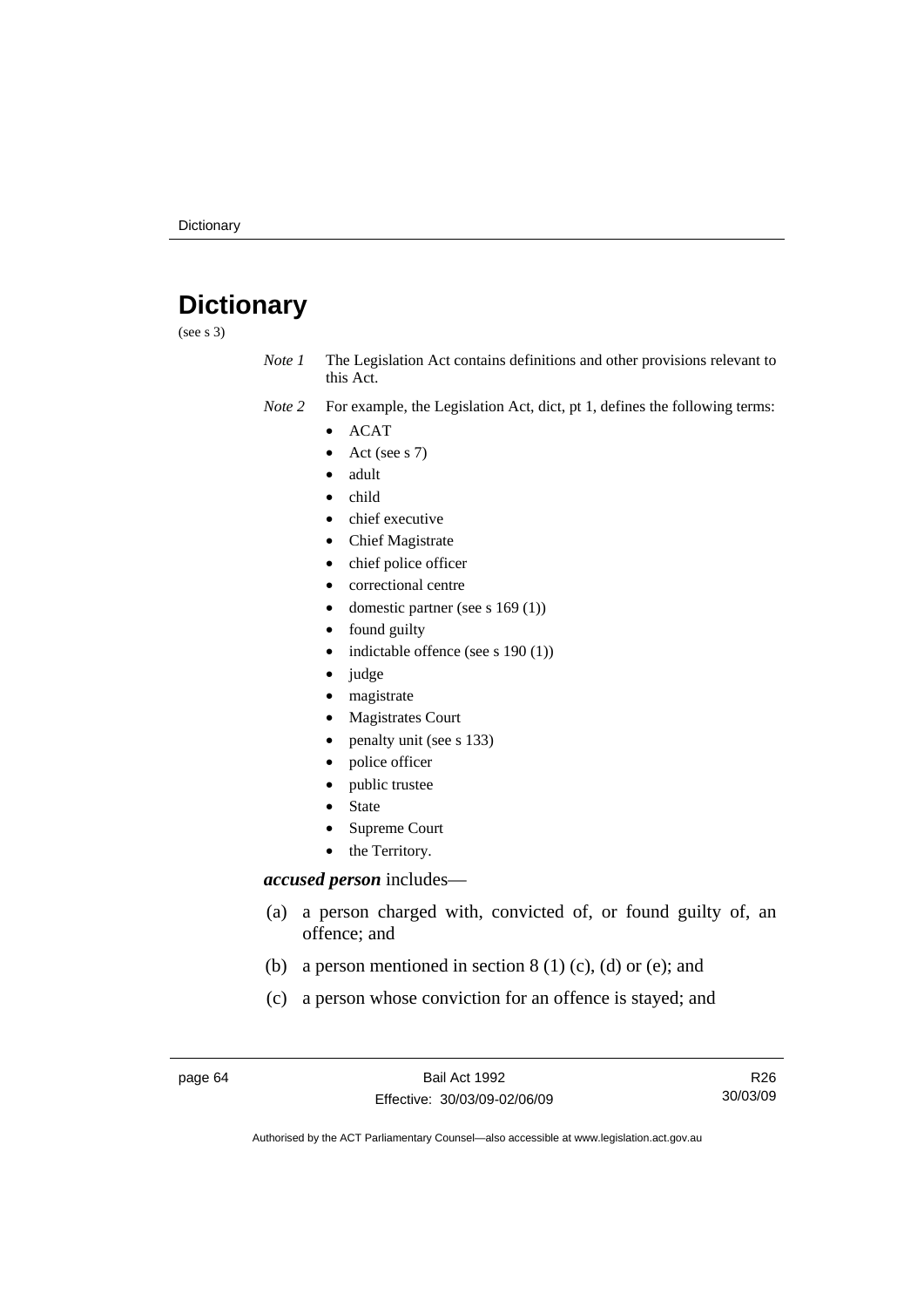- (d) a person subject to an order under the *Crimes (Sentencing) Act 2005*, section 17 (Non-conviction orders—general); and
- (e) a person in relation to whom an appeal relating to an offence is pending; and
- (f) a person in relation to whom a new trial has been ordered to be held for an offence.

*appeal* includes an application for leave to appeal and an appeal proceeding.

*applicable bail criteria*, for a decision about bail, means criteria under any of the following provisions applying to the decision:

- (a) section 9D (Bail for serious offence committed while charge for another is pending or outstanding);
- (b) section 9F (Domestic violence offence—bail by authorised officer);
- (c) section 22 (Criteria for granting bail to adults);
- (d) section 23 (Criteria for granting bail to children).

#### *authorised officer* means—

- (a) the chief police officer; or
- (b) a police officer exercising the functions of a superintendent or sergeant; or
- (c) another police officer authorised in writing by the chief police officer.

*bail* means an authorisation granted to a person under this Act to be at liberty.

*bail condition* means a condition on which bail is granted.

*child*, of a person, includes a child—

(a) who normally or regularly lives with the person; or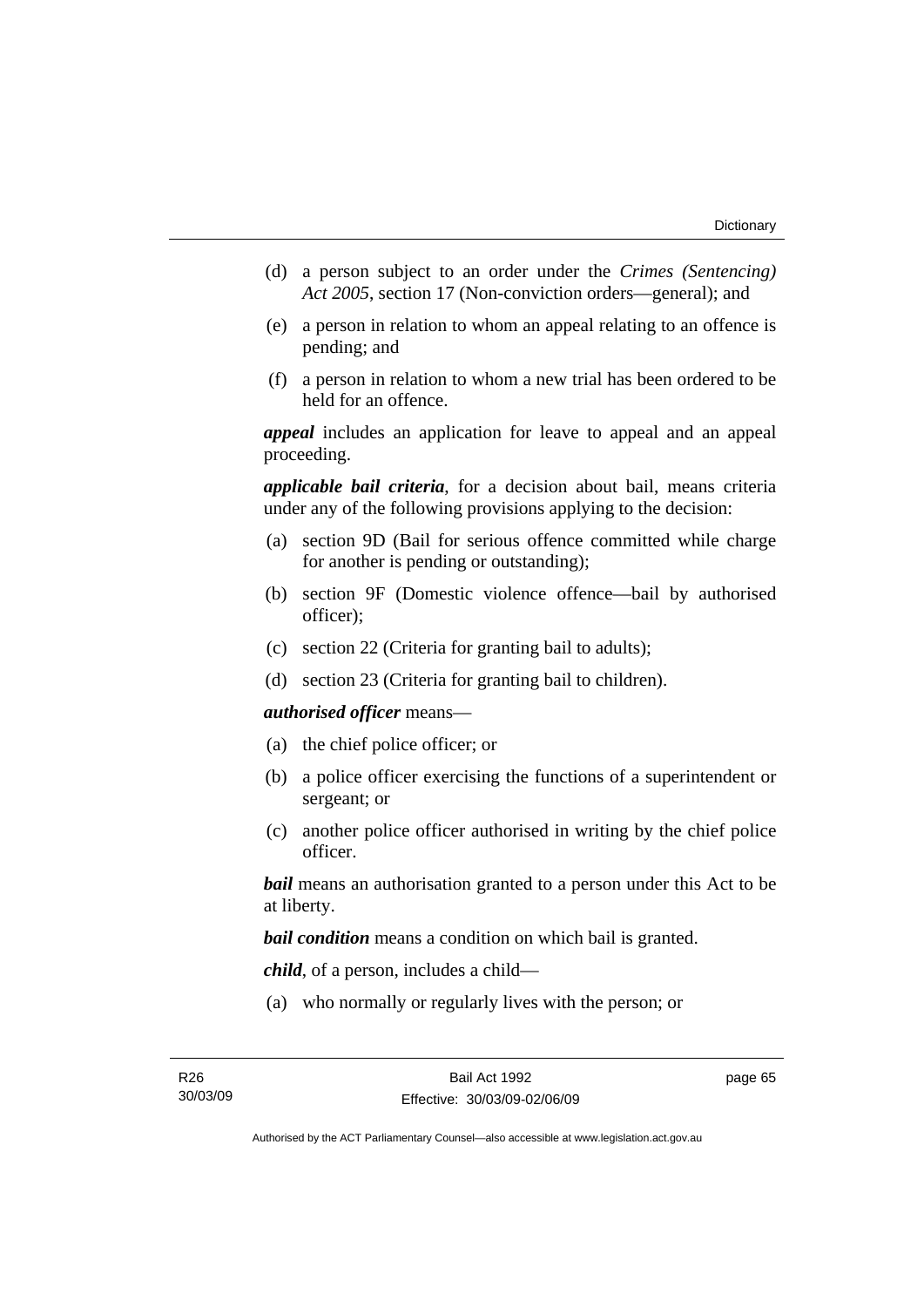(b) of whom the person is a guardian.

*court* means the Supreme Court or Magistrates Court.

*domestic violence offence—*an offence that a person is accused of committing is a *domestic violence offence* if the conduct making up the offence is domestic violence under the *Domestic Violence and Protection Orders Act 2008*.

*grant*, in relation to bail (other than in section 22 (Criteria for granting bail to adults) or section 23 (Criteria for granting bail to children)), includes continue.

*offence* includes—

- (a) an alleged offence; and
- (b) except for section  $8(1)(a)$  and section  $9(1)$ 
	- (i) a breach of the peace or an apprehended breach of the peace; and
	- (ii) a breach of an obligation mentioned in section 8A (Entitlement to bail—breach of sentence obligations).

*parental responsibility*—a person has *parental responsibility* for a child or young person if the person has parental responsibility for the child or young person under the *Children and Young People Act 2008*.

*Note* Parental responsibility is dealt with in the *Children and Young People Act 2008*, div 1.3.2.

*surety*, in relation to an accused person, means a person other than the accused person who is subject to a liability under a bail condition mentioned in section 25 (1).

*undertaking to appear* means an undertaking given under section 28 (1).

R26 30/03/09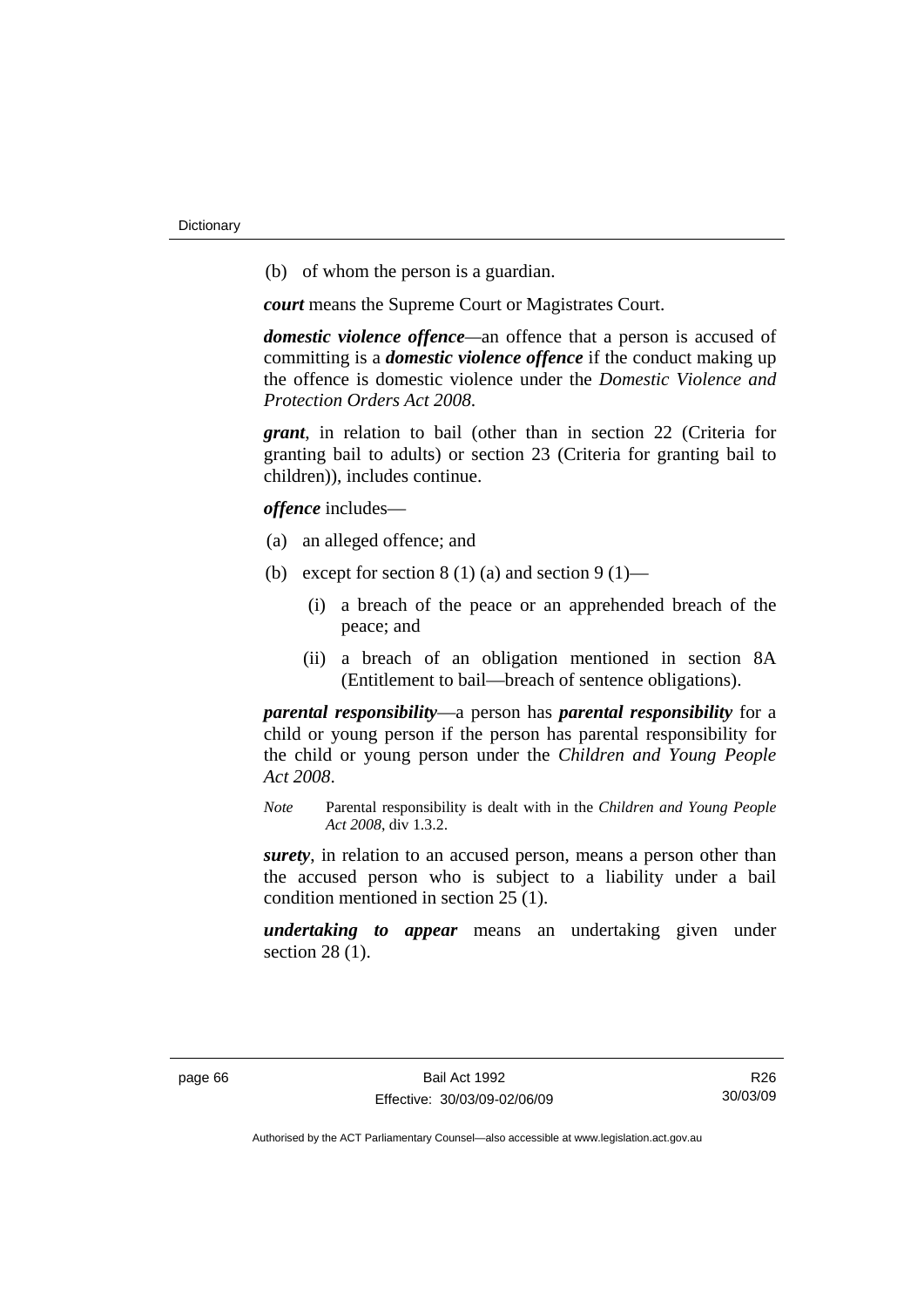*victim* in relation to an accused person, means—

- (a) a person (the *primary victim*) who suffers harm—
	- (i) in the course of, or because of, the commission of an offence of which the accused person is accused; or
	- (ii) in the course of assisting a police officer in the exercise of the officer's power to arrest the accused person or to take action to prevent the commission of an offence of which the accused person is accused; or
- (b) if a primary victim dies because of the commission of an offence of which the accused person is accused—anyone who was financially or psychologically dependent on the primary victim immediately before his or her death.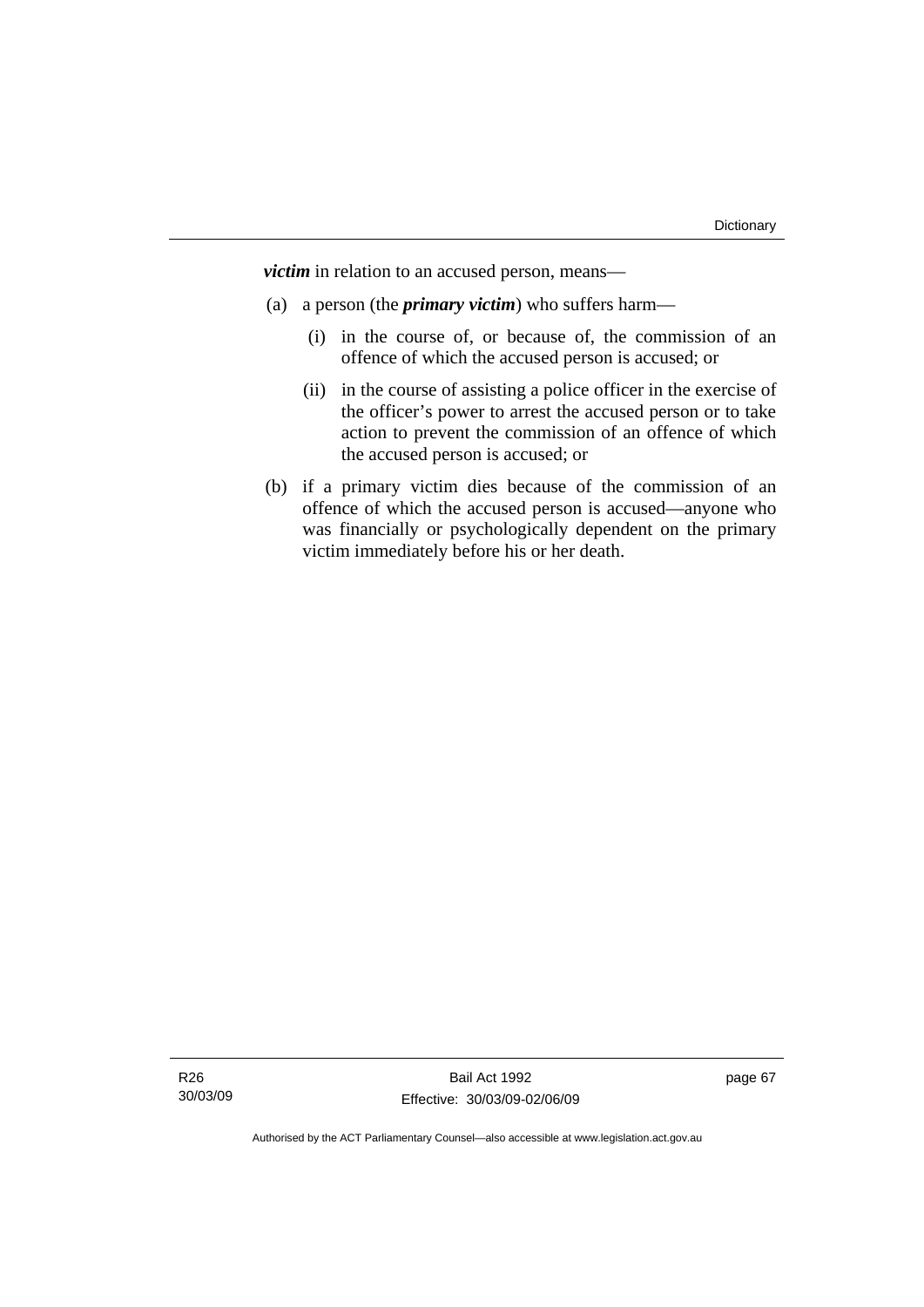1 About the endnotes

# **Endnotes**

# **1 About the endnotes**

Amending and modifying laws are annotated in the legislation history and the amendment history. Current modifications are not included in the republished law but are set out in the endnotes.

Not all editorial amendments made under the *Legislation Act 2001*, part 11.3 are annotated in the amendment history. Full details of any amendments can be obtained from the Parliamentary Counsel's Office.

Uncommenced amending laws and expiries are listed in the legislation history and the amendment history. These details are underlined. Uncommenced provisions and amendments are not included in the republished law but are set out in the last endnote.

If all the provisions of the law have been renumbered, a table of renumbered provisions gives details of previous and current numbering.

The endnotes also include a table of earlier republications.

| $am = amended$                               | $ord = ordinance$                         |
|----------------------------------------------|-------------------------------------------|
| $amdt = amendment$                           | $orig = original$                         |
| $ch = chapter$                               | $par = paragraph/subparagraph$            |
| $def = definition$                           | $pres = present$                          |
| $dict = dictionary$                          | $prev = previous$                         |
| disallowed = disallowed by the Legislative   | $(\text{prev}) = \text{previously}$       |
| Assembly                                     | $pt = part$                               |
| $div = division$                             | $r = rule/subrule$                        |
| $exp = expires/expired$                      | $renum = renumbered$                      |
| $Gaz = gazette$                              | $reloc = relocated$                       |
| $hdg =$ heading                              | $R[X]$ = Republication No                 |
| $IA = Interpretation Act 1967$               | $RI = reissue$                            |
| $ins = inserted/added$                       | $s = section/subsection$                  |
| $LA =$ Legislation Act 2001                  | $sch = schedule$                          |
| $LR =$ legislation register                  | $sdiv = subdivision$                      |
| $LRA =$ Legislation (Republication) Act 1996 | $sub = substituted$                       |
| $mod = modified/modification$                | SL = Subordinate Law                      |
| $o = order$                                  | underlining = whole or part not commenced |
| $om = omitted/report$                        | or to be expired                          |
|                                              |                                           |

# **2 Abbreviation key**

page 68 Bail Act 1992 Effective: 30/03/09-02/06/09

R26 30/03/09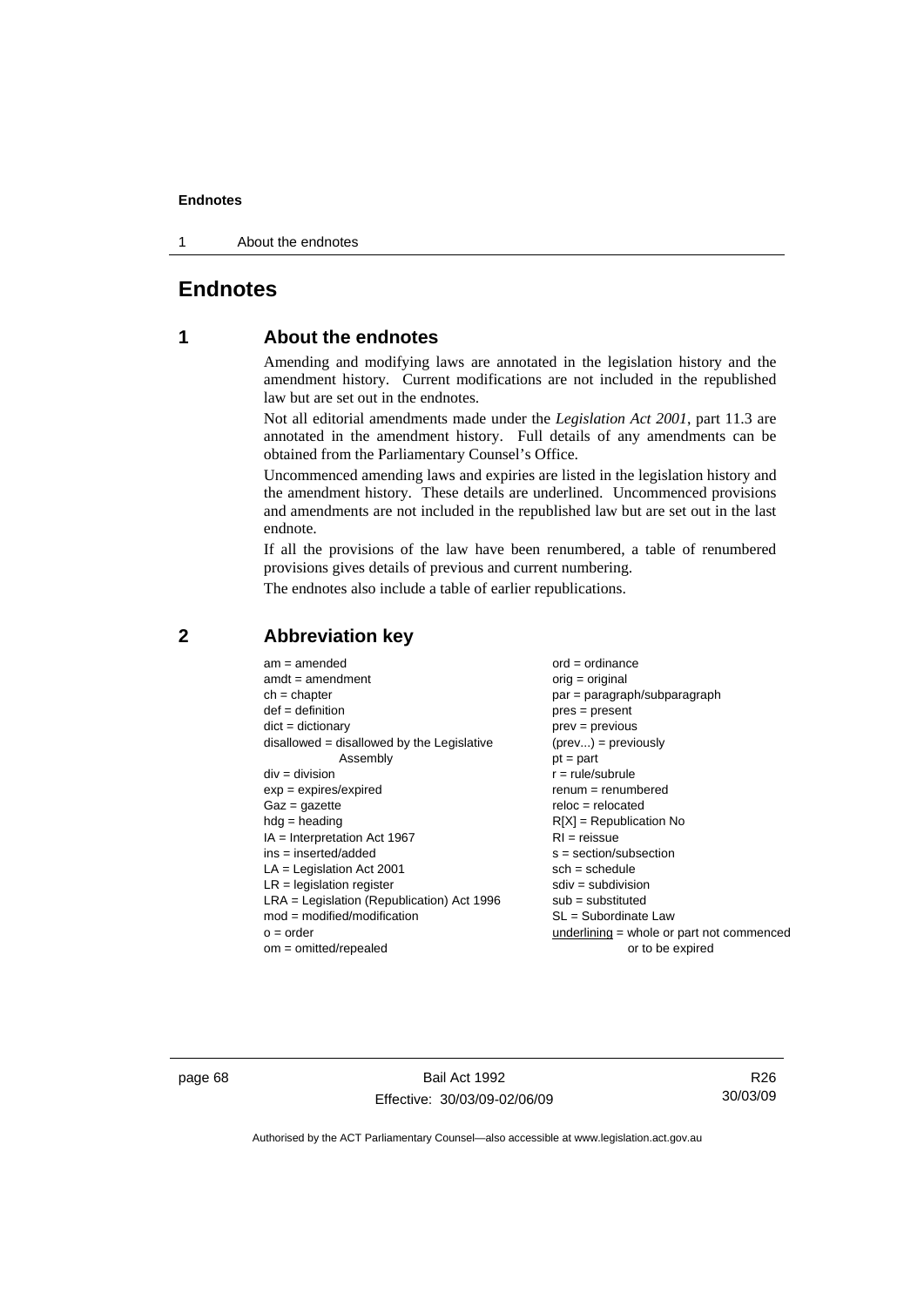# **3 Legislation history**

## **Bail Act 1992 No 8**

notified 28 May 1992 (Gaz 1992 No S59) s 1, s 2 commenced 28 May 1992 (s 2 (1)) remainder commenced 28 November 1992 (s 2(3))

as amended by

## **Bail (Amendment) Act 1992 No 75**

notified 18 December 1992 (Gaz 1992 No S233) commenced 18 December 1992 (s 2)

#### **Bail (Amendment) Act 1994 No 73**

notified 1 November 1994 (Gaz 1994 No S229) ss 1-3 commenced 1 November 1994 (s 2 (1)) remainder commenced 1 May 1995 (s 2 (3))

### **Crimes (Amendment) Act (No 2) 1994 No 75 sch 3**

notified 23 November 1994 (Gaz 1994 No S247) ss 1-3 commenced 23 November 1994 (s 2 (1)) sch 3 commenced 1 December 1994 (Gaz 1994 No S270)

#### **Statute Law Revision (Penalties) Act 1994 No 81 sch**

notified 29 November 1994 (Gaz 1994 No S253) s 1, s 2 commenced 29 November 1994 (s 2 (1)) sch commenced 29 November 1994 (Gaz 1994 No S269)

### **Acts Revision (Victims of Crime) Act 1994 No 84 pt 2**

notified 15 December 1994 (Gaz 1994 No S280) s 1, s 2 commenced 15 December 1994 (s 2 (1)) pt 2 commenced 15 June 1995 (s 2 (3))

## **Remand Centres (Amendment) Act 1996 (No 2) No 81 s 7**

notified 20 December 1996 (Gaz 1996 No S328) ss 1-3 commenced 20 December 1996 (s 2 (1)) s 7 commenced 1 January 1997 (s 2 (2) and Gaz 1996 No S353)

R26 30/03/09

Bail Act 1992 Effective: 30/03/09-02/06/09 page 69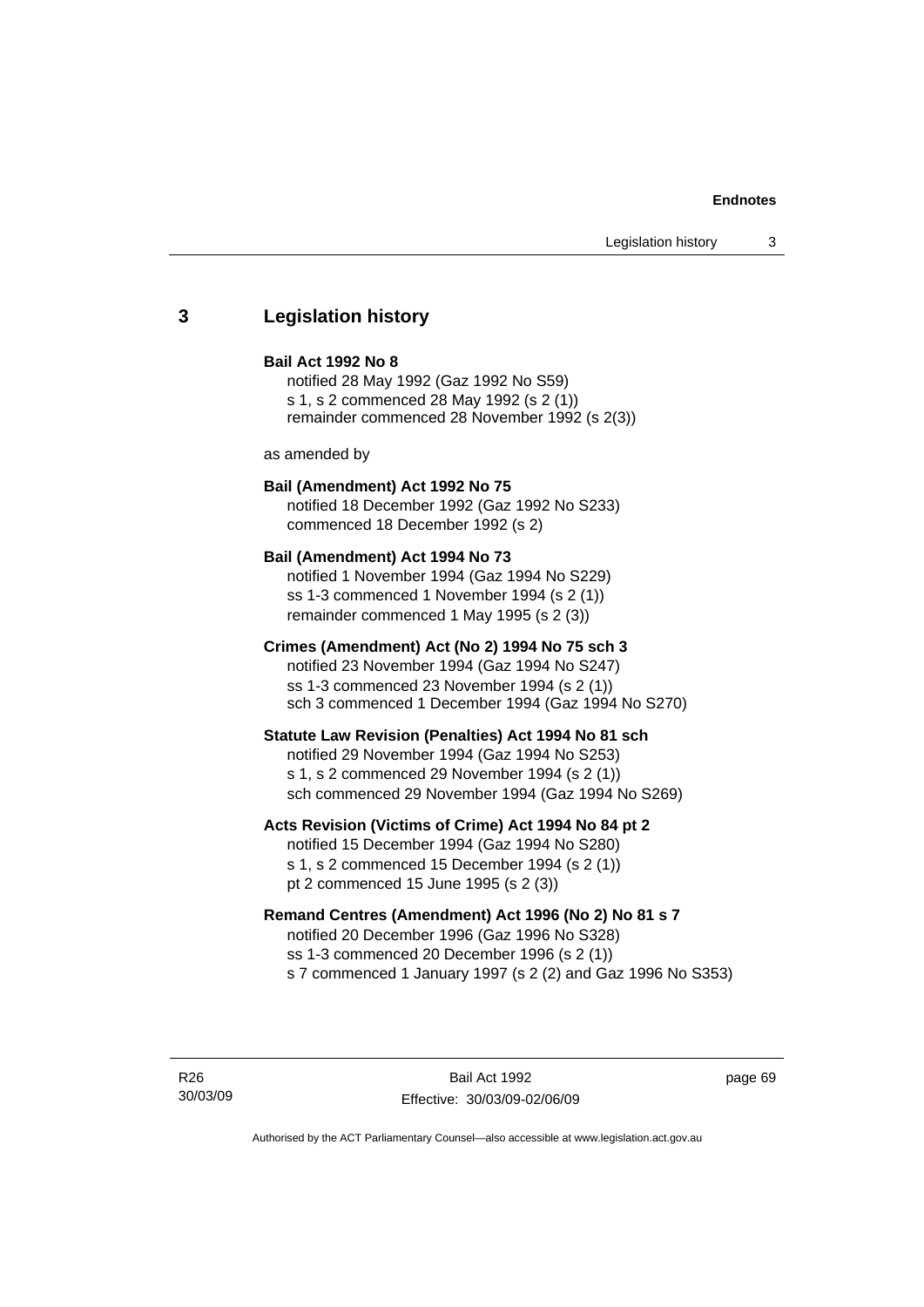3 Legislation history

#### **Bail (Amendment) Act 1997 No 22**

notified 29 May 1997 (Gaz 1997 No S136) ss 1-3 commenced 29 May 1997 (s 2 (1)) remainder commenced 30 May 1997 (s 2 (2) and Gaz 1997 No S149)

#### **Legal Practitioners (Consequential Amendments) Act 1997 No 96 sch 1**

notified 1 December 1997 (Gaz 1997 No S380) s 1, s 2 commenced 1 December 1997 (s 2 (1)) sch 1 commenced 1 June 1998 (s 2 (2))

## **Bail (Amendment) Act 1998 No 39**

notified 14 October 1998 (Gaz 1998 No 41) ss 1-3 commenced 14 October 1998 (s 2 (1)) remainder commenced 19 October 1998 (Gaz 1998 No 41)

## **Children and Young People (Consequential Amendments) Act 1999 No 64 sch 2**

notified 10 November 1999 (Gaz 1999 No 45) s 1, s 2 commenced 10 November 1999 (s 2 (1)) remainder commenced 10 May 2000 (s 2 (2))

## **Road Transport Legislation Amendment Act 1999 No 79**

notified 1 March 2000 (Gaz 1999 No S65) commenced 1 March 2000 (s 2 and Gaz 2000 No S5)

#### **Bail Amendment Act 2001 No 25 pt 2**

notified 24 May 2001 (Gaz 2001 No 21) commenced 24 May 2001 (s 2)

## **Legislation (Consequential Amendments) Act 2001 No 44 pt 30**

notified 26 July 2001 (Gaz 2001 No 30) s 1, s 2 commenced 26 July 2001 (IA s 10B) pt 30 commenced 12 September 2001 (s 2 and see Gaz 2001 No S65)

# **Supreme Court Amendment Act 2001 (No 2) No 54 sch 2 pt 2.2**

notified 15 August 2001 (Gaz 2001 No S57) commenced 15 August 2001 (s 2 (1))

page 70 Bail Act 1992 Effective: 30/03/09-02/06/09

R26 30/03/09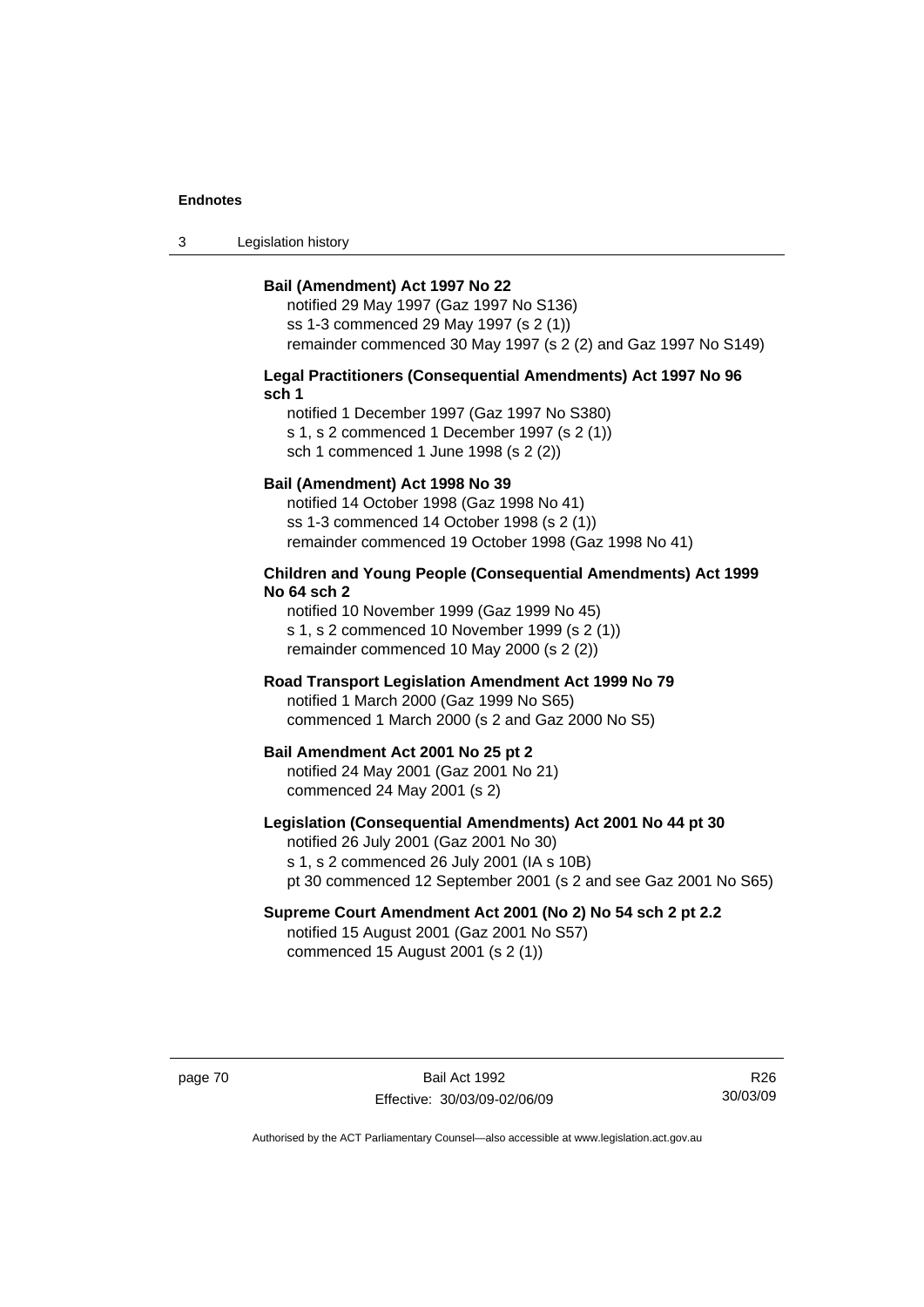#### **Bail Amendment Act 2001 (No 2) No 60**

notified 10 September 2001 (Gaz 2001 No S66) s 1, s 2 commenced 10 September 2001 (IA s 10B) remainder commenced 24 September 2001 (s 2)

## **Protection Orders (Consequential Amendments) Act 2001 No 90 sch 1 pt 1**

notified LR 27 September 2001

s 1, s 2 commenced 27 September 2001 (LA s 75)

sch 1 pt 1 commenced 27 March 2002 (s 2 and see the Protection Orders Act 2001, s 3 and LA s 79)

## **Legislation Amendment Act 2002 No 11 amdt 2.5, amdt 2.6**

notified LR 27 May 2002 s 1, s 2 commenced 27 May 2002 (LA s 75) amdt 2.5, amdt 2.6 commenced 28 May 2002 (s 2 (2))

## **Criminal Code 2002 No 51 pt 1.1**

notified LR 20 December 2002 s 1, s 2 commenced 20 December 2002 (LA s 75) pt 1.1 commenced 1 January 2003 (s 2 (1))

#### **Legislation (Gay, Lesbian and Transgender) Amendment Act 2003 A2003-14 sch 1 pt 1.2**

notified LR 27 March 2003 s 1, s 2 commenced 27 March 2003 (LA s 75) sch 1 pt 1.1 commenced 28 March 2003 (s 2)

# **Bail Amendment Act 2004 A2004-14**

notified LR 26 March 2004 s 1, s 2 commenced 26 March 2004 (LA s 75 (1)) s 44 commenced 26 June 2004 (s 2 (2) (a)) remainder commenced 26 June 2004 (s 2 (1))

## **Criminal Code (Theft, Fraud, Bribery and Related Offences) Amendment Act 2004 A2004-15 sch 3 pt 3.1**

notified LR 26 March 2004 s 1, s 2 commenced 26 March 2004 (LA s 75 (1)) sch 3 pt 3.1 commenced 26 June 2004 (s 2 (2) and see Bail Amendment Act 2004 A2004-14 s 2)

R26 30/03/09

Bail Act 1992 Effective: 30/03/09-02/06/09 page 71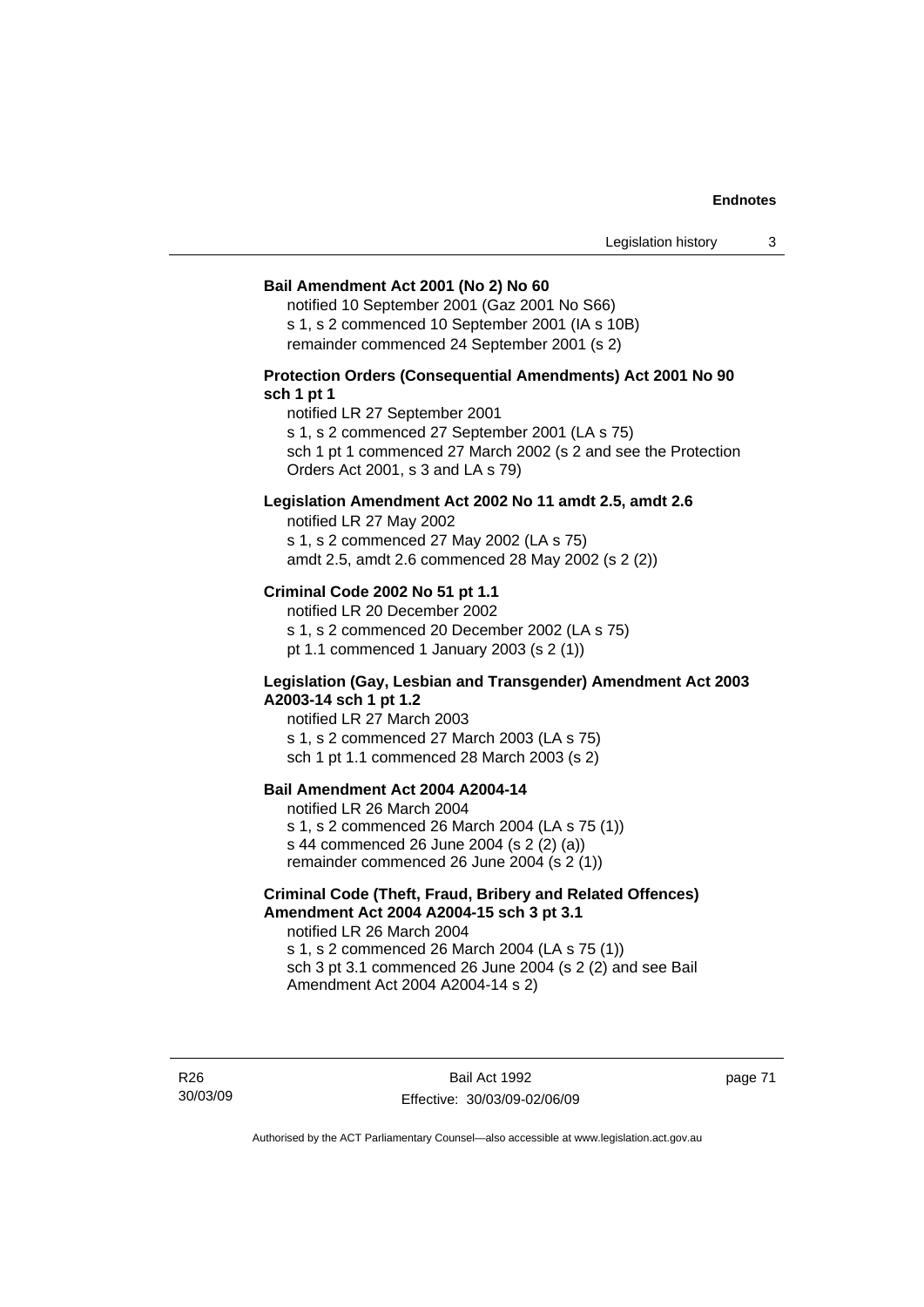3 Legislation history

## **Criminal Code (Serious Drug Offences) Amendment Act 2004 A2004-56 sch 1 pt 1.1**

notified LR 6 September 2004

s 1, s 2 commenced 6 September 2004 (LA s 75 (1))

sch 1 pt 1.1 commenced 6 March 2005 (s 2 and LA s 79)

## **Court Procedures (Consequential Amendments) Act 2004 A2004-60 sch 1 pt 1.5**

notified LR 2 September 2004

s 1, s 2 commenced 2 September 2004 (LA s 75 (1)) sch 1 pt 1.5 commenced 10 January 2005 (s 2 and see Court Procedures Act 2004 A2004-59, s 2 and CN2004-29)

#### **Justice and Community Safety Legislation Amendment Act 2005 A2005-5 pt 3**

notified LR 23 February 2005 s 1, s 2 commenced 23 February 2005 (LA s 75 (1)) pt 3 commenced 24 February 2005 (s 2 (2))

#### **Domestic Violence and Protection Orders Amendment Act 2005 A2005-13 sch 1 pt 1.1**

notified LR 24 March 2005 s 1, s 2 commenced 24 March 2005 (LA s 75 (1)) sch 1 pt 1.1 commenced 25 March 2005 (s 2)

## **Statute Law Amendment Act 2005 A2005-20 sch 3 pt 3.4**

notified LR 12 May 2005 s 1, s 2 taken to have commenced 8 March 2005 (LA s 75 (2)) sch 3 pt 3.4 commenced 2 June 2005 (s 2 (1))

#### **Criminal Code Harmonisation Act 2005 A2005-54 sch 1 pt 1.7**  notified LR 27 October 2005

s 1, s 2 commenced 27 October 2005 (LA s 75 (1)) sch 1 pt 1.7 commenced 24 November 2005 (s 2)

#### **Sentencing Legislation Amendment Act 2006 A2006-23 sch 1 pt 1.2**  notified LR 18 May 2006

s 1, s 2 commenced 18 May 2006 (LA s 75 (1)) sch 1 pt 1.2 commenced 2 June 2006 (s 2 (1) and see Crimes (Sentence Administration) Act 2005 A2005-59 s 2, Crimes

(Sentencing) Act 2005 A2005-58, s 2 and LA s 79)

page 72 Bail Act 1992 Effective: 30/03/09-02/06/09

R26 30/03/09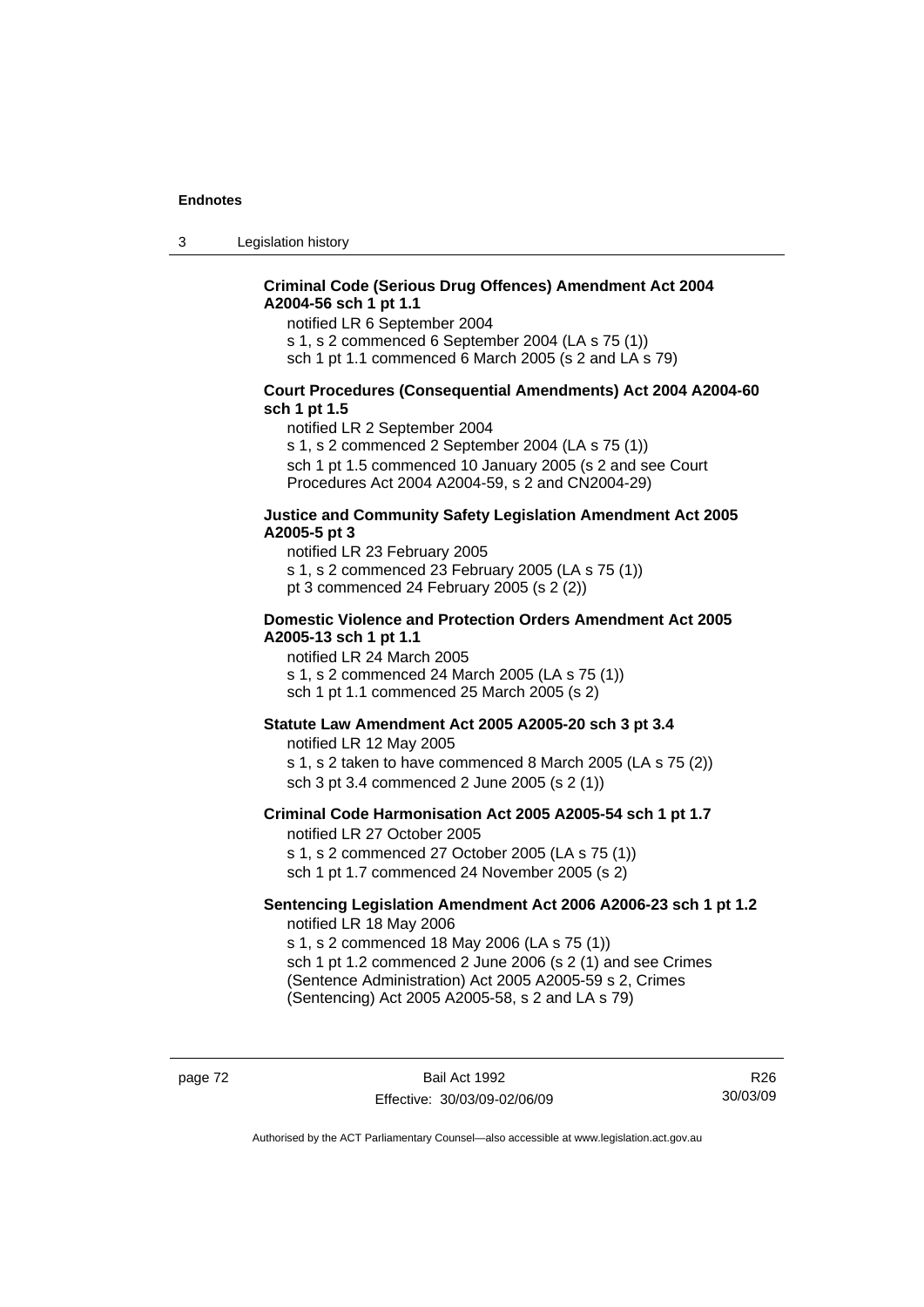## **Justice and Community Safety Legislation Amendment Act 2006 A2006-40 sch 2 pt 2.6**

notified LR 28 September 2006

s 1, s 2 commenced 28 September 2006 (LA s 75 (1)) sch 2 pt 2.6 commenced 29 September 2006 (s 2 (1))

## **Justice and Community Safety Legislation Amendment Act 2008 A2008-7 sch 1 pt 1.3**

notified LR 16 April 2008 s 1, s 2 commenced 16 April 2008 (LA s 75 (1)) sch 1 pt 1.3 commenced 7 May 2008 (s 2)

# **Children and Young People (Consequential Amendments) Act 2008**

**A2008-20 sch 2 pt 2.1, sch 3 pt 3.2, sch 4 pt 4.1** 

notified LR 17 July 2008

s 1, s 2 commenced 17 July 2008 (LA s 75 (1)) s 3 commenced 18 July 2008 (s 2 (1)) sch 2 pt 2.1 commenced 9 September 2008 (s 2 (3) and see Children and Young People Act 2008 A2008-19, s 2 and CN2008-13) sch 3 pt 3.2 commenced 27 October 2008 (s 2 (4) and see Children and Young People Act 2008 A2008-19, s 2 and CN2008-13) sch 4 pt 4.1 commenced 27 February 2009 (s 2 (5) and see Children and Young People Act 2008 A2008-19, s 2 and CN2008-17 (and see CN2008-13))

# **Medicines, Poisons and Therapeutic Goods Act 2008 A2008-26 sch 2 pt 2.2**

notified LR 14 August 2008 s 1, s 2 commenced 14 August 2008 (LA s 75 (1))

sch 2 pt 2.2 commenced 14 February 2009 (s 2 and LA s 79)

# **ACT Civil and Administrative Tribunal Legislation Amendment Act 2008 A2008-36 sch 1 pt 1.6**

notified LR 4 September 2008

s 1, s 2 commenced 4 September 2008 (LA s 75 (1))

sch 1 pt 1.6 commenced 2 February 2009 (s 2 (1) and see ACT Civil and Administrative Tribunal Act 2008 A2008-35, s 2 (1) and CN2009-2)

page 73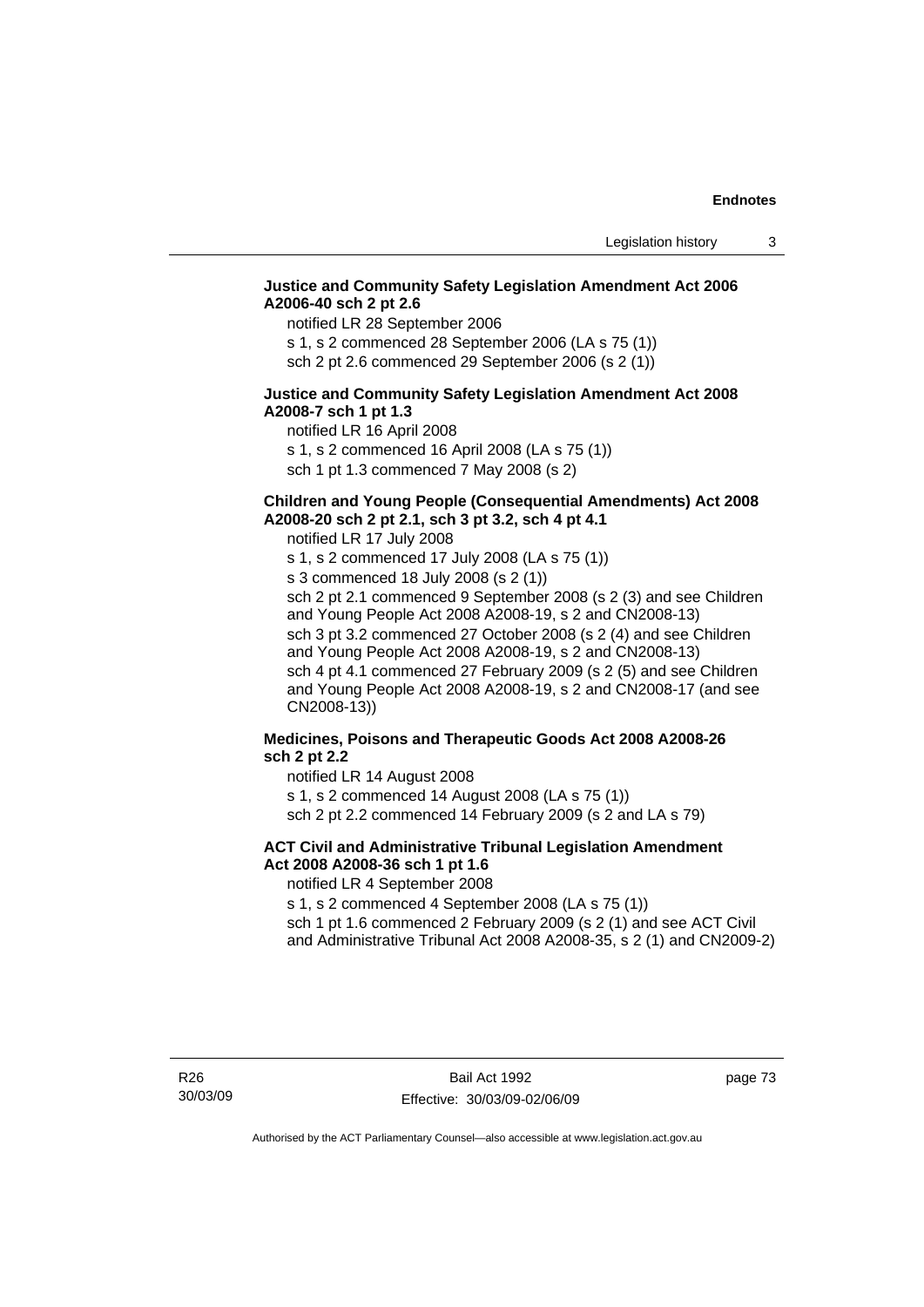| 4 | Amendment history |
|---|-------------------|
|---|-------------------|

## **Domestic Violence and Protection Orders Act 2008 A2008-46 sch 3 pt 3.1**

notified LR 10 September 2008

s 1, s 2 commenced 10 September 2008 (LA s 75 (1))

sch 3 pt 3.1 commenced 30 March 2009 (s 2)

# **Justice and Community Safety Legislation Amendment Act 2009 A2009-7 sch 1 pt 1.1**

notified LR 5 March 2009

s 1, s 2 commenced 5 March 2009 (LA s 75 (1)) sch 1 pt 1.1 commenced 30 March 2009 (s 2 (2) and see Domestic Violence and Protection Orders Act 2008 A2009-46 s 2)

# **4 Amendment history**

| Name of Act<br>s <sub>1</sub>       | sub A2004-14 amdt 1.1                                                                                                                                                                                                                                                                                                                                                                                                                                                                                                                                                                                                                                                                        |
|-------------------------------------|----------------------------------------------------------------------------------------------------------------------------------------------------------------------------------------------------------------------------------------------------------------------------------------------------------------------------------------------------------------------------------------------------------------------------------------------------------------------------------------------------------------------------------------------------------------------------------------------------------------------------------------------------------------------------------------------|
| <b>Dictionary</b><br>s <sub>2</sub> | om 2001 No 44 amdt 1.316<br>ins A2004-14 amdt 1.1<br>am A2005-13 amdt 1.1; A2006-23 amdt 1.4                                                                                                                                                                                                                                                                                                                                                                                                                                                                                                                                                                                                 |
| <b>Notes</b>                        |                                                                                                                                                                                                                                                                                                                                                                                                                                                                                                                                                                                                                                                                                              |
| s 3                                 | (prev s 3) am 1994 No 73 s 4; s (2) pars renum R6 LA;<br>A2004-14 s 4<br>def <b>appeal</b> om A2004-14 amdt 1.1<br>def applicable bail criteria ins 2001 No 25 s 4<br>am 2001 No 60 s 4<br>om A2004-14 amdt 1.1<br>def <i>authorised officer</i> sub 2001 No 25 s 5<br>om A2004-14 amdt 1.1<br>def <b>bail</b> om A2004-14 amdt 1.1<br>def <b>bail condition</b> om A2004-14 amdt 1.1<br>def bail undertaking om 1994 No 73 s 4<br>def <i>child</i> sub 1997 No 22 s 4<br>om A2004-14 amdt 1.1<br>def <b>clerk</b> om A2004-14 amdt 1.1<br>def <i>court</i> om A2004-14 amdt 1.1<br>def <i>Crimes Act</i> om R3 LRA<br>def <i>de facto spouse</i> ins 1997 No 22 s 4<br>om A2003-14 amdt 1.4 |

page 74 Bail Act 1992 Effective: 30/03/09-02/06/09

R26 30/03/09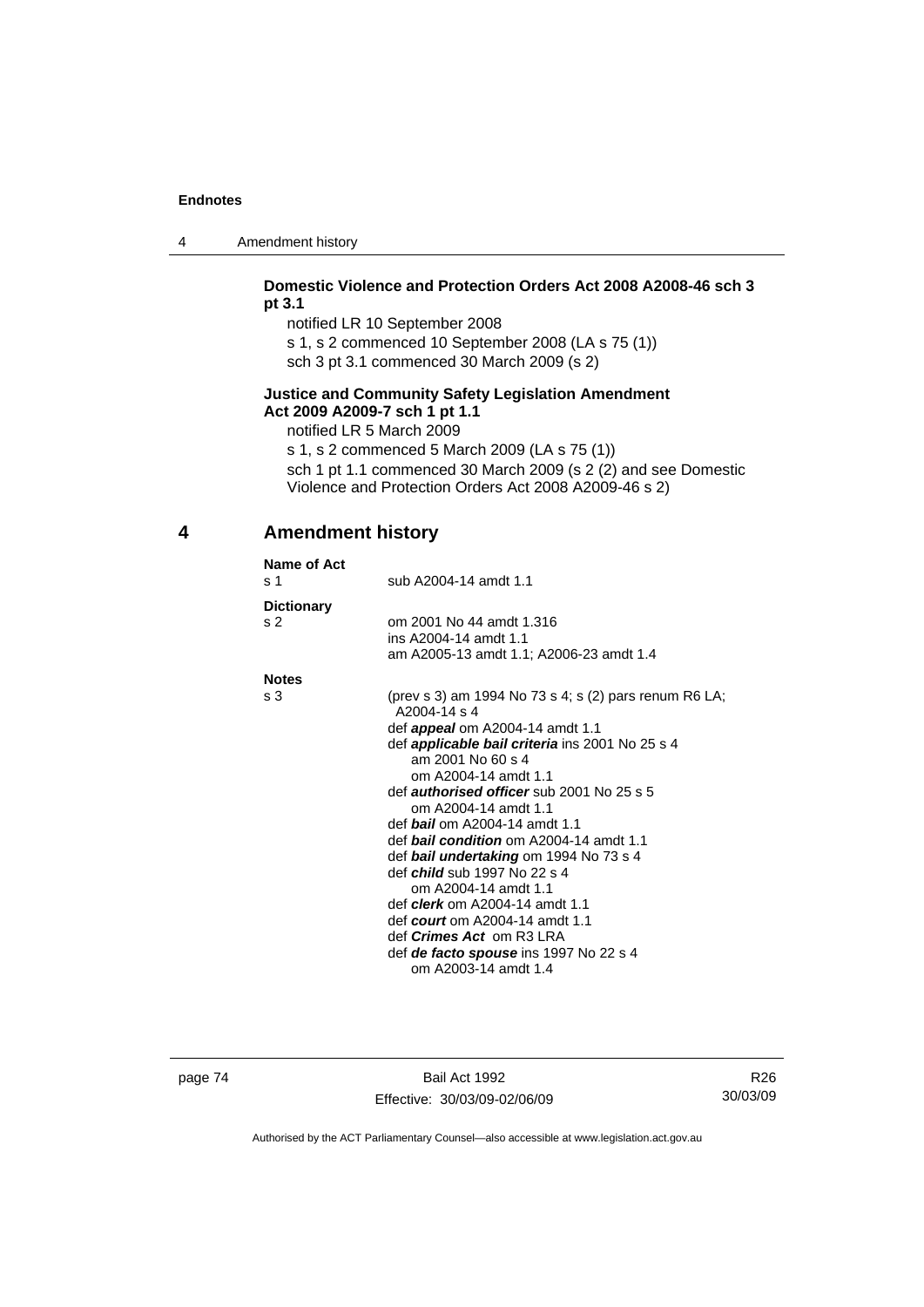def *domestic violence offence* sub 1997 No 22 s 4; 1998 No 39 s 4 am 1999 No 79 sch 3 sub 2001 No 90 amdt 1.1 par (e) exp 27 March 2002 (see s 60) am 2002 No 11 amdt 2.5; pars renum R7 LA (see 2002 No 11 amdt 2.6); 2002 No 51 amdt 1.1 om A2004-14 amdt 1.1 def *harm* ins 1994 No 84 s 4 om A2004-14 amdt 1.1 def *household member* ins 1997 No 22 s 4 om 2001 No 90 amdt 1.2 def *judge* om A2004-14 amdt 1.1 def *offence* sub 1994 No 73 s 4 om A2004-14 amdt 1.1 def *outstanding* ins 2001 No 60 s 5 om A2004-14 amdt 1.1 def *pending* ins 2001 No 60 s 5 om A2004-14 amdt 1.1 def *relative* ins 1997 No 22 s 4 sub 2001 No 90 amdt 1.3 am A2003-14 amdt 1.5 om A2004-14 amdt 1.1 def *relevant person* ins 2001 No 90 amdt 1.4 am A2003-14 amdt 1.6, amdt 1.7 om A2004-14 amdt 1.1 def *remand centre* om A2004-14 amdt 1.1 def *serious offence* ins 2001 No 25 s 6 sub 2001 No 60 s 6 om A2004-14 amdt 1.1 def *spouse* ins 1997 No 22 s 4 (b) om A2003-14 amdt 1.8 def *undertaking to appear* om A2004-14 amdt 1.1 def *victim* ins 1994 No 84 s 4 om A2004-14 amdt 1.1 pres s 3 sub A2004-14 amdt 1.1

#### **Offences against Act—application of Criminal Code etc**  s 3A ins A2005-54 amdt 1.44

# **Act applies to children**   $s$  4  $s$  4  $s$  4  $s$  4  $s$  4  $s$  5  $s$  4  $s$  5  $s$  4  $s$  5  $s$  5  $s$  6  $s$  5  $s$  6  $s$  6  $s$  6  $s$  6  $s$  6  $s$  6  $s$  6  $s$  6  $s$  6  $s$  6  $s$  6  $s$  6  $s$  6  $s$  6  $s$  6  $s$  6  $s$  6  $s$  6  $s$  6  $s$  6  $s$  6  $s$  6  $s$  6  $s$  6 sub A2004-14 amdt 1.2 **Availability of bail**

pt 2 hdg sub A2004-14 s 5

#### **When bail may be granted and rights following**   $div 2.1$  hdg  $ins A2004-14 s 5$

R26 30/03/09

Bail Act 1992 Effective: 30/03/09-02/06/09 page 75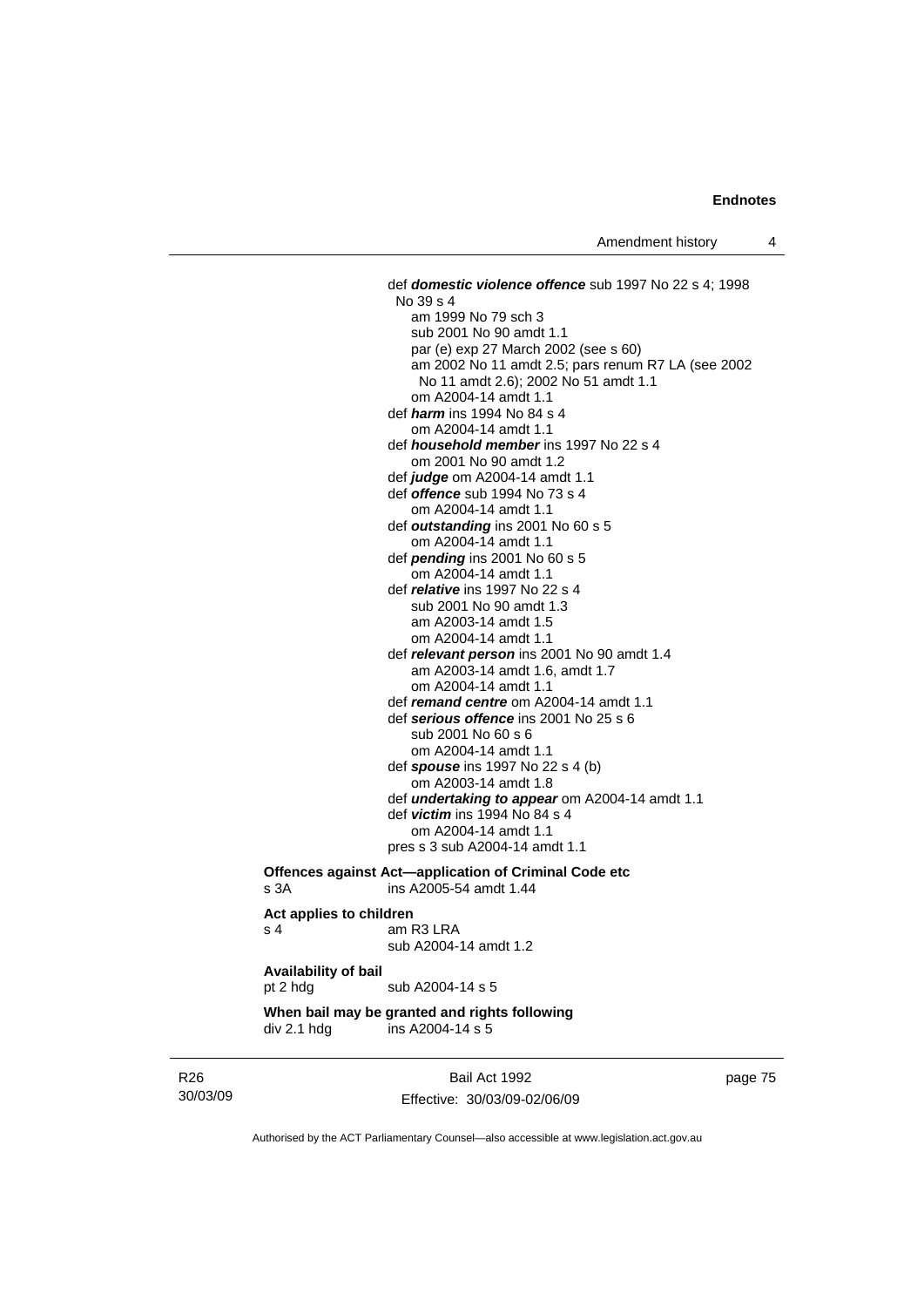| 4 | Amendment history |
|---|-------------------|
|---|-------------------|

| When may bail be granted?<br>s <sub>5</sub>                      | am 2001 No 25 s 7<br>sub A2004-14 s 5                                                                                                                                                                                                            |  |  |
|------------------------------------------------------------------|--------------------------------------------------------------------------------------------------------------------------------------------------------------------------------------------------------------------------------------------------|--|--|
| <b>Rights following grant of bail</b><br>s 6<br>sub A2004-14 s 5 |                                                                                                                                                                                                                                                  |  |  |
| <b>Presumption for bail</b><br>div 2.2 hdg                       | ins A2004-14 s 5                                                                                                                                                                                                                                 |  |  |
| s 7                                                              | Div 2.2 subject to div 2.3 and div 2.4<br>am 1992 No 75 s 4; 1994 No 73 s 5; 1997 No 22 s 5; 1998<br>No 39 s 5; 2001 No 90 amdt 1.5<br>sub A2004-14 s 5                                                                                          |  |  |
| s 7A                                                             | Bail following arrest for breach of peace<br>ins 1994 No 73 s 6<br>sub 2001 No 90 amdt 1.6<br>om A2004-14 s 5                                                                                                                                    |  |  |
| s 8                                                              | Entitlement to bail-certain minor offences etc<br>sub 1994 No 73 s 6<br>am 1997 No 22 s 6; 2001 No 25 s 8, s 9; 2001 No 60 s 7<br>sub 2001 No 90 amdt 1.6; A2004-14 s 5<br>am A2006-40 amdt 2.59                                                 |  |  |
| s 8A                                                             | Entitlement to bail-breach of sentence obligations<br>ins 1997 No 22 s 7<br>am 1998 No 39 s 6; 2001 No 25 s 1<br>sub 2001 No 90 amdt 1.6; A2004-14 s 5; A2006-23 amdt 1.5<br>(3)-(5) exp 2 June 2009 (s 8A (5) (LA s 88 declaration<br>applies)) |  |  |
| hearings                                                         | Entitlement to bail-custody relating to sentence administration board                                                                                                                                                                            |  |  |
| s 8B                                                             | ins A2006-23 amdt 1.5                                                                                                                                                                                                                            |  |  |
| Limitations on entitlement to bail<br>s 9 hdg<br>s 9             | sub 2001 No 25 s 11<br>sub 2001 No 54 amdt 2.2; A2004-14 s 5                                                                                                                                                                                     |  |  |
| s 9A hdg<br>s 9A                                                 | Entitlement to bail-offences other than minor offences<br>sub 2001 No 60 s 8<br>ins 2001 No 25 s 12<br>am 2001 No 60 s 9, s 10<br>(7), (8) exp 24 September 2003 (s 9A (8))<br>sub A2004-14 s 5                                                  |  |  |
| No presumption for bail<br>div 2.3 hdg                           | ins A2004-14 s 5                                                                                                                                                                                                                                 |  |  |

page 76 Bail Act 1992 Effective: 30/03/09-02/06/09

R26 30/03/09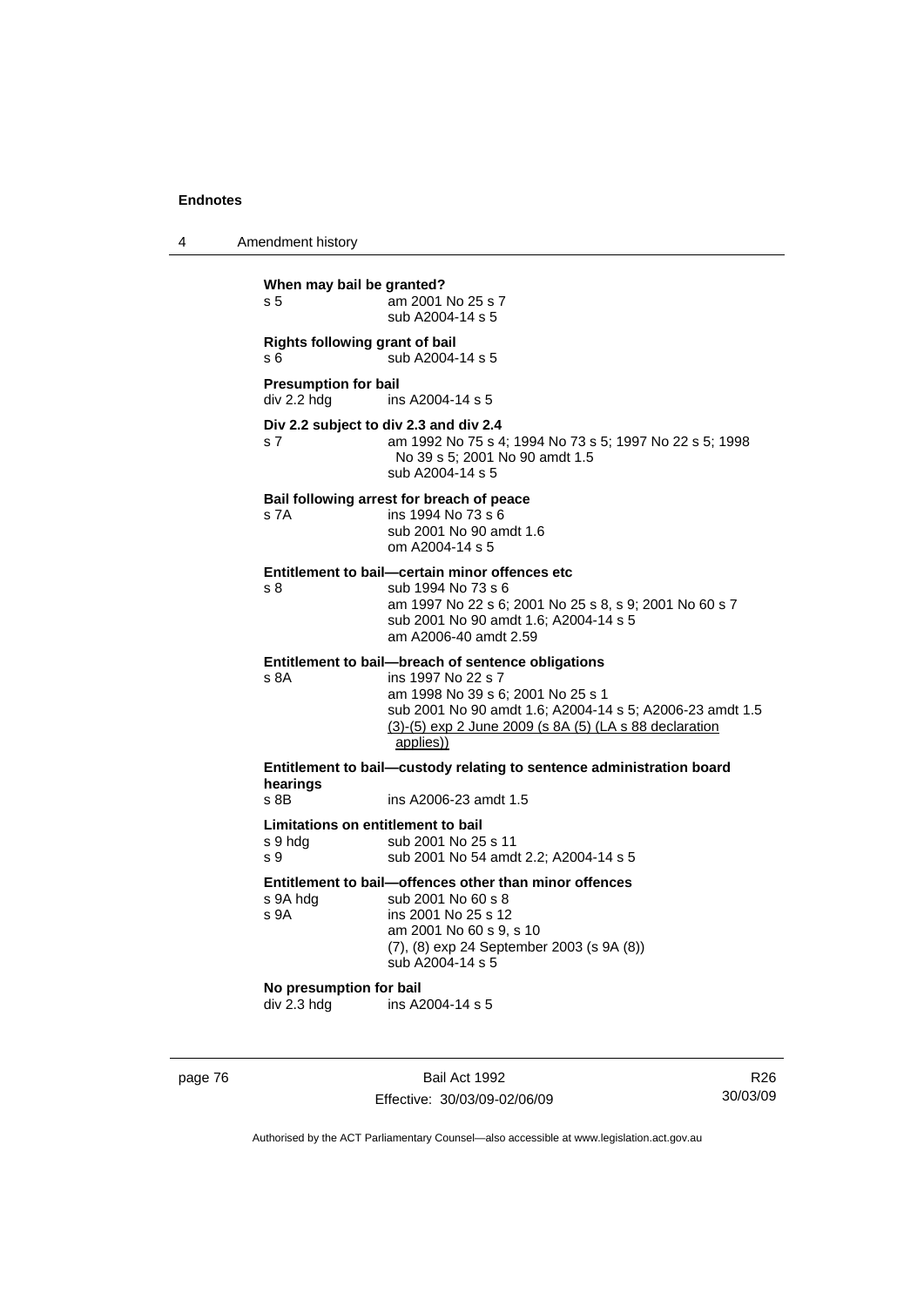|                                                | Bail Act 1992                                                                                                                                                                     | page 77 |
|------------------------------------------------|-----------------------------------------------------------------------------------------------------------------------------------------------------------------------------------|---------|
| s 20                                           | Limitations on power of magistrate<br>sub A2004-14 s 10                                                                                                                           |         |
| s 19                                           | General provisions relating to court bail<br>am 1997 No 22 sch 2; am 1997 No 96 sch 1; A2004-14 s 9                                                                               |         |
| s 16                                           | Notification of decision of authorised officer<br>am 1994 No 73 s 9; 1997 No 22 s 10; 2001 No 90 amdt 1.7;<br>ss renum R6 LA (see also 2001 No 90 amdt 1.8); A2005-13<br>amdt 1.4 |         |
| s 15                                           | Deciding of questions of bail by authorised officers<br>am 1997 No 22 s 9; 2001 No 25 s 15; A2004-14 s 8                                                                          |         |
| s 14                                           | Grant of bail by authorised officers<br>am A2004-14 s 7                                                                                                                           |         |
| Deciding bail after charge laid<br>s 13        | am 1994 No 73 s 8; 1997 No 22 s 8; 2001 No 25 s 14;<br>A2005-20 amdt 3.14                                                                                                         |         |
| <b>Dispensing with bail</b><br>s 10            | am 1994 No 73 s 7; 2001 No 25 s 13; 2001 No 60 s 11;<br>A2004-14 s 6                                                                                                              |         |
| s 9G                                           | <b>Special or exceptional circumstances</b><br>ins A2004-14 s 5<br>am A2004-15 amdt 3.2                                                                                           |         |
| s 9F                                           | Domestic violence offence-bail by authorised officer<br>ins A2004-14 s 5<br>am A2005-13 amdt 1.3; A2008-46 amdt 3.2; A2009-7 amdt 1.1                                             |         |
| s 9E                                           | Bail for person sentenced to imprisonment<br>ins A2004-14 s 5                                                                                                                     |         |
| outstanding<br>s 9D                            | ins A2004-14 s 5<br>am A2004-15 amdt 3.1; A2006-23 amdt 1.6; A2008-20<br>amdt $4.1$                                                                                               |         |
|                                                | Bail for serious offence committed while charge for another pending or                                                                                                            |         |
| s 9C hda<br>S <sub>9C</sub>                    | Bail for murder and certain serious drug offences<br>sub A2004-56 amdt 1.1<br>ins A2004-14 s 5<br>am A2004-56 amdt 1.2                                                            |         |
| <b>Presumption against bail</b><br>div 2.4 hdg | ins A2004-14 s 5                                                                                                                                                                  |         |
|                                                | am A2005-13 amdt 1.2; A2008-46 amdt 3.1                                                                                                                                           |         |

Effective: 30/03/09-02/06/09

page 77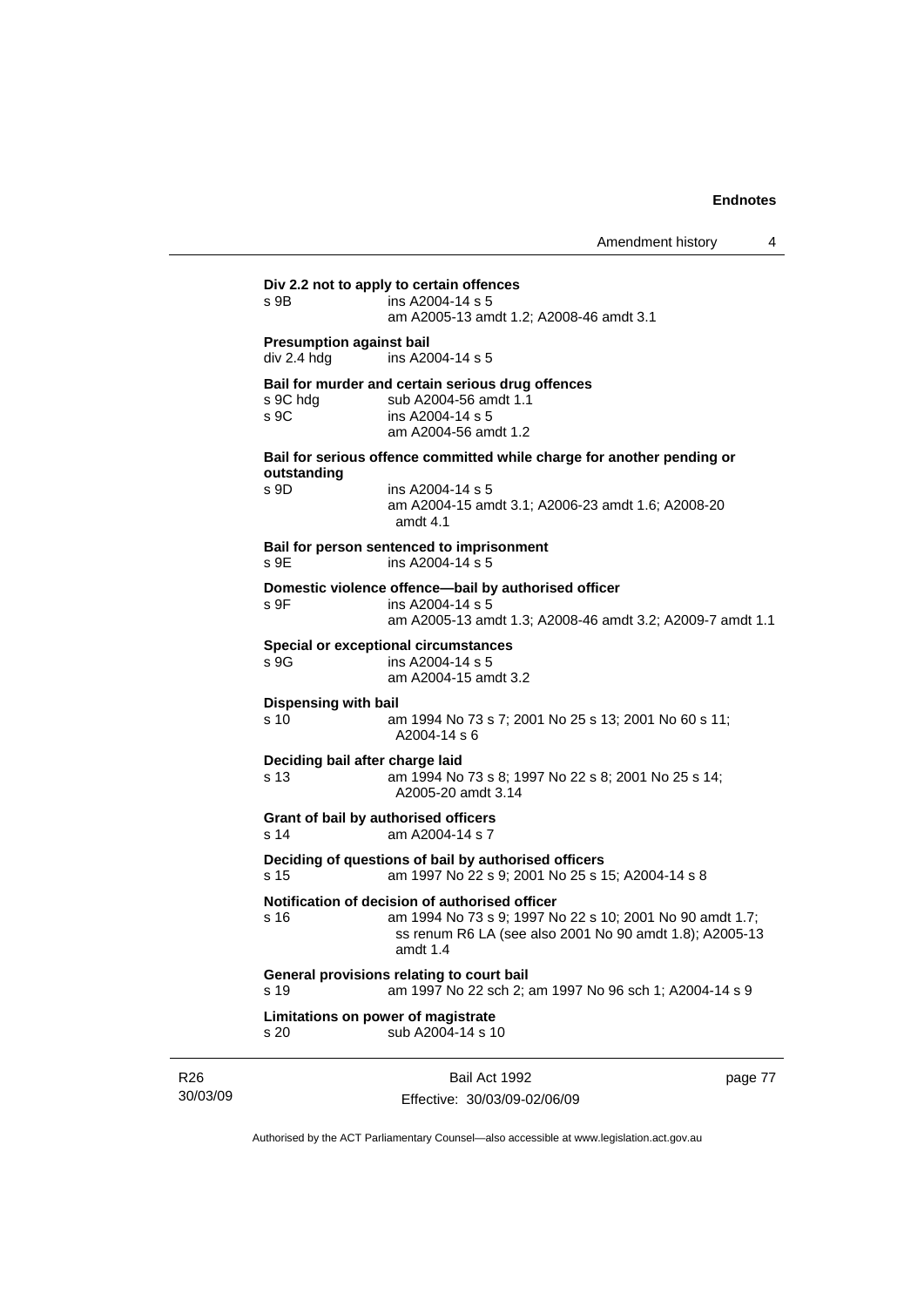4 Amendment history

**Bail in relation to several offences** s 21 am 1997 No 22 s 11 and sch 2 **Criteria for granting bail to adults** s 22 am 1994 No 84 s 5; 1997 No 22 s 11 sub A2004-14 s 11 **Criteria for granting bail to children** s 23 am 1997 No 22 s 12; 1999 No 64 sch 2 sub A2004-14 s 11 am A2008-20 amdt 2.1, amdt 4.2 **Victim's concern about need for protection** s 23A ins 1994 No 84 s 6 am 1997 No 22 s 13 sub A2004-14 s 11 **Bail conditions and undertakings to appear** pt 5 hdg sub 1994 No 73 s 10 **Conditions on which bail may be granted to adults** s 25 am 1994 No 73 s 11; am 1994 No 84 s 7; 2001 No 44 amdt 1.317; 2001 No 90 amdt 1.9; ss renum R6 LA; A2004-14 s 12, s 13, s 15, s 16; pars renum R11 LA (see A2004-14 s 14); ss renum R11 LA (see A2004-14 s 17); A2006-23 amdt 1.7; A2008-36 amdt 1.58 **Supervision condition when offence committed as young person**  ins A2008-20 amdt 4.3 **Conditions on which bail may be granted to children** s 26 am 1999 No 64 sch 2; A2004-14 s 18, s 19; ss renum R11 LA (see A2004-14 s 20); A2008-20 amdt 2.2, amdt 2.3, amdt 4.4; A2008-36 amdt 1.58 **Recording of certain bail decisions** s 27 am 1997 No 22 sch 2 **Notice to victim of bail decisions** s 27A ins 1994 No 84 s 8 om A2004-14 s 21 **Undertakings to appear**<br>s 28 am 20 am 2001 No 44 amdt 1.318 sub A2004-14 s 22 **Undertakings in respect of more than 1 offence**  s 29 om 1994 No 73 s 12

page 78 Bail Act 1992 Effective: 30/03/09-02/06/09

R26 30/03/09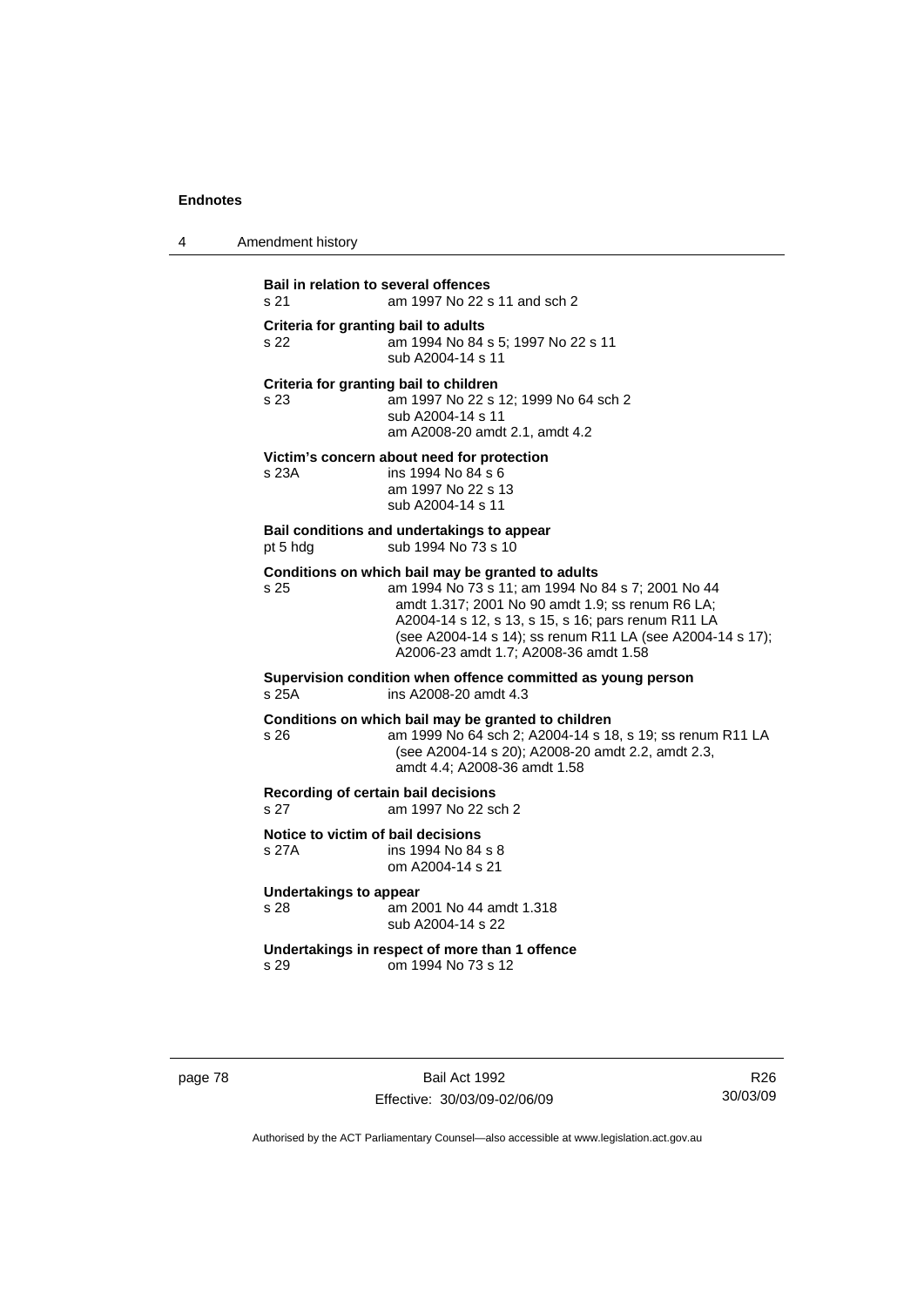|                                                                                             | Amendment history                                                                                                                                                                    | 4 |  |  |
|---------------------------------------------------------------------------------------------|--------------------------------------------------------------------------------------------------------------------------------------------------------------------------------------|---|--|--|
| s 30                                                                                        | Accused person may be excused from attendance before court<br>am 1997 No 96 sch 1; 2001 No 44 amdt 1.319; A2004-14<br>amdt 1.3, amdt 1.4; ss renum R11 LA (see A2004-14<br>amdt 1.5) |   |  |  |
| <b>Bail requirements</b><br>s 31                                                            | am 1994 No 73 s 13<br>sub A2004-14 s 23<br>am A2006-23 amdt 1.8; A2008-7 amdt 1.21                                                                                                   |   |  |  |
| s 32                                                                                        | Acceptable people and security for bail<br>am 1994 No 73 s 14; ss renum R6 LA<br>sub A2004-14 s 23                                                                                   |   |  |  |
| s 33                                                                                        | <b>Continuation of bail and undertakings</b><br>am 1994 No 73 s 15; 1997 No 22 sch 2; ss renum R6 LA;<br>A2004-14 s 24, s 25                                                         |   |  |  |
| Written notice of conditions of bail<br>s 34                                                | am 1997 No 22 sch 2; 2001 No 44 amdt 1.320                                                                                                                                           |   |  |  |
| s 35                                                                                        | Warning to person making acknowledgment<br>om A2004-14 s 26                                                                                                                          |   |  |  |
| Discharge of surety<br>s 36                                                                 | am 1994 No 73 s 16<br>sub A2004-14 s 27                                                                                                                                              |   |  |  |
| <b>Payment of amounts to Territory</b><br>s 37                                              | sub A2004-14 s 28<br>am A2004-60 amdt 1.16                                                                                                                                           |   |  |  |
| Review of decisions by authorised officers<br>div 6.1 hdg<br>(prev pt 6 div 1 hdg) renum R4 |                                                                                                                                                                                      |   |  |  |
| <b>Review by authorised officers</b><br>s 38                                                | am 1997 No 22 sch 2                                                                                                                                                                  |   |  |  |
| <b>Expiry-Motor Traffic Act reference</b><br>s 39                                           | renum as s 60 R5 LA                                                                                                                                                                  |   |  |  |
| Review of decisions by courts<br>div 6.2 hdg<br>(prev pt 6 div 2 hdg) renum R4 LA           |                                                                                                                                                                                      |   |  |  |
| s 41A ins A2004-14 s 29                                                                     | Court may review on its own initiative                                                                                                                                               |   |  |  |
| <b>Power of Magistrates Court to review</b><br>s 42<br>sub A2004-14 s 30; A2005-5 s 6       |                                                                                                                                                                                      |   |  |  |
| <b>Power of Supreme Court to review</b><br>s 43                                             | am A2004-14 s 31, s 32; ss renum R11 LA; A2005-5 s 8 (and<br>see $s$ 7)                                                                                                              |   |  |  |

R26 30/03/09

Bail Act 1992 Effective: 30/03/09-02/06/09 page 79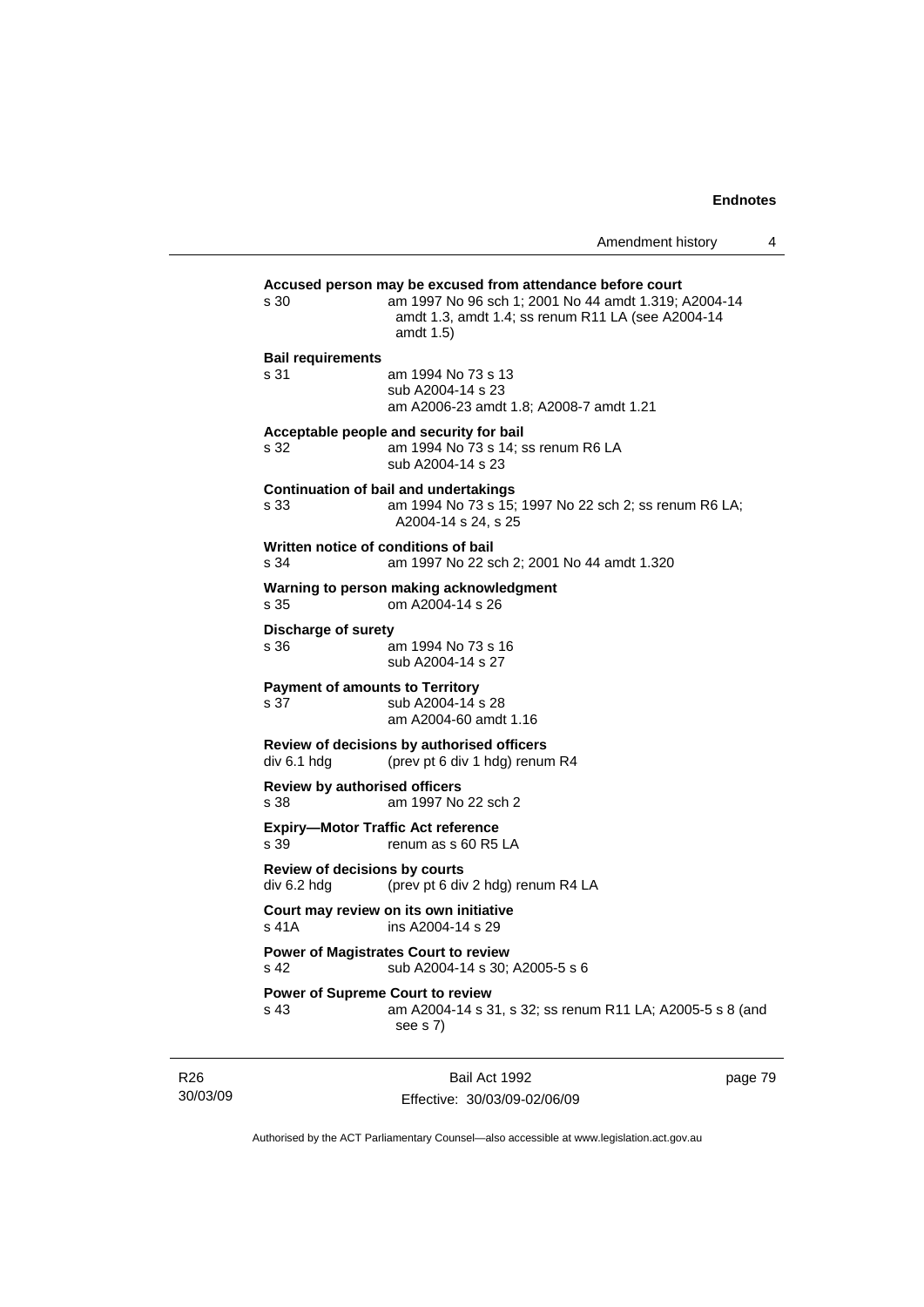4 Amendment history

| $s$ 44                                      | General limitation on power of court to review<br>om A2004-14 s 33                                                           |
|---------------------------------------------|------------------------------------------------------------------------------------------------------------------------------|
| <b>Miscellaneous</b><br>div 6.3 hdg         | orig pt 6 div 3 hdg ins 1994 No 84 s 9<br>(prev pt 6 div 3 hdg) renum R4 LA<br>om A2004-14 s 34                              |
| Notice to victim of bail decisions<br>s 46A | ins 1994 No 84 s 9<br>om A2004-14 s 34                                                                                       |
| s 47                                        | Giving information relating to bail<br>am 1994 No 73 s 17; 2001 No 44 amdt 1.321                                             |
| Notice to victim of bail decisions<br>s 47A | ins A2004-14 s 35; ss renum R11 LA<br>am A2005-13 amdt 1.5                                                                   |
| $s$ 48                                      | Notification to court that bail condition not satisfied<br>am 1994 No 73 s 18; 2001 No 44 amdt 1.322; A2006-23<br>amdt $1.9$ |
| <b>Failure to answer bail</b><br>s 49       | am 1994 No 73 s 19; 1994 No 81 sch<br>sub 2001 No 25 s 16: A2005-54 amdt 1.45                                                |
| s 50                                        | <b>False statements in acknowledgments</b><br>am 1994 No 81 sch<br>om A2004-14 s 36                                          |
| Indemnification of sureties<br>s 51         | am 1994 No 81 sch<br>sub A2005-54 amdt 1.46                                                                                  |
| s 53                                        | Apprehension of person admitted to bail<br>om 1994 No 75 sch 3                                                               |
| s <sub>54</sub>                             | Power of court where person apprehended<br>om 1994 No 75 sch 3                                                               |
| No right of surety to arrest<br>s 56        | am 1994 No 73 s 20<br>sub A2004-14 s 37                                                                                      |
| s.56A                                       | Arrest without warrant of person on bail<br>ins A2004-14 s 28                                                                |
| s 56B                                       | Arrest for breach of condition by person outside ACT<br>ins A2004-14 s 28                                                    |
| Act to prevail<br>s 57                      | am A2004-14 amdt 1.6, amdt 1.7                                                                                               |

page 80 Bail Act 1992

Effective: 30/03/09-02/06/09

R26 30/03/09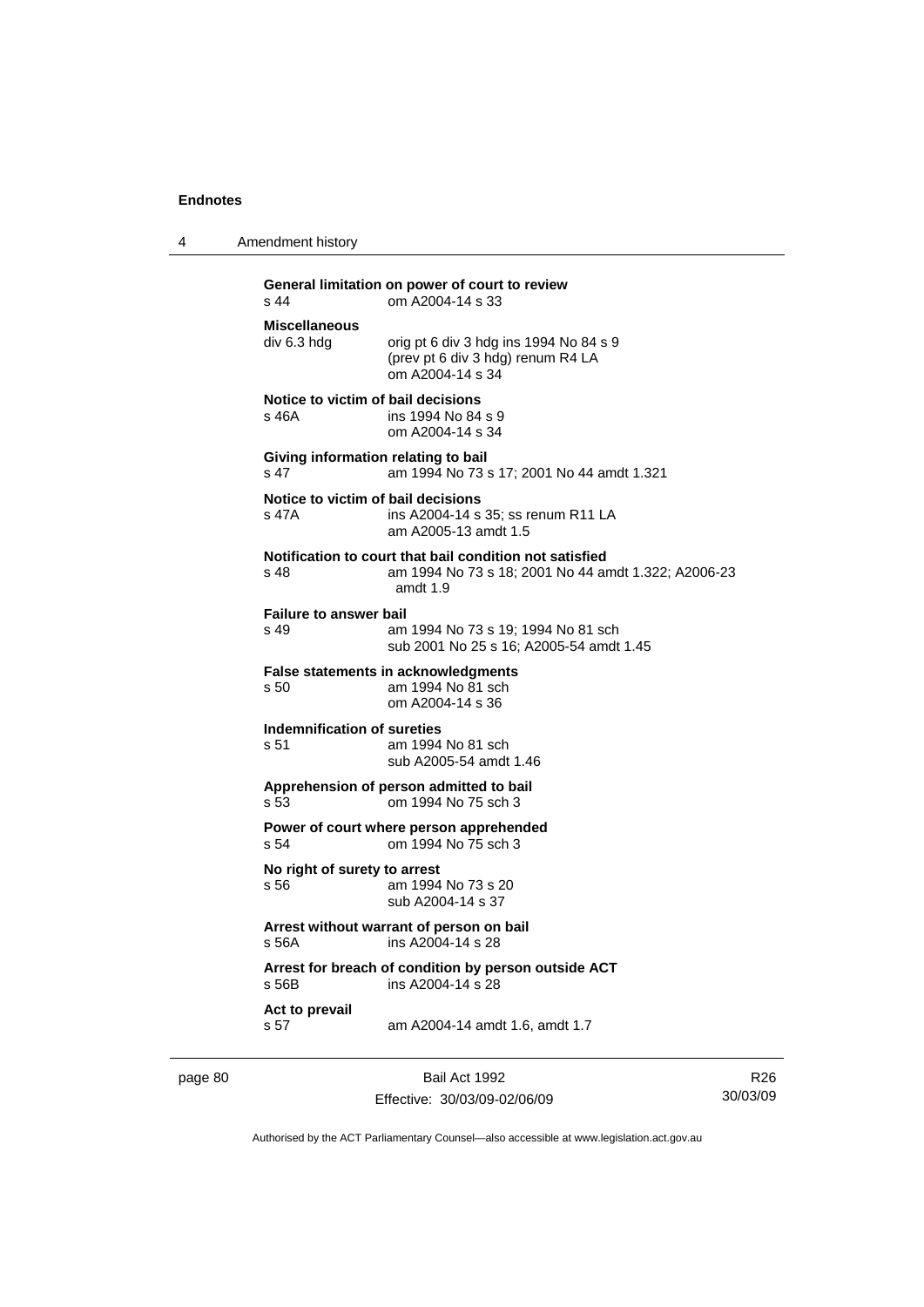Amendment history 4

| s 57AA                                 | Abolition of inherent power of bail<br>ins 1996 No 81 s 7                                                                                                                                                                                                                                                                                                                                              |
|----------------------------------------|--------------------------------------------------------------------------------------------------------------------------------------------------------------------------------------------------------------------------------------------------------------------------------------------------------------------------------------------------------------------------------------------------------|
| Form of certain instruments<br>s 57A   | ins 1994 No 73 s 21<br>om 2001 No 44 amdt 1.323                                                                                                                                                                                                                                                                                                                                                        |
| <b>Approved forms</b><br>s 58          | sub 2001 No 44 amdt 1.323<br>am A2004-14 s 39                                                                                                                                                                                                                                                                                                                                                          |
| <b>Regulation-making power</b><br>s 59 | ins 2001 No 44 amdt 1.323<br>am A2004-14 s 40, s 41                                                                                                                                                                                                                                                                                                                                                    |
| <b>Transitional</b><br>pt 8 hdg        | ins 1999 No 79 sch 3<br>om R6 LA                                                                                                                                                                                                                                                                                                                                                                       |
| s60                                    | <b>Expiry-Motor Traffic Act reference</b><br>(prev s 39) ins 1999 No 79 sch 3<br>sub 2001 No 90 amdt 1.10 as s 59<br>renum R <sub>5</sub> LA<br>exp 27 March 2002 (see s 60)                                                                                                                                                                                                                           |
| sch 1                                  | Domestic violence offences against the Crimes Act 1900<br>ins 1997 No 22 s 14<br>am 1998 No 39 s 7<br>sub 2001 No 90 amdt 1.11<br>am 2002 No 51 amdt 1.2<br>sub A2004-14 s 43<br>am A2004-14 s 44; A2004-15 amdt 3.3, amdt 3.4; pts renum<br>R11 LA (see A2004-15 amdt 3.5); items renum R11 LA;<br>A2004-56 amdt 1.3, amdt 1.4; items renum R14 LA;<br>A2008-26 amdt 2.2; pts renum A2008-26 amdt 2.3 |
| <b>Dictionary</b><br>dict              | ins A2004-14 amdt 1.8<br>am A2006-23 amdts 1.10-1.12; A2008-36 amdt 1.59,<br>amdt 1.60<br>def accused person ins A2004-14 s 42<br>am A2006-23 amdt 1.13                                                                                                                                                                                                                                                |

R26 30/03/09

Bail Act 1992 Effective: 30/03/09-02/06/09 page 81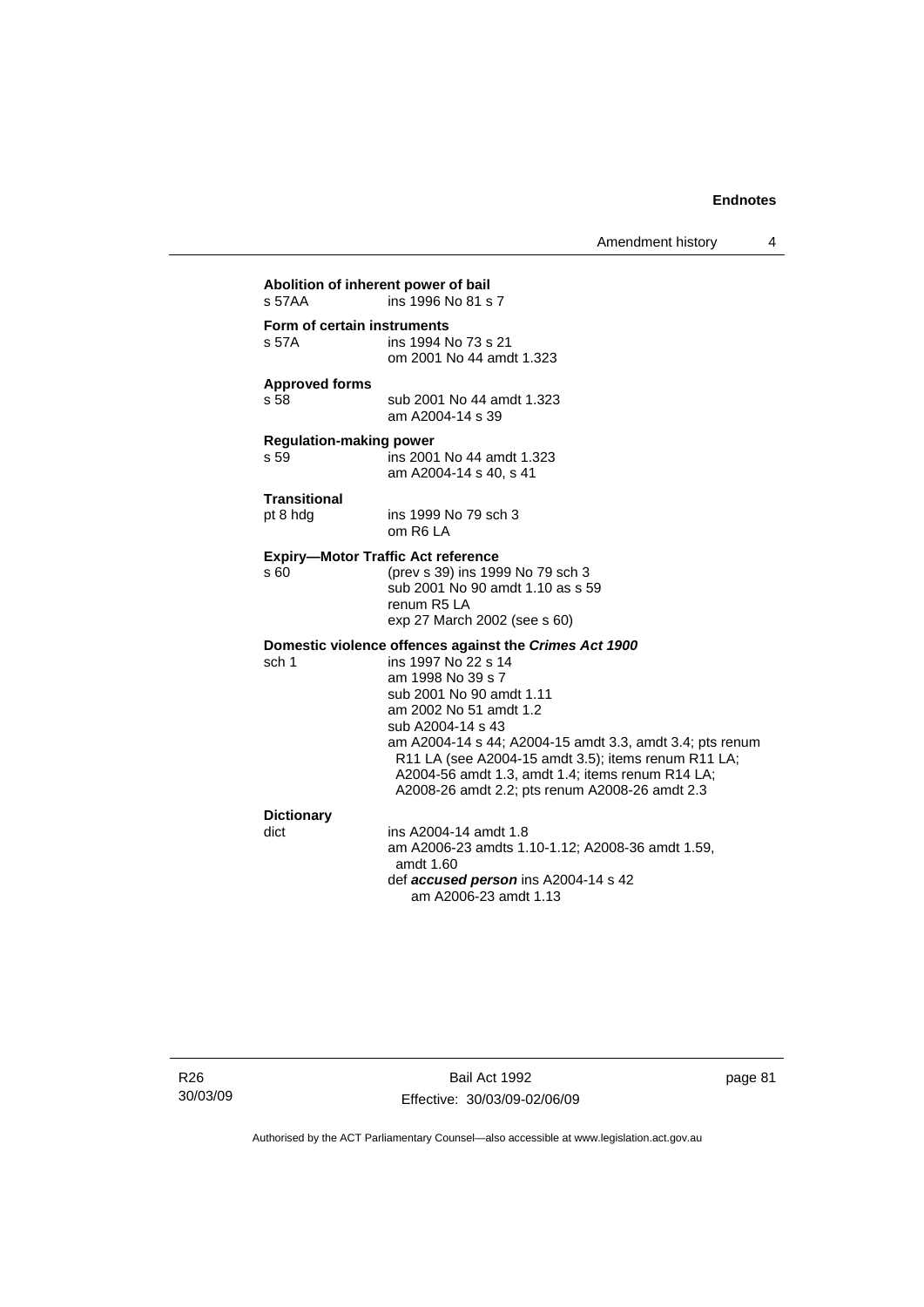5 Earlier republications

 def *appeal* ins A2004-14 amdt 1.8 def *applicable bail criteria* ins A2004-14 amdt 1.8 def *authorised officer* ins A2004-14 amdt 1.8 def *bail* ins A2004-14 amdt 1.8 def *bail condition* ins A2004-14 amdt 1.8 def *child* ins A2004-14 amdt 1.8 def *court* ins A2004-14 amdt 1.8 def *domestic violence offence* ins A2004-14 amdt 1.8 sub A2005-13 amdt 1.6 am A2008-46 amdt 3.3 def *grant* ins A2004-14 amdt 1.8 def *offence* ins A2004-14 amdt 1.8 am A2006-23 amdt 1.14 def *parental responsibility* ins A2005-13 amdt 1.7 sub A2006-23 amdt 1.15; A2008-20 amdt 3.3 def *relevant person* ins A2004-14 amdt 1.8 om A2005-13 amdt 1.8 def *surety* ins A2004-14 amdt 1.8 def *undertaking to appear* ins A2004-14 amdt 1.8 def *victim* ins A2004-14 amdt 1.8

# **5 Earlier republications**

Some earlier republications were not numbered. The number in column 1 refers to the publication order.

Since 12 September 2001 every authorised republication has been published in electronic pdf format on the ACT legislation register. A selection of authorised republications have also been published in printed format. These republications are marked with an asterisk (\*) in column 1. Electronic and printed versions of an authorised republication are identical.

| <b>Republication No Amendments to</b> |                | <b>Republication date</b> |
|---------------------------------------|----------------|---------------------------|
|                                       | Act 1994 No 84 | 29 February 1996          |
| 2                                     | Act 1996 No 81 | 1 January 1997            |
| 3                                     | Act 1998 No 39 | 31 January 1999           |
| 4                                     | Act 2001 No 54 | 12 September 2001         |
| 5                                     | Act 2001 No 90 | 12 October 2001           |
| 6                                     | Act 2001 No 90 | 27 March 2002             |
| $7^*$                                 | Act 2002 No 11 | 28 May 2002               |
|                                       |                |                           |

page 82 Bail Act 1992 Effective: 30/03/09-02/06/09

R26 30/03/09